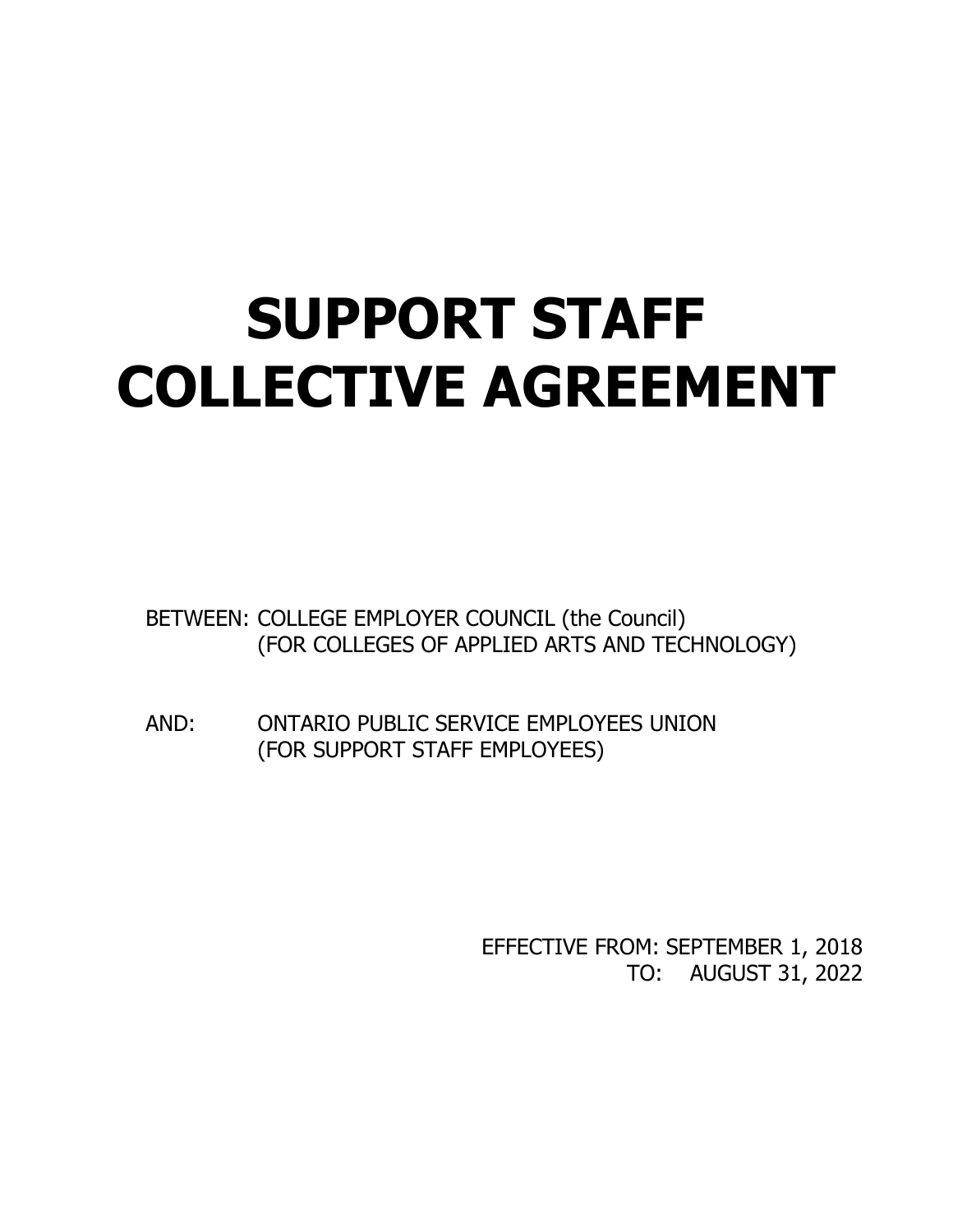# **COLLECTIVE AGREEMENT**

# BETWEEN: COLLEGE EMPLOYER COUNCIL (the Council) (FOR COLLEGES OF APPLIED ARTS AND TECHNOLOGY)

AND: ONTARIO PUBLIC SERVICE EMPLOYEES UNION (FOR SUPPORT STAFF EMPLOYEES)

EFFECTIVE FROM: SEPTEMBER 1, 2018 TO: AUGUST 31, 2022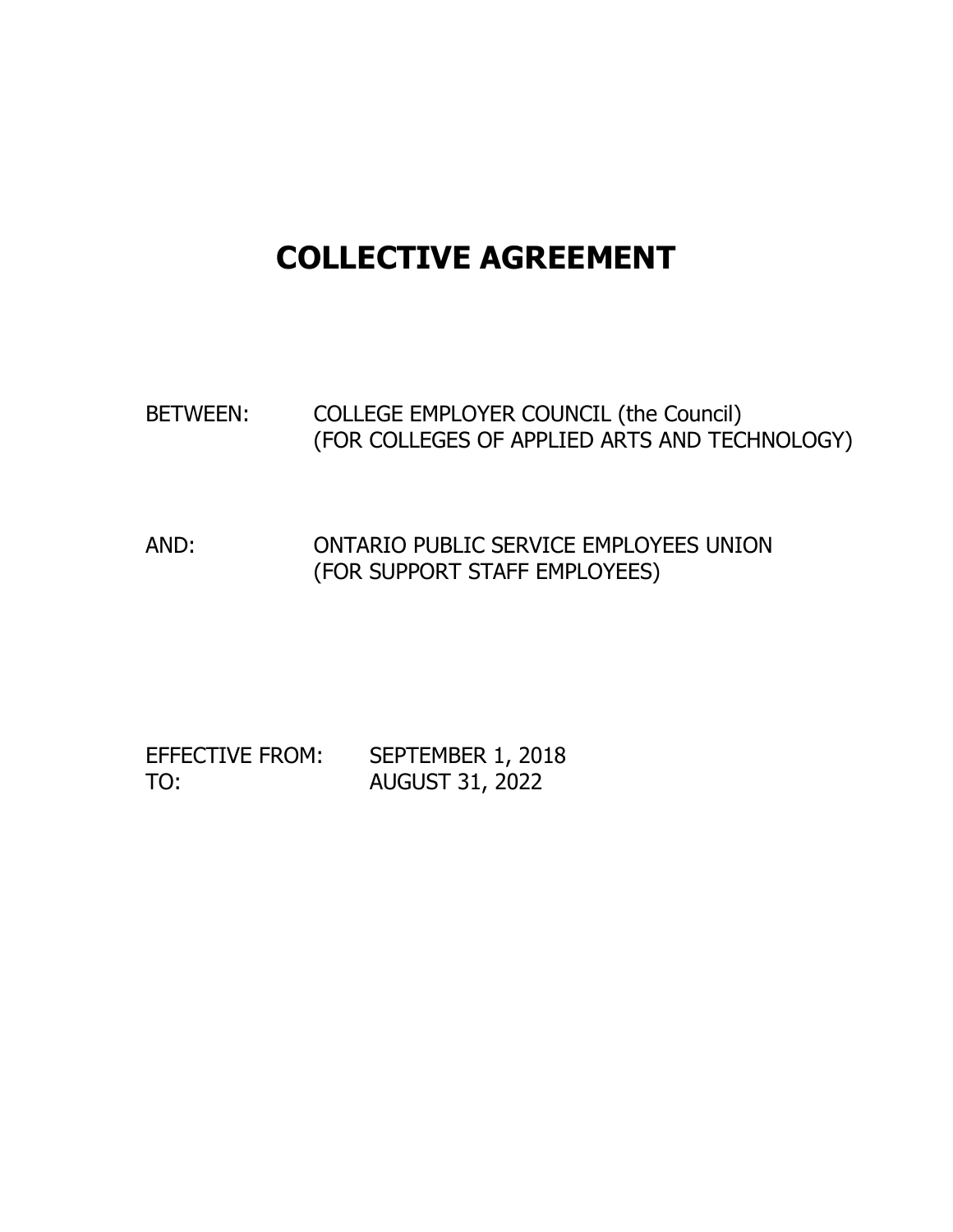# **AGREEMENT MADE THIS 27th DAY OF**

#### **July, 2017 BETWEEN:**

COLLEGE EMPLOYER COUNCIL (hereinafter referred to as the "Council") with respect to and on behalf of the Colleges of Applied Arts and Technology (hereinafter referred to as the "College" or "Colleges")

and

THE ONTARIO PUBLIC SERVICE EMPLOYEES UNION (hereinafter referred to as the "Union")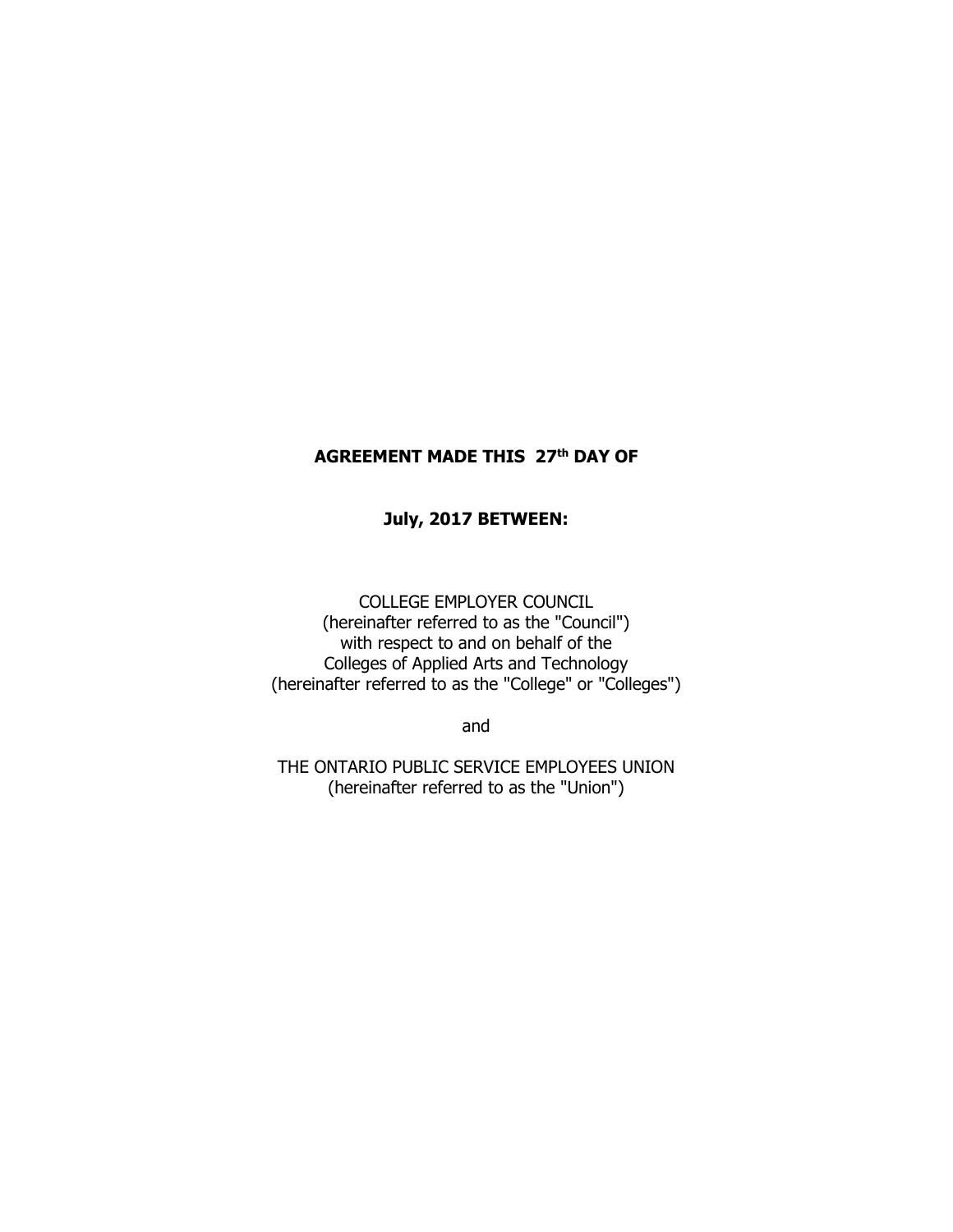# **Article**

| 1. RECOGNITION<br>1.1<br>1.2<br>1.3<br>1.4<br>1.5<br>1.6<br>2.1<br>2.2<br>2.3<br>2.4<br>2.5<br>3.1<br>4.1<br>4.2<br>4.3 |  |
|-------------------------------------------------------------------------------------------------------------------------|--|
|                                                                                                                         |  |
|                                                                                                                         |  |
|                                                                                                                         |  |
|                                                                                                                         |  |
|                                                                                                                         |  |
|                                                                                                                         |  |
|                                                                                                                         |  |
|                                                                                                                         |  |
|                                                                                                                         |  |
|                                                                                                                         |  |
|                                                                                                                         |  |
|                                                                                                                         |  |
|                                                                                                                         |  |
|                                                                                                                         |  |
|                                                                                                                         |  |
|                                                                                                                         |  |
|                                                                                                                         |  |
|                                                                                                                         |  |
|                                                                                                                         |  |
|                                                                                                                         |  |
|                                                                                                                         |  |
| 4.3.1                                                                                                                   |  |
| 4.3.2                                                                                                                   |  |
| 4.4                                                                                                                     |  |
| 4.4.1                                                                                                                   |  |
| 4.4.2                                                                                                                   |  |
| 4.5                                                                                                                     |  |
| 4.6                                                                                                                     |  |
| 4.6.1                                                                                                                   |  |
| 4.6.2                                                                                                                   |  |
| 4.6.3                                                                                                                   |  |
| 4.7                                                                                                                     |  |
| 4.8                                                                                                                     |  |
| 4.9                                                                                                                     |  |
| 4.10                                                                                                                    |  |
|                                                                                                                         |  |
| <b>5. UNION MATTERS.</b>                                                                                                |  |
| 5.1                                                                                                                     |  |
| 5.1.1                                                                                                                   |  |
| 5.1.2                                                                                                                   |  |
| 5.1.3                                                                                                                   |  |
| 5.1.4                                                                                                                   |  |
| 5.2                                                                                                                     |  |
| 5.3                                                                                                                     |  |
| 5.4                                                                                                                     |  |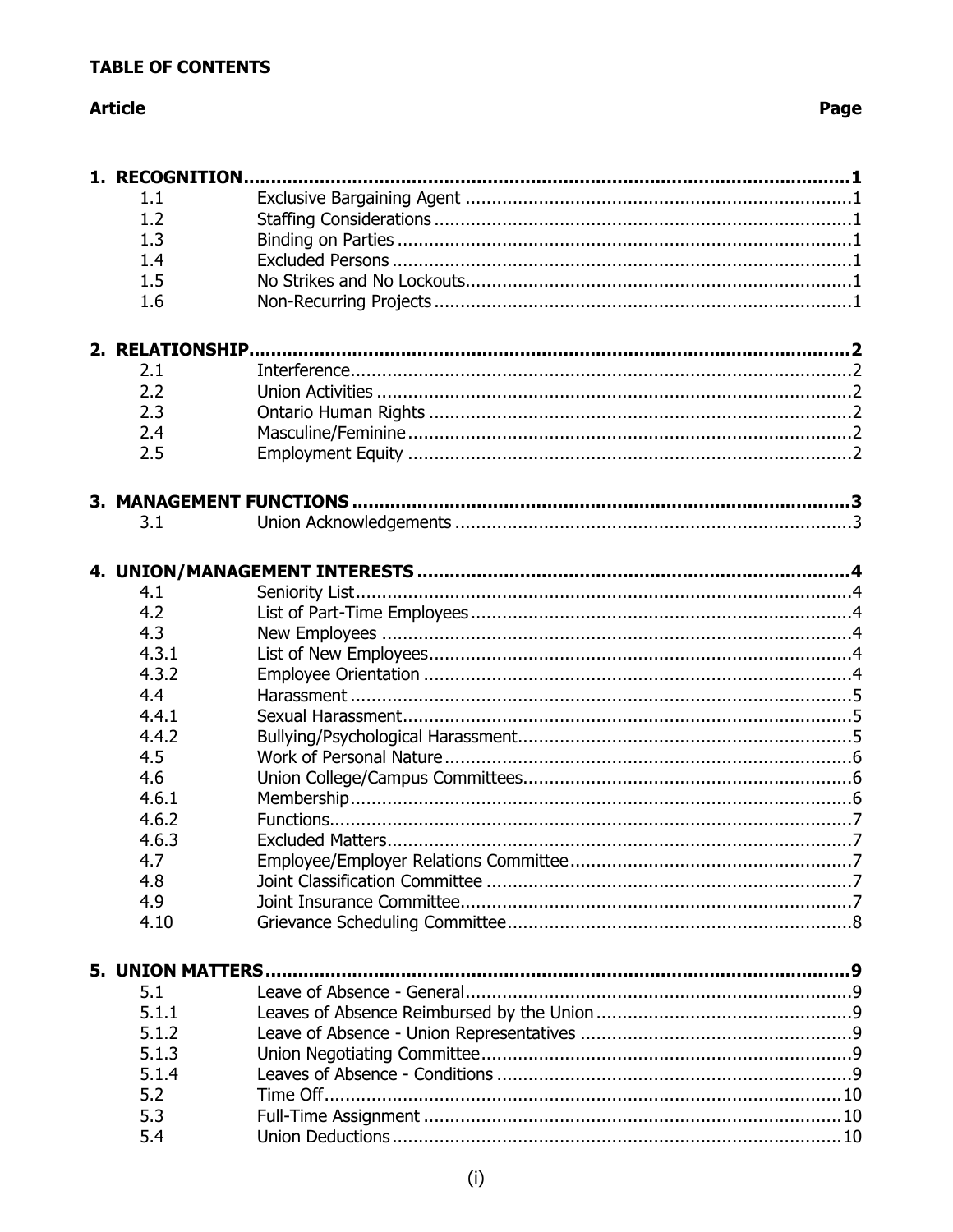# **Article**

| 5.4.1   |  |
|---------|--|
| 5.4.2   |  |
| 5.4.3   |  |
| 5.5     |  |
| 5.5.1   |  |
| 5.6     |  |
| 5.6.1   |  |
| 5.6.2   |  |
| 5.6.3   |  |
| 5.7     |  |
|         |  |
|         |  |
| 6.1     |  |
| 6.1.1   |  |
| 6.1.2   |  |
| 6.1.2.1 |  |
| 6.1.2.2 |  |
| 6.1.3   |  |
| 6.1.4   |  |
| 6.1.5   |  |
| 6.1.6   |  |
| 6.1.6.1 |  |
| 6.1.6.2 |  |
| 6.2     |  |
| 6.2.1   |  |
| 6.2.2   |  |
| 6.2.3   |  |
| 6.3     |  |
| 6.3.1   |  |
| 6.3.2   |  |
| 6.4     |  |
| 6.5     |  |
| 6.6     |  |
| 6.6.1   |  |
| 6.6.2   |  |
| 6.6.3   |  |
| 6.6.4   |  |
| 6.6.5   |  |
| 6.7     |  |
| 6.8     |  |
|         |  |
|         |  |
| 7.1     |  |
| 7.2     |  |
| 7.2.1   |  |
| 7.2.2   |  |
| 7.3     |  |
| 7.3.1   |  |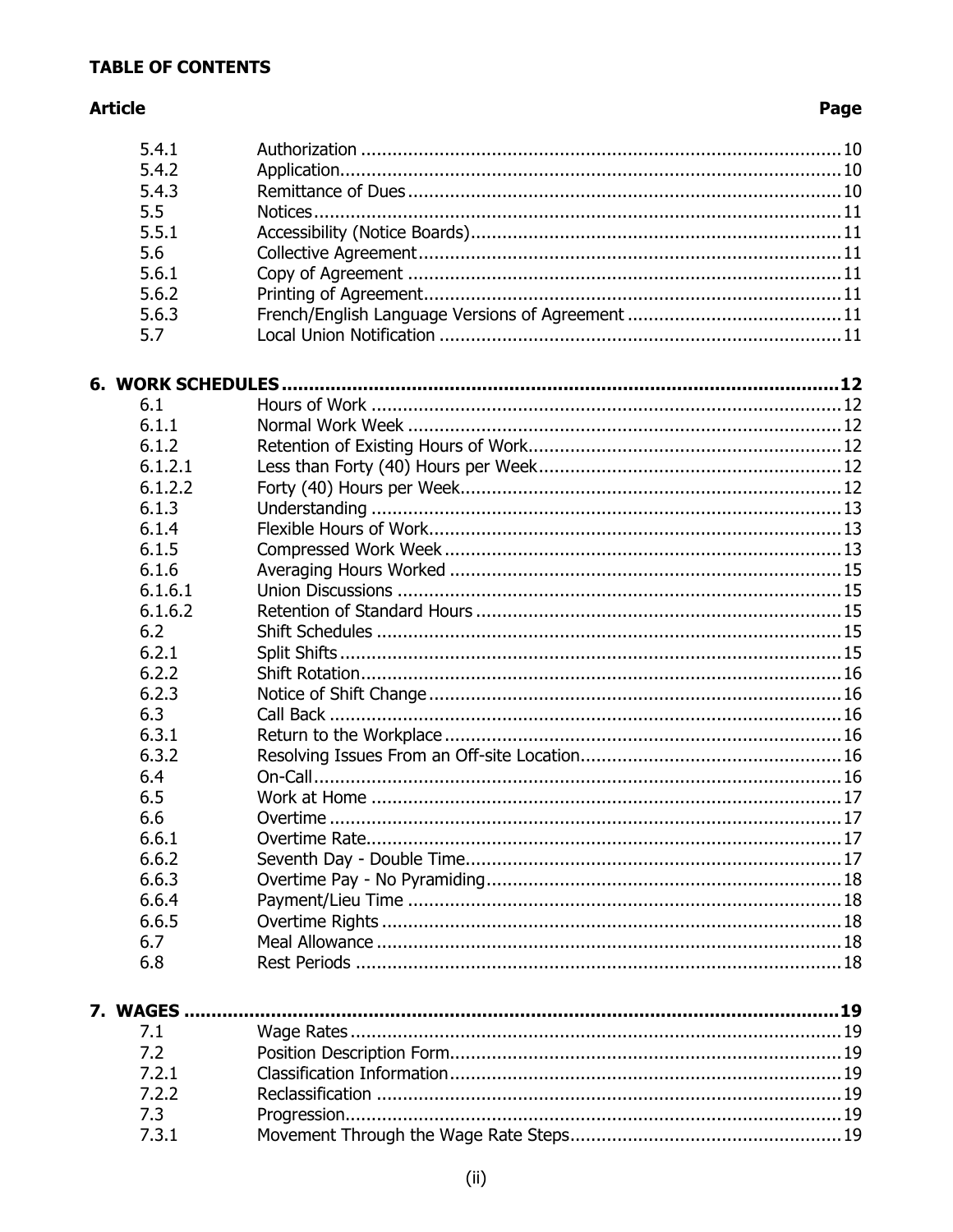# **Article**

| 7.4           |    |  |
|---------------|----|--|
| 7.5           |    |  |
| 7.6           |    |  |
| 7.7           |    |  |
|               |    |  |
|               |    |  |
| 8. BENEFITS   |    |  |
| 8.1           |    |  |
| 8.1.1         |    |  |
| 8.1.1.1       |    |  |
| 8.1.1.2       |    |  |
| 8.1.2         |    |  |
| 8.1.3         |    |  |
| 8.1.4         |    |  |
| 8.1.5         |    |  |
| 8.1.6         |    |  |
| 8.1.7         |    |  |
| 8.1.8         |    |  |
| 8.1.8.1       |    |  |
| 8.1.9         |    |  |
| 8.1.9.1       |    |  |
| 8.1.9.2       |    |  |
| 8.1.9.3       |    |  |
| 8.1.9.4       |    |  |
| 8.1.10        |    |  |
| 8.1.10.1      |    |  |
| 8.1.11        |    |  |
| 8.1.12        |    |  |
| 8.1.12.1      |    |  |
| 8.1.13        |    |  |
| 8.2           |    |  |
| 8.2.1         |    |  |
| 8.3           |    |  |
| 8.4           |    |  |
| 8.5           | 27 |  |
|               |    |  |
| 9. EDUCATION. |    |  |
| 9.1           |    |  |
| 9.2           |    |  |
| 9.3           |    |  |
| 9.3.1         |    |  |
| 9.3.2         |    |  |
| 9.3.3         |    |  |
| 9.3.4         |    |  |
| 9.3.5         |    |  |
| 9.3.6         |    |  |
| 9.4           |    |  |
| 9.5           |    |  |
|               |    |  |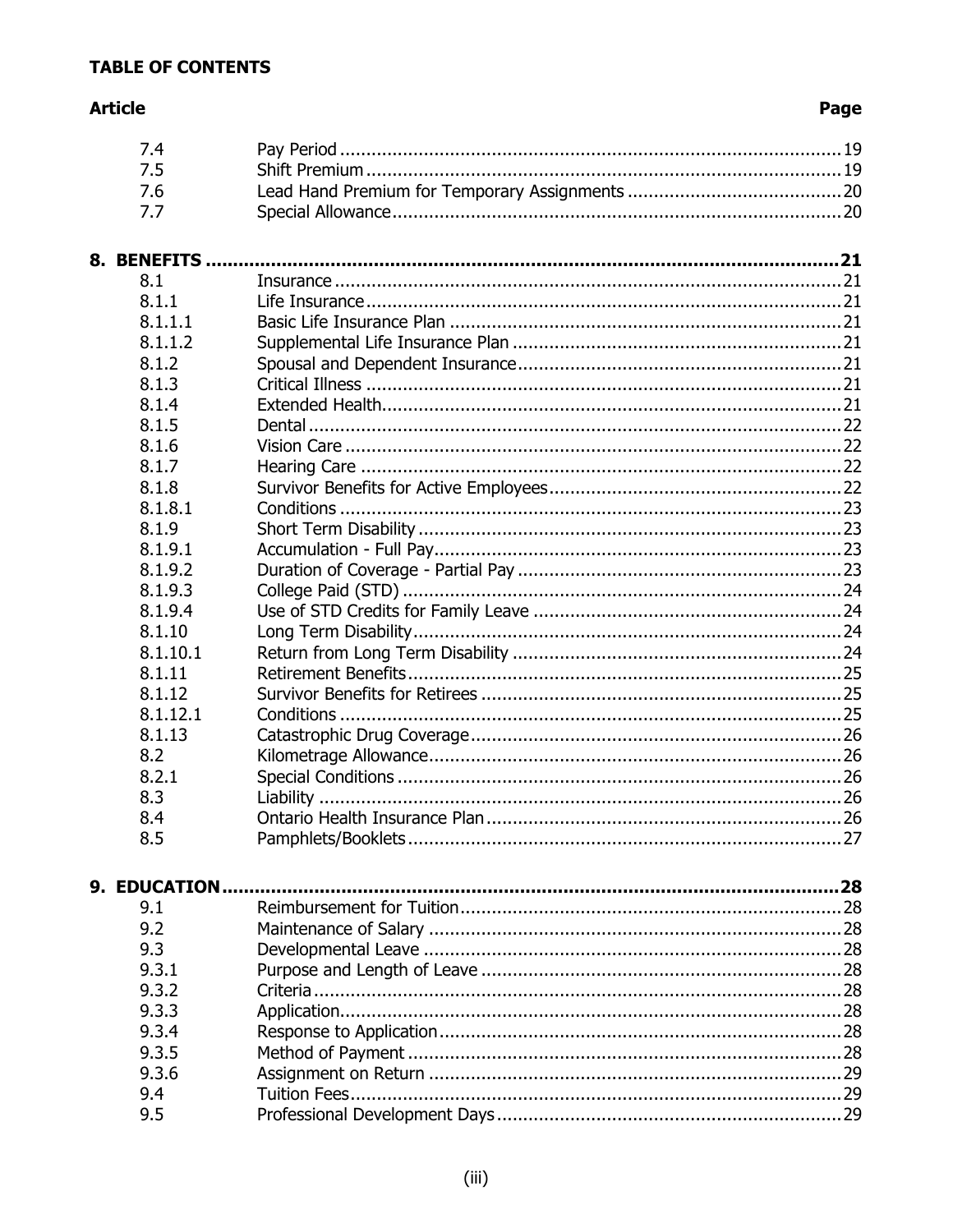# **Article**

| 10.1          |  |
|---------------|--|
| 10.2          |  |
| 10.3          |  |
| 10.4          |  |
| 10.5          |  |
| 10.6          |  |
| 10.7          |  |
| 11. VACATION. |  |
| 11.1          |  |
| 11.2          |  |
| 11.3          |  |
| 11.4          |  |
| 11.5          |  |
| 11.6          |  |
| 12. LEAVES.   |  |
| 12.1          |  |
| 12.2          |  |
| 12.2.1        |  |
| 12.2.2        |  |
| 12.2.3        |  |
| 12.2.4        |  |
| 12.2.5        |  |
| 12.3          |  |
| 12.4          |  |
| 12.5          |  |
| 12.6          |  |
| 12.6.1        |  |
| 12.6.2        |  |
| 12.6.3        |  |
| 12.6.4        |  |
| 12.6.5        |  |
| 12.6.5.1      |  |
| 12.6.5.2      |  |
| 12.6.5.3      |  |
| 12.6.5.4      |  |
| 12.7          |  |
| 12.7.1        |  |
| 12.7.2        |  |
| 12.7.2.1      |  |
| 12.7.2.2      |  |
| 12.7.2.3      |  |
| 12.7.2.4      |  |
| 12.7.2.5      |  |
| 12.7.3        |  |
| 12.7.3.1      |  |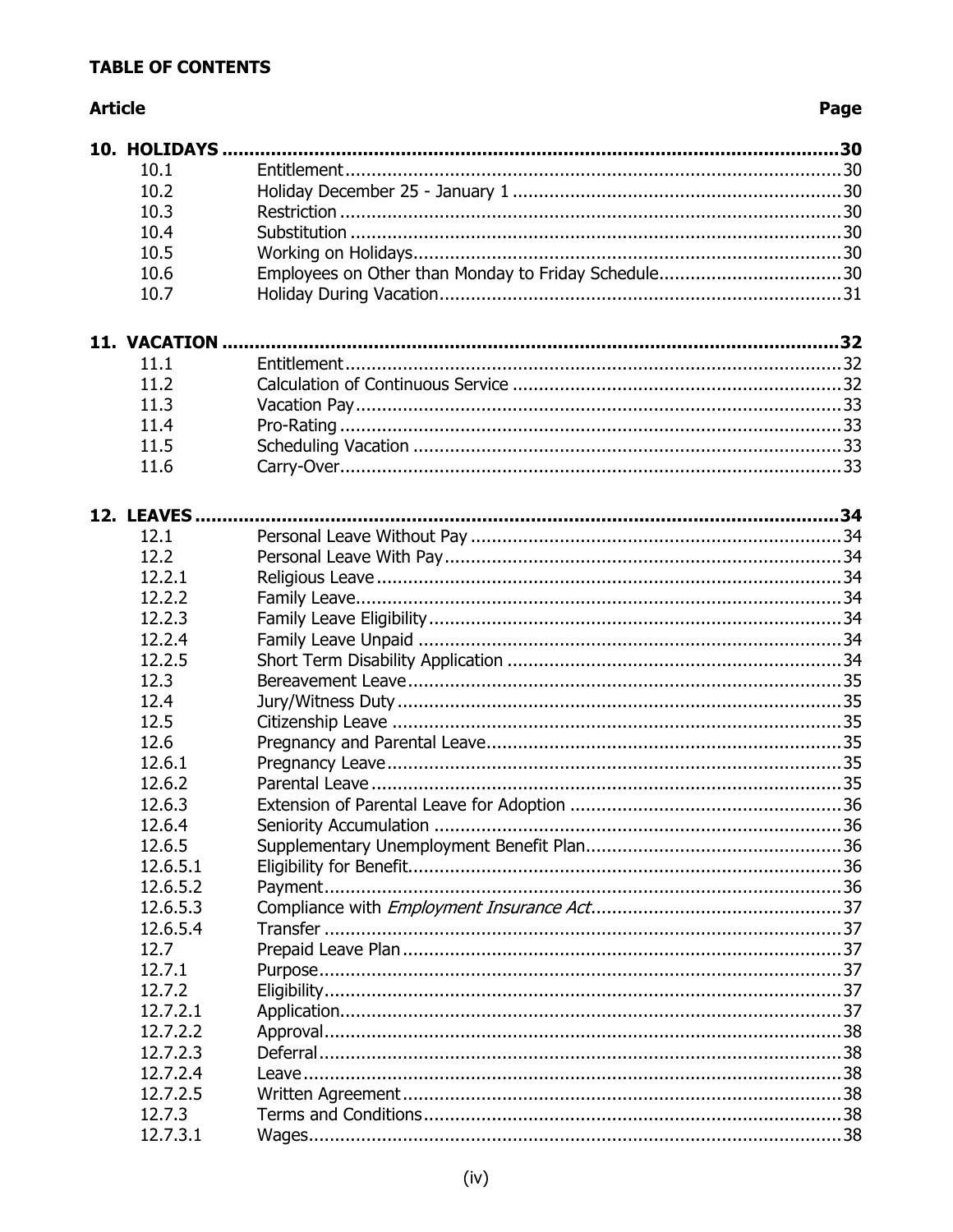# **Article**

| 12.7.3.2         |                                                                            |  |
|------------------|----------------------------------------------------------------------------|--|
| 12.7.3.3         |                                                                            |  |
| 12.7.3.4         |                                                                            |  |
| 12.7.3.5         |                                                                            |  |
| 12.7.3.6         |                                                                            |  |
| 12.7.3.7         |                                                                            |  |
| 12.7.3.8         |                                                                            |  |
| 12.7.3.9         |                                                                            |  |
| 12.7.3.10        |                                                                            |  |
| 12.7.3.11        |                                                                            |  |
| 12.7.3.12        |                                                                            |  |
| 12.7.3.13        |                                                                            |  |
| 12.7.3.14        |                                                                            |  |
| 12.7.4           |                                                                            |  |
|                  |                                                                            |  |
| 13.1             |                                                                            |  |
| 13.2             |                                                                            |  |
| 13.2.1           |                                                                            |  |
| 13.2.1.1         |                                                                            |  |
| 13.2.1.2         |                                                                            |  |
| 13.3             |                                                                            |  |
| 13.4             |                                                                            |  |
| 13.4.1           |                                                                            |  |
| 13.4.2           |                                                                            |  |
| 13.4.3           |                                                                            |  |
| 13.4.4           |                                                                            |  |
| 13.4.5           |                                                                            |  |
| 13.5             |                                                                            |  |
| 13.6             |                                                                            |  |
| 14. JOB SECURITY |                                                                            |  |
| 14.1             |                                                                            |  |
| 14.2             |                                                                            |  |
| 14.2.1           |                                                                            |  |
| 14.2.2           | Pregnancy, Parental, Developmental Leaves and Less than 12 Month Positions |  |
|                  |                                                                            |  |
| 14.2.3           |                                                                            |  |
| 14.2.4           |                                                                            |  |
| 14.2.5           |                                                                            |  |
| 14.2.6           | Short Term Disability, Long Term Disability and Workplace Safety and       |  |
|                  |                                                                            |  |
| 14.3             |                                                                            |  |
| 14.4             |                                                                            |  |
| 14.5             |                                                                            |  |
| 14.6             |                                                                            |  |
| 14.6.1           |                                                                            |  |
| 14.6.2           |                                                                            |  |
|                  |                                                                            |  |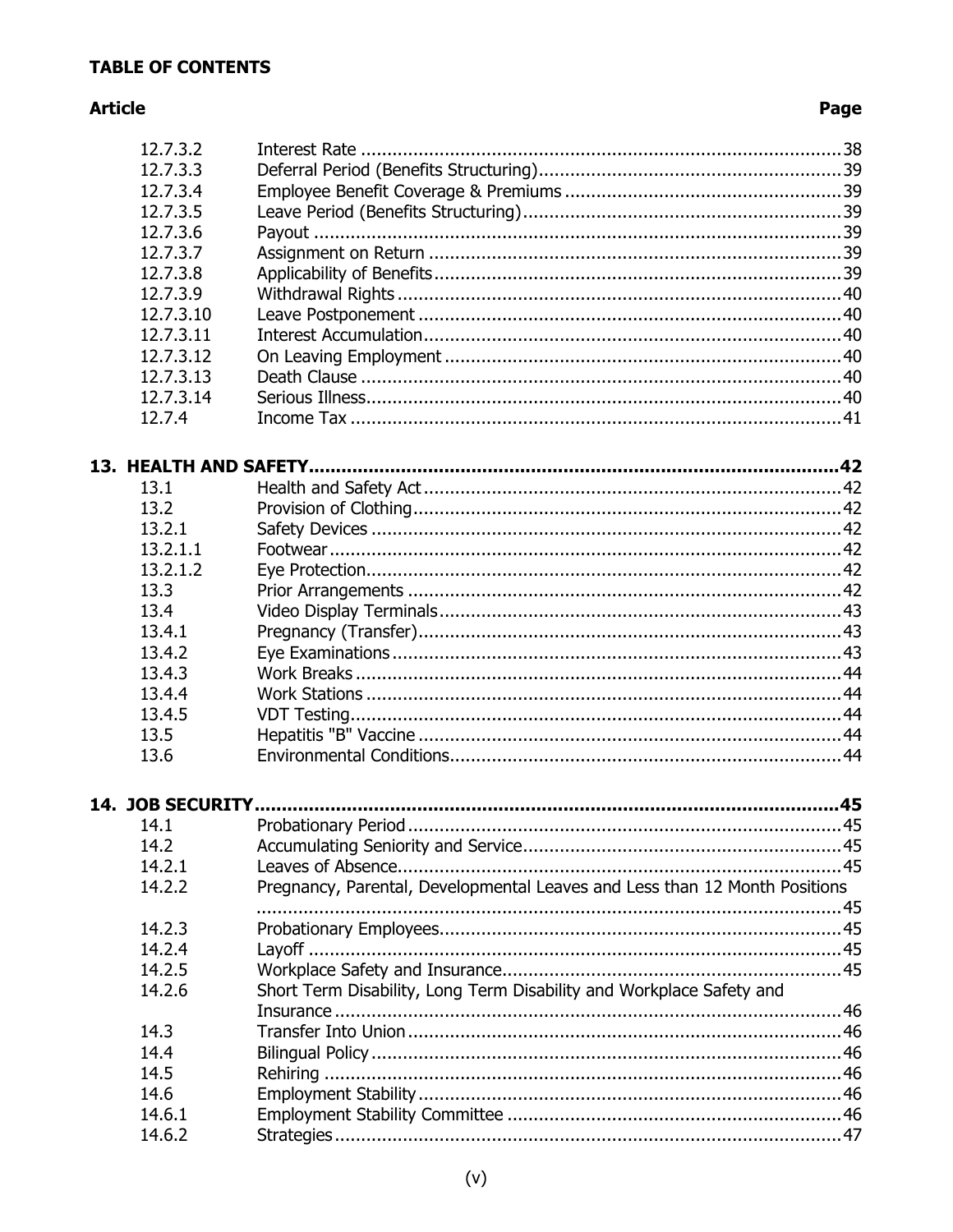# **Article**

| 14.6.3                          |                                                             |  |
|---------------------------------|-------------------------------------------------------------|--|
| 14.6.3.1                        |                                                             |  |
| 14.6.3.2                        |                                                             |  |
|                                 |                                                             |  |
|                                 |                                                             |  |
| 15.1                            |                                                             |  |
| 15.2                            |                                                             |  |
| 15.3                            |                                                             |  |
| 15.3.1                          |                                                             |  |
| 15.3.2                          |                                                             |  |
| 15.3.3                          |                                                             |  |
| 15.3.4                          |                                                             |  |
| 15.3.5                          |                                                             |  |
| 15.3.5.1                        |                                                             |  |
| 15.3.5.2                        |                                                             |  |
| 15.3.6                          |                                                             |  |
| 15.4                            |                                                             |  |
| 15.4.1                          |                                                             |  |
| 15.4.2                          |                                                             |  |
| 15.4.3                          |                                                             |  |
| 15.4.4                          |                                                             |  |
| 15.4.4.1                        |                                                             |  |
| 15.4.4.2                        |                                                             |  |
| 15.4.5                          |                                                             |  |
| 15.4.5.1                        |                                                             |  |
| 15.4.5.2                        |                                                             |  |
| 15.4.5.3                        |                                                             |  |
| 15.4.6                          |                                                             |  |
| 15.4.7                          |                                                             |  |
| 15.5                            |                                                             |  |
| 15.5.1                          |                                                             |  |
| 15.5.2                          |                                                             |  |
| 15.5.3                          |                                                             |  |
| 15.6                            |                                                             |  |
| 15.6.1                          |                                                             |  |
| 15.6.2                          |                                                             |  |
| 15.6.3                          |                                                             |  |
| 15.7                            |                                                             |  |
| 15.7.1                          |                                                             |  |
| 15.7.2                          |                                                             |  |
| 15.7.3                          |                                                             |  |
| 15.7.4                          | Consideration for Employment in Non-bargaining Unit Work 54 |  |
| 15.8                            |                                                             |  |
| 15.9                            |                                                             |  |
| 15.10                           |                                                             |  |
|                                 |                                                             |  |
| <b>16. EMPLOYEE EVALUATION.</b> |                                                             |  |
| 16.1                            |                                                             |  |
|                                 |                                                             |  |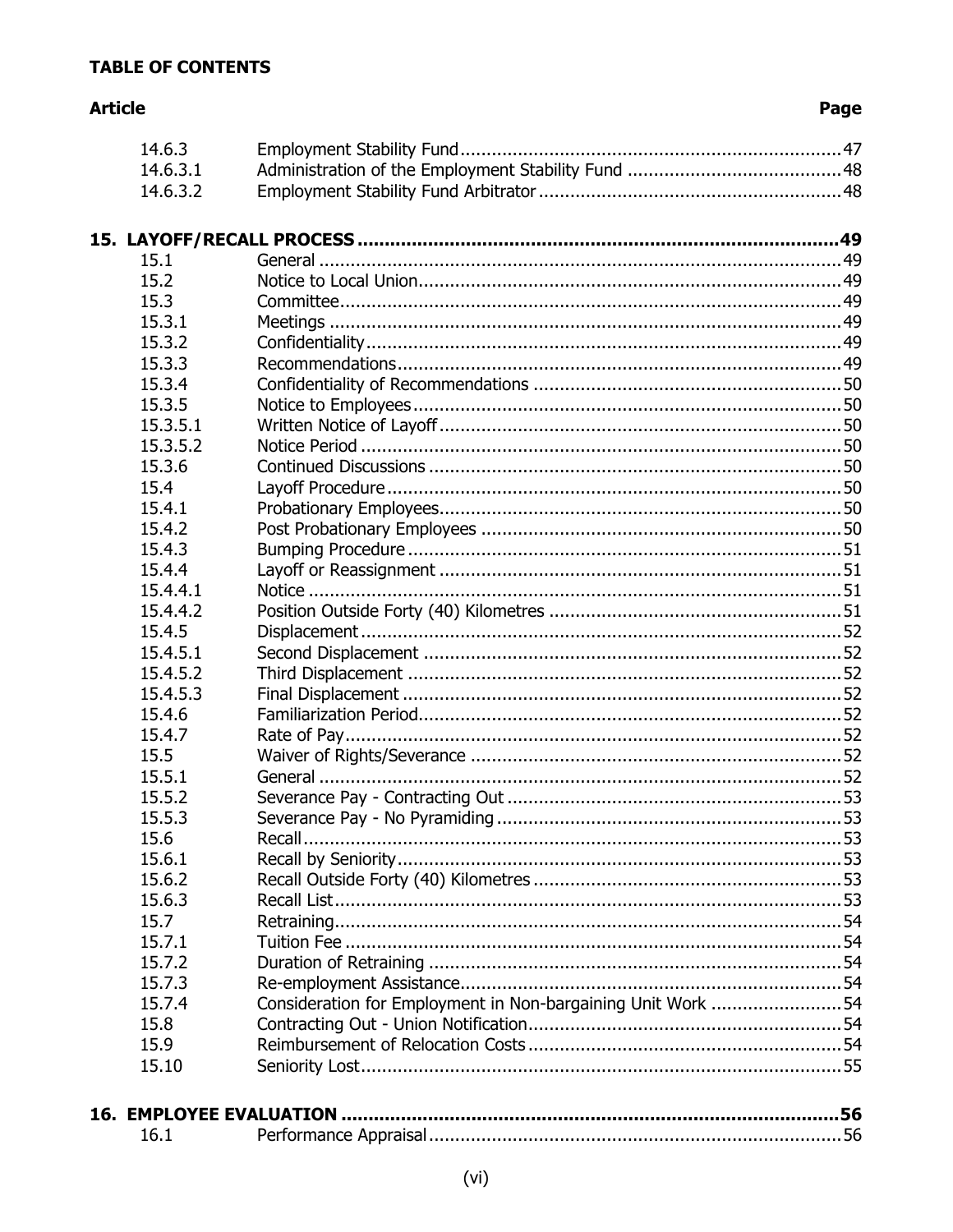# **Article**

| 16.2             |                                                                    |  |
|------------------|--------------------------------------------------------------------|--|
| 16.3             |                                                                    |  |
| 16.4             |                                                                    |  |
|                  |                                                                    |  |
|                  |                                                                    |  |
| 17.1             |                                                                    |  |
| 17.1.1           |                                                                    |  |
| 17.1.1.1         |                                                                    |  |
| 17.1.1.2         |                                                                    |  |
| 17.1.2           |                                                                    |  |
| 17.1.3           |                                                                    |  |
| 17.1.4           |                                                                    |  |
| 17.2             |                                                                    |  |
| 17.2.1           |                                                                    |  |
| 17.2.2           |                                                                    |  |
| 17.3             |                                                                    |  |
| 17.3.1           |                                                                    |  |
| 17.3.2           |                                                                    |  |
| 17.3.3           |                                                                    |  |
| 17.3.4           |                                                                    |  |
| 17.3.5           |                                                                    |  |
| 17.4             |                                                                    |  |
|                  |                                                                    |  |
|                  |                                                                    |  |
|                  |                                                                    |  |
|                  |                                                                    |  |
| 18.1<br>18.1.1   |                                                                    |  |
| 18.1.2           |                                                                    |  |
| 18.1.3           |                                                                    |  |
| 18.1.4           |                                                                    |  |
| 18.2             |                                                                    |  |
| 18.2.1           |                                                                    |  |
| 18.2.2           |                                                                    |  |
| 18.2.3           | Extensions                                                         |  |
| 18.2.4           |                                                                    |  |
| 18.2.5           |                                                                    |  |
| 18.2.6           |                                                                    |  |
| 18.2.7           |                                                                    |  |
| 18.3             |                                                                    |  |
| 18.3.1           | Grievance Procedure - Working Conditions and Terms of Employment62 |  |
| 18.3.1.1         |                                                                    |  |
| 18.3.1.2         |                                                                    |  |
| 18.3.1.3         |                                                                    |  |
| 18.3.2           |                                                                    |  |
| 18.3.3           |                                                                    |  |
| 18.3.4           |                                                                    |  |
| 18.3.5           |                                                                    |  |
| 18.3.6<br>18.3.7 | Grievances re: Dismissal, Suspension, Layoff or Reassignment 64    |  |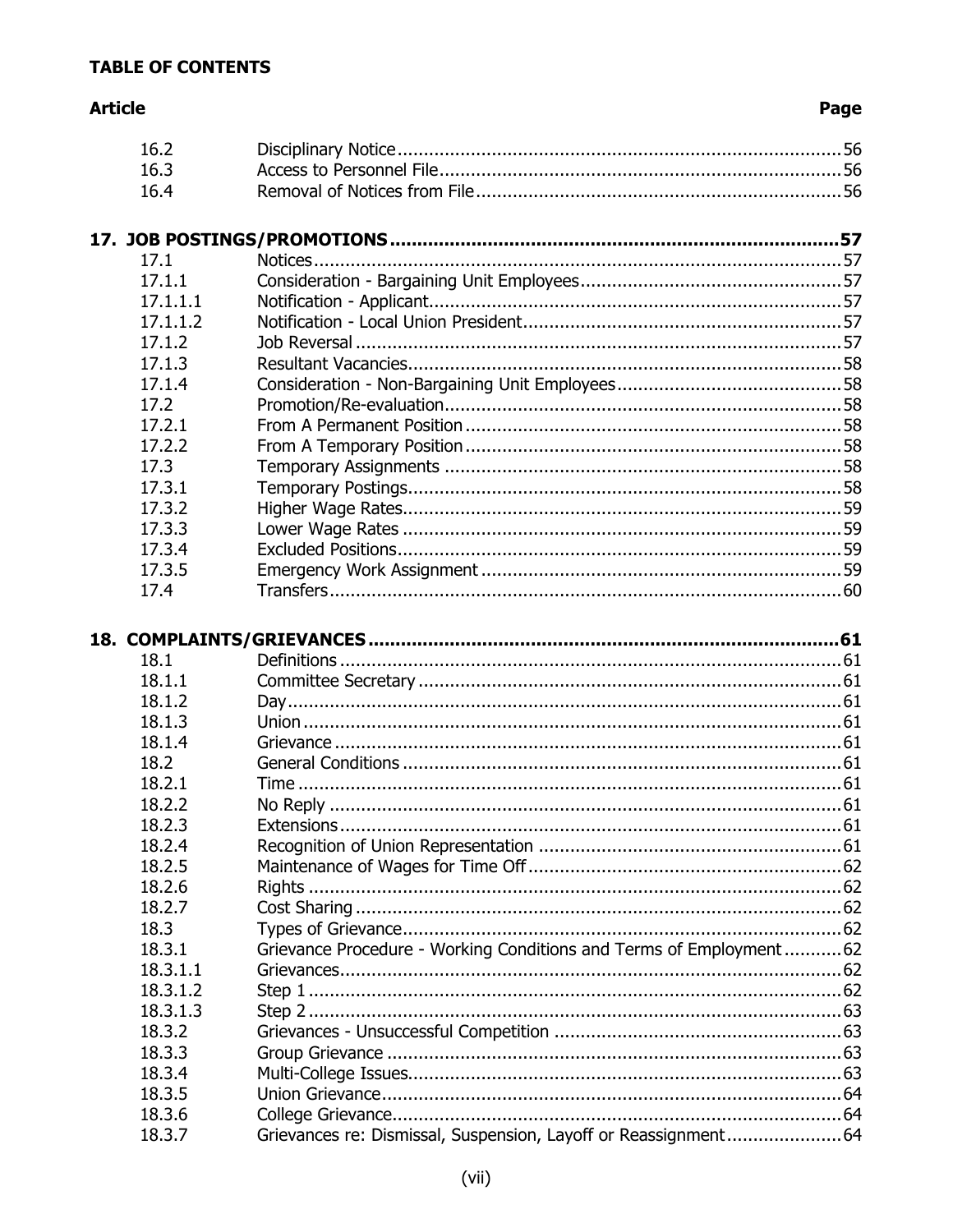# **Article**

# Page

| 18.3.7.1   |  |
|------------|--|
| 18.3.7.2   |  |
| 18.3.7.2.1 |  |
| 18.3.7.3   |  |
| 18.4       |  |
| 18.4.1     |  |
| 18.4.2     |  |
| 18.4.3     |  |
| 18.4.4     |  |
| 18.4.5     |  |
| 18.4.6     |  |
| 18.4.7     |  |
| 18.4.8     |  |
| 18.4.9     |  |
| 18.5       |  |
| 18.5.1     |  |
| 18.5.1.1   |  |
| 18.5.2     |  |
| 18.5.2.1   |  |
| 18.5.2.2   |  |
| 18.5.2.3   |  |
| 18.5.2.4   |  |
| 18.5.2.5   |  |
| 18.5.3     |  |
| 18.5.3.1   |  |
| 18.5.3.2   |  |
| 18.5.3.3   |  |
| 18.5.3.4   |  |
| 18.5.3.5   |  |
| 18.5.3.6   |  |
| 18.5.4     |  |
| 18.5.4.1   |  |
| 18.5.5     |  |
| 18.5.5.1   |  |
|            |  |

# 

# **LETTERS OF UNDERSTANDING**

| Direct Operating Grants From The Ministry of Community and Social Services82 |
|------------------------------------------------------------------------------|
|                                                                              |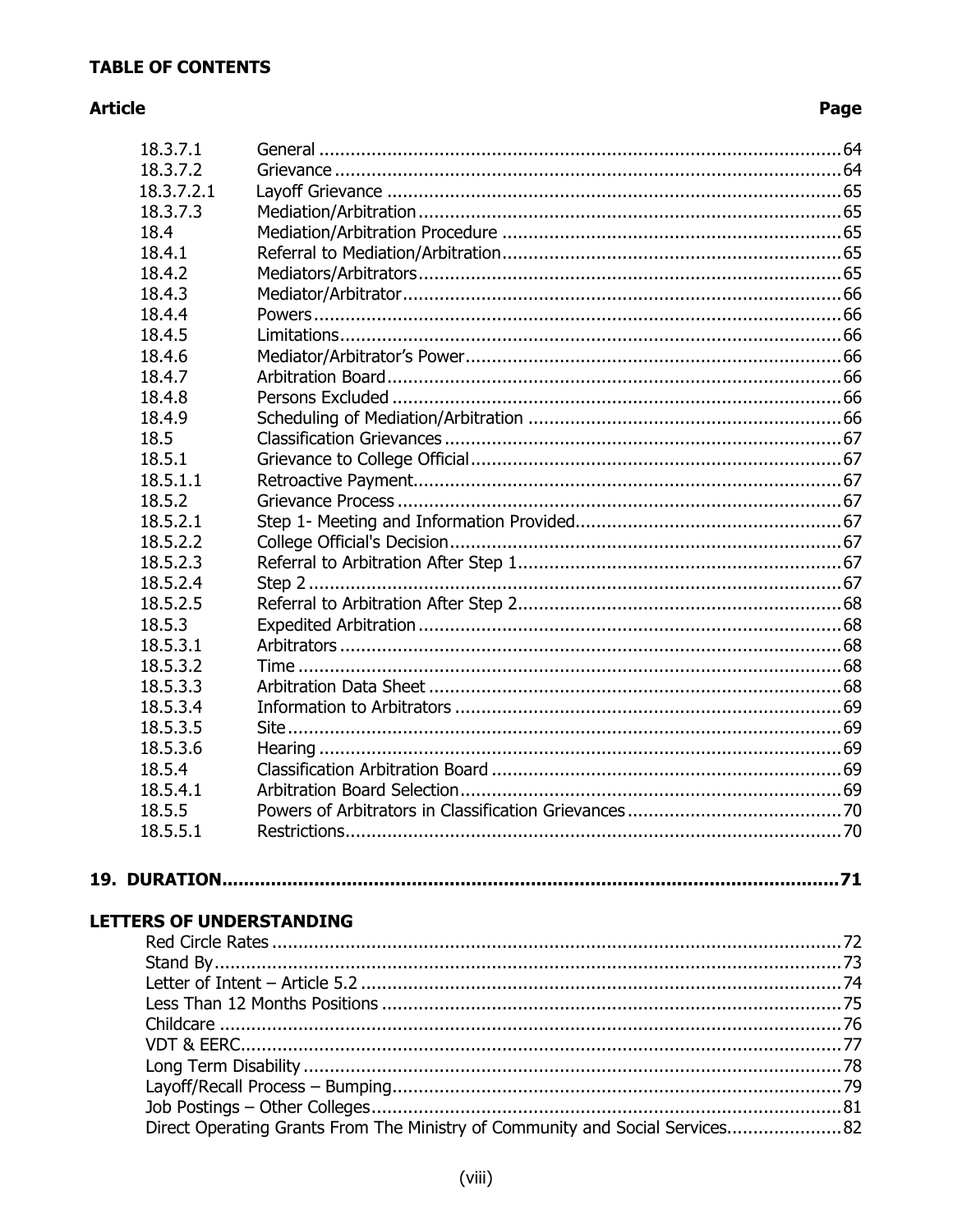# **Article**

# Page

# **APPENDICES**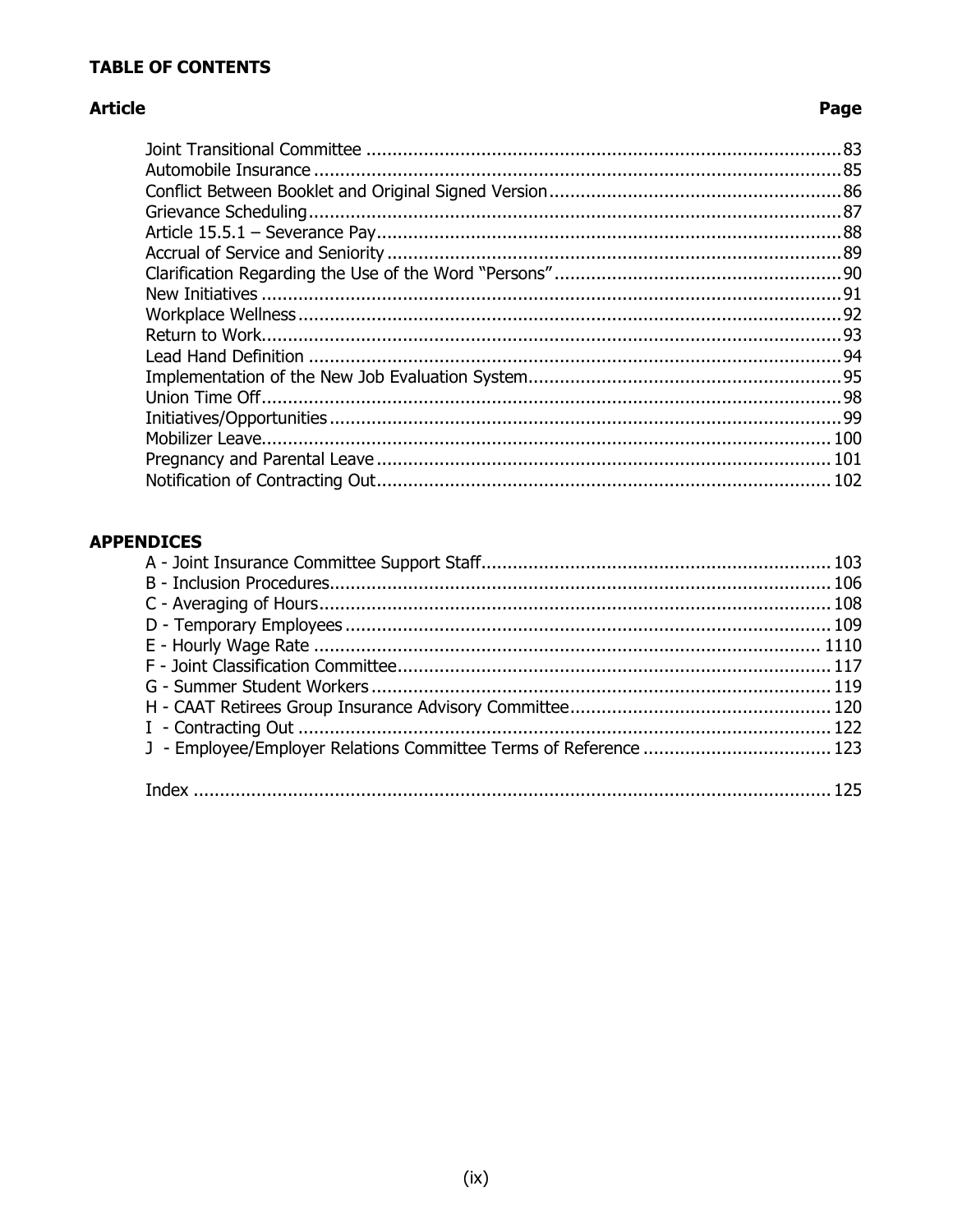# **1. RECOGNITION**

# **1.1 Exclusive Bargaining Agent**

The Union is recognized as the exclusive bargaining agent for all Support Staff employees of the Colleges, save and except:

- foremen and supervisors;
- persons above the rank of foreman or supervisor;
- employees performing duties that require the use of confidential information relating to employee relations and the formulation of the College budget or the Campus budget, as the case may be;
- persons regularly employed for twenty-four (24) hours per week or less;
- students employed on a cooperative educational training program, with a school, college or university;
- graduates of the College employed for up to twelve (12) months following completion of their courses and associated with certification, registration or other licencing requirements;
- persons hired for a project of a non-recurring kind.

# **1.2 Staffing Considerations**

Recognizing that the College reserves the right as provided in Article 3, to determine the number and composition of full-time, part-time, and otherwise excluded positions, and to determine the work assignments that are appropriate in each case, the College will give preference to full-time over part-time assignments, and to convert part-time to full-time assignments where feasible, subject to such operational requirements as may be appropriate.

#### **1.3 Binding on Parties**

This Agreement is binding on the parties hereto and the employees as defined in Article 1.1.

#### **1.4 Excluded Persons**

Persons who are found to be bargaining unit employees as a result of specific decisions of the Ontario Labour Relations Board or by agreement of the Council/College and the Union, and whose former status was administrative or excluded staff, shall be governed by this Agreement and Appendix B.

#### **1.5 No Strikes and No Lockouts**

The Union agrees there shall be no strike and the Council agrees there shall be no lockout; "Strike" and "Lockout" being defined in the *Colleges Collective Bargaining Act*, 2008.

# **1.6 Non-Recurring Projects**

An individual may not be maintained in a project of a non-recurring kind for a period of more than twelve (12) continuous months unless there is an extension agreed upon in writing between the Local Union and the College.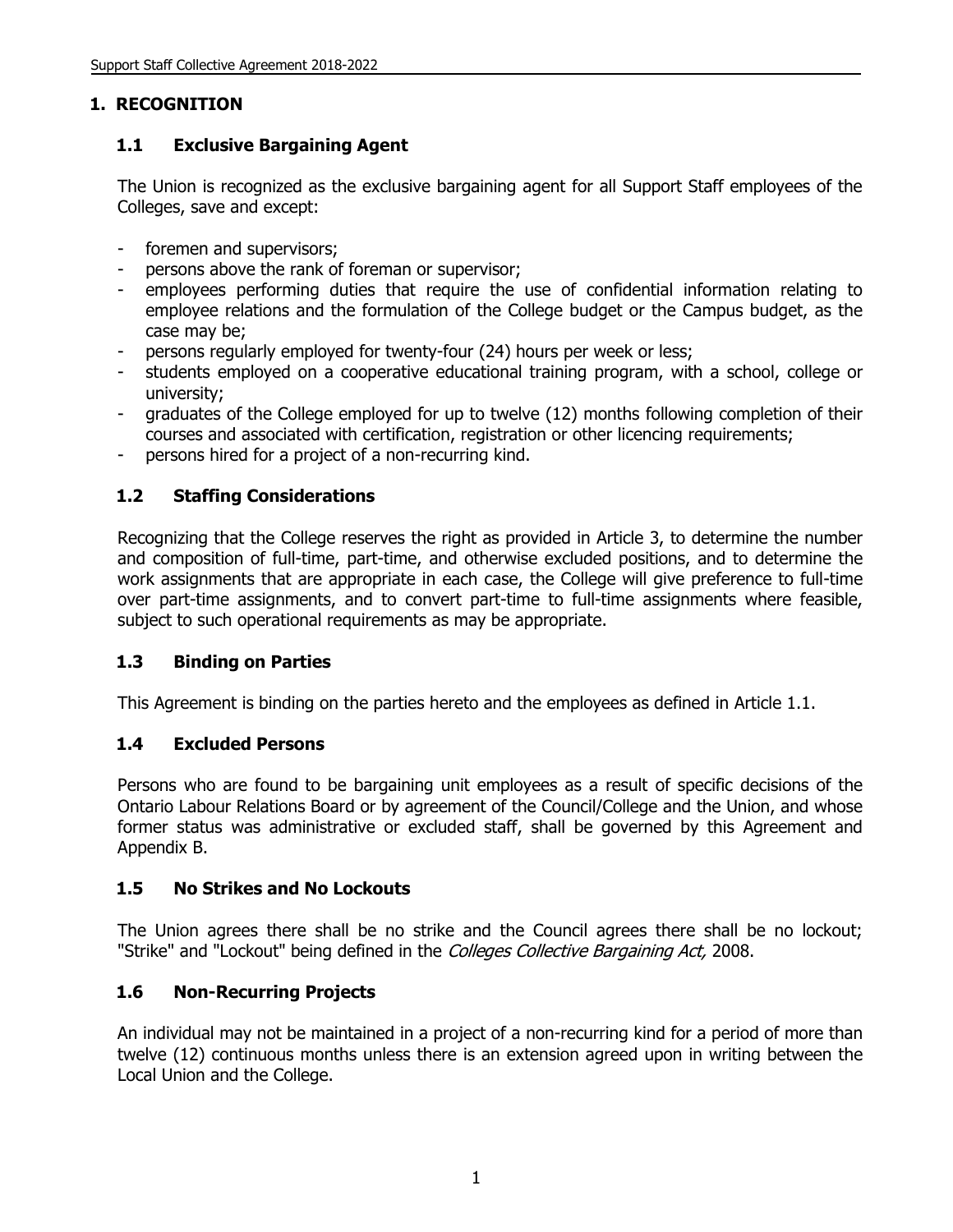# **2. RELATIONSHIP**

# **2.1 Interference**

The Colleges and the Union agree that there will be no intimidation, discrimination, interference, restraint or coercion exercised or practised by either of them or their representatives or members because of an employee's membership or non-membership in the Union or because of his/her activity or lack of activity in the Union.

#### **2.2 Union Activities**

The Union agrees there will be no union activities on the premises of the Colleges, except as specifically referred to in this Agreement or approved in writing by the College.

#### **2.3 Ontario Human Rights**

The parties agree that in accordance with the provisions of the *Ontario Human Rights Code* there shall be no discrimination against any employee by the Union or the College because of race, ancestry, place of origin, colour, ethnic origin, citizenship, creed, sex, sexual orientation, gender identity, gender expression, age, record of offences, marital status, family status or disability.

Accommodation, if it is requested by the employee and it is determined to be required, is the duty of the College, the Union and the employee.

#### **2.4 Masculine/Feminine**

Whenever the masculine is used in this Agreement, it shall be also considered as if the feminine has been used.

#### **2.5 Employment Equity**

The College and the Union recognize a shared commitment to achieving employment equity in the College by ensuring that the Local Union is consulted with respect to the appropriate mechanisms created by the College to establish and implement employment equity systems, policies and practices.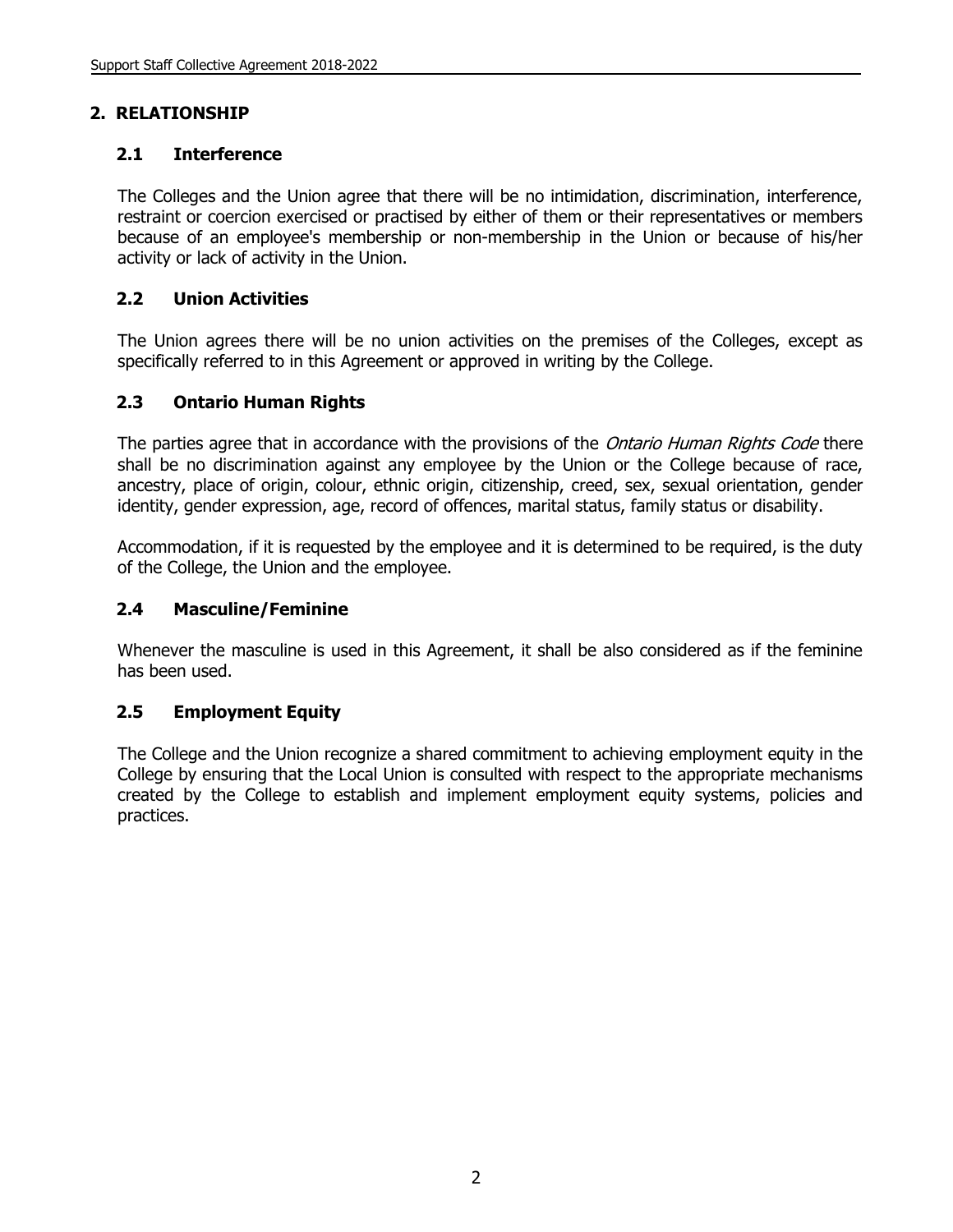#### **3. MANAGEMENT FUNCTIONS**

#### **3.1 Union Acknowledgements**

The Union acknowledges that it is the exclusive function of the Colleges to:

- maintain order, discipline and efficiency;
- hire, discharge, transfer, classify, assign, appoint, promote, demote, layoff, recall and suspend or otherwise discipline employees subject to the right to lodge a grievance as provided for in this Agreement;
- generally to manage the College and without restricting the generality of the foregoing, the right to plan, direct and control operations, facilities, programs, courses, systems and procedures, direct its personnel, determine complement, organization, methods and the number, location and positions required from time to time, the number and location of campuses and facilities, services to be performed, the scheduling of assignments and work, the extension, limitation, curtailment or cessation of operations and all other rights and responsibilities not specifically modified elsewhere in this Agreement.

The Colleges agree that these functions will be exercised in a manner consistent with the provisions of this Agreement.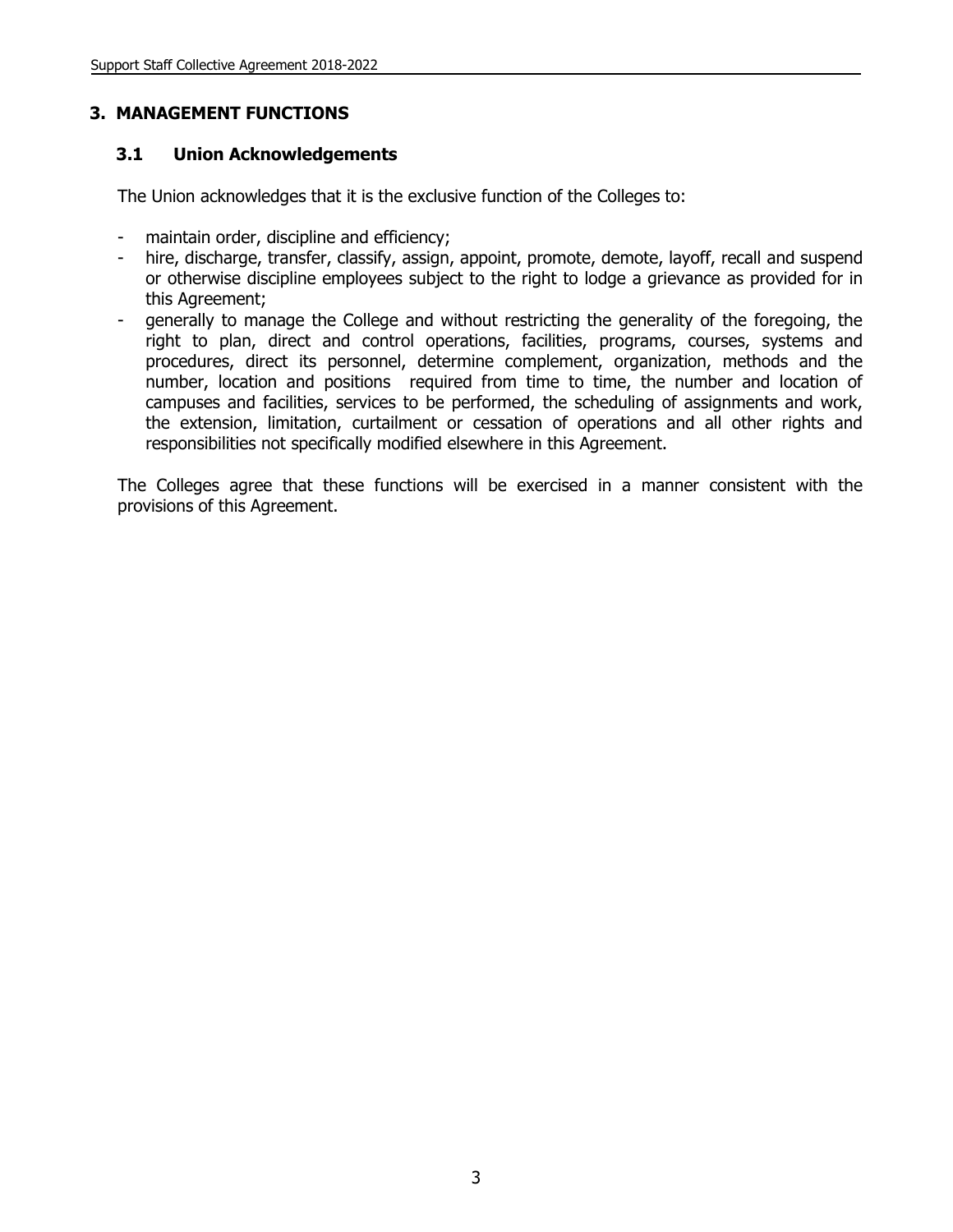# **4. UNION/MANAGEMENT INTERESTS**

# **4.1 Seniority List**

The College shall prepare and send a copy of the seniority list showing the employee's seniority, position title, payband, grand-parented payband(s) (if applicable), department, and home campus once every four (4) months to the Local Union President and the Union Head Office. A copy of the seniority list shall be posted at each Campus of each College and a copy of such seniority list shall be made available for inspection by an employee on request.

# **4.2 List of Part-Time Employees**

Once every four (4) months, the Local Union shall be provided with an electronic list of persons regularly employed for twenty-four (24) hours per week or less, who have been employed continuously for two (2) months or more and persons hired for projects of a non-recurring kind. The College shall supply the list showing the name, start date, anticipated termination date if known, job performed, department, payband, estimated average hours per week, and regular work location, of each such employee.

Within ten (10) days of receipt of the said list, the Local Union may request that it be discussed at a meeting of the Committee constituted under Article 4.6.2. At such a meeting the College shall provide explanations for assigning work on the basis of part-time and full-time assignments, and the nature of any projects of a non-recurring kind for which people were hired in the preceding four (4) months. The College shall consider any representations which the Local Union may make with respect to the assigning of work on a full-time or part-time basis; concerning the feasibility of converting part-time to full-time assignments; and concerning the staffing of positions resulting from projects of a non-recurring kind.

# **4.3 New Employees**

# **4.3.1 List of New Employees**

Once every month, the College shall give to the Local Union President a list of all new employees. This list will include for each new employee his/her name, position title, payband, department, and home campus, where ordinarily assigned.

# **4.3.2 Employee Orientation**

Where a College has a formal orientation meeting with a group of new employees, the Local Union will be given an opportunity to address the group during the meeting for the purpose of assisting the College in orienting the new employees to the College.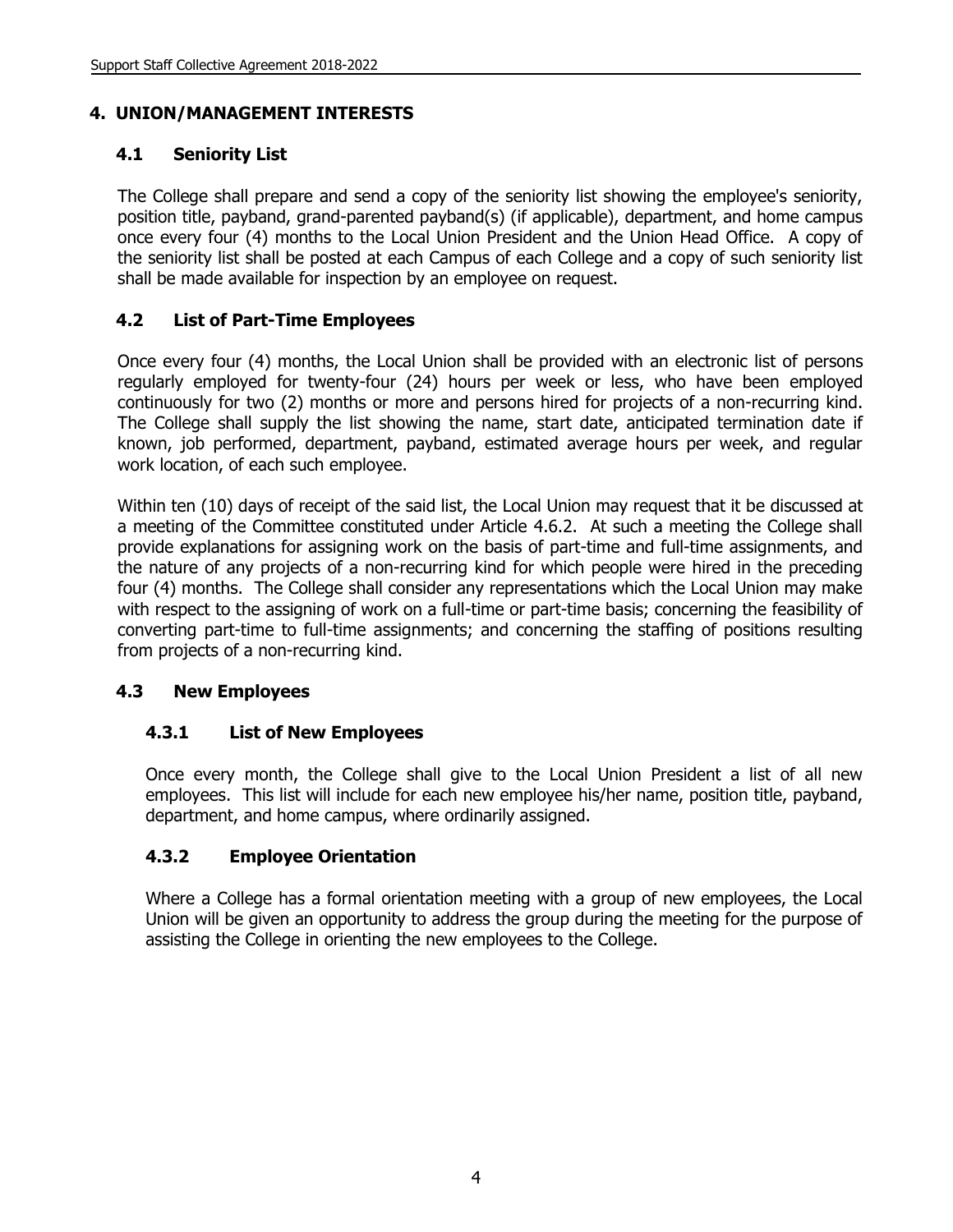#### **4.4 Harassment**

#### **4.4.1 Sexual Harassment**

The Colleges and the Union are aware of the provisions of the Ontario Human Rights Code that provide that persons have the right to be free from a sexual solicitation or advance in the workplace where the person making the solicitation or advance knows or ought to know that it is unwelcome. Both parties subscribe to this principle, and to that end, acknowledge the following objectives:

- a complaint of this nature shall be promptly investigated and, where warranted, appropriate action taken;
- every effort shall be made and maintained by all parties to treat the complaint in a sensitive and confidential fashion, consistent with providing reasonable information to the complainant and the person against whom the complaint is made as to the nature of the allegation, the progress of the complaint, and its resolution or disposition;
- the complaint shall be made to as impartial a person as possible, being the President or his/her designate and who is not the person against whom the complaint is made.

It is agreed that the complainant may choose a Union representative to assist him/her in presenting the complaint.

At any point in the procedure the complaint may be referred to the Human Rights Commission.

#### **4.4.2 Bullying/Psychological Harassment**

The College shall make reasonable provisions to ensure that employees have the right to be free from bullying/psychological harassment as defined within this article. The College and the Local Union shall cooperate to the fullest extent possible to ensure the workplace is free from bullying/psychological harassment.

Bullying/psychological harassment refers to any vexatious behaviour that is known, or ought reasonably to be known, to be unwelcome and that:

- takes the form of repeated conduct which could reasonably be regarded as intending to intimidate, offend, degrade or humiliate, and/or
- affects an employee's dignity, or psychological or physical integrity, and/or
- results in a harmful work environment.

Examples of bullying/psychological harassment include, but are not limited to, the following:

- berating/belittling an individual;
- repeated unwarranted criticism;
- undermining or deliberately impeding a person's work;
- spreading malicious rumours or gossip that is not true;
- physical gestures intended to intimidate, offend, degrade or humiliate an individual.

Reasonable action by a College, a manager and/or a supervisor in the course of managing the workplace is not bullying/psychological harassment. Examples of this include, but are not limited to, the following: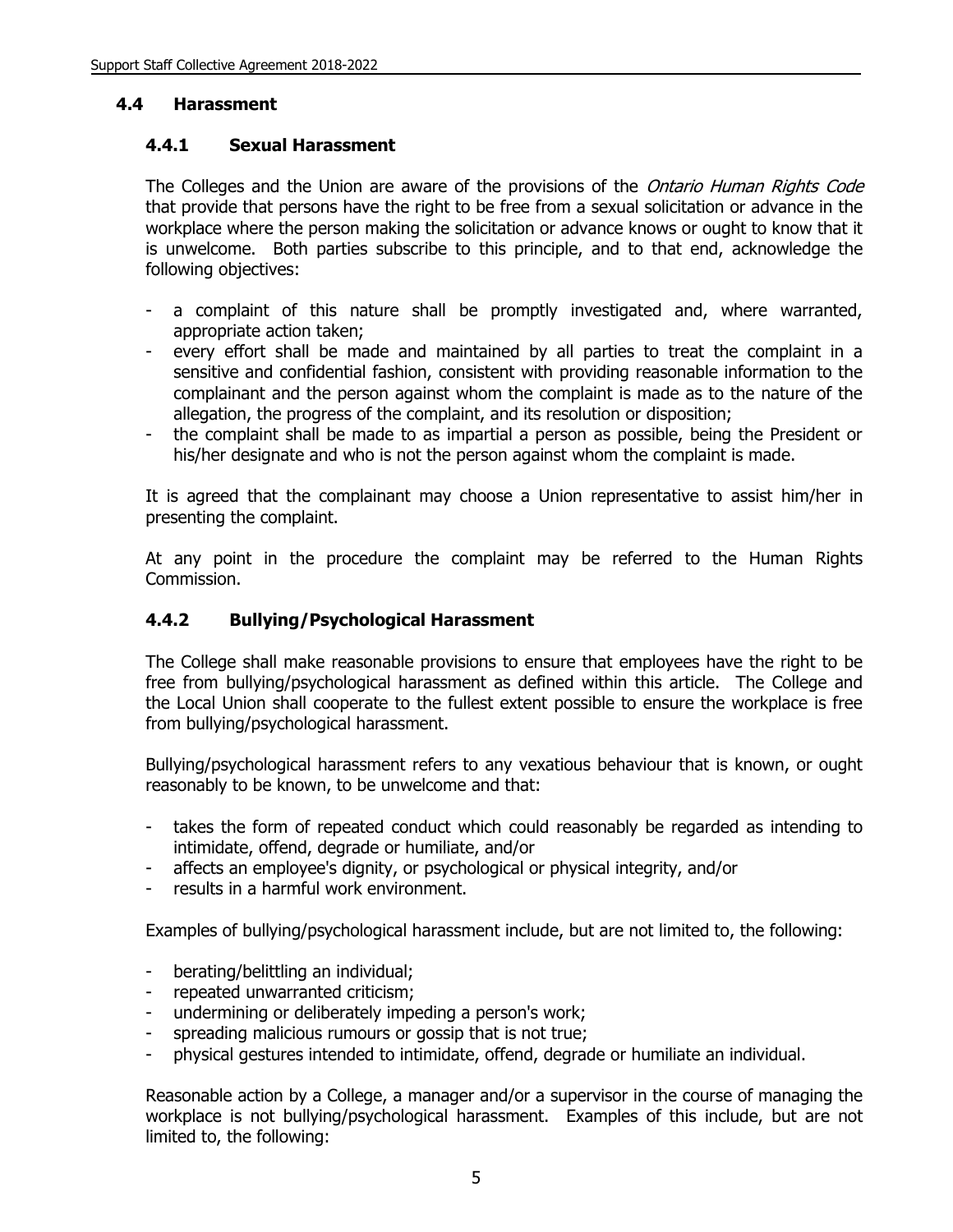- the transfer, demotion, discipline, counsel or dismissal of an employee in a reasonable manner;
- a decision, based on reasonable grounds and facts, not to promote or grant another benefit in connection with an employee's employment or performance.

The parties recognize that bullying/psychological harassment is unacceptable in the workplace, and to that end acknowledge the following objectives:

- a complaint of this nature shall be promptly investigated and, where warranted, appropriate action taken;
- every effort shall be made and maintained by all parties to treat the complaint in a sensitive and confidential fashion, consistent with providing reasonable information to the complainant and the person against whom the complaint is made as to the nature of the allegation, the progress of the complaint, and its resolution or disposition;
- the complaint shall be made to as impartial a person as possible, being the President or his/her designate and who is not the person against whom the complaint is made;
- frivolous allegations of bullying/psychological harassment that are unfounded, will be treated as a disciplinary offence, that could lead to dismissal;
- allegations found to be true, will be treated as a disciplinary offence that could lead to dismissal.

It is agreed that the complainant may choose a Union representative to assist him/her in presenting the complaint.

#### **4.5 Work of Personal Nature**

Employees shall not be required to do work of a personal nature which is not connected with the operation of the College.

#### **4.6 Union College/Campus Committees**

The Union may appoint a Committee at each College composed of up to three (3) members from among employees who have completed the probationary period. At least two (2) of the members of the Committee shall be appointed on a regular basis. The third member may be appointed on an ad hoc basis where his/her knowledge or experience is relevant to discussion at meetings under this Article. Where a College has another Campus more than thirty (30) km away from the College's main Campus, with at least twenty (20) employees covered by this Agreement employed thereat, the Union may appoint a Union Campus Committee of up to two (2) members from employees on that Campus who have completed their probationary period.

#### **4.6.1 Membership**

The President of the Local Union shall head the Union College/Campus Committee where he/she is located and he/she shall designate the employee to head the Committee at any other Campus location referred to above. It shall be the responsibility of the Union to supply the College with the names of the members (and head of the Union College and/or Union Campus Committee(s)).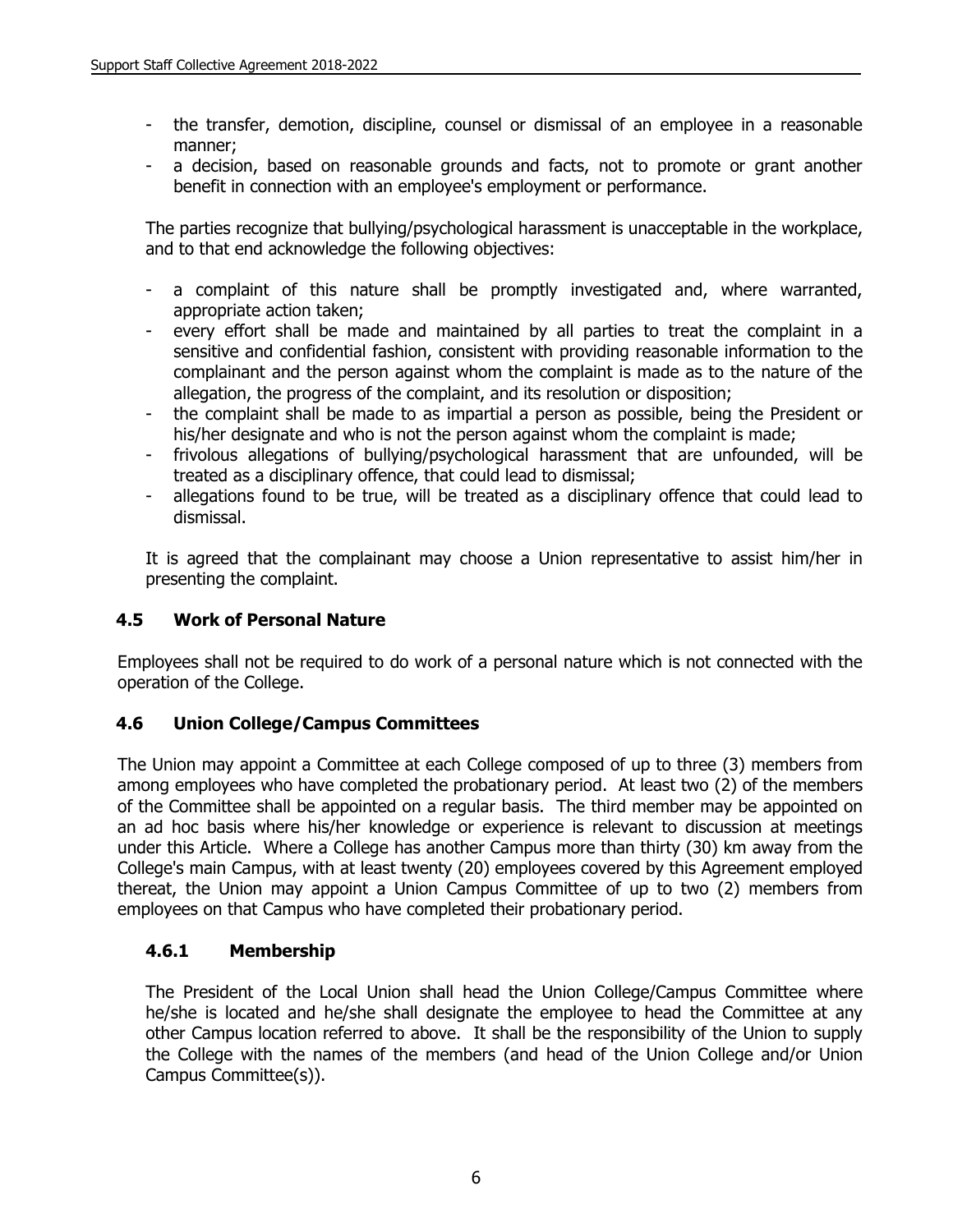#### **4.6.2 Functions**

An equal number of College or Campus officials will meet with the Union College/Campus Committee at a mutually agreed time and place provided that either party request a meeting. Such a meeting shall be held within seven (7) days of receipt of a request unless otherwise agreed upon. Notice of a request for a meeting shall be accompanied by an agenda of matters proposed to be discussed. It is agreed that matters subject to local discussion include:

- the local application of the Agreement including work schedules;
- clarification of procedures or conditions causing misunderstanding or grievances including meeting facilities;
- other matters which are mutually agreed upon;
- employment equity programs;
- employment stability

It is agreed that where a meeting as contemplated in this sub-article takes place by mutual consent, during regular working hours, members of the Committee appointed by the Local Union shall not suffer any loss of pay during regular working hours when required to leave their duties temporarily for the purpose of attending such a meeting. The Union acknowledges, however, that the employees have their regular duties to perform and will not absent themselves without first obtaining permission from their immediate supervisor and reporting to their immediate supervisor upon returning to their regular duties. In keeping with this understanding, permission to attend such a meeting shall not be unreasonably withheld consistent with College operating requirements.

# **4.6.3 Excluded Matters**

It is agreed that meetings under this Section shall not concern or entertain matters that are properly the subject of meetings as provided in Articles 18 and 19.

#### **4.7 Employee/Employer Relations Committee**

The parties have agreed to the establishment of an Employee/Employer Relations Committee which is currently operating under terms of reference, which may be altered by the parties, from time to time, by mutual agreement.

# **4.8 Joint Classification Committee**

The parties have agreed to the establishment of a Joint Classification Committee which is currently operating under the terms of reference found in Appendix F, which may be altered by the parties, from time to time, by mutual agreement.

# **4.9 Joint Insurance Committee**

The parties have agreed to the establishment of a Joint Insurance Committee which is currently operating under the terms of reference found in Appendix A, which may be altered by the parties, from time to time, by mutual agreement.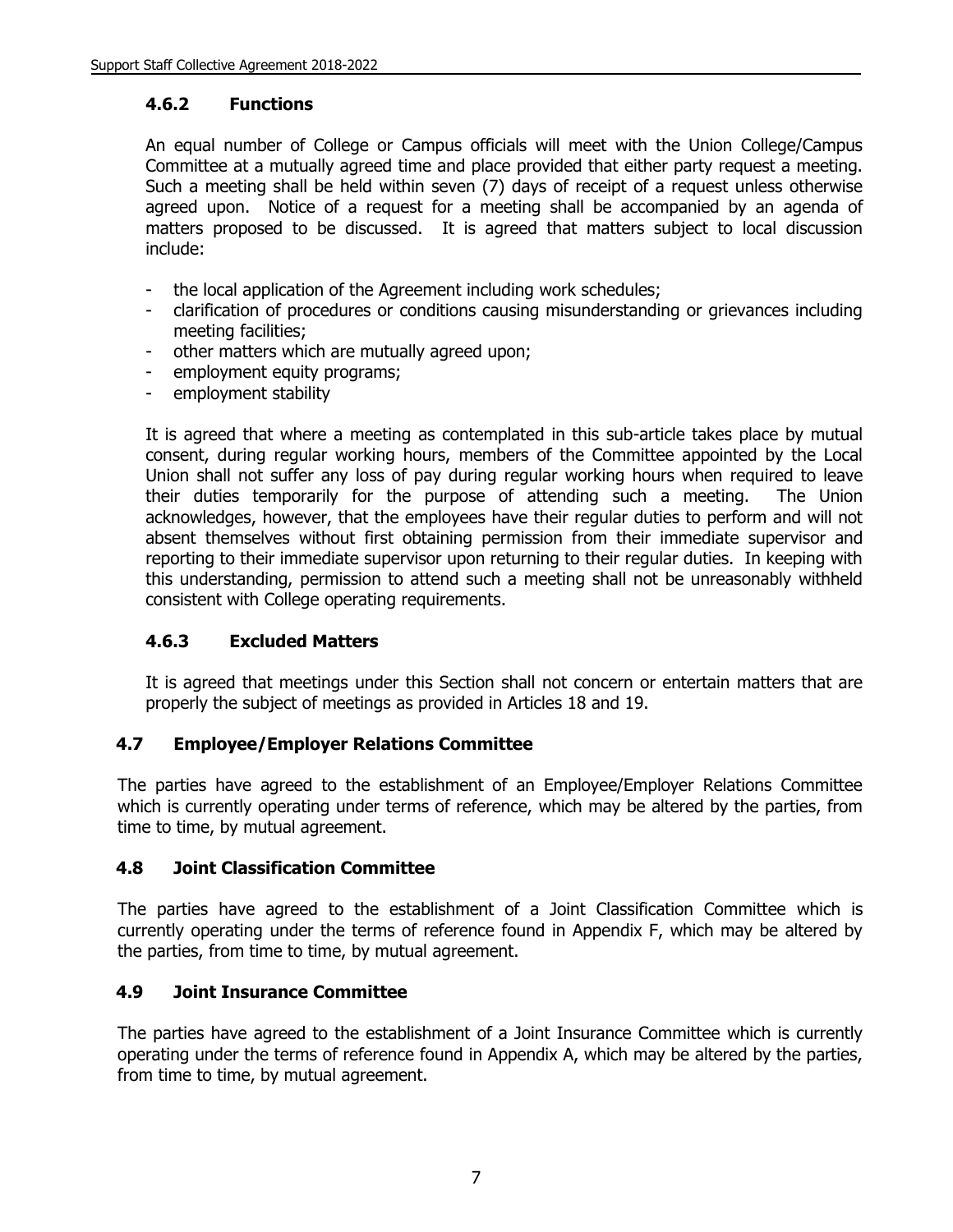#### **4.10 Grievance Scheduling Committee**

The parties have agreed to the establishment of a Grievance Scheduling Committee, which is currently operating under terms of reference, which may be altered by the parties, from time to time, by mutual agreement.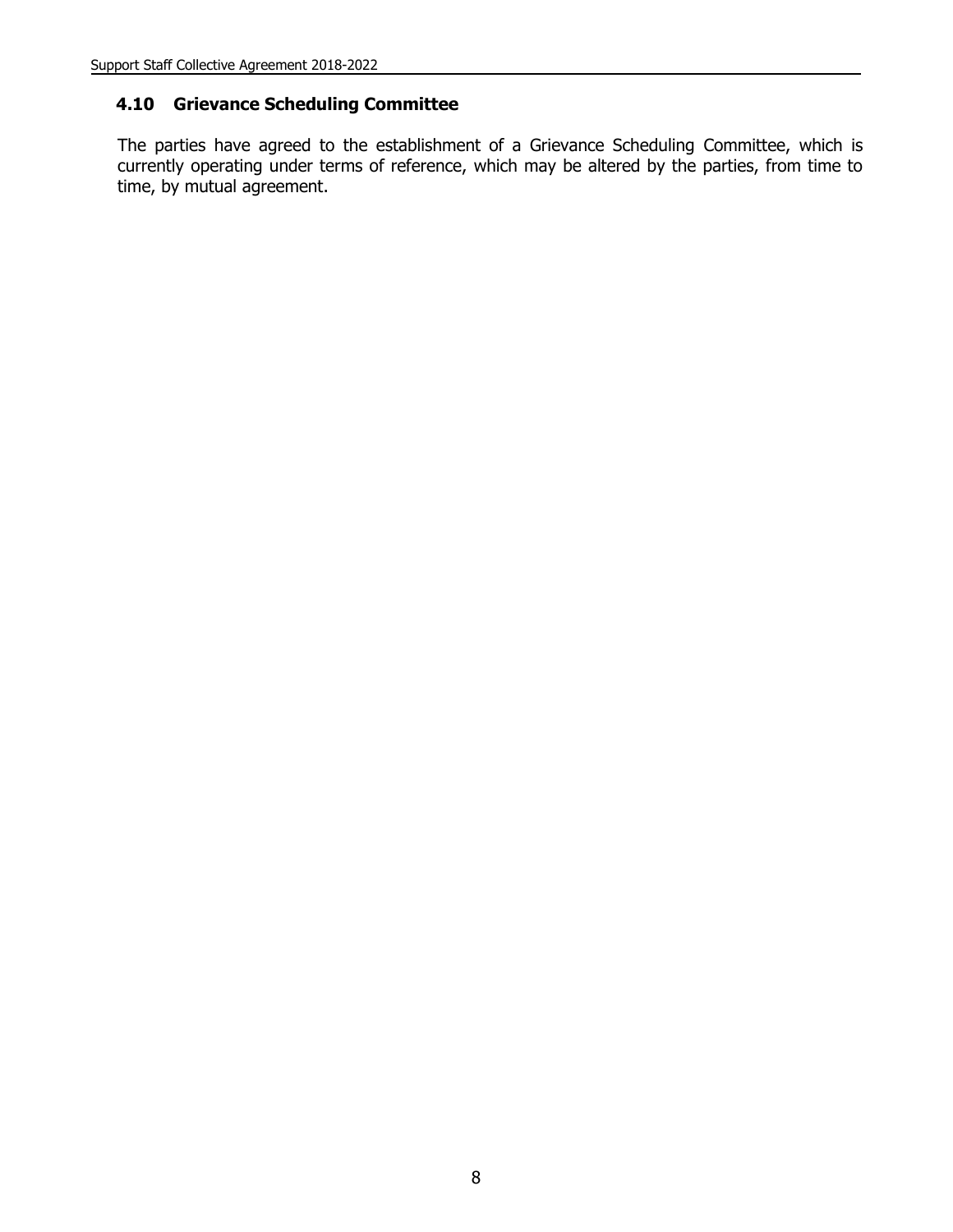#### **5. UNION MATTERS**

#### **5.1 Leave of Absence - General**

#### **5.1.1 Leaves of Absence Reimbursed by the Union**

Leaves of absence with pay may be granted to employees to permit their attendance at conventions, schools and seminars conducted by the Union and to employee(s) who are elected to the Executive Board of the Union, the Divisional Executive or as a mobilizer. The Union shall reimburse the College for all pay during such leaves and the College will endeavour to bill quarterly.

#### **5.1.2 Leave of Absence - Union Representatives**

Leave of absence with pay may be granted to:

- employee representatives who attend meetings with College representatives on provincial matters;
- employee representatives who are members of the Employee/Employer Relations Committee, the Joint Insurance Committee (Support Staff), Grievance Scheduling Committee, the CAAT Pension Plan and the Joint Classification Committee for the days of necessary attendance at meetings of such committees;

The Union shall reimburse the College for fifty per cent (50%) of all pay during leaves of absence under Article 5.1.2. The College will endeavour to bill quarterly.

#### **5.1.3 Union Negotiating Committee**

Leave of absence shall be granted to not more than seven (7) employee representatives selected to negotiate the renewal of the Collective Agreement for necessary time off including travel time, direct negotiating time, and necessary preparation time. The Union shall reimburse the College for all pay during such leave except for the days scheduled by the parties for direct negotiations and up to a maximum of ten (10) days if required, for meetings of the Union Negotiating Committee to prepare for and to complete bargaining.

#### **5.1.4 Leaves of Absence - Conditions**

Leaves of absence described in Articles 5.1.1 and 5.1.2 shall not be unreasonably withheld, recognizing the need of efficiency of operations of the College. Where possible, the employee will provide at least two (2) weeks' notice to the Senior Human Resources Officer of the absence requested under Articles 5.1.1 and 5.1.2.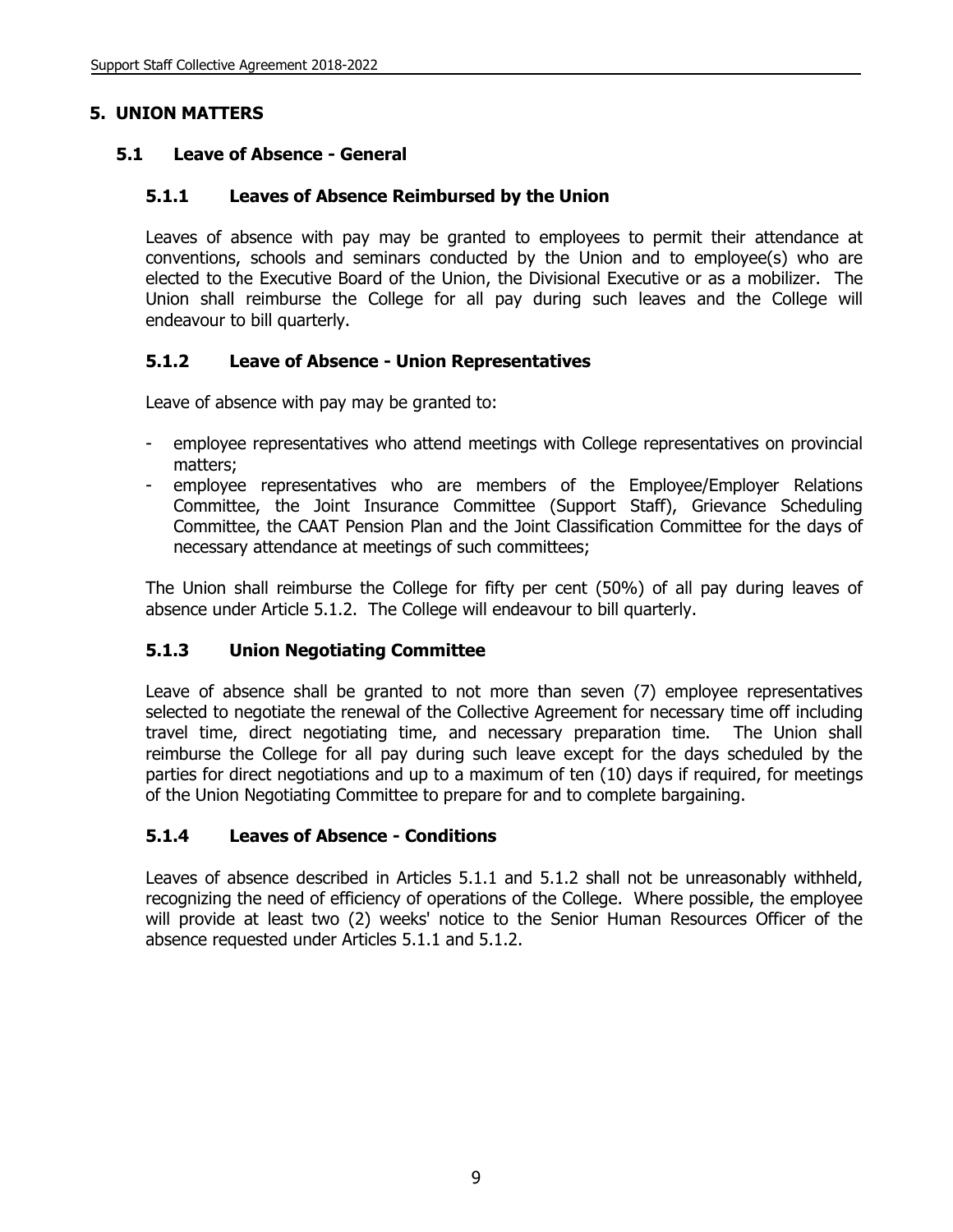# **5.2 Time Off**

In addition to time off granted under Articles 5.1 and 18.2.5, the College recognizes that additional time off during regular working hours may be necessary for the purpose of assisting employees and the Local Union in the administration of the Collective Agreement and the business directly pertinent thereto. In such a case, the Local Union may advise the College of up to three (3) employees who may be appointed or designated hereunder, it being understood that any time off granted shall not hinder or interfere with the regular performance of the employee's duties and responsibilities.

Unless otherwise agreed, time off for Local Union business hereunder shall not exceed:

- a maximum of twelve (12) hours per week, where the Support Staff complement at a College is less than two hundred (200) employees, or
- a maximum of fifteen (15) hours per week, where the Support Staff complement at a College is two hundred (200) employees or more, but less than three hundred and fifty (350) employees, or
- a maximum of eighteen (18) hours per week, where the Support Staff complement at a College is three hundred and fifty (350) or more.
- the Local Union shall reimburse the College for twenty-five per cent (25%) of all pay for any leaves of absence granted hereunder on a regular basis as billed by the College.

#### **5.3 Full-Time Assignment**

Upon application in writing by the Union to the College Employer Council with notice to the affected Colleges, a leave of absence shall be granted to two (2) employees from the Support Staff Bargaining Unit of the CAAT System elected to full-time positions with the Union. Such leave(s) of absence shall be for a period of one (1) term of office (two (2) years from the date of election) unless extended for a specific period on agreement of the parties. Such leave(s) of absence shall be without pay and benefits, but the employee shall, notwithstanding Article 14.2, accumulate full seniority during such leave(s) of absence.

#### **5.4 Union Deductions**

#### **5.4.1 Authorization**

There shall be deducted from the regular pay of every employee in the bargaining unit an amount equal to the regular monthly dues as authorized under the by-laws of the Union.

#### **5.4.2 Application**

Article 5.4.1 shall have no application to an employee who is successful in satisfying the requirements of Section 13(2) of the *Colleges Collective Bargaining Act*, 2008 as to his/her religious convictions or belief.

#### **5.4.3 Remittance of Dues**

Any amounts so deducted shall, subject to Article 5.4.2, be remitted to the Union Head Office. The cheque shall be accompanied by a list of the employees from whom the deductions have been made (a copy of the list shall be sent to the Local Union President) and forwarded by the 15th day of the month following the month in which such deductions have been made. The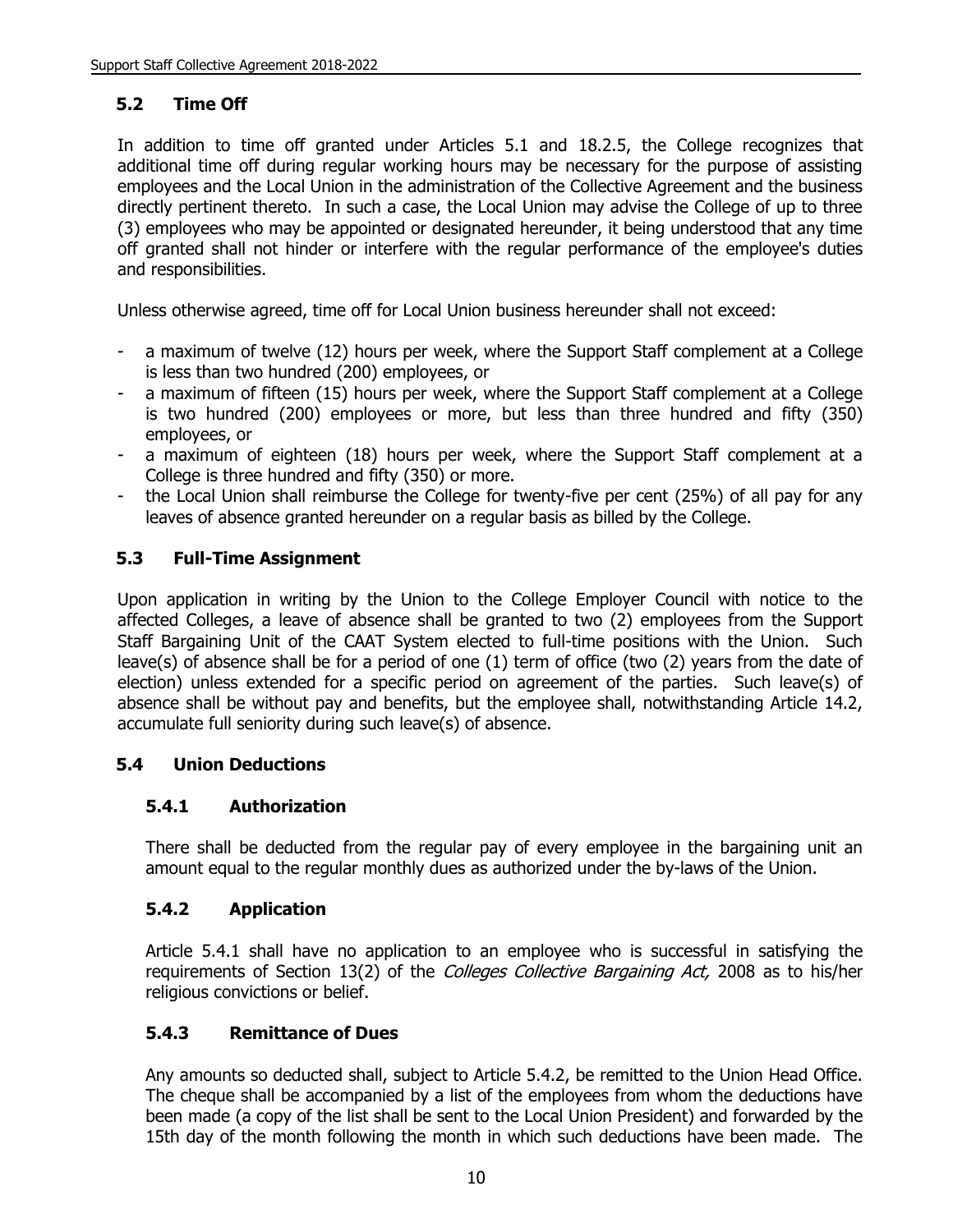list of employees referred to herein shall be in alphabetical order by surname and shall include the employee's social insurance number.

The Union agrees to indemnify and save the Employer harmless from any liability arising out of the operation of this Article.

#### **5.5 Notices**

#### **5.5.1 Accessibility (Notice Boards)**

Each College shall supply adequate notice boards in appropriate locations designated by the College and accessible to employees for the posting of Union Notices which have received the prior approval of the College. Their use shall be restricted to Union Notices pertaining to matters relating to employees covered by this Agreement unless otherwise agreed.

#### **5.6 Collective Agreement**

#### **5.6.1 Copy of Agreement**

Upon his/her date of hire, a copy of this Agreement shall be provided by the College to each new employee, and at the same time, the College shall notify the new employee of the name of his/her Steward or Local Union Officer.

#### **5.6.2 Printing of Agreement**

The cost of printing the Collective Agreement booklets will be shared equally by the Council and the Union subject to mutual agreement as to format and production arrangements.

#### **5.6.3 French/English Language Versions of Agreement**

The parties agree that a French language and an English language version of this Agreement shall be prepared. With respect to any dispute arising at a French language College, the French language version of this Agreement shall prevail. With respect to any dispute arising at an English language College, the English language version of this Agreement shall prevail. With respect to any dispute arising at a bilingual College, the version of the Agreement that will prevail shall be as designated by the grievor.

#### **5.7 Local Union Notification**

The Local Union agrees to notify the College of the name(s) of the current Steward(s) and Local Union Officers within a reasonable time of the appointment date.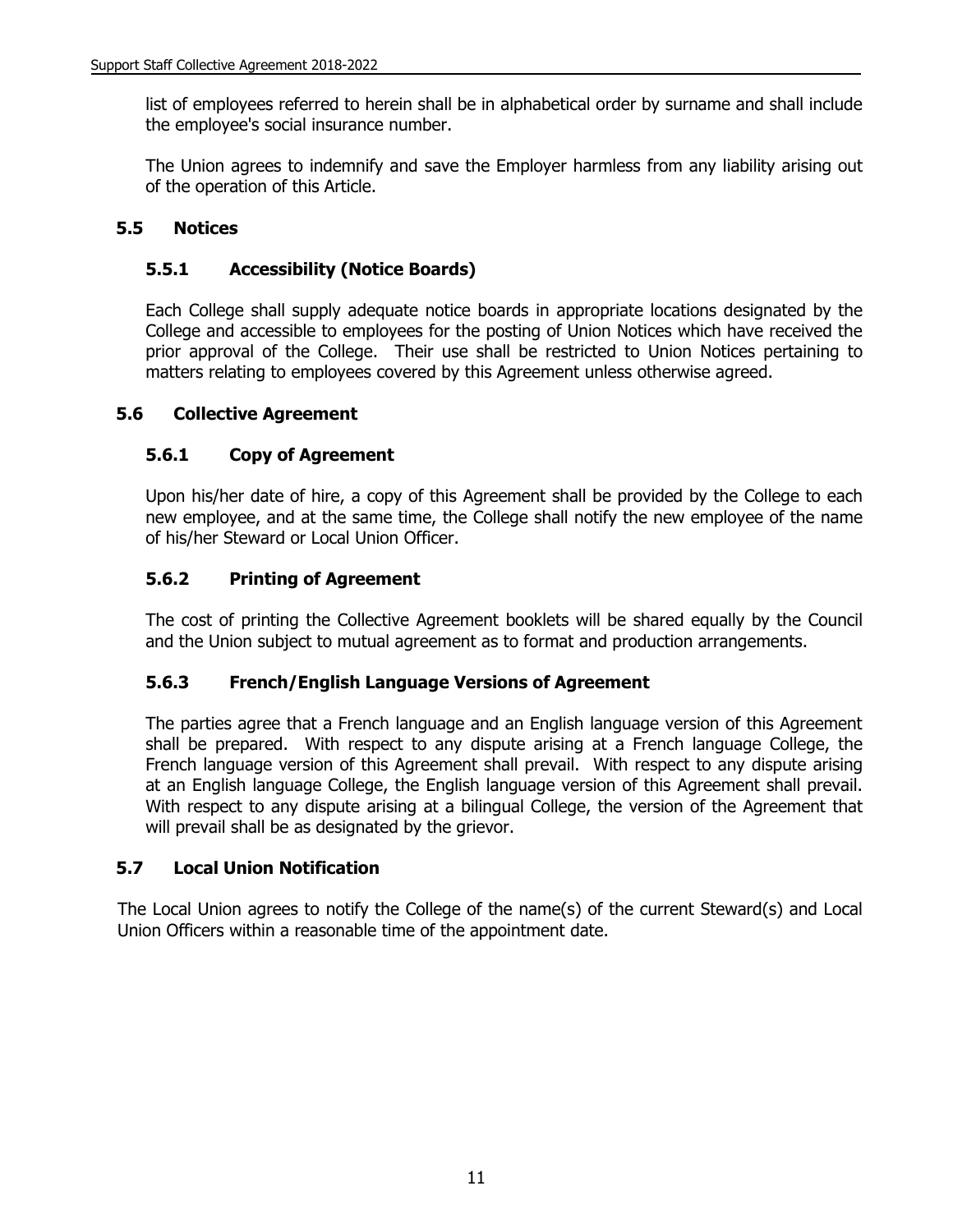#### **6. WORK SCHEDULES**

# **6.1 Hours of Work**

#### **6.1.1 Normal Work Week**

The normal work week for employees will be:

- thirty-five (35) hours per week or seven (7) hours per day,
- thirty-six and one-quarter (36.25) hours per week or seven and one-quarter (7.25) hours per day,
- thirty-seven and one-half (37.50) hours per week or seven and one-half (7.50) hours per day,
- forty (40) hours per week or eight (8) hours per day, as designated by the College, and scheduled on five (5) consecutive days except with respect to employees engaged in continuous operations or on special shifts.

# **6.1.2 Retention of Existing Hours of Work**

# **6.1.2.1 Less than Forty (40) Hours per Week**

An employee hired prior to September 1, 1997, who as of that date is scheduled to work a normal work week of less than forty (40) hours per week, shall not be scheduled to work a normal work week of forty (40) hours per week while he/she remains in his/her current position, unless agreed to by the employee.

# **6.1.2.2 Forty (40) Hours per Week**

An employee hired prior to September 1, 1997 and, who on February 28, 2007 was in one of the following job families and assigned a normal work week of forty (40) hours per week, shall not have his/her normal work week reduced from forty (40) hours per week as long as he/she remains in that position:

- Operating Engineer
- Caretaker
- Food Service Worker
- Clerk Supply
- General Maintenance Worker
- Skilled Trades Worker
- Driver
- **Bus Driver**
- Security Guard.

It is understood that this provision will not apply if the employee is the successful applicant for a position with fewer hours.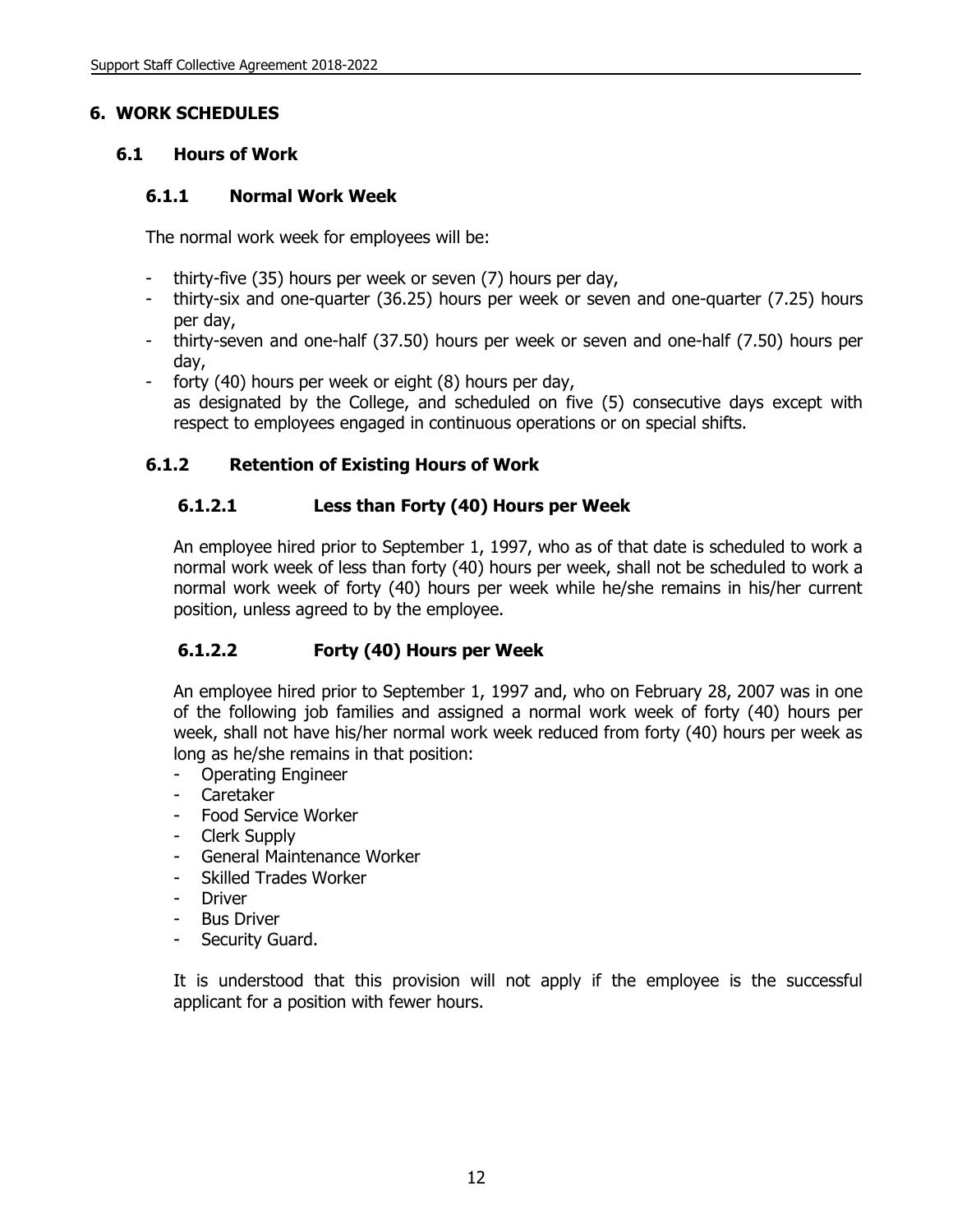# **6.1.3 Understanding**

It is understood that the provisions of this section are intended only to provide a basis for calculating time worked and shall not constitute a guarantee of hours of work per day, or days of work per week or for any period whatsoever. It is understood and agreed that where the normal weekly or daily hours as referred to in Article 6.1.1 above are to be changed, the College shall discuss such changes with the Union College/Campus Committee and hear any representations by it prior to implementation providing such representations are made promptly.

# **6.1.4 Flexible Hours of Work**

Where a College and the Local Union agree and where affected employees approve, the College may implement more flexible hours of work and scheduling arrangements than those provided in Article 6, such as compressed work weeks and job sharing arrangements, except that Article 6.2.1 cannot be varied. Any such variation of any section of Article 6 will be specified in the local agreement. Each agreement shall contain the position title, payband, campus location, shift, names of the employees affected and the agreed-to notice period to terminate the agreement.

Such agreements shall not provide a monetary advantage or disadvantage to the College or to affected employees relative to employees working regular hours. Either party may terminate the local agreement and return to regular schedules or hours of work with eight (8) weeks' notice or as otherwise agreed to between the parties.

Such local agreements shall be signed by the College, the Local Union President, and the employee(s) affected and apply for the specific terms agreed upon, but in any event, shall not continue beyond the term of this Agreement.

#### **6.1.5 Compressed Work Week**

The following terms and conditions shall apply when the College decides to implement a compressed work week:

- (i) The implementation of a compressed work week shall be considered a major change in shift schedules pursuant to Article 6.2.3. For illustrative purposes only, the normal work week could be 10, 9.5, 9 or 8.75 hours per day scheduled on four (4) consecutive days.
- (ii) Overtime will be paid for authorized work performed:
	- a. Consisting of a work period of at least one-quarter (.25) hour in a day over the normal daily hours designated by the College; or
	- b. Consisting of a cumulative work period of at least one-half (.50) hour over the normal work week as may be designated by the College
- (iii) Shift Premiums
	- a. For employees assigned a compressed work week no shift premium shall be payable if the majority of the regular hours worked are before 5:00 p.m.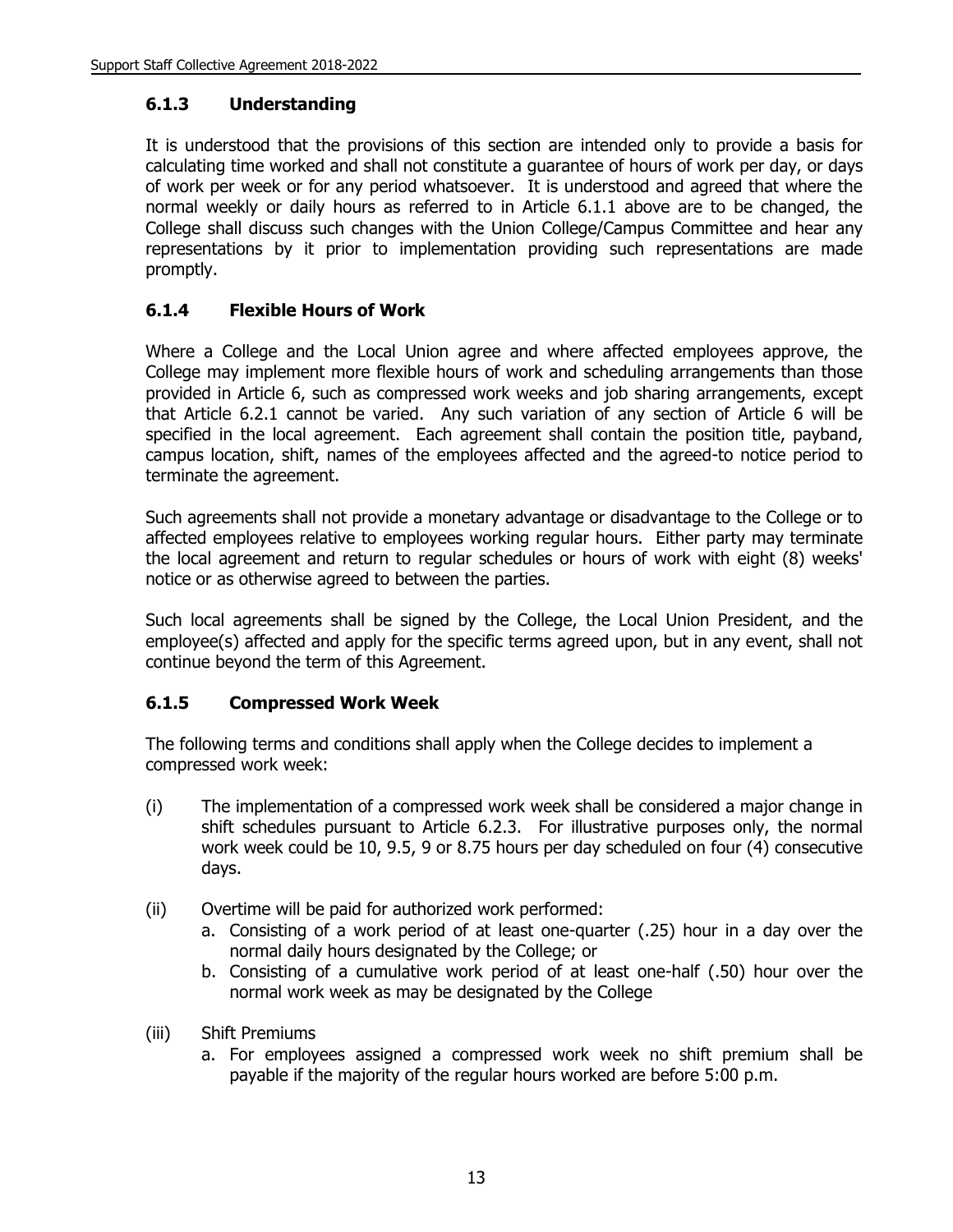- (iv) Vacation
	- a. For those employees assigned to a compressed work week, their vacation entitlement would be calculated as follows (for illustrative purposes only):

| 15 | days vacation would convert to | 12 |
|----|--------------------------------|----|
| 17 | days vacation would convert to | 14 |
| 18 | days vacation would convert to | 14 |
| 20 | days vacation would convert to | 16 |
| 21 | days vacation would convert to | 17 |
| 22 | days vacation would convert to | 18 |
| 23 | days vacation would convert to | 18 |
| 24 | days vacation would convert to | 19 |
| 25 | days vacation would convert to | 20 |
| 26 | days vacation would convert to | 21 |
| 27 | days vacation would convert to | 22 |
| 28 | days vacation would convert to | 22 |
| 29 | days vacation would convert to | 23 |
| 30 | days vacation would convert to | 24 |

- (v) Short-Term Disability
	- a. For the purpose of 8.1.9.1, employees on a compressed work week will receive eight (8) days at full pay and may accumulate one hundred and four (104) days.
	- b. Employees moving to and from a compressed work week will have their sick bank converted as follows:
		- i. Employees moving to a compressed work week will be credited with 0.8 of their existing sick bank. For example, an employee with a bank of ten (10) sick days, will be credited with eight (8) sick days.
		- ii. Employees moving from a compressed work week will be credited with 1.25 of their existing sick bank.
			- For example, an employee with a bank of ten (10) sick days will be credited with 12.5 sick days.
	- c. For the purpose of 8.1.9.2, employees on a compressed work week will receive partial pay for one hundred and four (104) days.
- (vi) 15.4.4.1 Employees on a compressed work week will have four (4) working days.
- (vii) Training Assignments
	- a. When an employee on a compressed work week attends a training program, the College may change the employee's scheduled hours of work to the greater of:
		- i. 7.0, 7.25, 7.50 or 8.0 hours per day, as applicable, or
		- ii. The actual number of hours spent receiving training for each day that the employee participates in the training program.
	- b. Where the change prescribed in (a) results in fewer or more hours than the employee was previously scheduled to work on the day(s) in question, the "extra" or "deficit" hours shall be reduced to zero within sixty (60) working days of the completion of the training program, without any loss of pay by the employee or payments by the College, as follows:
		- i. The employee shall be required to work a corresponding number of hours to make up for any deficit hours; or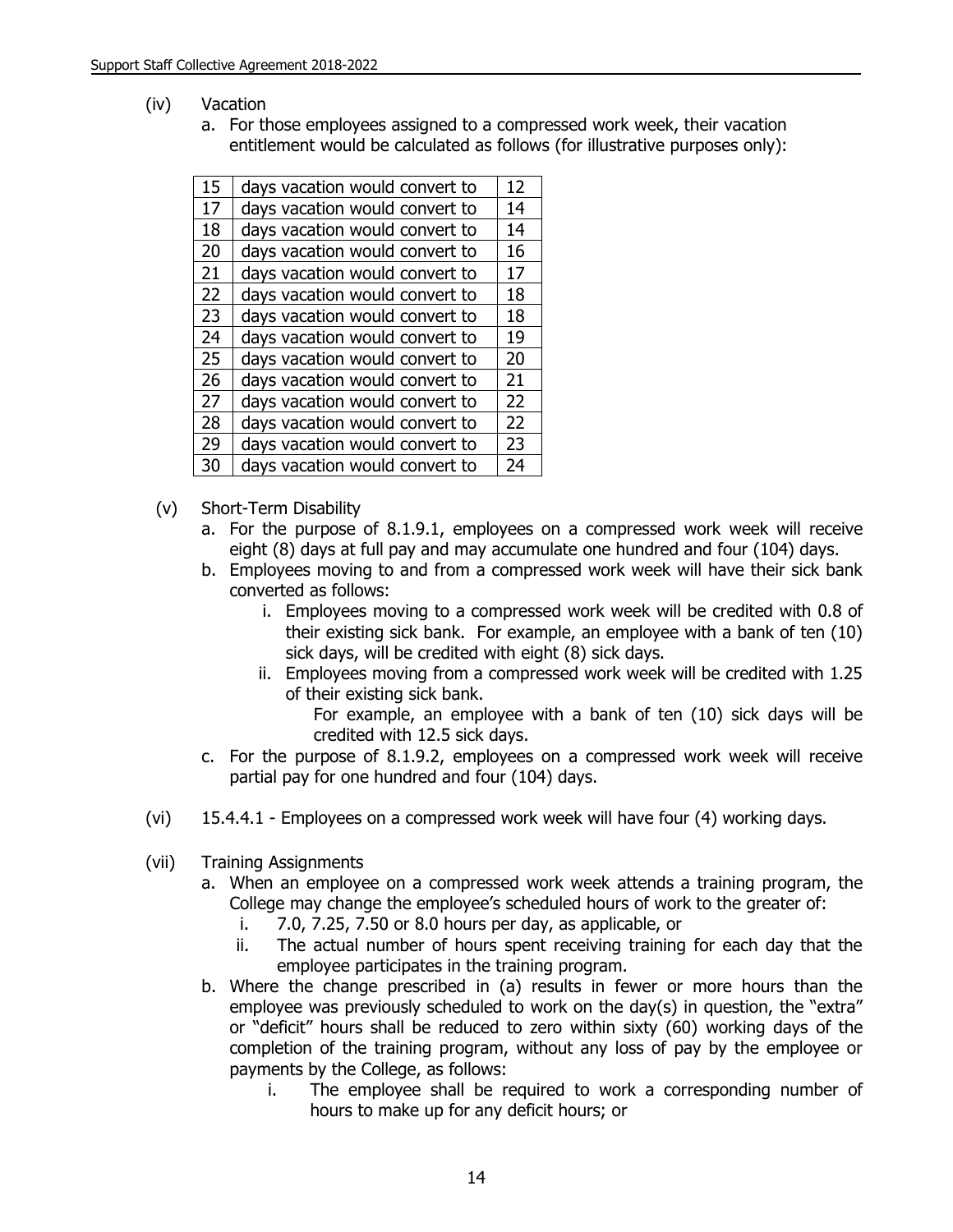- ii. The employee shall be scheduled off duty for a corresponding number of hours to offset any extra hours
- iii. Where there is mutual agreement, an employee may receive pay at his or her basic hourly rate for extra hours in lieu of being scheduled off duty
- c. Where an employee's extra hours have not been reduced to zero within sixty (60) working days in accordance with Paragraph (b), any such hours remaining to the employee's credit shall be paid at the employee's basic hourly rate.
- viii) As a matter of clarity, there will be no split shifts.
- ix) The College will consult with the Local Union and the affected employees prior to implementation.
- x) Article 6.1.4 shall apply to the compressed work week arrangements set out above.
- xi) All other provisions of the Collective Agreement apply to employees on a compressed work week.

#### **6.1.6 Averaging Hours Worked**

#### **6.1.6.1 Union Discussions**

Notwithstanding Articles 6.1, 6.2, 6.3, 6.4, 6.6 and 6.7, where a College asserts that one (1) or more employees are or will be engaged on special shifts, and seeks to apply the provisions set out in Appendix C (Averaging of Hours of Work), it shall discuss the matter with the Union College/Campus Committee and hear any representations by it prior to implementation provided such representations are made promptly. Following such discussion, implementation may be effected. Once each year, the Local Union may ask the College to review the arrangement to ensure the conditions outlined in point one (1) of Appendix C continue to apply and if requested, the College shall provide the Local Union with the data used by the College in its review. If those conditions are not applicable, then the Appendix C arrangement will no longer apply. In all other cases, overtime payment will be in accordance with Articles 6.1, 6.2, 6.3, 6.4, 6.6 and 6.7.

#### **6.1.6.2 Retention of Standard Hours**

No employee employed as of September 1, 1997, other than a Support Services Officer, Programmer, Programmer/Analyst, Systems Analyst or Technical Support Specialist shall have Appendix C (Averaging of Hours of Work) applied while he/she remains in his/her current position, unless agreed to by the employee.

#### **6.2 Shift Schedules**

#### **6.2.1 Split Shifts**

There shall be no split shifts during the term of this Agreement.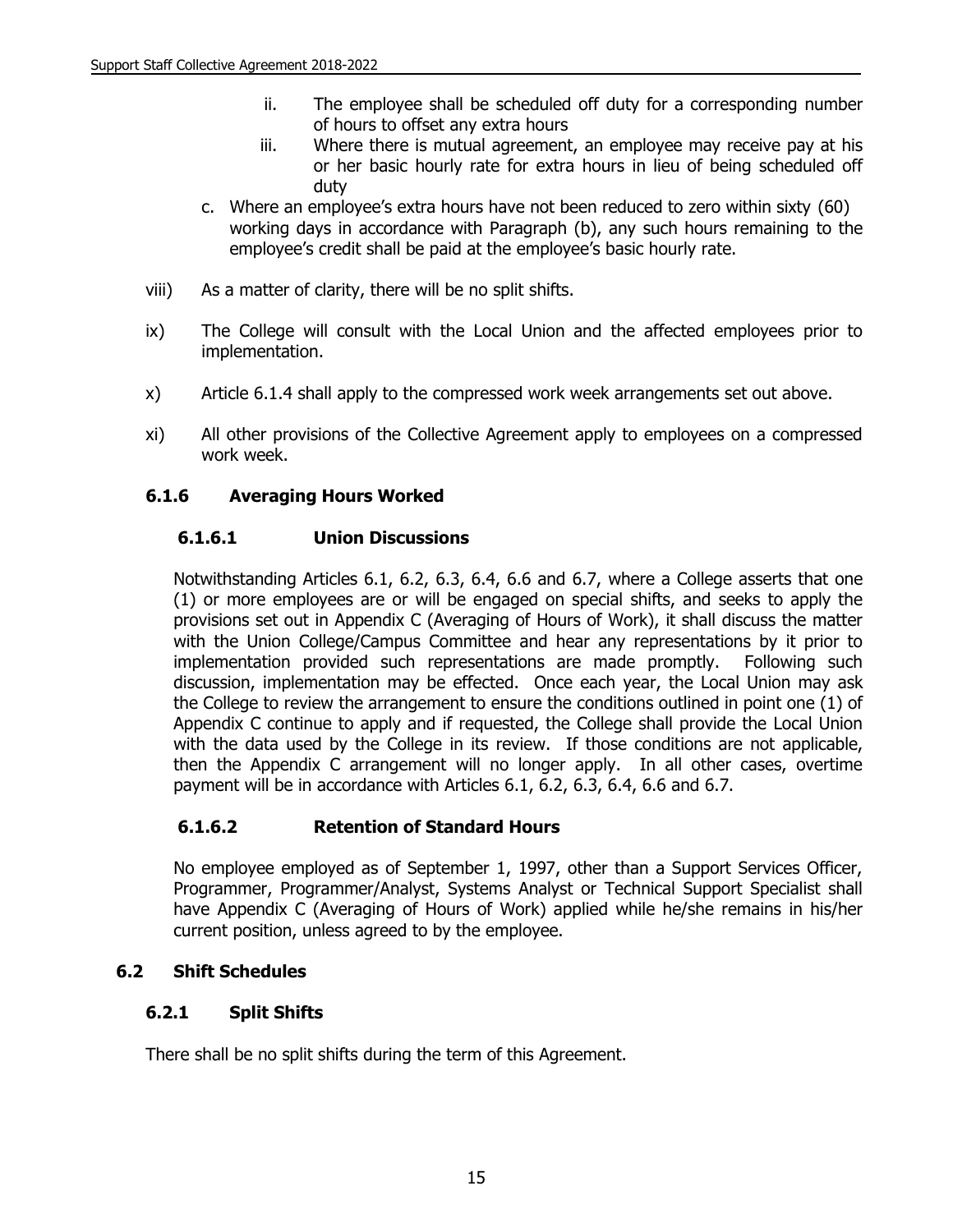# **6.2.2 Shift Rotation**

Where employees are required to rotate amongst shifts, the College shall endeavour to schedule shifts so that there will be a minimum of fifteen (15) hours, or less if the Local Union and the College agree and the affected employee approves, between the end of the employee's regularly scheduled shift and the commencement of his/her new shift. Where there is one (1) or two (2) days off between the change of shift, the College shall endeavour to provide for thirty-nine (39) hours and sixty (60) hours, respectively, between the end of the employee's regularly scheduled shift and the commencement of his/her new shift.

# **6.2.3 Notice of Shift Change**

The College will give at least three (3) weeks' notice with respect to changes in scheduled shifts except in circumstances beyond its control. The College further agrees that where major changes in shift schedules (including new shift schedules) are to be implemented, it will first discuss such changes with the Union College/Campus Committee and hear any representations by it provided such representations are made promptly and will attempt, in any such case, to give at least four (4) weeks' notice.

#### **6.3 Call Back**

Where an employee has completed his/her regularly scheduled hours of work and is subsequently called back to duty before the commencement of his/her next regularly scheduled shift, the following provisions shall apply.

#### **6.3.1 Return to the Workplace**

When an employee is recalled and is required to return to the workplace, he/she shall receive payment for all hours worked at the applicable overtime rate with a minimum guarantee of four (4) hours overtime at time and one-half his/her regular rate of pay except to the extent that such period of four (4) hours overlaps or extends into his/her regular hours of work. It is understood that this provision has no application in cases of change in an employee's regular hours of work or scheduled overtime including overtime commencing immediately following the completion of an employee's regular schedule of work.

#### **6.3.2 Resolving Issues From an Off-site Location**

When an employee is recalled and is not required to physically return to the workplace, the applicable overtime rate shall be paid with a minimum guarantee of two (2) hours. The initial call and any subsequent calls during the same two (2) hour period, will be treated as a single recall to work for the purposes of this paragraph.

#### **6.4 On-Call**

On-Call refers to time periods during which an employee must be available and able to respond, within a reasonable time, to resolve a problem either by returning to the workplace or off-site (if applicable). On-call applies to time periods that are not regular working hours, overtime, standby or call back.

An employee assigned to be on-call is not required to stay at home, but he/she must make sure that he/she can be contacted and is able to start work within a reasonable time. It is understood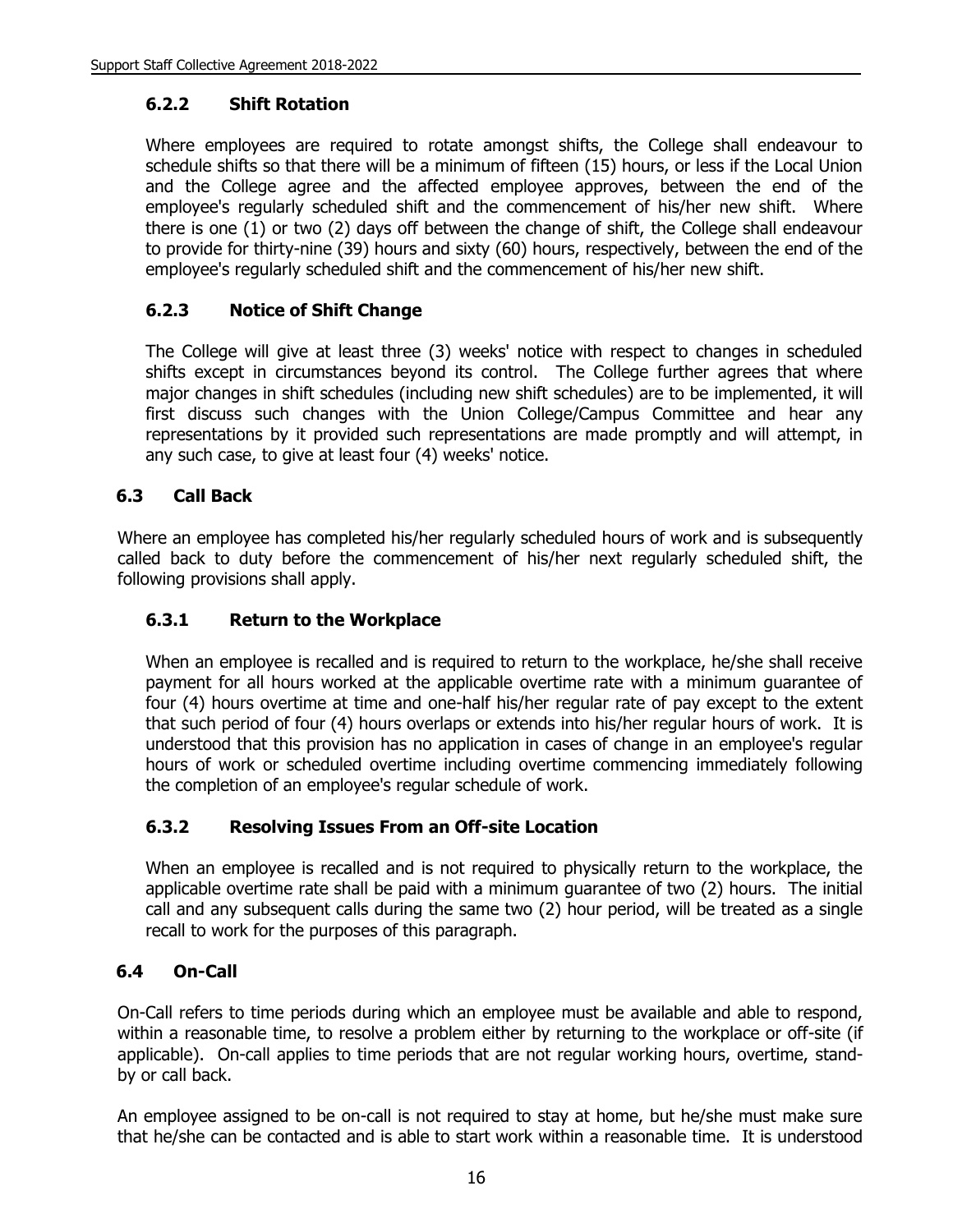that a return to the workplace may not be necessary in all situations. There shall be no pyramiding of premiums. Where the employee is recalled, the provisions of Article 6.3 shall apply.

Where an employee is assigned to be on-call, he/she shall receive one dollar (\$1.00) per hour for all hours that he/she is required to be on-call. No employee shall be required to be on-call or be assigned on-call duty unless authorized in writing by his/her immediate Supervisor.

An employee assigned to be on-call shall not be paid for the on-call period, or part of the on-call period, if he/she was not available or was unable to work due to illness or other circumstances beyond his/her control.

Where the College requires employees to be on-call, qualified employees in the work group shall be selected first on a volunteer basis, in order of seniority, on a rotational basis. Where there are insufficient volunteers, assignment shall be made by reverse order of seniority. However, no employee shall be required to be on-call for more than one hundred and twenty-eight (128) hours per month. Notwithstanding the foregoing, no employee shall be prevented from voluntarily exceeding this maximum.

#### **6.5 Work at Home**

Where the College requires and assigns the performance of work by an employee at home, it shall be subject to all the provisions of this Article save and except Article 6.7.

#### **6.6 Overtime**

#### **6.6.1 Overtime Rate**

An employee shall be paid at the overtime rate of time and one-half the employee's hourly rate for authorized work performed:

- consisting of a work period of at least one-quarter hour in a day over the normal daily hours designated by the College of seven (7), seven and one-quarter (7.25), seven and one-half (7.50) or eight (8) for the employees concerned; or
- consisting of a cumulative work period of at least one-half hour over the normal work week of thirty-five (35), thirty-six and one-quarter (36.25), thirty-seven and one-half (37.50) or forty (40) hours per week as may be designated by the College for the employees concerned; or
- on an employee's sixth day of work in the week concerned.

# **6.6.2 Seventh Day - Double Time**

Employees referred to in Article 6.1.1 shall be entitled to payment at the overtime rate of double the employee's hourly rate for all authorized work performed on the employee's seventh day of work in the week concerned.

Employees engaged in continuous operations or on special shifts excluded from Article 6.1.1 shall nevertheless be entitled to payment at the overtime rate of double the employee's hourly rate for all authorized work performed on what amounts to any second day of rest in their schedule provided they have completed their regularly scheduled days of work and performed work on what amounts to any first day of rest in their schedule. Employees who have completed their regularly scheduled days of work but have not performed work on what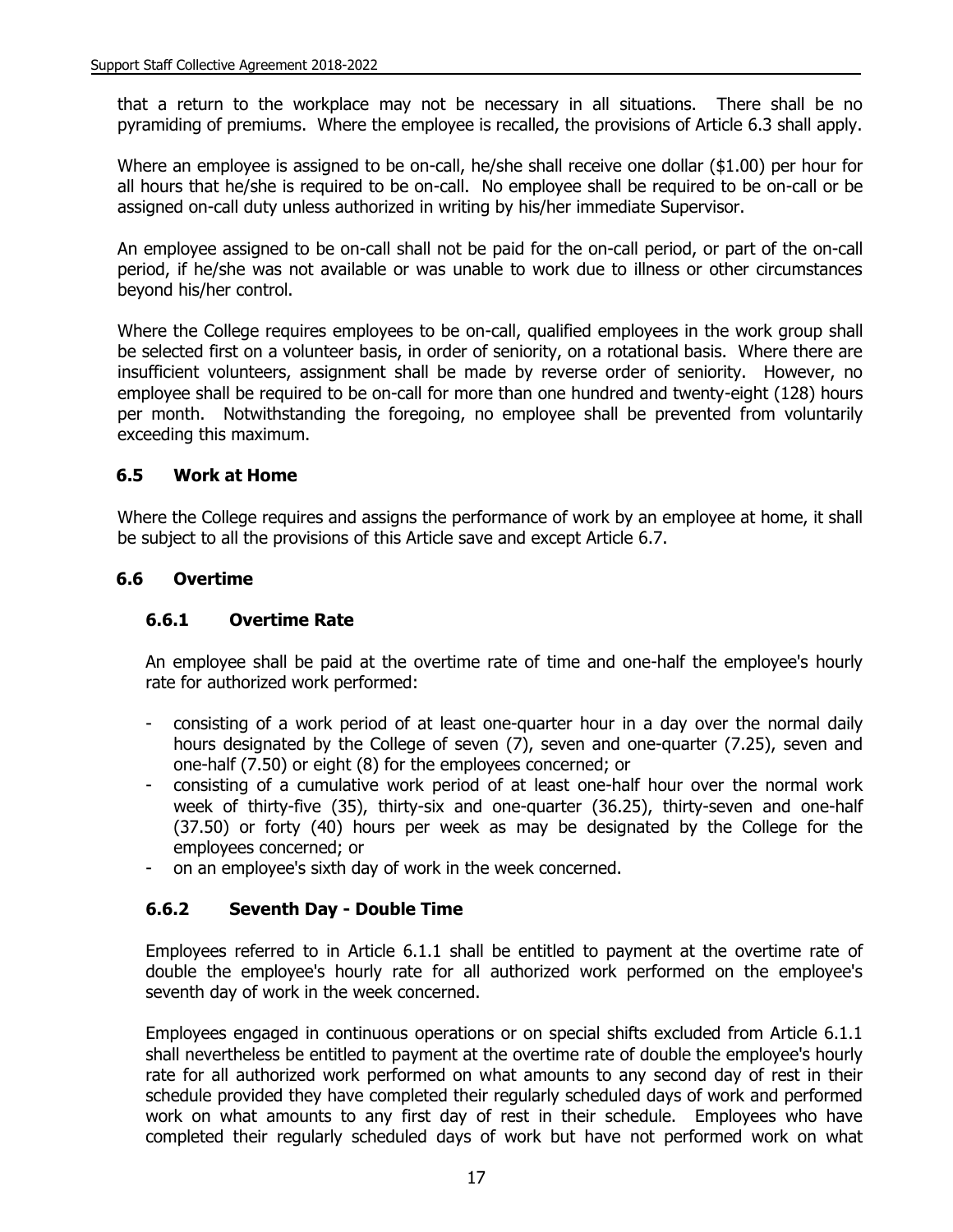amounts to any first day of rest in their schedule shall receive time and one-half their hourly rate for authorized work performed on what amounts to any second day of rest in their schedule.

# **6.6.3 Overtime Pay - No Pyramiding**

There shall be no duplication or pyramiding of overtime payment nor shall the same hours worked be counted as part of the normal work week and also as hours for which an overtime premium is payable.

# **6.6.4 Payment/Lieu Time**

Where an employee has worked and accumulated authorized overtime under Article 6 (except overtime hours performed on a holiday defined in Article 10) such employee shall have the option of electing payment at the applicable overtime rate or time off equivalent to the applicable overtime rate. Where the employee elects time off at the applicable overtime rate, such time off must be taken within sixty (60) calendar days of the occurrence of the overtime (unless extended by agreement of the College and the employee) at a time determined by the College and satisfactory to the employee. Where time off in lieu is not taken on the foregoing basis, payment shall be made in accordance with the applicable overtime rate.

# **6.6.5 Overtime Rights**

The parties to this Agreement recognize that College operations may require the performance of overtime work and that employees will co-operate in the performance of such work. The College will advise employees of required overtime as far in advance as practicable and, in any event, will give notice of scheduled overtime required prior to the conclusion of the preceding work day except in circumstances beyond its reasonable control. The Colleges agree to attempt to distribute available overtime work as equitably as practicable amongst qualified employees in the work groups in which overtime work is required. Whether or not advance notice of required overtime has been given, the College shall take into consideration the legitimate requests of employees to be excused where the performance of overtime by such employees would cause undue hardship or serious inconvenience. Employees who have been excused on this basis shall be deemed to have worked such overtime for the purposes of considering equitable distribution. Where an employee claims improper distribution of overtime under these provisions and such claim is either agreed to or determined to be valid, the College's obligation shall be limited to offering such employee the next opportunities to perform scheduled overtime work in his/her work group that he/she is qualified and willing to perform until such time as the inequity has been addressed.

#### **6.7 Meal Allowance**

Where an employee is required to work more than three (3) continuous hours on completion of his/her regular shift and has not been given notice of such overtime on the prior day or before, he/she shall be entitled to a meal allowance not to exceed ten dollars (\$10.00).

#### **6.8 Rest Periods**

Rest periods and any refreshment facilities required shall be as established from time to time by the College following discussion with the Union College/Campus Committee.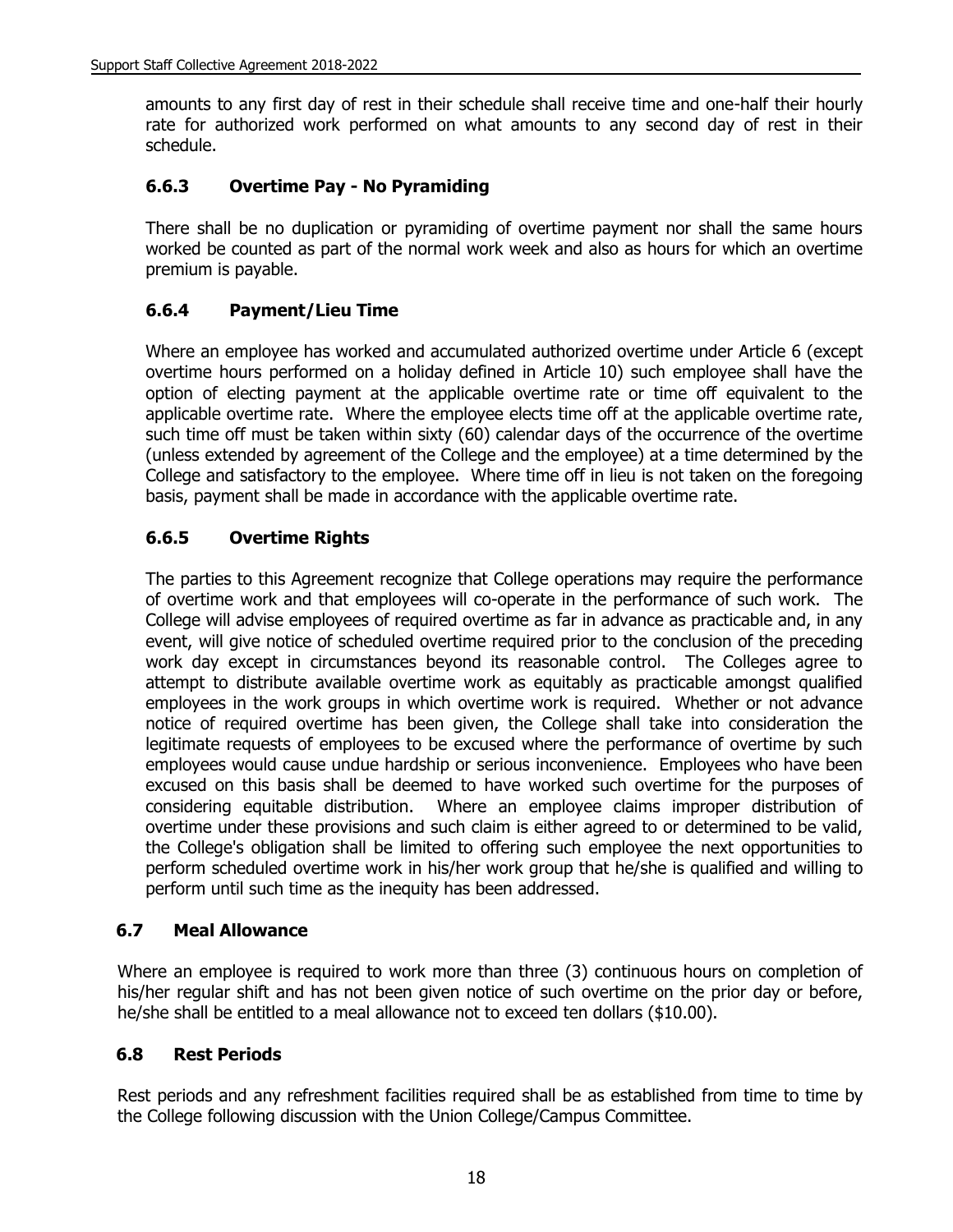# **7. WAGES**

#### **7.1 Wage Rates**

The ranges of wage rates are as set out in Appendix E hereto on the effective dates as therein provided.

#### **7.2 Position Description Form**

Each employee will be provided with a copy of his/her current Position Description Form (PDF) upon the date of hire and/or at the employee's request.

#### **7.2.1 Classification Information**

Within ten (10) days of receipt of a written request by an employee, the College will provide to the employee, the point rating by factor for his/her position.

#### **7.2.2 Reclassification**

When the College reclassifies a bargaining unit position to another payband, the College will notify the Local Union and provide the position title, name of incumbent, the former payband, the new payband and the effective date of the reclassification.

Upon request by the Local Union, the College shall provide the Position Description Form (PDF) for the reclassified position.

#### **7.3 Progression**

#### **7.3.1 Movement Through the Wage Rate Steps**

Employees shall progress in accordance with the increments in the paybands as set out in Appendix E based on actual service in the payband.

#### **7.4 Pay Period**

The College shall pay employees every two (2) weeks. The College shall endeavour to include payment for overtime worked in the first pay period following the pay period in which the overtime was worked.

#### **7.5 Shift Premium**

The College shall pay a shift premium of seventy-five (75) cents per hour for all regular hours worked between 5 p.m. and midnight and one dollar (\$1.00) per hour for all regular hours worked between midnight and 6 a.m. Where more than fifty per cent (50%) of the hours worked on any regular shift fall within a period attracting the higher premium, the higher premium shall be paid for all regular hours worked.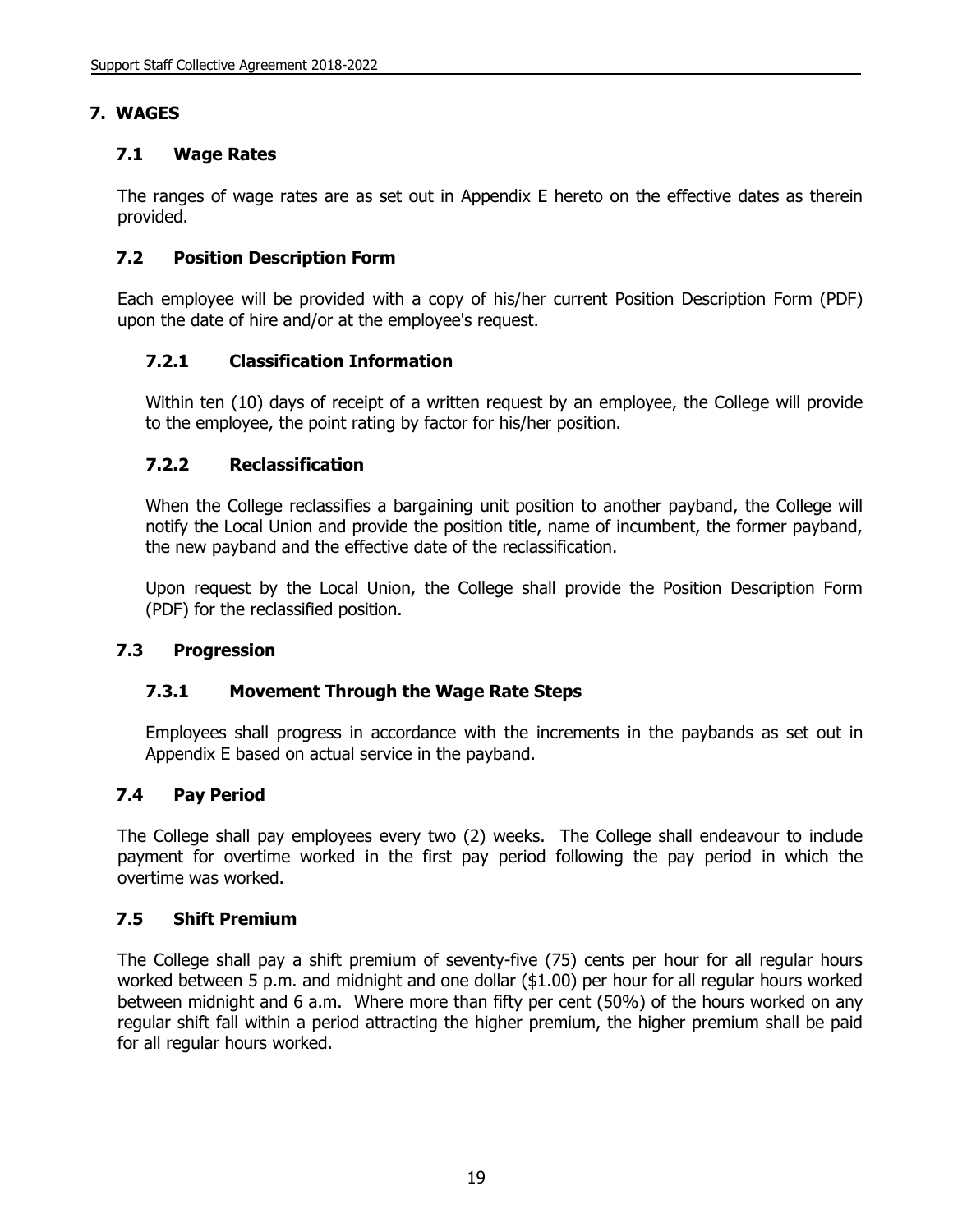#### **7.6 Lead Hand Premium for Temporary Assignments**

Where the College temporarily assigns an employee to Lead Hand responsibilities, in accordance with the Letter of Understanding entitled "Lead Hand Definition", the employee shall be entitled to a premium in the amount of seventy-five (75) cents per hour over his/her current hourly wage for all hours worked during such assignment.

The premium shall be payable for all hours worked but shall not form part of the employee's straight time hourly rate for the purposes of overtime or other premium pay.

#### **7.7 Special Allowance**

Starting September 1, 2012, on September 1 of each year or in the pay immediately following September 1 of each year**,** full-time bargaining unit members on active payroll with at least six (6) months continuous service but less than ten (10) years continuous service shall receive a payment of four hundred and twenty-five dollars (\$425) and full-time bargaining unit members on active payroll with at least ten (10) years continuous service shall receive a payment of eight hundred and twenty-five dollars (\$825).

The determination of continuous service shall be governed by Articles 11.2 and 14.2.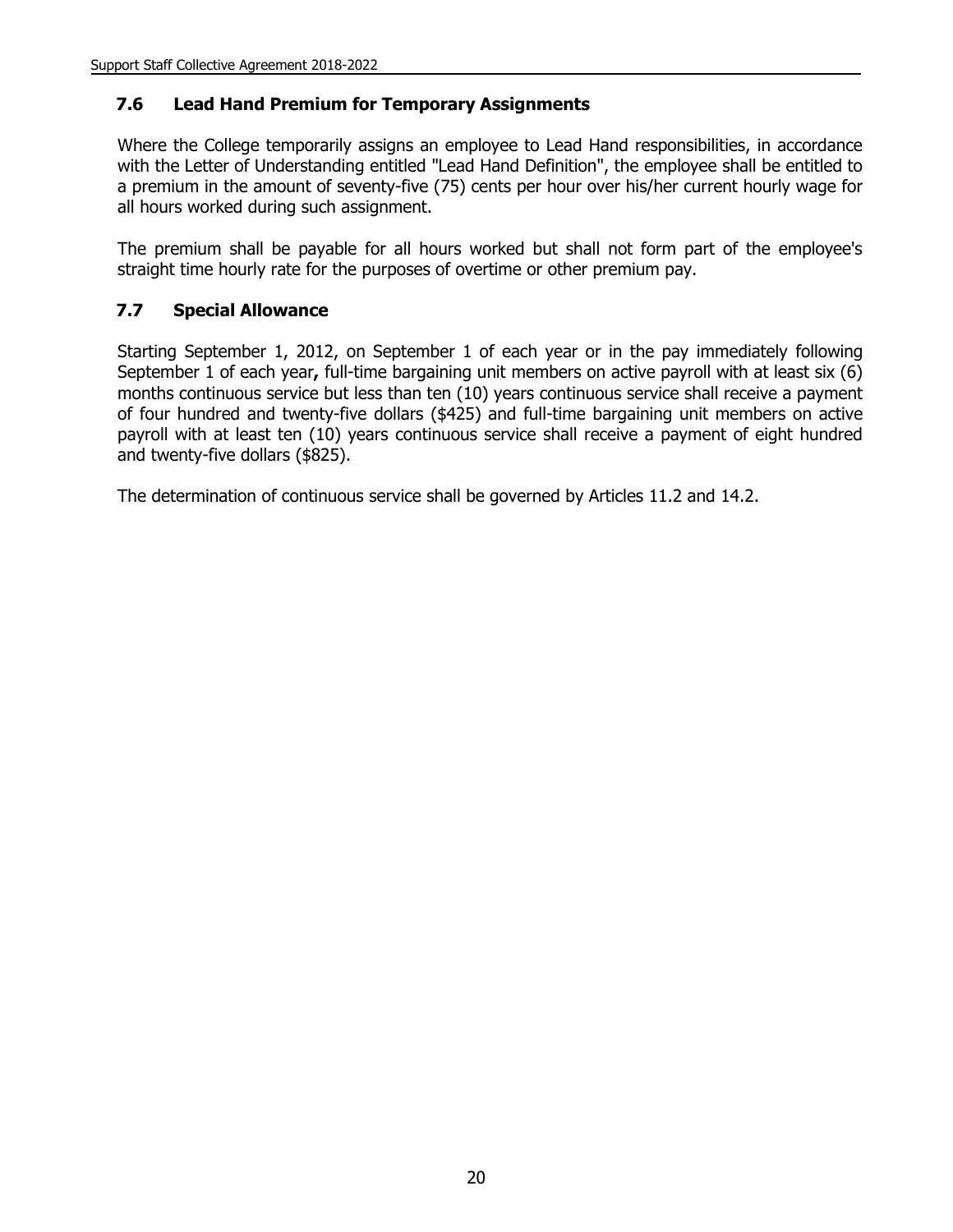#### **8. BENEFITS**

#### **8.1 Insurance**

#### **8.1.1 Life Insurance**

#### **8.1.1.1 Basic Life Insurance Plan**

During the term of this Agreement, the Colleges shall pay one hundred per cent (100%) of the monthly premiums of the current basic life insurance plan to provide for term insurance coverage of \$25,000.00 on the life of the employee and including a rider providing for the same coverage for accidental death or dismemberment.

#### **8.1.1.2 Supplemental Life Insurance Plan**

- (i) The Colleges will provide supplementary life insurance on a voluntary basis in units of \$10,000.00 each to a maximum of five (5) units. The Colleges shall pay sixty per cent (60%) of the monthly premiums and the balance of the premiums will be paid by subscribing employees through payroll deduction.
- (ii) Effective November 1, 2014 or such reasonable time thereafter as may be required and subject to eligibility requirements, the Colleges shall continue the Supplemental Life Insurance Plan to provide for the availability of further Supplementary Life Insurance in units of \$10,000 to a maximum of \$50,000 for employees who elect the maximum option of \$50,000 in (i) above, provided the employee pays one hundred percent (100%) of the monthly premium through payroll deduction.

#### **8.1.2 Spousal and Dependent Insurance**

Effective during the term of this Agreement, the Colleges shall arrange for Dependent and Spousal Insurance coverage for purchase by employees of \$15,000.00 for spouse and \$3,000.00 for each child, the premiums to be entirely paid by the employee by payroll deduction, subject to enrolment requirements, if any.

The Colleges will also arrange to have provided spousal supplementary life insurance on a voluntary basis in units of \$10,000.00 each to a maximum of six (6) units, subject to enrolment requirements, if any. The employee shall pay one hundred per cent (100%) of the monthly premiums through payroll deduction.

#### **8.1.3 Critical Illness**

Effective November 1, 2011 or such reasonable time thereafter as may be required, a Critical Illness Insurance will be made available to employees with the full premiums to be paid by the employees.

#### **8.1.4 Extended Health**

The Colleges agree during the term of this Agreement, to contribute one hundred per cent (100%) of the present premiums towards the current Extended Health Benefit Plan subject to the eligibility requirements provided under such Plan.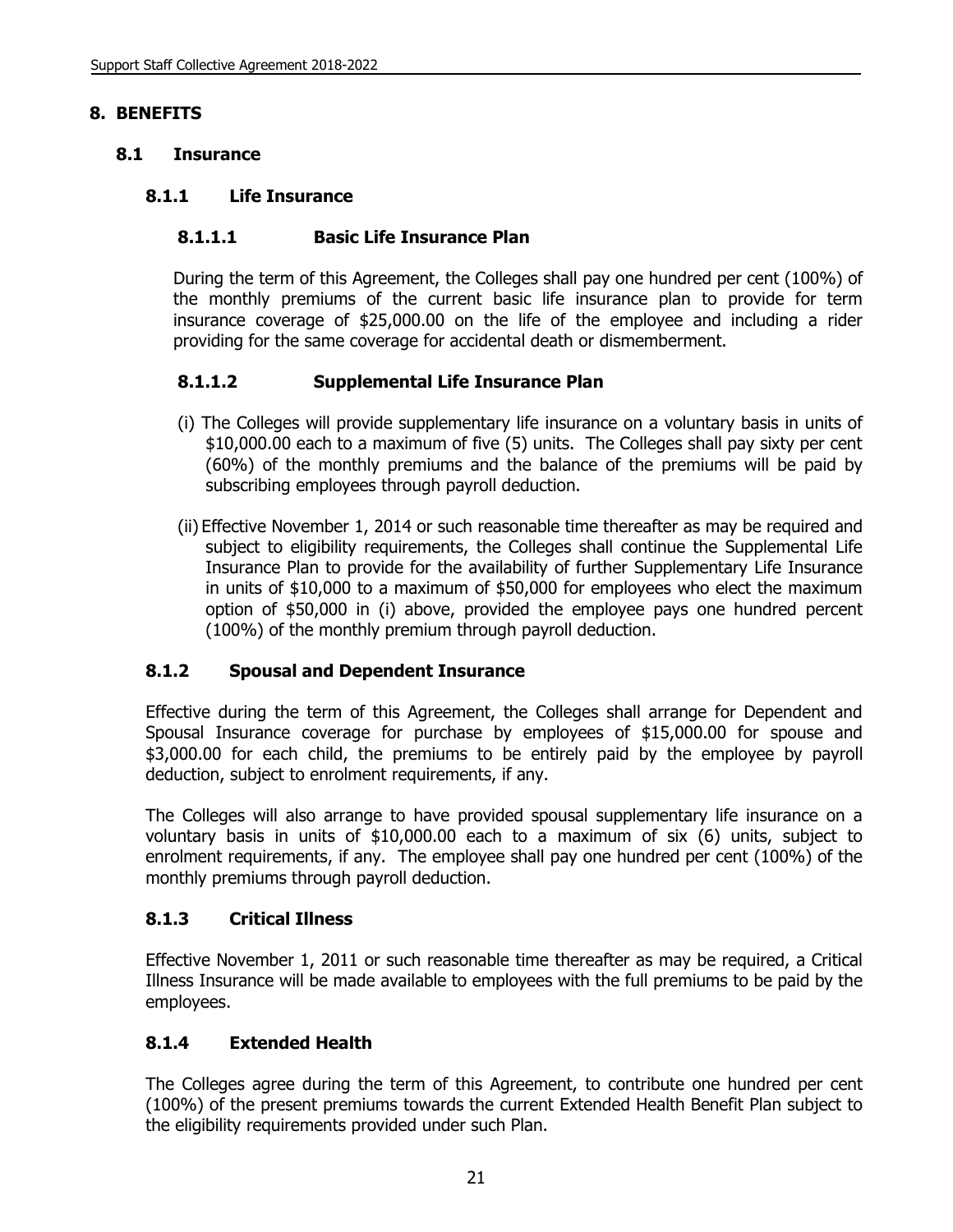#### **8.1.5 Dental**

The Colleges agree, during the term of this Agreement, to pay one hundred per cent (100%) of the billed premiums of an insured dental plan for coverage of eligible full-time employees on the active payroll who have completed their probationary period. The Plan provides coverage for Basic Services, Endodontics and Periodontics, Restorative Dental and Surgical Procedures and Prosthodontic Services including dentures (Types A, B, C) and the ODA schedule for the immediately preceding year, subject to the eligibility requirements and terms and conditions of the Plan. The maximum for Types A, B, C shall be \$2,500.00 per person per plan year.

In addition, the Plan will provide coverage on a non-cosmetic basis for crowns and bridges to be reimbursed at fifty per cent (50%) co-insurance, subject to the eligibility requirements and terms and conditions of the Plan. The maximum for the crowns and bridges coverage (Type E) shall be \$2,500 per person per plan year.

The Colleges will pay one hundred per cent (100%) of the billed premium for an insured dental plan with Orthodontics Procedures with \$2,500.00 lifetime maximum per person covered regardless of age and fifty per cent (50%) co-insurance, subject to the eligibility requirements and terms and conditions of the Plan.

Employees may opt out if, in their judgment, they have full coverage through a spouse's Plan. Details of the Plan are published in the revised Group Benefit Plan booklet.

# **8.1.6 Vision Care**

During the term of the Agreement, the Colleges agree to pay seventy-five per cent (75%) of the premiums for a Vision Care Plan providing coverage to a maximum of four hundred dollars (\$400.00) each two (2) years for persons eighteen (18) years of age and over and four hundred dollars (\$400.00) each one (1) year for persons under eighteen (18) years of age for glasses, frames, and contact lenses, subject to eligibility requirements and enrolment requirements, and the balance of the premium shall be deducted by payroll deduction.

# **8.1.7 Hearing Care**

The Colleges agree to pay seventy-five per cent (75%) of the premiums for the Hearing Aid Plan providing coverage to a maximum of three thousand dollars (\$3,000.00) each three (3) years, per person, subject to eligibility requirements and enrolment requirements and the balance of the premiums shall be deducted by payroll deduction.

#### **8.1.8 Survivor Benefits for Active Employees**

The Colleges agree to continue coverage of Extended Health (including Vision and Hearing Care) and Dental Plan for the dependent survivor of a deceased employee for six (6) months at no cost to the survivor.

Thereafter, effective November 16, 2000, at the option of the dependent survivor, and subject to Article 8.1.8.1, the College shall continue such benefits until the date that the deceased employee would have reached age sixty-five (65).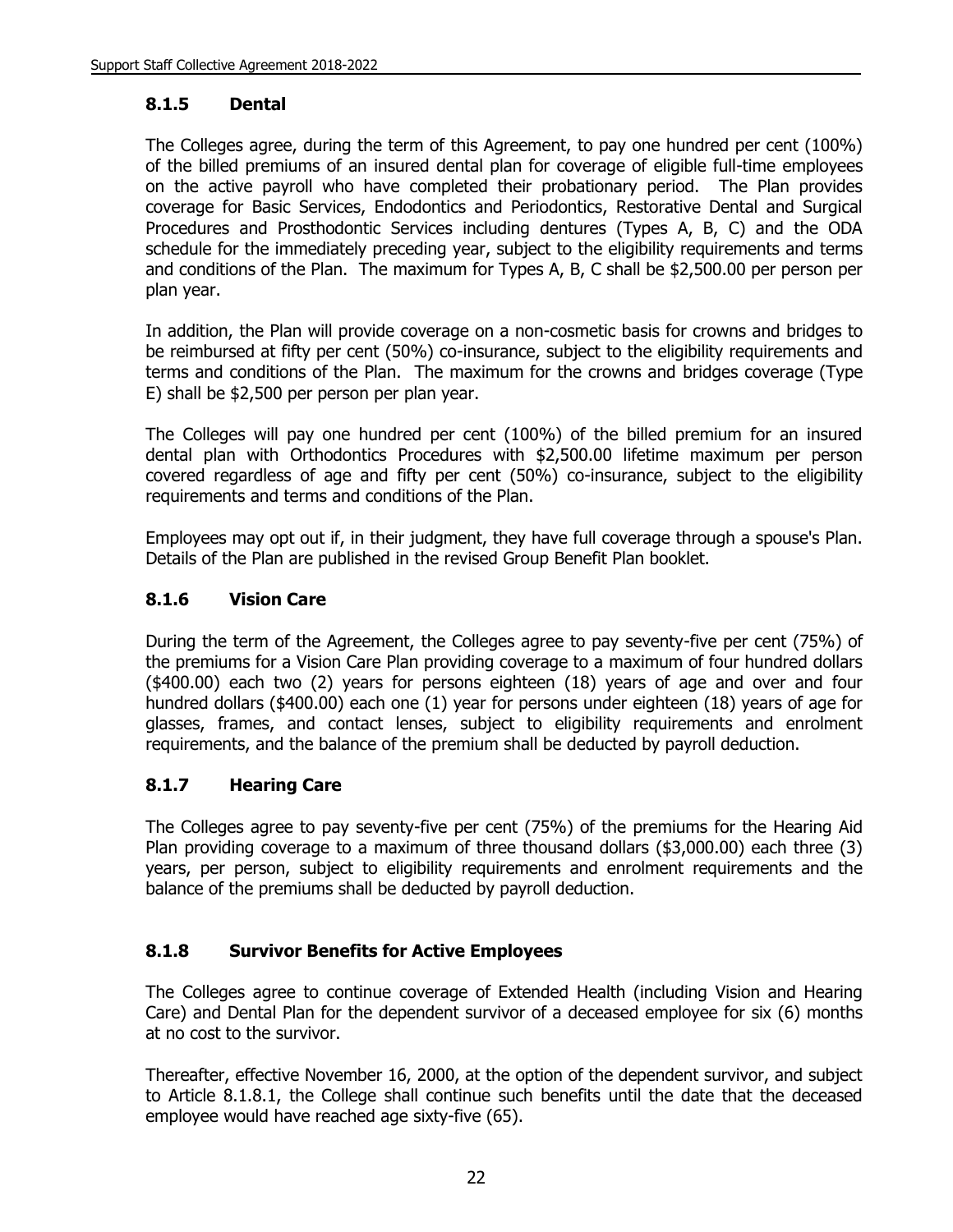At the date that the deceased employee would have reached age sixty-five (65), the dependent survivor may elect to continue those benefits set out in Article 8.1.11, in which the survivor is currently enrolled.

#### **8.1.8.1 Conditions**

In order to maintain coverage pursuant to Article 8.1.8, the eligible dependent survivor shall:

- i) enroll in the benefit plans as specified by the insurer;
- ii) keep the College informed of any change of address or other information as the College or the insurer may require; and
- iii) pay, in advance, the full cost of the benefits that the survivor has enrolled in as follows:
	- a) current members of the plan will have the option to continue to pay the College quarterly or switch to automatic monthly bank withdrawals;
	- b) new enrollees shall pay the College through automatic monthly bank withdrawals.

#### **8.1.9 Short Term Disability**

#### **8.1.9.1 Accumulation - Full Pay**

During the term of this Agreement, the Colleges will continue the Short Term Disability Income Plan presently in effect, to provide the first ten (10) days at full pay in any one (1) plan year (which begins on September 1 of each year), the details of which are published in the Group Benefit Program booklet, as amended from time to time by the Joint Insurance Committee (JIC).

Employees in their first year of employment will be eligible for benefits under this Plan from their first day of service with the College and will have their ten (10) days entitlement pro-rated in proportion to the amount of the year that they work. In addition, unused days payable at one hundred per cent (100%) in any plan year can be carried forward to provide additional days at one hundred per cent (100%) in future years. Effective September 1, 2000, unused days can only be carried forward to a maximum accumulation of one hundred and thirty (130) days (which includes the initial plan year entitlement plus any "banked" unused days) and may only be used for the purpose of this Article.

Upon retirement, layoff or termination of employment, unused days standing in the name of the employee shall be cancelled and shall be of no effect.

# **8.1.9.2 Duration of Coverage - Partial Pay**

For the duration of coverage the Plan shall provide benefits of seventy-five per cent (75%) of regular earnings for total coverage under the Short Term Disability Income Plan of one hundred and thirty (130) days. An adjustment will be made in a future pay period, when the College's reporting procedures result in an employee receiving full pay for a portion of the period that the employee was entitled to receive seventy-five per cent (75%) of regular earnings.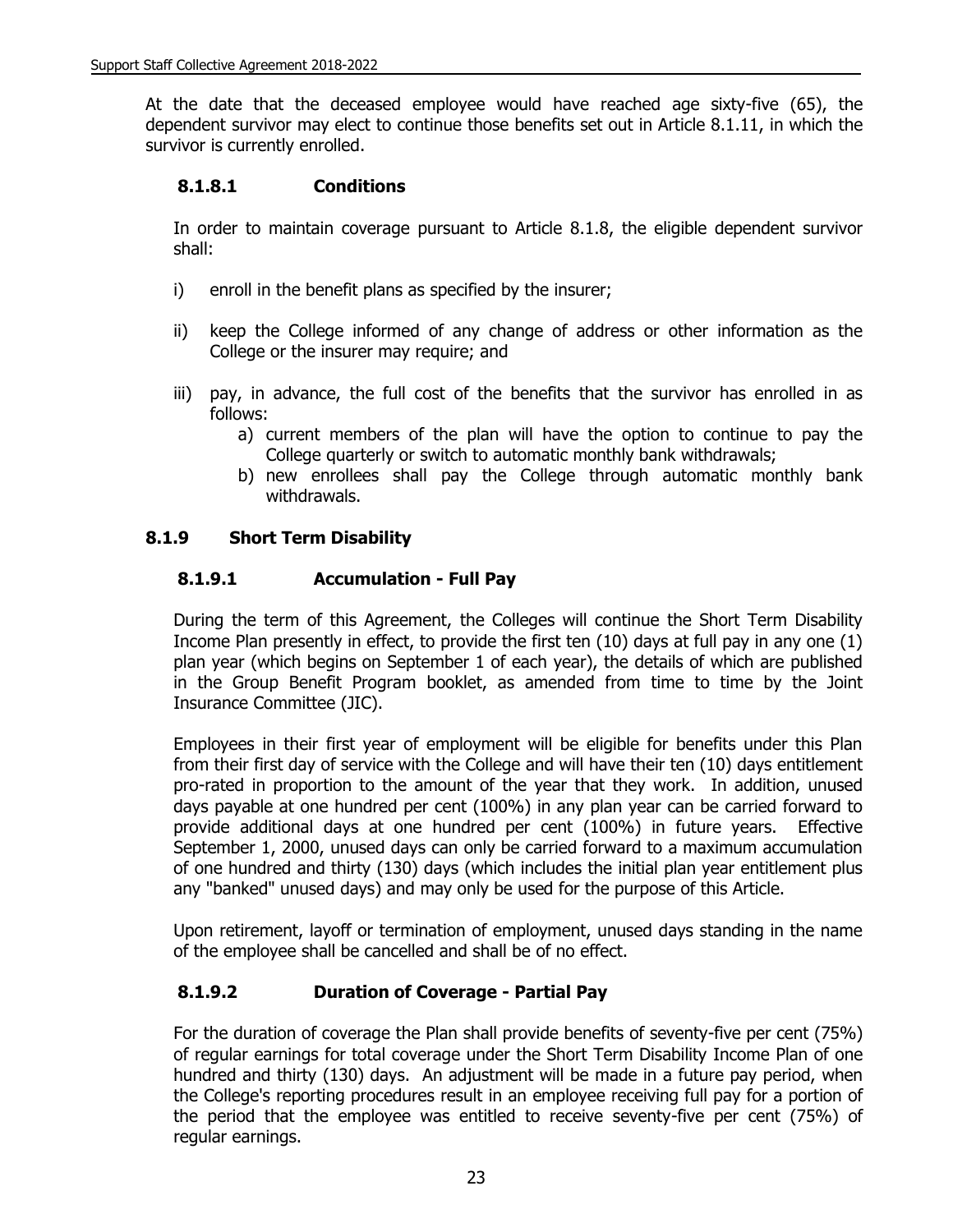# **8.1.9.3 College Paid (STD)**

The total cost of the Short Term Disability Income Plan will be paid in full by the Colleges. The Colleges will also establish the normal provisions and limitations as to benefit eligibility and coverage.

# **8.1.9.4 Use of STD Credits for Family Leave**

If a full-time employee is absent from work for the purpose of caring for a member(s) of their immediate family, the employee may apply for leave under Article 12.2. Days withdrawn from the employee's sick leave credits for this purpose will not be counted towards the elimination period for LTD.

# **8.1.10 Long Term Disability**

The Long Term Disability Income Plan shall provide benefits of sixty-six and two-thirds per cent (66  $\frac{2}{9}$ %) of regular earnings. Details of the Plan are published in the revised Group Benefit Program folder.

The Colleges shall contribute seventy-five per cent (75%) of the present premiums towards coverage of eligible employees subject to the payment of the balance of premiums by the employees through payroll deduction and subject to the eligibility requirements provided under such Plan.

The College shall pay one hundred per cent (100%) of the premiums payable for Life Insurance, OHIP, Extended Health, Dental Plan, Vision Care and Hearing Care, on behalf of persons receiving Long Term Disability payments, provided that such persons were subscribing to such benefits on the date the Long Term Disability payments commenced, if the person so desires.

# **8.1.10.1 Return from Long Term Disability**

Where a person who is eligible to receive LTD benefits is medically capable of returning to his/her former position within twenty-four (24) months of being eligible to receive benefits, the person shall be assigned, within a reasonable period of time, to:

- 1. his/her former position, if such position continues to exist, or
- 2. a comparable position in the same payband to his/her former position, provided he/she is capable of performing the job and such a position exists.

When the employee works less than the normal hours of work assigned to the position to which he/she has returned, his/her salary, Short Term Disability payments (if entitled) and vacation pay shall be prorated accordingly.

A person shall not be required to return to work within twenty-four (24) months of being eligible to receive LTD benefits, unless he/she is medically capable of performing the duties of his/her former position.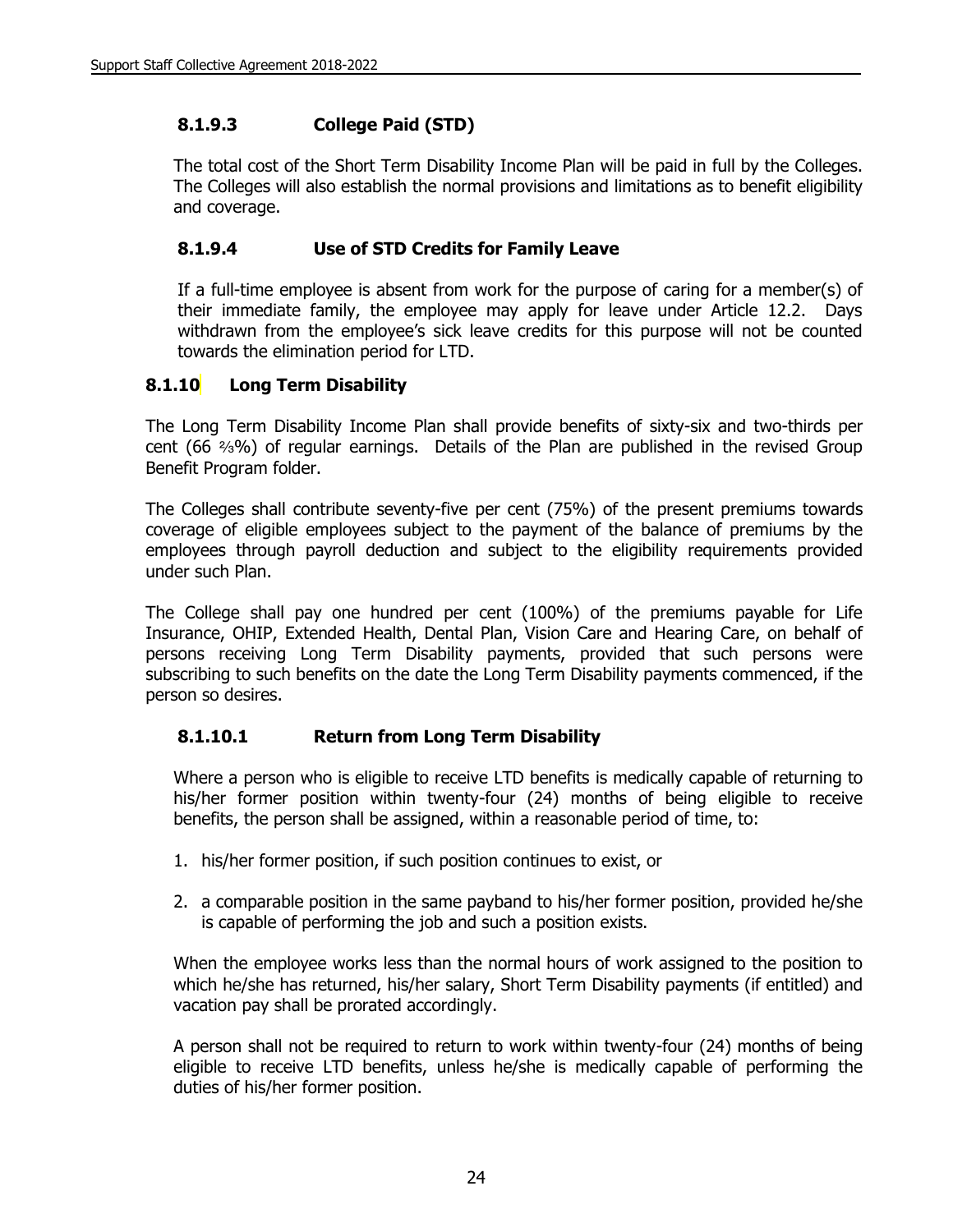#### **8.1.11 Retirement Benefits**

The Colleges agree to provide eligible retired employees the option of enrolling in the CAAT Retiree Benefit Plan, which includes Life Insurance, Extended Health Care and Dental Care under the following conditions:

- 1. The retired employee shall pay, in advance, the full cost of the benefits that the retiree has enrolled in as follows:
	- a) current members of the plan will have the option to continue to pay the College quarterly or switch to automatic monthly bank withdrawals;
	- b) new enrollees shall pay the College through automatic monthly bank withdrawals
- 2. Eligibility for such coverage shall be dependent upon:
	- (i) the employee qualifying for and commencing to receive a lifetime monthly pension from the Colleges of Applied Arts and Technology Pension Plan or the Teachers' Pension Plan immediately upon his/her retirement;
	- (ii) the retired employee electing such coverage within thirty-one (31) days of his/her retirement date;
	- (iii) the retired employee maintaining eligibility for benefits under OHIP or another Canadian medicare plan equivalent to OHIP from another province or territory;
	- (iv) for Extended Health Care the employee commenced retirement on or after October 1, 1989.
	- (v) for Life Insurance and Dental Care the employee commenced retirement on or after November 16, 2000.
- 3. Insurable benefits payable under OHIP or the Ontario Drug Benefit Plan shall not be payable under the Extended Health Care Plans or Dental Care Plan.

Details of the Plan are published in the CAAT Retiree Benefit Plan booklet.

#### **8.1.12 Survivor Benefits for Retirees**

At the option of the dependent survivor of a retired employee and subject to Article 8.1.12.1, he/she can continue coverage in the CAAT Retiree Benefit Plan, excluding Life Insurance, provided that such benefits were in force at the date of death.

#### **8.1.12.1 Conditions**

In order to maintain coverage pursuant to Article 8.1.12, the eligible dependent survivor of a retired employee shall:

- i) enroll in the benefit plans as specified by the insurer;
- ii) keep the College informed of any change of address or other information as the College or the insurer may require; and
- iii) pay the College quarterly in advance the full cost of the benefits that the survivor has enrolled in.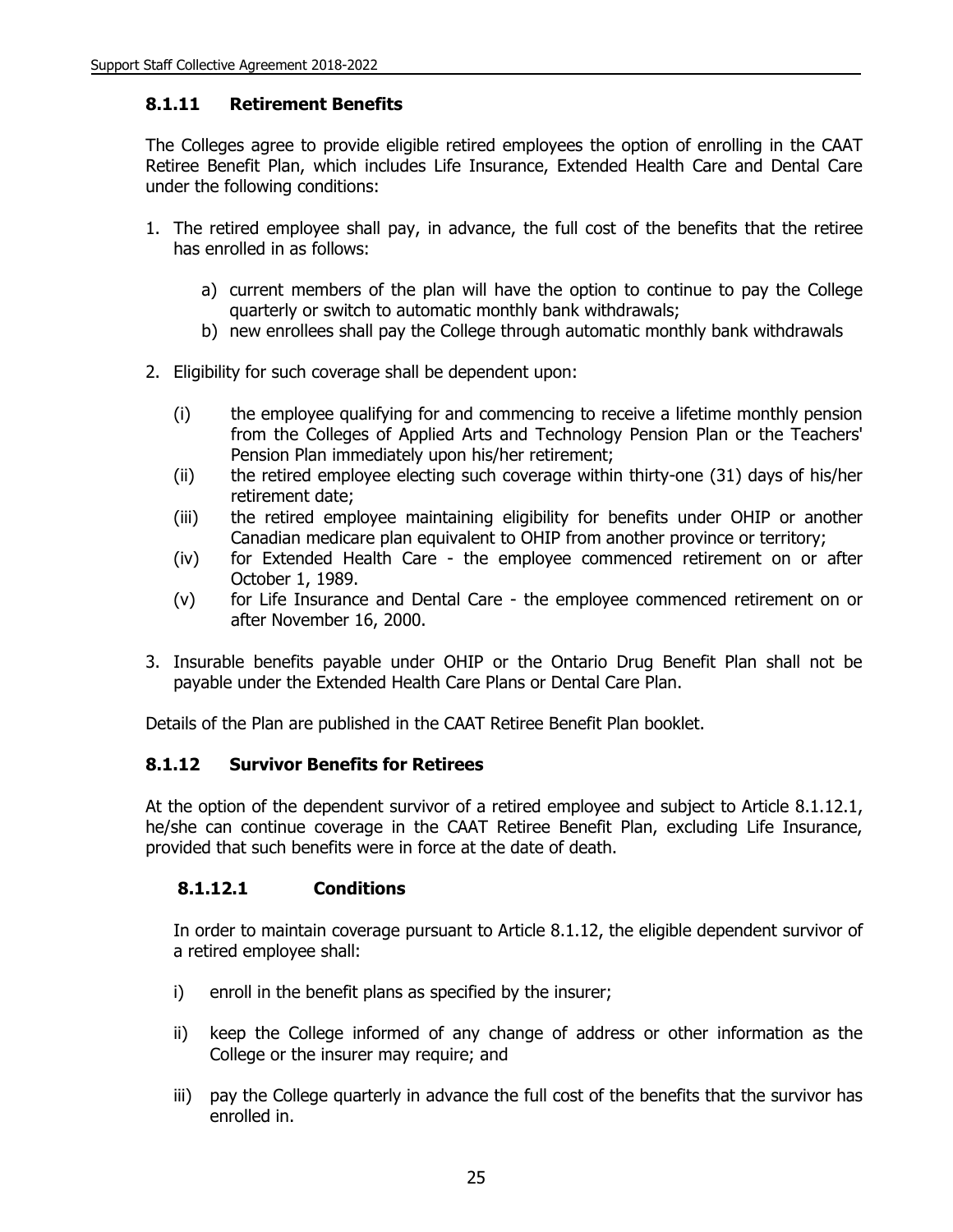### **8.1.13 Catastrophic Drug Coverage**

Effective March 1, 2018, mandatory employee-paid Catastrophic Drug Coverage (CDC) is available to eligible full-time employees. Eligible prescription drugs will be reimbursed at the plan coinsurance until an out-of-pocket maximum of \$2,500 per person has been reached. Once the annual \$2,500 out-of-pocket maximum has been reached, reimbursement of eligible prescription drug expenses will be increased to 100%.

### **8.2 Kilometrage Allowance**

Effective August 14, 2006, an employee authorized to use his/her car on approved College business including travelling to assigned duties away from his/her normal work location shall be paid kilometrage allowance as follows:

| <b>Kilometres Driven</b> | Southern Ontario<br>(cents per km) | Northern Ontario<br>(cents per km) |
|--------------------------|------------------------------------|------------------------------------|
| $0 - 4,000$ km           | 40.0                               | 41.0                               |
| 4,001 - 10,700 km        | 35.0                               | 36.0                               |
| 10,701 - 24,000 km       | 29.0                               | 30.0                               |
| More than 24,000 km      | 24.0                               | 25.0                               |

### **8.2.1 Special Conditions**

The boundary between Northern and Southern Ontario for the purpose of kilometre reimbursement is as follows:

- the District of Muskoka is now considered part of Northern Ontario. Along Highway 400 the District commences north of Port Severn. Along Highway 11 it commences north of Severn Bridge. Between the two communities, the boundary is the Severn River. East of Severn Bridge, the District of Muskoka is located north of Regional Highway 52;
- Highway 60 at Oxtongue Lake easterly to Killaloe Station;
- Highway 62 to Pembroke;

For the purpose of this Article all kilometres outside of Ontario will be at the rates for Southern Ontario. Should the kilometrage rates payable to Bargaining Unit employees covered under the Collective Agreement between Management Board of Cabinet and OPSEU relating to Ontario Public Servants be amended in any way during the term of this Agreement, such amendments shall apply to Article 8.2 above, if applicable, on the same effective date.

## **8.3 Liability**

Effective during the term of the Agreement, each College shall provide for liability coverage of employee's liability while performing duties or tasks required and authorized by the College or customarily performed as part of the employee's duties.

#### **8.4 Ontario Health Insurance Plan**

The parties recognize that the method of funding OHIP has been changed from an individually paid premium to a system funded by an employer paid payroll tax.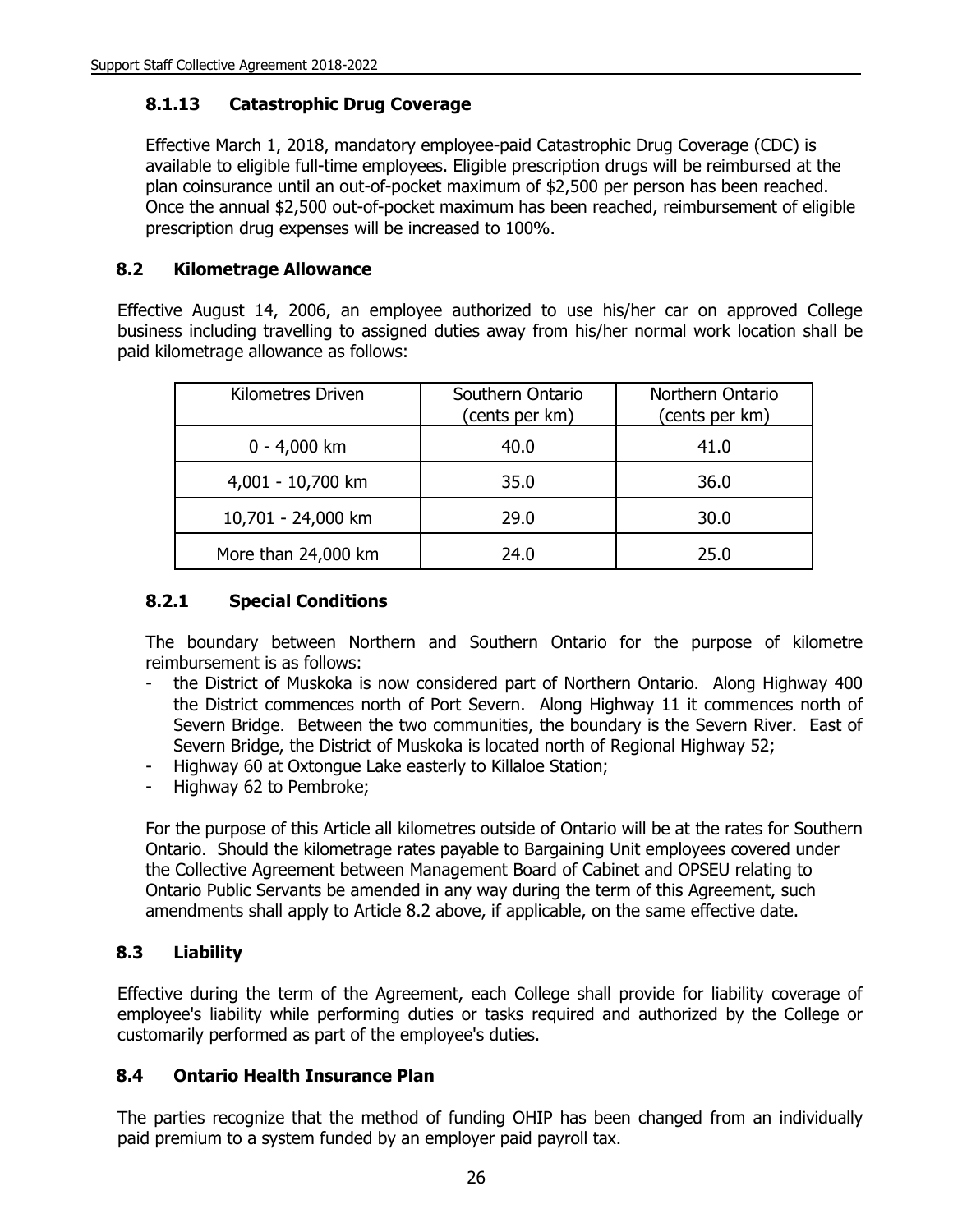If the government, at any time in the future, reverts to an individually paid premium for health insurance, the parties agree that the Colleges will resume paying 100% of the billed premium for employees.

#### **8.5 Pamphlets/Booklets**

The Colleges shall make available to employees, on a reasonable basis, explanatory pamphlets and/or booklets, in such form as the Colleges may determine, relating to the following:

- Life Insurance (including Supplemental Life);
- Ontario Health Insurance Plan;
- Short Term Disability;
- Long Term Disability;
- Extended Health Benefits;
- Dental Plan;
- Pension Plan;
- Liability Insurance;
- Vision Care Plan;
- Hearing Care Plan.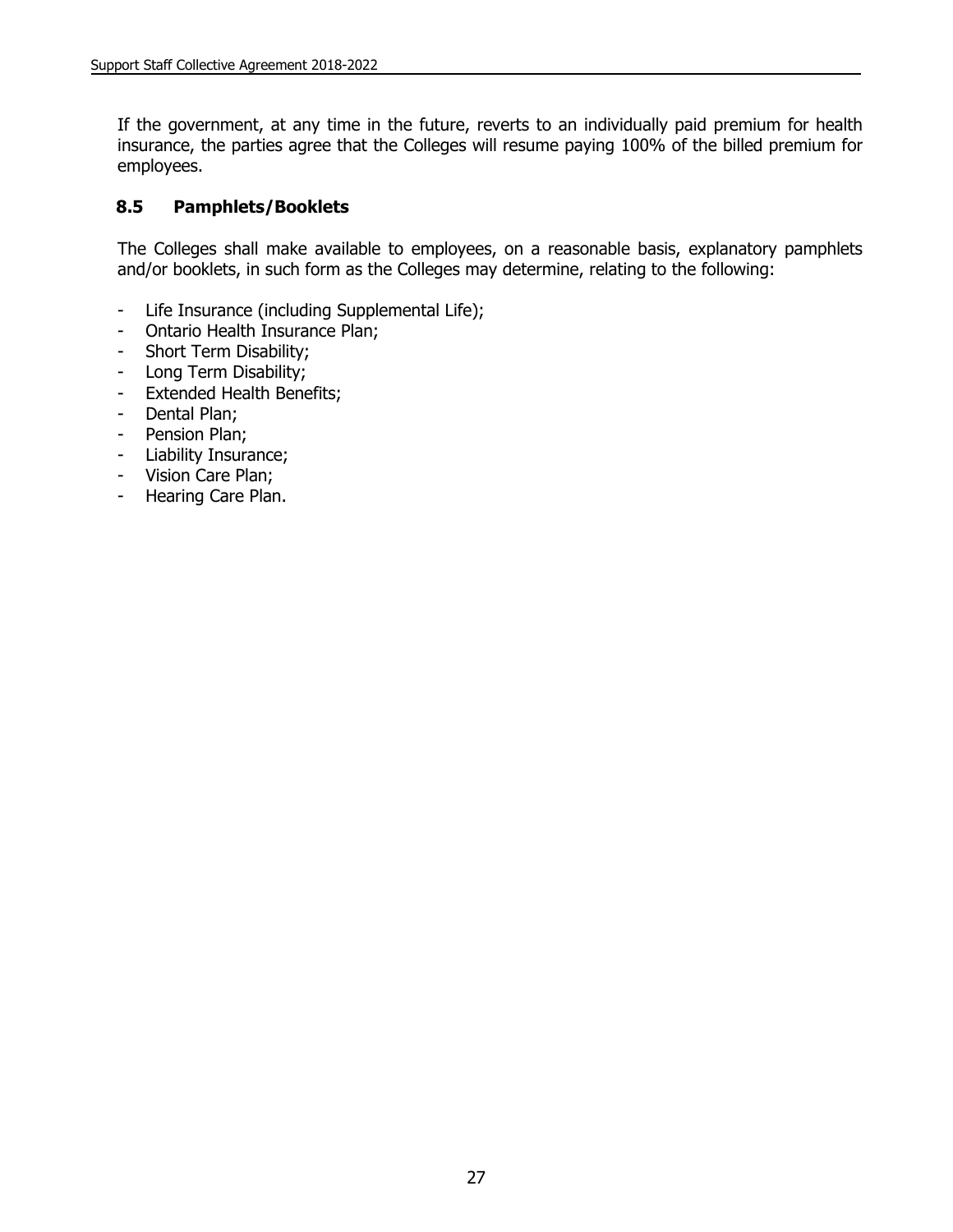## **9. EDUCATION**

### **9.1 Reimbursement for Tuition**

Employees who successfully complete educational courses with the prior approval of the College, either at the College or another educational setting, will be reimbursed by the College for all or part of the tuition fees paid by the employee.

### **9.2 Maintenance of Salary**

An employee absent from work during regular working hours for the purposes of attending courses directly or indirectly related to his/her work and in which the College has directed or approved his/her participation shall not suffer any loss of pay with respect to his/her regular straight time hourly earnings during the period of any such absences.

### **9.3 Developmental Leave**

### **9.3.1 Purpose and Length of Leave**

The College recognizes that it is in the interests of employees and the College that employees be given the opportunity by the College to pursue developmental activities to further academic or technical skills where such activities will enhance the ability of the employee upon return to employment with the College. A leave application should normally be for between one (1) to twelve (12) months.

#### **9.3.2 Criteria**

Employees who have completed six (6) years of service with the College may apply. The College may consider: the benefit to the College and to the employee of the leave; whether a suitable substitute for the employee is available; length of the leave; and the frequency and duration of prior developmental leaves granted to the employee. Approval of the time off for developmental purposes shall not be unreasonably denied.

#### **9.3.3 Application**

Applications for developmental leave will be submitted in writing to the College at least six (6) months prior to the proposed commencement date, containing a detailed statement of the nature of the proposed leave and its perceived benefit to the College and to the employee.

#### **9.3.4 Response to Application**

All applicants will be notified in writing as to the disposition of their application for developmental leave. An applicant who is denied leave shall be notified in writing of the reasons for the denial.

#### **9.3.5 Method of Payment**

It is clearly understood that the College may grant developmental leave with pay, without pay, or in some combination thereof, at its sole discretion.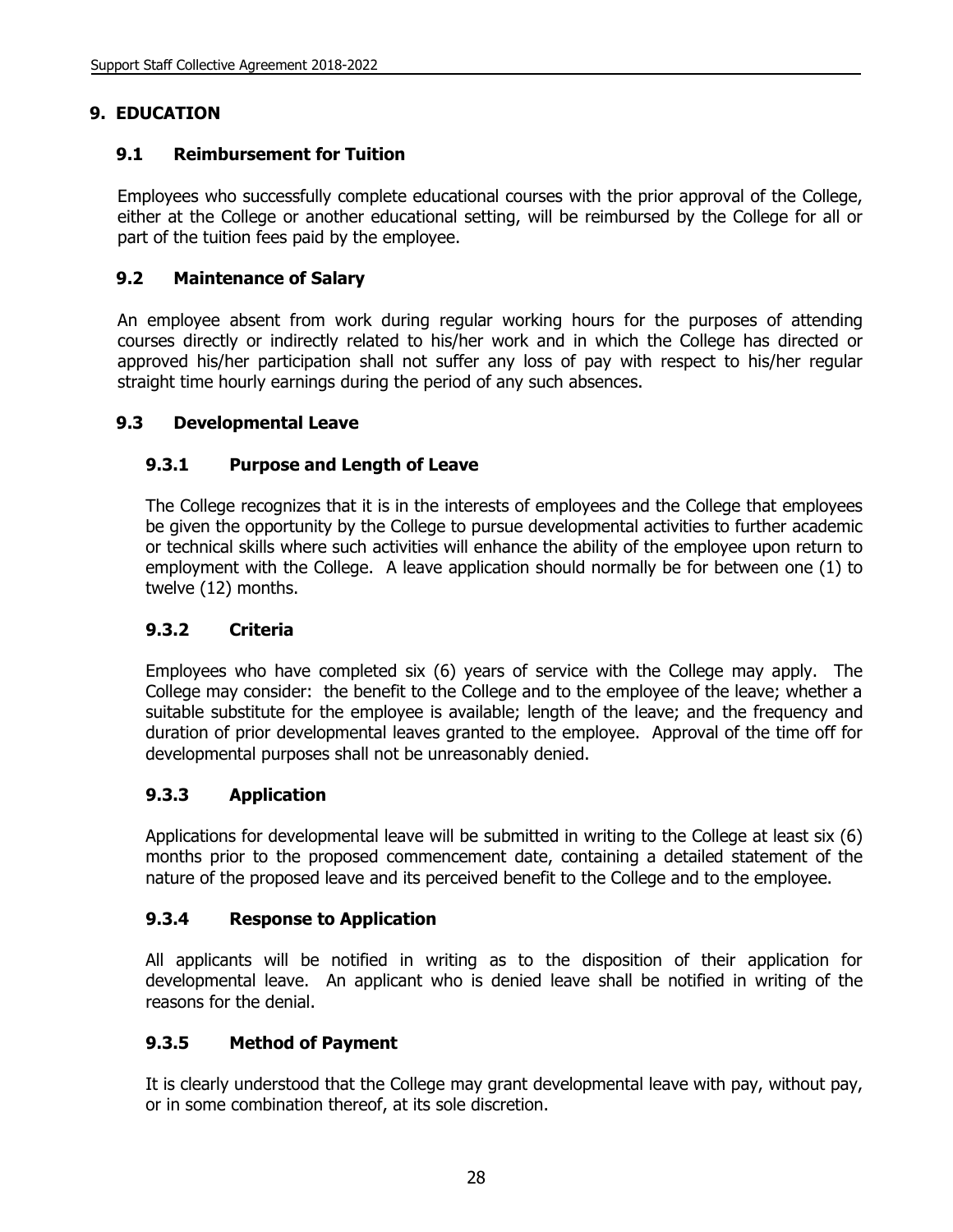The employee, upon termination of the developmental leave, will return to the College for a period of at least one (1) year, failing which the employee shall repay to the College salaries or fringe benefits received, if any, by the employee while on developmental leave.

### **9.3.6 Assignment on Return**

On return from leave, a participant will, subject to the application of the layoff and displacement provisions of this Agreement during the period of leave, be assigned to the position he/she held prior to the leave. If the layoff and displacement provisions of the Agreement have application during the leave, they shall apply to the employee in the same manner during the leave, except that notice to the employee may be given to an Officer of the Local Union and any election the employee may make under such provisions may be made on his/her behalf by an Officer of the Local Union.

### **9.4 Tuition Fees**

An employee in the bargaining unit may take, for a fee of twenty dollars (\$20.00) per course plus the cost of required course materials, on the employee's own time:

- (a) approved programs or courses, with regulated tuition fees; or,
- (b) other courses or programs as are mutually agreed,

which the College currently offers. The employee must meet the College entrance and admission requirements and is subject to academic policies.

#### **9.5 Professional Development Days**

Each employee will be entitled to take up to three (3) paid professional development days per year. Such leave shall be used to enhance the employee's transferable job skills and can include such activities as attending seminars, participating in College staff development activities, job shadowing, and other legitimate training and education activities.

The employee will submit a written application to his/her Supervisor outlining the purpose of the professional development and the expected skill enhancement contemplated from the activity. Such requests will not be unreasonably denied.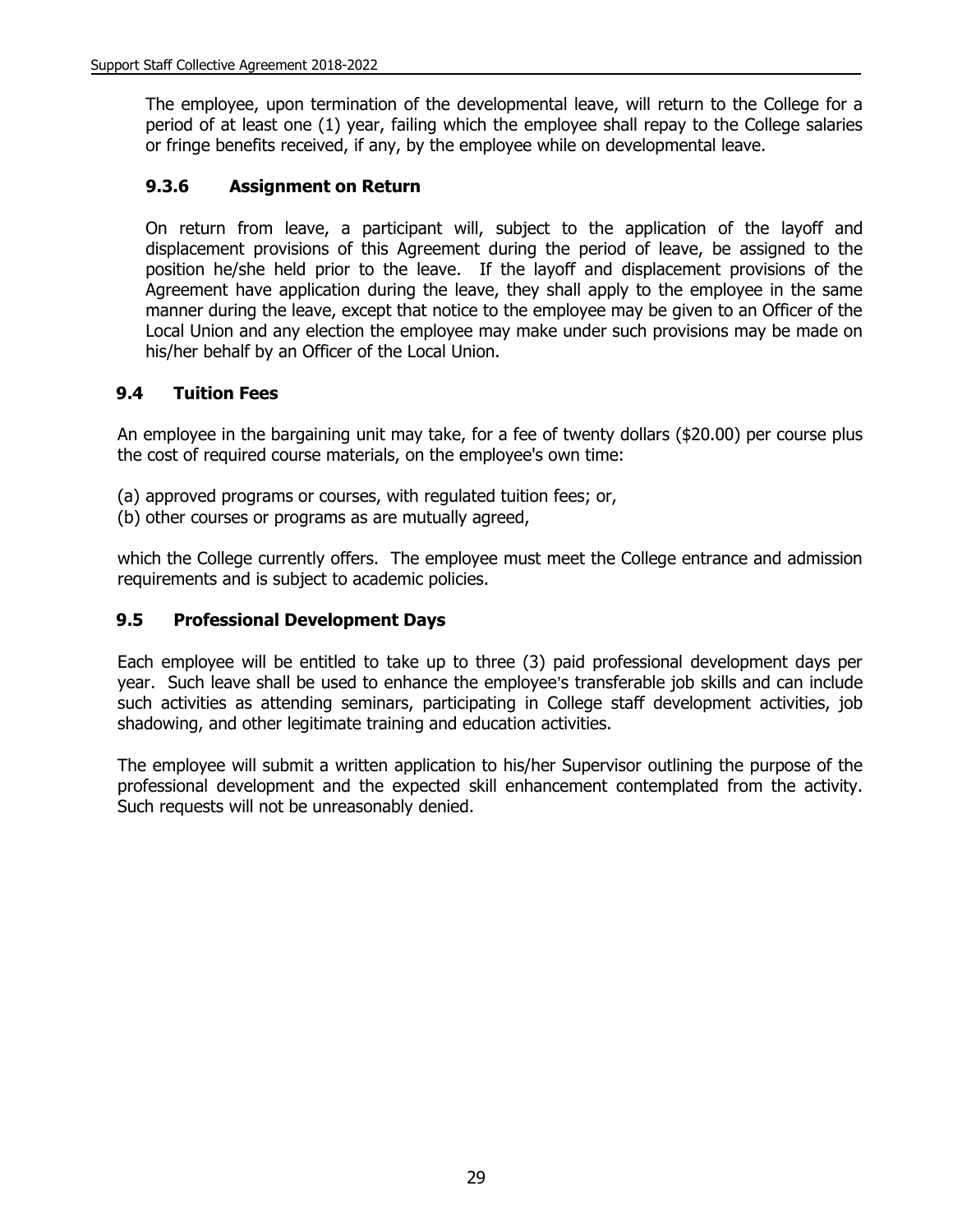## **10. HOLIDAYS**

## **10.1 Entitlement**

An employee who has completed thirty (30) calendar days of continuous service will receive his/her regular rate of pay for his/her normal scheduled hours (up to a maximum of eight (8)) for the holidays set out following. It is understood, however, that employees who, as of the date of observance of any of the holidays have not yet completed thirty (30) calendar days of continuous service but subsequently successfully complete thirty (30) calendar days of continuous service shall nevertheless be entitled to holiday pay in accordance with the provisions herein: Family Day, Good Friday, Victoria Day, Canada Day, Civic Holiday, Labour Day, Thanksgiving Day.

## **10.2 Holiday December 25 - January 1**

In addition, eligible employees shall be granted the holiday period December 25 to January 1 inclusive without loss of straight time hourly earnings for regular hours scheduled during such period.

## **10.3 Restriction**

In order to qualify for payment of the holiday concerned, the employee must work the full scheduled hours of work on the work day immediately before the holiday and the full scheduled hours of work on the work day immediately following the holidays or holiday period unless absent for all or part of such days for reasons satisfactory to the College.

## **10.4 Substitution**

When a holiday or holidays as defined in Article 10.1 falls on a Saturday or Sunday the College shall designate the preceding Friday and/or Monday following as a substitute day off with pay except with respect to employees on other than a regular Monday to Friday schedule.

## **10.5 Working on Holidays**

Authorized work performed on a holiday or during the holiday period as defined in Article 10.1 and Article 10.2 (or on the day designated as such under Article 10.4) shall be paid at time and one-half for all hours worked. In addition, the employee shall be entitled to holiday pay in accordance with Article 10.1 and Article 10.2 and subject to Article 10.3.

## **10.6 Employees on Other than Monday to Friday Schedule**

An employee whose regular schedule is other than Monday to Friday shall be entitled to a lieu day off where a holiday as defined in Article 10.1 falls on his/her regular day off. Where such holiday falls on a regularly scheduled working day and the employee is required to work, such that the employee works more than fifty per cent (50%) of his/her normal daily hours on that day, he/she shall be paid in accordance with Article 10.5, or, if he/she so elects, he/she shall receive time and one-half for all hours worked and in addition, a lieu day off with pay. Where the employee is entitled to a lieu day or elects for a lieu day, such day shall be designated by the College at a time satisfactory to the employee and acceptable to the College.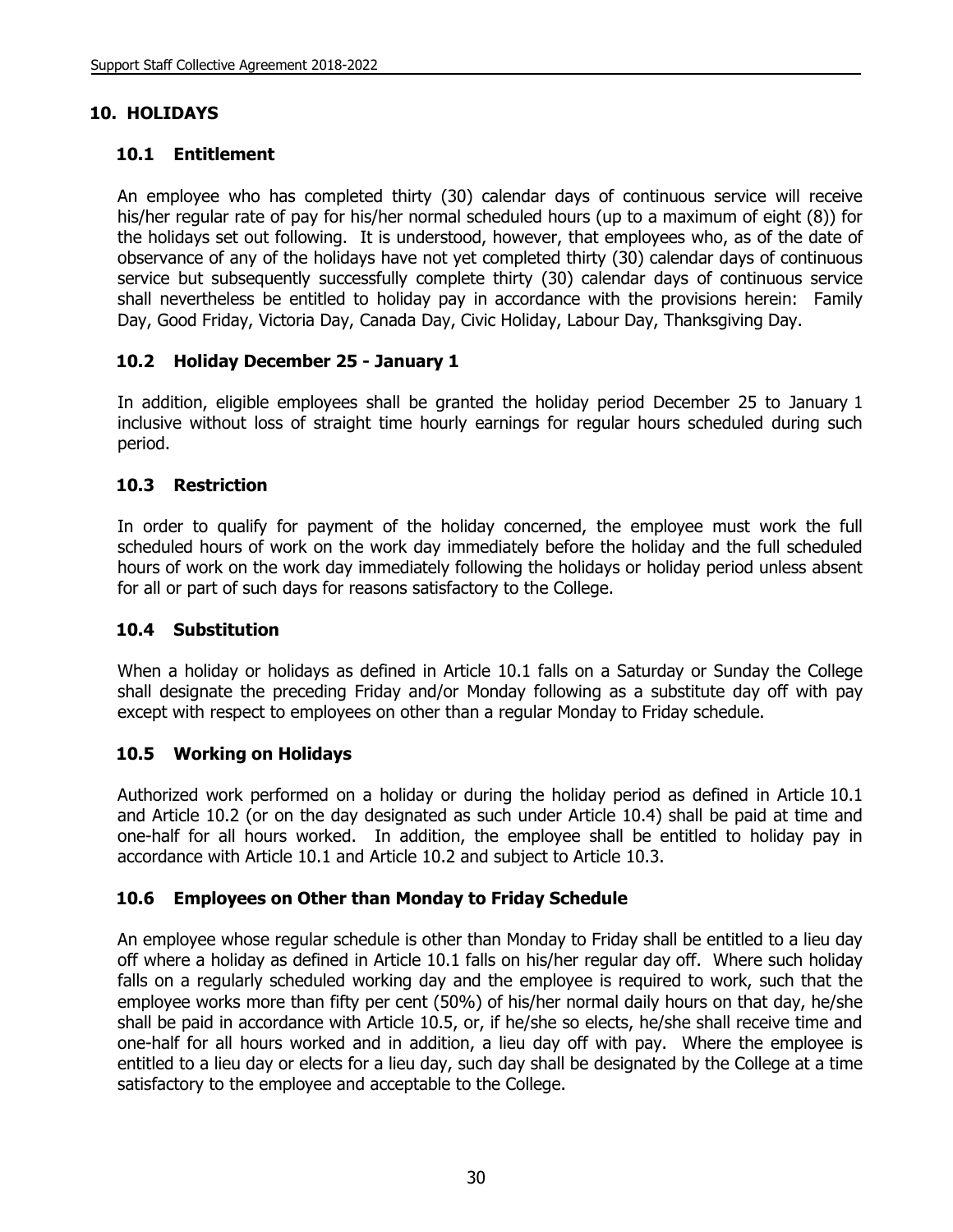#### **10.7 Holiday During Vacation**

When a holiday falls within an employee's vacation period, his/her vacation shall be extended by one (1) day either at the beginning or end of this vacation unless the employee requests a lieu day off which is on a date satisfactory to the College.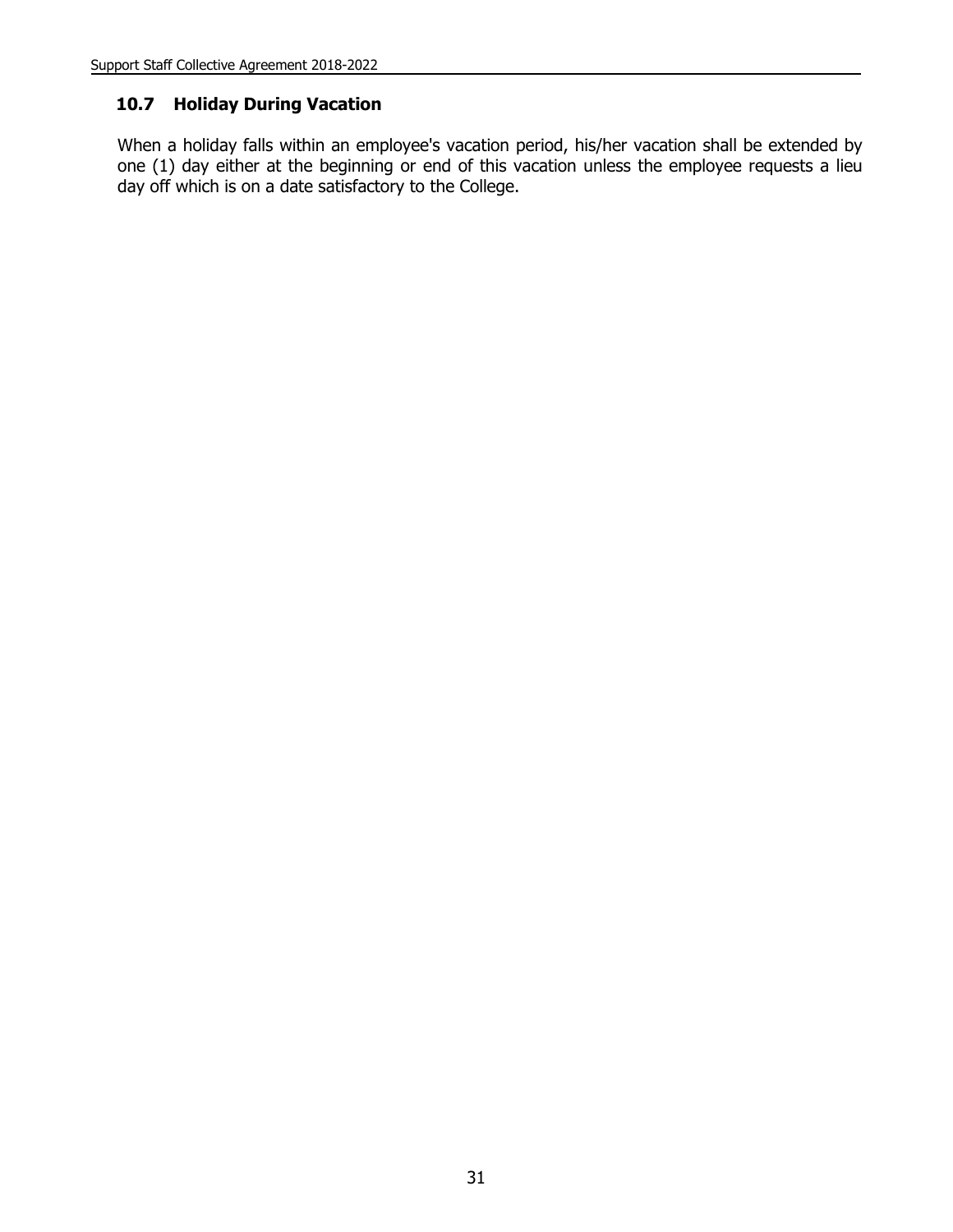## **11. VACATION**

### **11.1 Entitlement**

Effective June 30, 1991, employees on the active payroll of the College who have completed the years of continuous service specified, as of June 30th, shall be granted vacation with pay as follows:

| $1 - 6$ years: | 15 working days |
|----------------|-----------------|
| 7 years:       | 17 working days |
| 8 years:       | 18 working days |
| 9 years:       | 20 working days |
| 10 years:      | 20 working days |
| 11 years:      | 21 working days |
| 12 years:      | 22 working days |
| 13 years:      | 23 working days |
| 14 years:      | 24 working days |
| 15 years:      | 25 working days |
| 16 years:      | 26 working days |
| 17 years:      | 26 working days |
| 18 years:      | 26 working days |
| 19 years:      | 27 working days |
| 20 years:      | 27 working days |
| 21 years:      | 28 working days |
| 22 years:      | 28 working days |
| 23 years:      | 29 working days |
| 24 years:      | 29 working days |
| 25 or more:    | 30 working days |

#### **11.2 Calculation of Continuous Service**

In determining the period of continuous service of employees on the active payroll for the purpose of vacation entitlement and Article 7.7 Special Allowance:

- only an employee's service in the bargaining unit shall apply, however an employee's previous uninterrupted service with the College immediately prior to and consecutive with its establishment as a College of Applied Arts and Technology shall be included;
- an employee who, for any reason, has less than twelve (12) full months of active employment during the one (1) year period immediately prior to June 30, in any year, shall receive a lesser vacation with pay on a pro rata basis under the schedule of vacation set out in this Article, subject to any accumulation of service under Article 14.2.

Active employment means actual attendance at the work place and the performance of work, but includes absence from work for vacations and holidays, or illness for up to six (6) months, or during pregnancy or parental leave or developmental leave.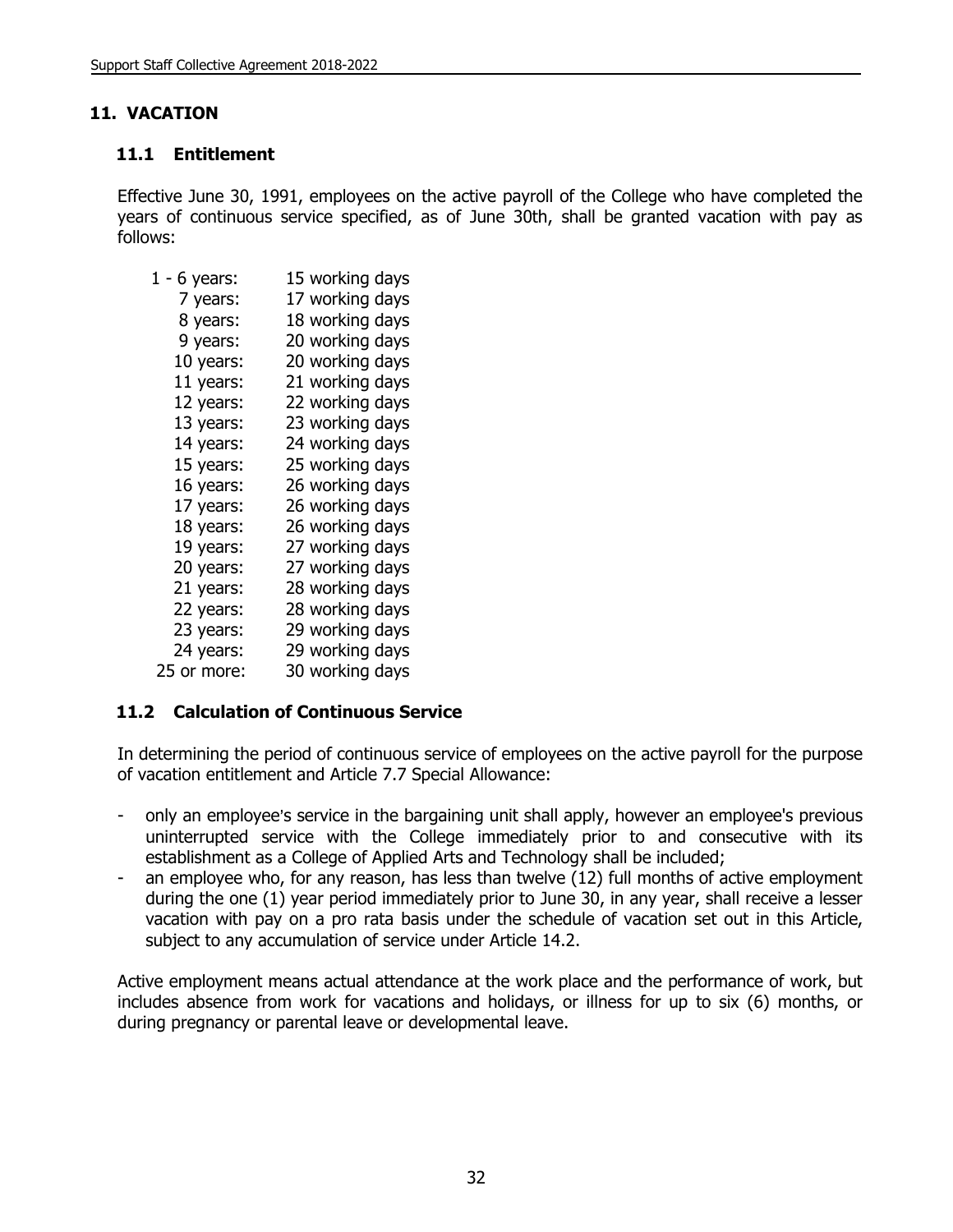## **11.3 Vacation Pay**

Vacation pay shall be computed on the basis of the employee's regular wages based on his/her normal hours of work. The pay which an employee would normally receive during his/her vacation period shall be paid prior to such vacation providing the employee makes a written request to the Human Resources Office (or such other office as may be designated by the College concerned) at least fifteen (15) days prior to the commencement of such vacation.

# **11.4 Pro-Rating**

An employee whose employment is terminated subsequent to June 30, in any year, shall receive a lesser vacation pay pro-rated in accordance with the schedule of vacations set out in this Article. Any shortfall will be deducted from an employee's last pay.

## **11.5 Scheduling Vacation**

Vacation shall be as scheduled by the College. Employees shall be entitled to at least three (3) consecutive weeks of vacation, unless otherwise agreed. Employees shall indicate their preference, if any, as to vacation dates no later than March 1 of the current vacation year for the next vacation year (July 1 to June 30). The College shall confirm or deny, in writing, such vacation requests by March 15.

The College may, however, schedule vacations at any time and will consider requests by employees, including requests for vacation in the months of May through August, consistent with the College staffing requirements.

Employee requests for vacation will not be unreasonably denied.

Where in scheduling vacations in accordance with the foregoing, conflicts arise amongst employees as to their choice of vacation times, consideration shall be given to the respective length of service of such employees and staffing requirements in the final determination of vacation schedules, providing they have indicated a vacation preference prior to March 1 in the current vacation year. Vacation requests received after March 1 will be confirmed or denied, in writing, within two (2) weeks of receipt of same.

If an employee is given in-patient treatment in a hospital during one (1) or more full days of the employee's vacation, those days may, at the request of the employee, be rescheduled during the vacation year, at a time convenient to the College.

# **11.6 Carry-Over**

Recognizing the needs of the College and the desires of employees, an employee may carry over up to three (3) weeks of vacation to the immediately subsequent vacation year consistent with efficient staffing requirements and subject to agreement on scheduling of the carry-over week(s) in the following vacation year at a time satisfactory to the College.

If an employee requests that vacation days be rescheduled as a result of in-patient treatment in a hospital and the College is unable to reschedule in that vacation year, then upon written request to the College, the employee may carry over these days in excess of the maximum.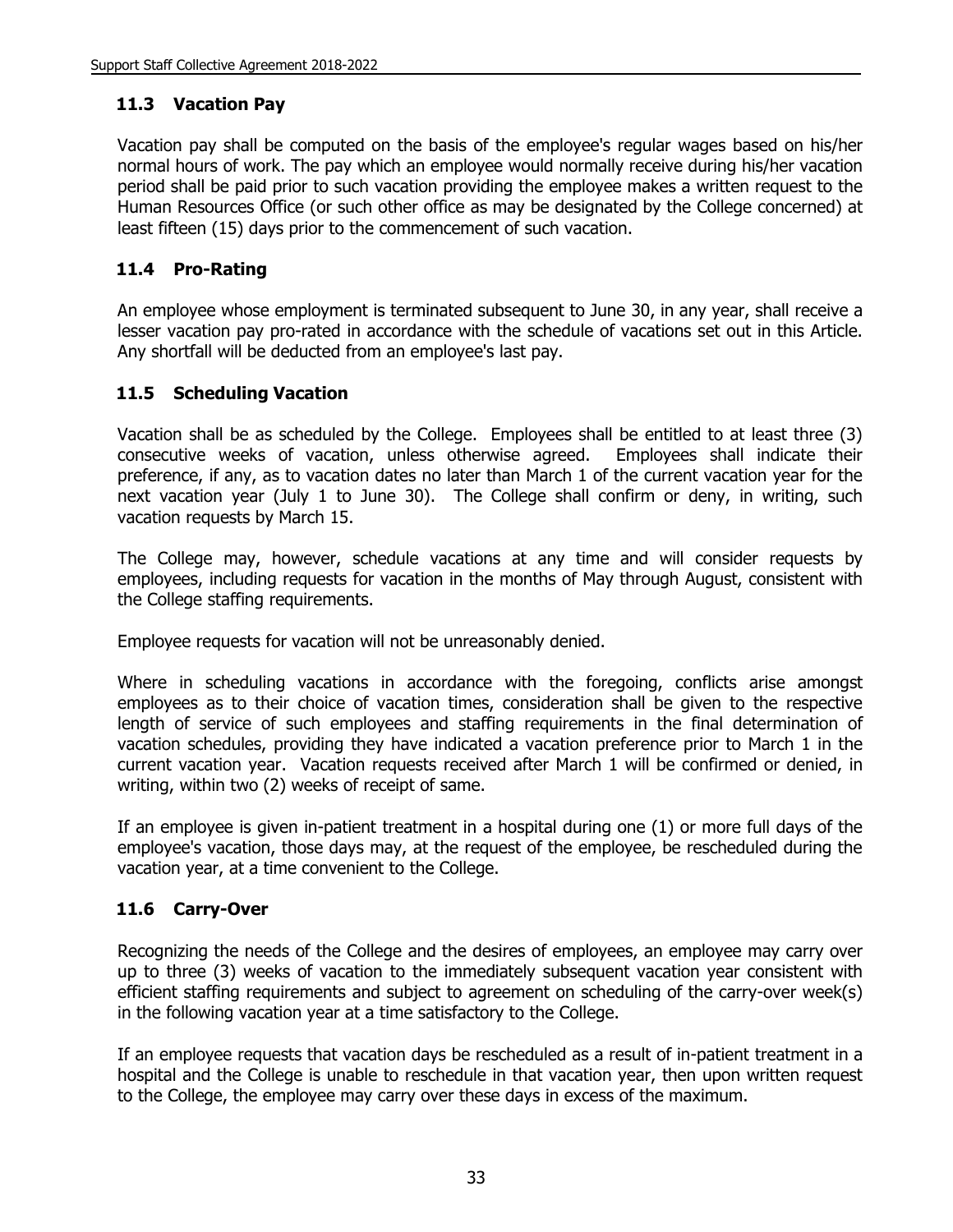# **12. LEAVES**

# **12.1 Personal Leave Without Pay**

Leave of absence without pay may be granted by the College for legitimate personal reasons.

## **12.2 Personal Leave With Pay**

Both parties to this Agreement recognize the over-riding professional responsibility to the students. Leaves of absence as provided in this Article will therefore be scheduled where possible to ensure a minimum of disruption to the educational programs and services of the College. Reasonable notice shall be given to the supervisor concerned. It is understood that leaves under Article 12, Leaves of Absence, or under Article 8.1.9, Short-Term Disability Plan (STD), that are for the purpose of dealing with the death, illness, injury, or medical emergency of a person referred to in 12.3 or are for personal illness, injury, or medical emergency should be credited towards the emergency leave provisions of the *Employment Standards Act, 2000.* 

## **12.2.1 Religious Leave**

Leaves of absence for religious leave may be granted at the discretion of the College, in accordance with existing human rights standards regarding accommodations, without loss of regular salary. Where leave of absence for religious reasons is denied, reasons shall be given in writing to the applicant where requested.

## **12.2.2 Family Leave**

In each year, the College shall grant to each employee up to five days of leave to care for members of the employee's immediate family when they are ill.

## **12.2.3 Family Leave Eligibility**

For the purpose of 12.2.2, an employee's immediate family shall mean the employee's spouse (or common-law spouse residing with the employee), children (including children of legal or common-law spouse), and parents (including step-parents or foster parents).

## **12.2.4 Family Leave Unpaid**

Except as provided in 12.2.5 leave pursuant to 12.2.2 shall be without pay.

## **12.2.5 Short Term Disability Application**

The employee may apply for benefits under the Short-Term Disability Plan as described in Article 8 with respect to the day or days of leave taken under 12.2.2. All the terms of Article 8.1.9, Short-Term Disability Plan, shall apply to the period of leave as if such period was an illness of the employee.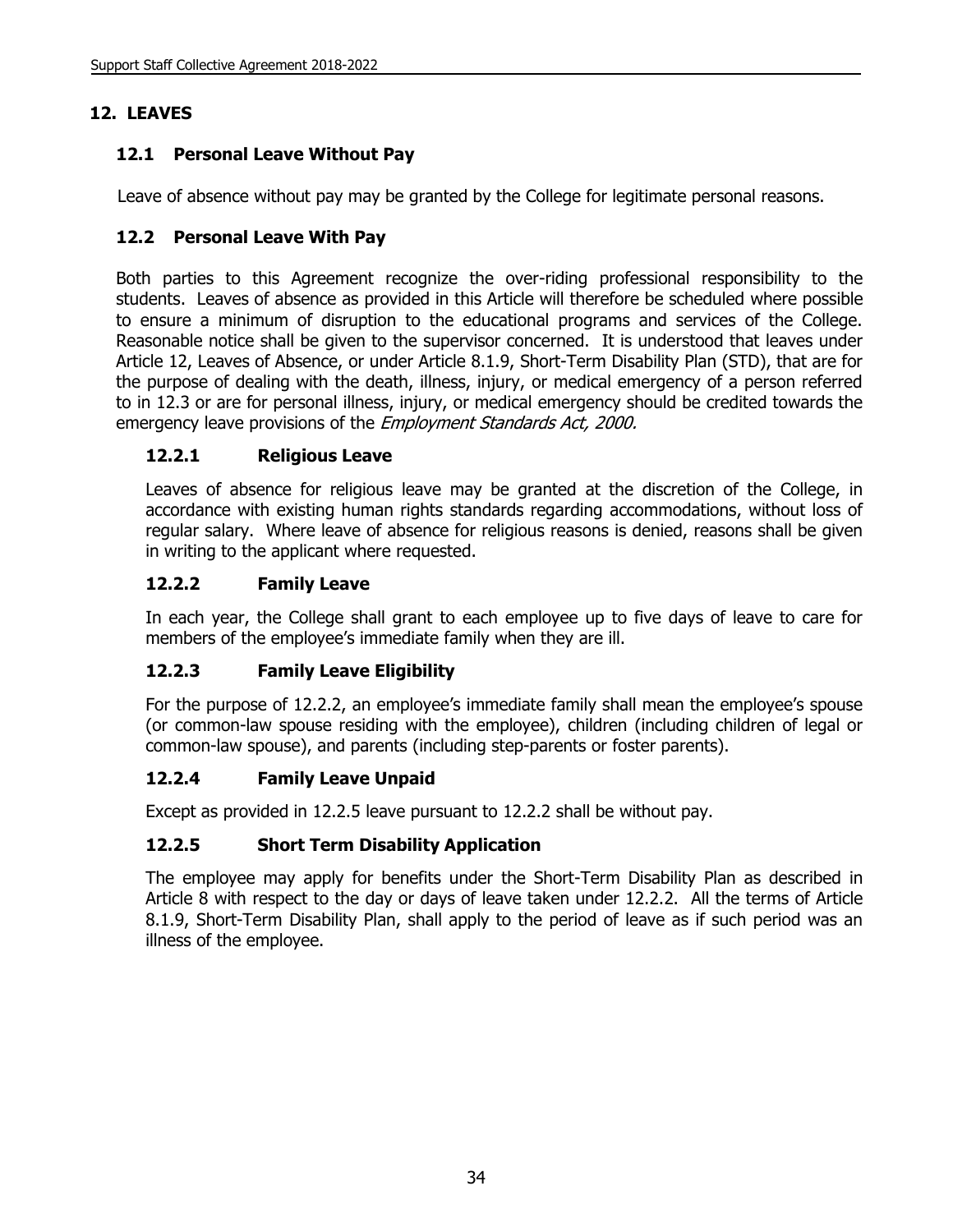### **12.3 Bereavement Leave**

On the death of an employee's parent, spouse (or common law spouse), child, stepchild, brother, sister, mother-in-law, father-in-law, brother-in-law, sister-in-law, son-in-law, daughter-in-law, grandparent, spouse's grandparent, grandchild or guardian, an employee shall be granted leave of absence of three (3) or more days without loss of pay in order to attend at or make arrangements for the funeral, the duration of the leave to be at the discretion of the College.

On the death of an employee's aunt or uncle, an employee, upon request, shall be granted a leave of absence of one (1) day without loss of pay in order to attend the funeral.

## **12.4 Jury/Witness Duty**

An employee who is called for jury duty or who is subpoenaed as a Crown witness or witness in another proceeding which requires his/her attendance as a matter of civic or public duty, will receive for each day of absence from work therefor, the difference between pay lost (computed at the employee's hourly rate for the number of normal hours the employee would otherwise have worked exclusive of overtime and other forms of premium pay) and the amount of jury fee or witness fee received, provided the employee furnishes the College with a Certificate of Service signed by the Clerk of the Court, showing the amount of fee received.

### **12.5 Citizenship Leave**

An employee shall be granted leave of absence without loss of regular earnings for any necessary time spent during regular working hours for the purpose of attendances to acquire his/her Canadian Citizenship papers. Such leave(s) of absence shall not, in total, exceed the equivalent of two (2) shifts and the College may require evidence of any necessary attendances during the regular working hours.

#### **12.6 Pregnancy and Parental Leave**

#### **12.6.1 Pregnancy Leave**

A pregnant employee who has been employed for at least thirteen (13) weeks before the expected date of delivery shall be entitled to seventeen (17) weeks pregnancy leave of absence without pay, for the purpose of childbirth, or such other longer or shorter period of pregnancy leave as is required to be granted under the *Employment Standards Act, 2000.* The leave of absence shall be in accordance with the pregnancy leave provisions of the Employment Standards Act , 2000.

#### **12.6.2 Parental Leave**

An employee on pregnancy leave may take a further thirty-five (35) weeks parental leave of absence without pay, or such other longer or shorter period of parental leave as is required to be granted under the *Employment Standards Act, 2000*, provided the employee applies in writing two (2) weeks prior to the expiry of her pregnancy leave. Such leave shall be in accordance with the parental leave provisions of the *Employment Standards Act, 2000*.

A leave of absence of up to thirty-seven (37) weeks or such other longer or shorter period of parental leave as is required to be granted under the *Employment Standards Act, 2000*, is available to any new parent who has been employed for at least thirteen (13) weeks. Such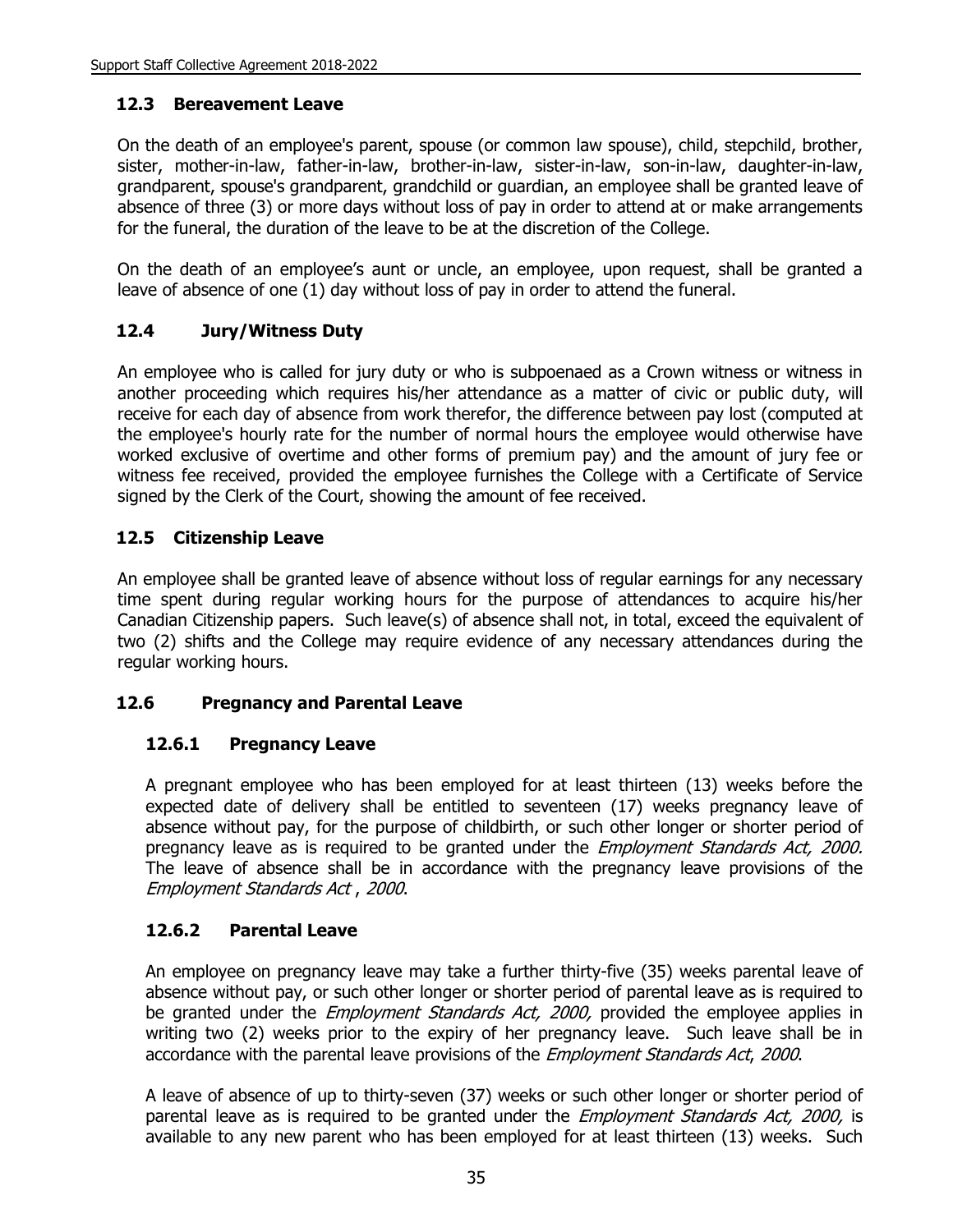leave shall be pursuant to the provisions of the *Employment Standards Act*, 2000. Parent includes a person with whom a child is placed for adoption and a person who is in a relationship of some permanence with a child.

#### **12.6.3 Extension of Parental Leave for Adoption**

The College, in considering any request for an extension in adoption leave in excess of that provided under Article 12.6.2, shall give consideration to any medical or other relevant conditions required by the local adoption agency. This request for a leave without pay should be made, in writing, a minimum of two (2) weeks prior to the expiry of the leave in Article 12.6.2.

### **12.6.4 Seniority Accumulation**

Employees on pregnancy or parental leave shall continue to accumulate seniority for the duration of their leaves.

### **12.6.5 Supplementary Unemployment Benefit Plan**

### **12.6.5.1 Eligibility for Benefit**

An employee entitled to pregnancy and/or parental leave under Article 12.6, who provides the College with proof that the employee has applied for and is eligible to receive Employment Insurance (EI) benefits pursuant to Sections 22 or 23, Employment Insurance Act S.C. 1996, c.23, as amended from time to time, shall be paid a top-up, an allowance in accordance with the Supplementary Unemployment Benefit Plan.

#### **12.6.5.2 Payment**

Payments made according to the Supplementary Unemployment Benefit Plan will consist of the following:

(i) for the waiting period of the first leave taken under Article 12.6.1 and/or 12.6.2, as applicable, during which the employee is serving the *Employment Insurance* waiting period, a payment equivalent to ninety-three percent (93%) of the actual rate of pay for his/her position which the employee was receiving on the last day worked prior to the commencement of the leave;

and,

(ii) for up to a maximum of 51 additional weeks while the employee is on pregnancy and/or parental leave, and provided the employee is eligible to receive Employment Insurance (EI) benefits pursuant to Sections 22 or 23, *Employment* Insurance Act, S.C. 1996, c.23, as amended from time to time, or was eligible to receive such EI benefits but has received the maximum number of weeks payable, payments equivalent to the difference between the sum of the weekly EI benefits the employee is eligible to receive and any other earnings received by the employee, and ninety-three percent (93%) of the actual rate of pay for his/her position which the employee was receiving on the last day worked prior to the commencement of the leave. The weekly top-up payment will be calculated using the weekly EI benefit that would be payable to the employee (i.e. 55%) without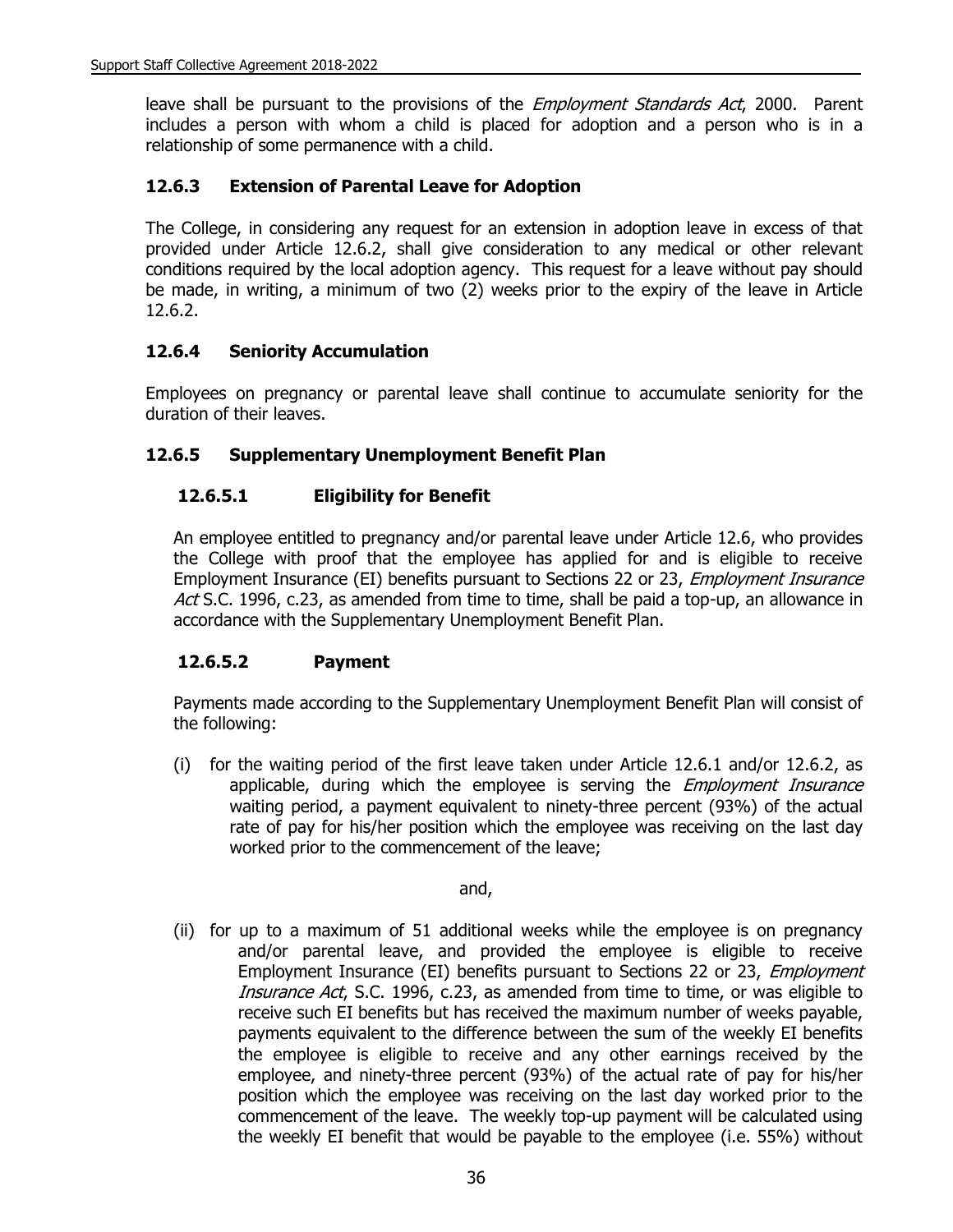regard to any election by the employee to receive a lower EI benefit spread over a longer period of time as may be permitted under the *Employment Insurance Act.* 

#### **12.6.5.3 Compliance with Employment Insurance Act**

Notwithstanding Article 12.6.5.1 and 12.6.5.2, the terms of this plan will be construed so that it complies with Regulation 37(2) of the E.I. Act.

In no event will the top-up payment exceed the difference between 93% of the employee's actual weekly rate of pay that the employee was receiving on the last day worked prior to the commencement of the leave and the sum of the employee's EI benefit calculated without regard to an election by the employee to receive a lower EI benefit spread over a longer period of time as may be permitted under the *Employment Insurance* Act and any other earnings received by the employee.

The employees have no vested right to payments under the plan except to payments during a period of unemployment specified in the plan. (Reference: 37(2)(h) E.I. Regulations).

Payments in respect of guaranteed annual remuneration or in respect of deferred remuneration or severance pay benefits are not reduced or increased by payments received under the plan. (Reference: 37(2)(i) E.I. Regulations).

#### **12.6.5.4 Transfer**

Where an employee has been transferred to a different position pursuant to Article 13.4.1, the SUB Plan payments will be based on the actual rate of pay for the position she worked in prior to the transfer.

#### **12.7 Prepaid Leave Plan**

#### **12.7.1 Purpose**

The Prepaid Leave Plan has been developed to afford employees in the bargaining unit the opportunity of taking a leave of absence of between six (6) months and one (1) year and to finance the leave through deferral of wages in an appropriate amount which will be accumulated and together with interest, be paid out at the commencement of the leave.

#### **12.7.2 Eligibility**

Any employee in the bargaining unit having three (3) years seniority with the College is eligible to participate in the Plan in accordance with the conditions set out in this Article.

## **12.7.2.1 Application**

An employee who qualifies as above must make written application to the President of the College or designate at least three (3) months in advance of the proposed commencement date of participation in the Plan, requesting permission to participate in the Plan setting out the deferral program as requested.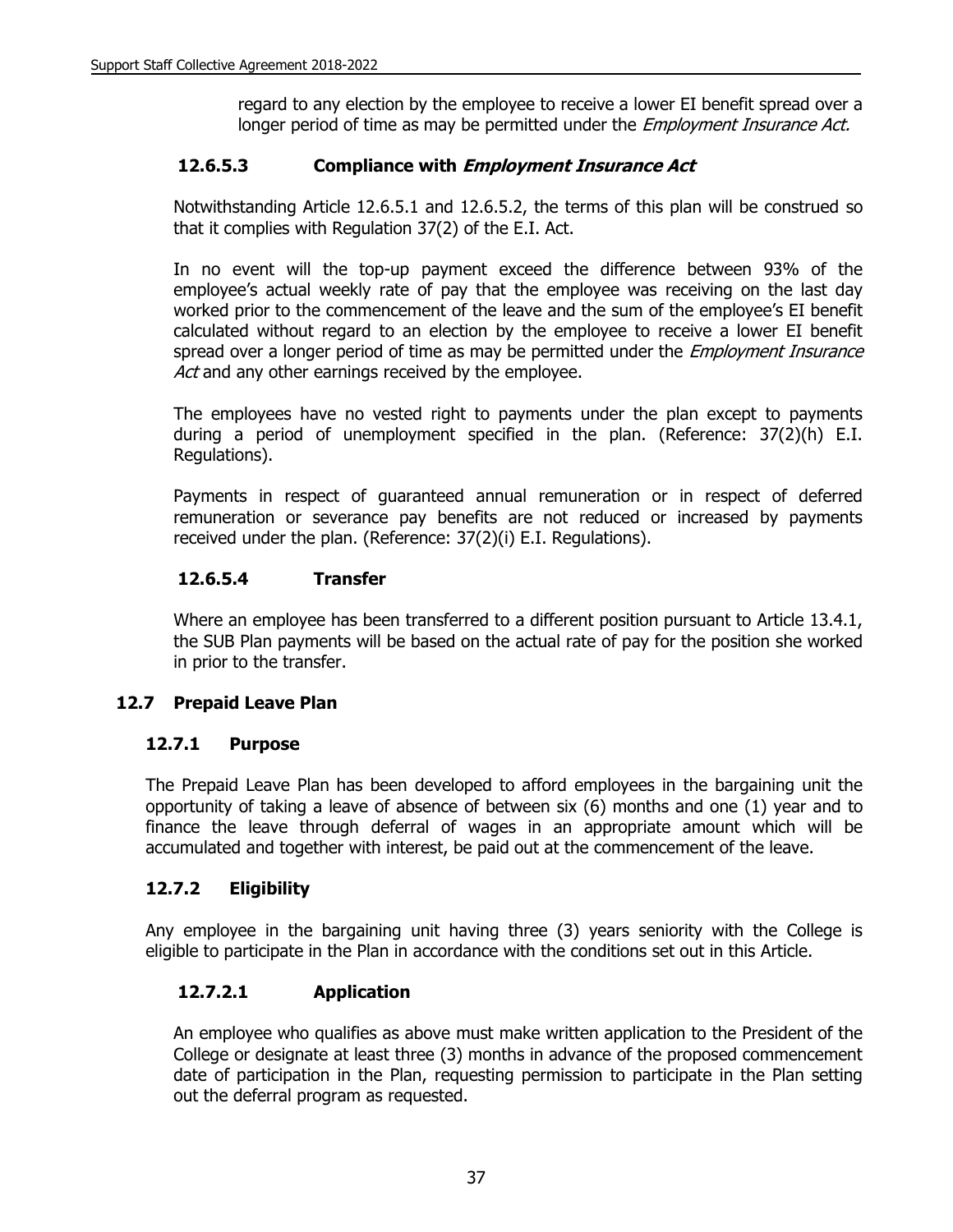#### **12.7.2.2 Approval**

Approval of individual requests to participate in the Plan, the duration of the leave, the deferral period, and the percentage of wages deferred shall rest solely with the College.

### **12.7.2.3 Deferral**

The deferral period over which wages are deferred shall be to a maximum of five (5) years.

### **12.7.2.4 Leave**

The length of the leave shall not exceed one (1) year.

## **12.7.2.5 Written Agreement**

The College and the employee shall enter into a written agreement setting out the terms of the Plan agreed to in compliance with the conditions herein.

## **12.7.3 Terms and Conditions**

The payment of wages and benefits, and other terms and conditions, shall be as follows:

## **12.7.3.1 Wages**

During the deferral period, preceding the leave, the employee will be paid a reduced percentage, in accordance with the written agreement between the College and the employee, of his/her wages as set out in Appendix E. The remaining percentage of his/her wages will be deferred and this accumulated amount plus any interest earned shall be retained for the participant by the College to finance the period of leave.

The percentage deferred shall not exceed an amount determined by dividing the length of the period of leave by the sum of the length of the deferral period and the length of the period of leave and multiplying by 100 (e.g., if length of deferral period = 4 years and length of leave = 1 year, then maximum deferred salary = 20 per cent), but under no circumstances shall the amount deferred exceed the maximum specified in the Canada Revenue Agency directives.

## **12.7.3.2 Interest Rate**

The calculation of interest under terms of this Plan shall be monthly (not in advance). The interest paid shall be calculated by averaging the interest rates in effect on the last day of each month for a true savings account, a one (1) year term deposit, a three (3) year term deposit, and a five (5) year term deposit. The rates for each of the accounts identified will be those set out in writing by the bank branch with which the College deals. If at the last day of any given month the appropriate bank is not marketing one or more of the above listed products, the remaining products will be averaged.

Interest, calculated as above, shall be applied on a monthly basis, the first credit to be the month following the initial deposit. A yearly statement of the amount standing to the participant's credit will be sent to the participant by the College.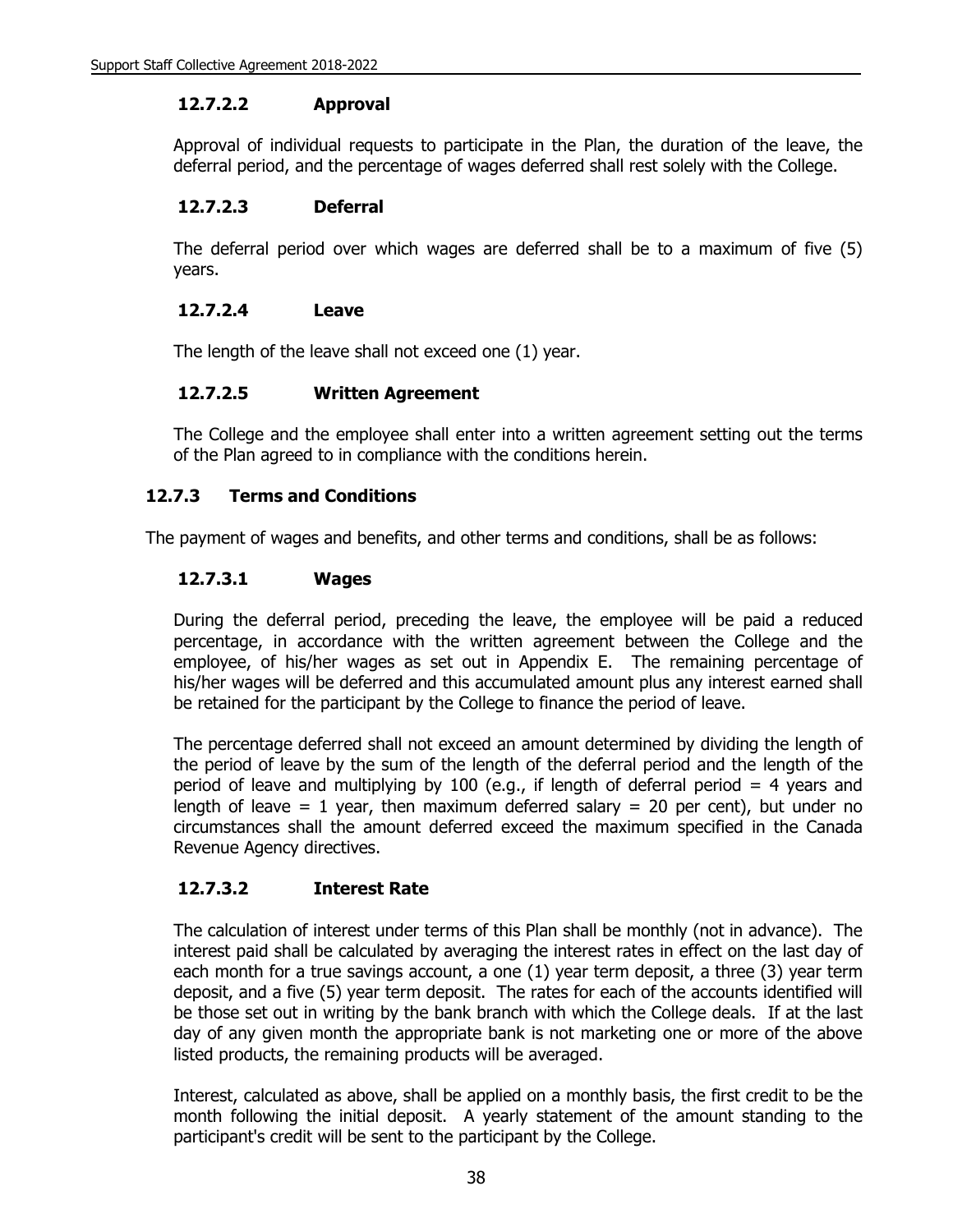# **12.7.3.3 Deferral Period (Benefits Structuring)**

During the deferral period, any benefits related to the rate of wages shall be structured according to the wages the participant would have received during the deferral period had he/she not been in the Plan.

## **12.7.3.4 Employee Benefit Coverage & Premiums**

A participant's coverage for Life Insurance, OHIP, LTD, Extended Health, Dental, Vision, and Hearing Care Plans coverage, in effect immediately prior to the leave, will be maintained by the College during his/her leave of absence, if eligibility conditions permit; however, the premium costs of all such Plans shall be paid by the participant during leave.

### **12.7.3.5 Leave Period (Benefits Structuring)**

During the leave period, any benefits related to the rate of wages shall be structured according to the rate of wages the participant would have received immediately prior to the leave had he/she not been in the Plan.

### **12.7.3.6 Payout**

At the commencement of the period of leave, the College shall pay to the participant the moneys standing to his/her credit less any premiums or contributions deducted for the year, except as may otherwise be mutually agreed, it being understood that interest is not earned for the period of leave.

#### **12.7.3.7 Assignment on Return**

On return from leave, a participant will, subject to the application of the layoff and displacement provisions of this Agreement during the period of leave, be assigned to the position he/she held prior to the leave. If the layoff and displacement provisions of the Agreement have application during the leave, they shall apply to the employee in the same manner during the leave, except that notice to the employee may be given to an Officer of the Local Union and any election the employee may make under such provisions may be made on his/her behalf by an Officer of the Local Union.

## **12.7.3.8 Applicability of Benefits**

Short Term and Long Term Disability benefits shall not be available during the leave, nor shall vacation be taken during the leave, nor shall vacation credits accumulate during the leave. However, seniority shall accumulate for the entire period of leave, and service for the purpose of otherwise determining the level of vacation entitlement shall include the period of leave. Notwithstanding Article 11.6 a participant may, in the year or years prior to the leave, defer sufficient vacation credit so that, in the vacation year of his/her return to work, he/she will have up to his/her normal vacation entitlement.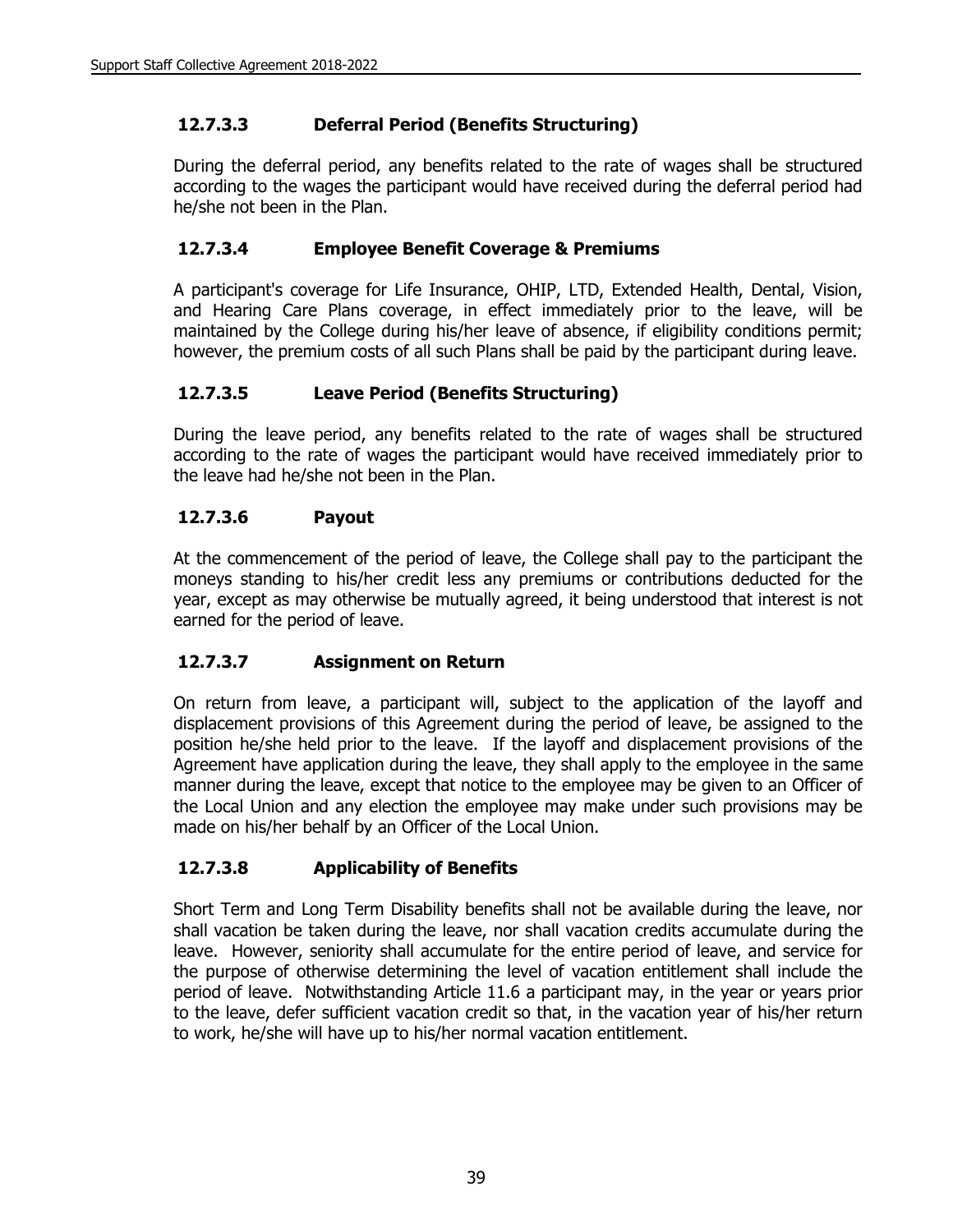## **12.7.3.9 Withdrawal Rights**

A participant may, with the approval of the College, withdraw from the Plan in unusual or extenuating circumstances (e.g., financial hardship or serious illness). Requests for withdrawal must be submitted in writing, detailing the reason(s) for withdrawal before three (3) months prior to commencement of the leave. The College shall maintain the request and its approval as a part of College records.

When a request for withdrawal is approved, the College shall pay to the employee a lump sum amount equal to moneys deferred plus interest accrued to the date of withdrawal from the Plan. Payment shall be made as soon as possible, but must be made within thirty (30) days of approval of withdrawal from the Plan.

### **12.7.3.10 Leave Postponement**

The College may, for good and sufficient reason, up to three (3) months prior to commencement of the leave, postpone the period of the leave for not longer than one (1) year. In this instance, a participant may choose to remain in the Plan, or receive payment as in Article 12.7.3.9 above.

The participant may, for good and sufficient reason, request in writing that the leave period be postponed. The College may, at its discretion, grant a postponement, but under no circumstances shall the postponement exceed one (1) year.

### **12.7.3.11 Interest Accumulation**

Should Article 12.7.3.10 result in a leave of absence being taken later than the intended period, any moneys accumulated until the intended commencement date will continue to accumulate interest until the leave is granted.

#### **12.7.3.12 On Leaving Employment**

Any participant who resigns, is laid off or otherwise terminated prior to commencement of the leave shall cease to be a participant in the Plan, and shall receive payment as in Article 12.7.3.9 above.

#### **12.7.3.13 Death Clause**

Should a participant die while enrolled in the Plan, any moneys accumulated, plus interest accrued at the date of death, will be paid to his/her estate. Every agreement entered into under Article 12.7.2.5 shall state that moneys paid to the estate of an employee under this section are a "right or thing" within the meaning of the *Income Tax Act* and shall be taxable as income in the year of the employee's death in accordance with the *Income Tax* Act.

#### **12.7.3.14 Serious Illness**

Should a participant be unable to take the leave when scheduled because of serious injury or illness occurring before commencement of the leave, he/she may cancel the leave and receive payment as in Article 12.7.3.9 or, with the consent of the College, defer the leave to a time mutually agreeable, not to exceed one (1) year.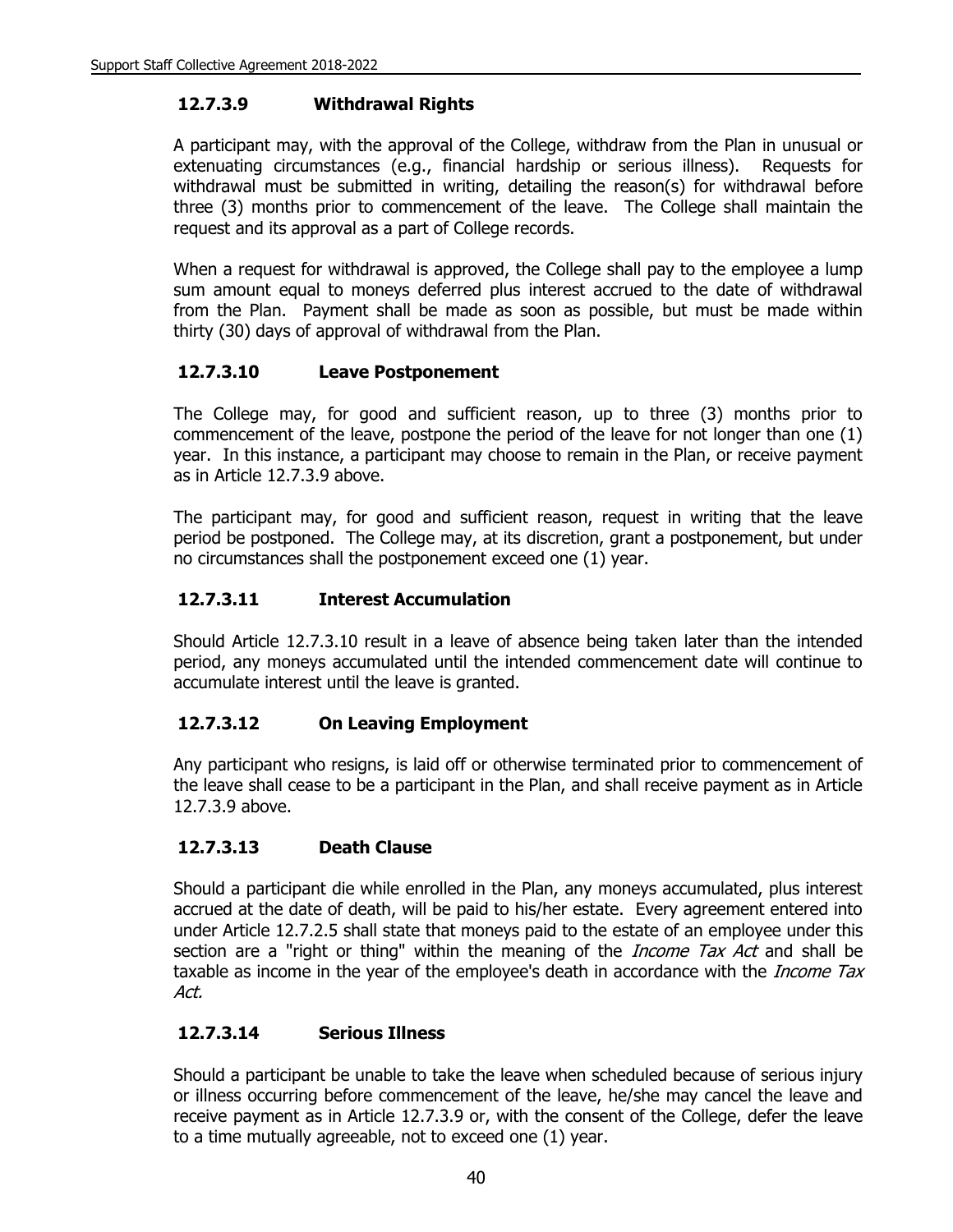#### **12.7.4 Income Tax**

During each taxation year, the participating employee's income tax liability shall be in accordance with the *Income Tax Act* and directives from Canada Revenue Agency. Similarly, the withholding tax deducted at source by the College shall be in accordance with the *Income* Tax Act and directives from Canada Revenue Agency.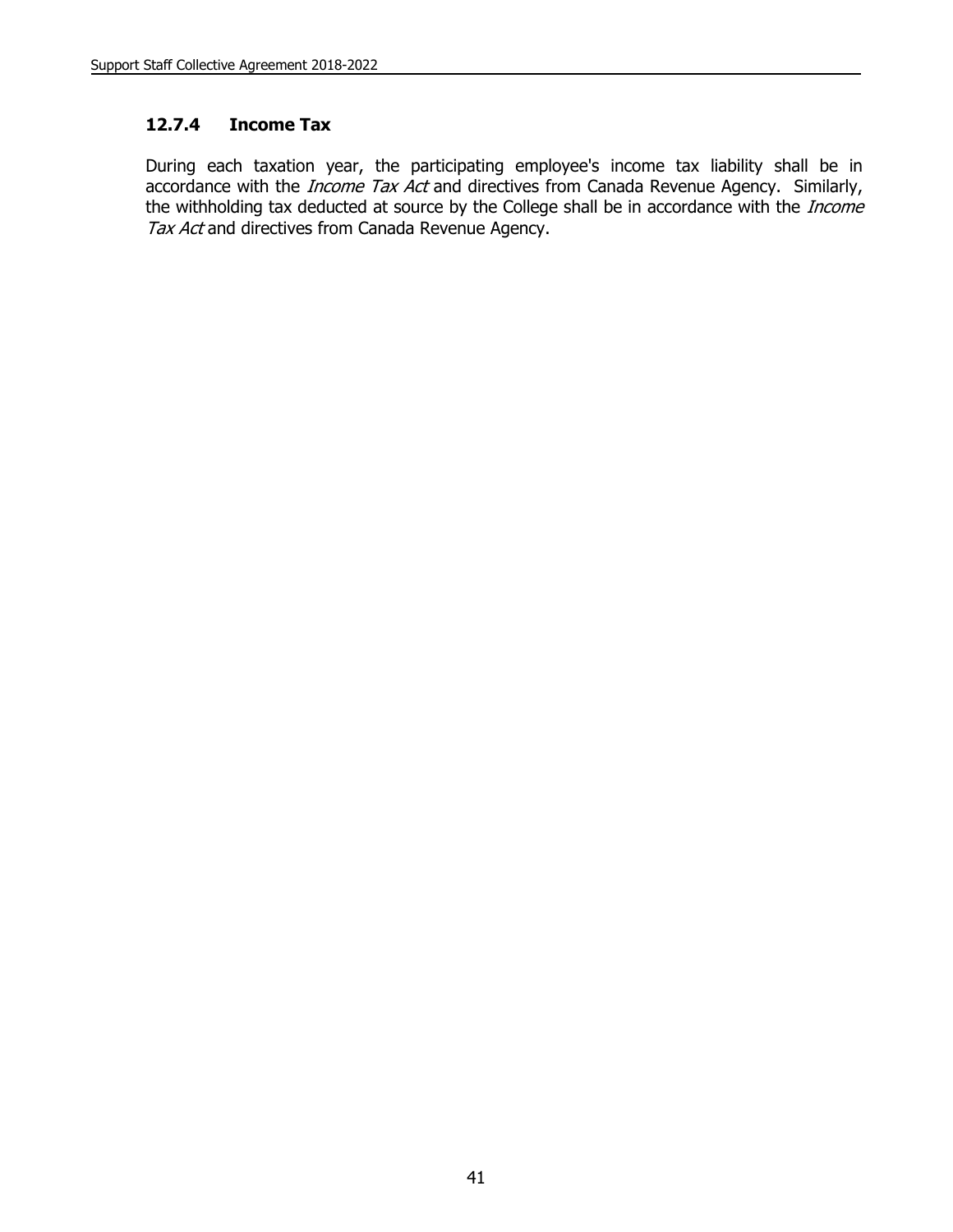## **13. HEALTH AND SAFETY**

## **13.1 Health and Safety Act**

The parties acknowledge the application of the *Occupational Health and Safety Act.* 

## **13.2 Provision of Clothing**

The current practices relating to the supply and maintenance of clothing or uniforms for employees shall continue during the term of this Agreement subject to any changes which shall be the subject of prior discussion between the College and the Union College/Campus Committee.

### **13.2.1 Safety Devices**

The College will reimburse an employee for the cost of certain types of protective devices, as follows:

### **13.2.1.1 Footwear**

Where an employee is required by the College or by legislation, in order to perform his/her duties, to acquire and wear protective footwear, the employee shall provide the College with proof of purchase by March 1 each year and the College shall reimburse such employee, on the first pay day in April in each year, up to a maximum of one hundred and fifty dollar (\$150.00).

In situations other than the foregoing, the College may, in its discretion, (which discretion shall not be unreasonably exercised) reimburse such expense where it is recommended by the health and safety committee constituted under the Occupational Health and Safety Act.

## **13.2.1.2 Eye Protection**

Where an employee is required by the College or by legislation, in order to perform his/her duties, to acquire and wear prescription eye protection, the employee shall provide the College with proof of purchase by March 1 each year and the College shall reimburse to such employee, on the first pay day of April in each year, up to a maximum of twenty dollars (\$20.00); in situations other than the foregoing, the College, may in its discretion, (which discretion shall not be unreasonably exercised) reimburse such expense where it is recommended by the health and safety committee constituted under the Occupational Health and Safety Act.

## **13.3 Prior Arrangements**

Where, as a result of local practice, at an individual College, employees have, in the opinion of the Local Union, received benefits superior to those provided in Article 13.2.1, such practice shall continue, for the duration of this Agreement, in lieu of the provisions of Article 13.2.1 at the election of the Local Union. The Local Union shall give notice of such election to the College, within sixty (60) days of ratification. In the event of default of such notice, the provisions of Article 13.2.1 shall apply.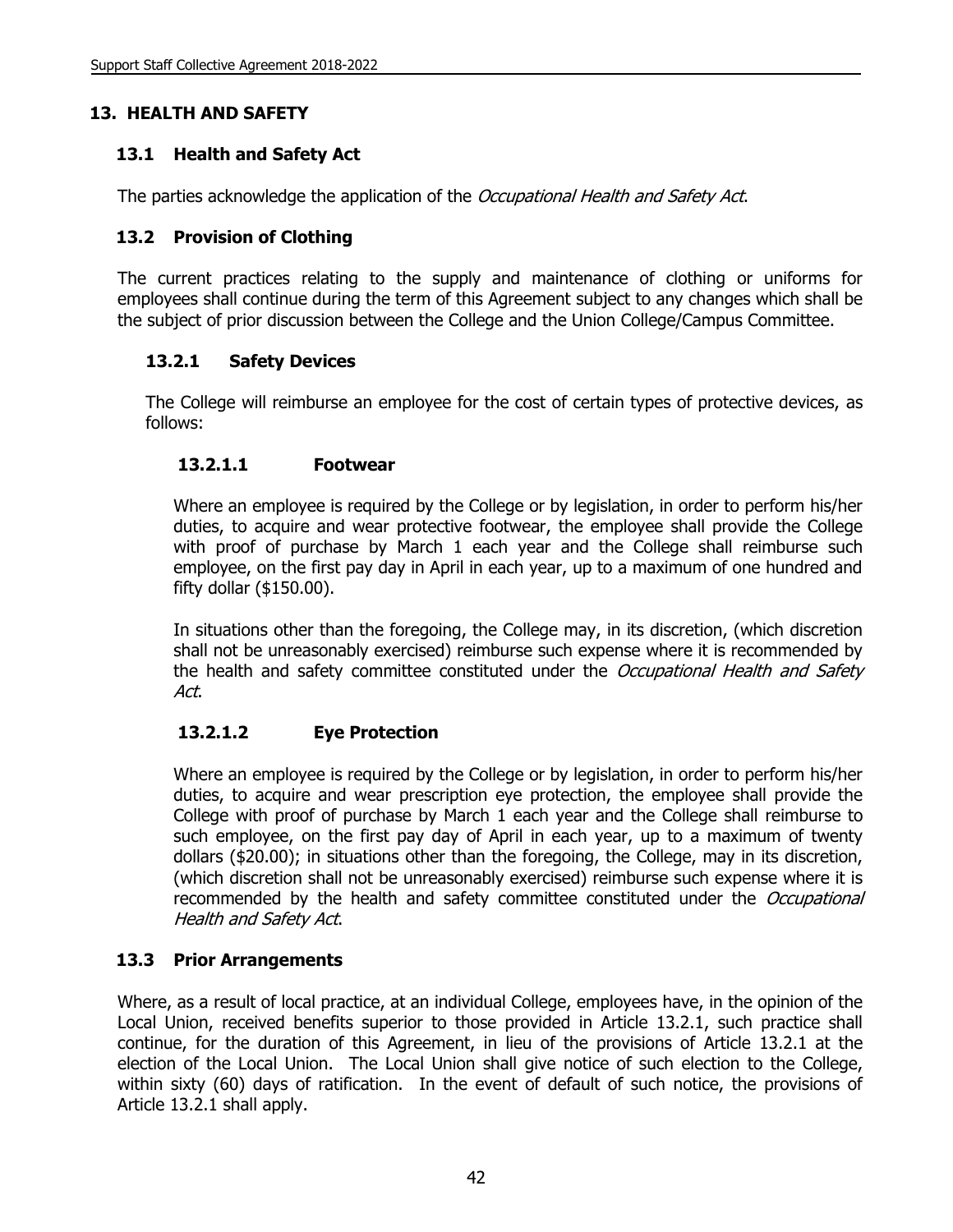#### **13.4 Video Display Terminals**

The parties agree to the following terms respecting the use of video display terminals (VDT's) by employees:

### **13.4.1 Pregnancy (Transfer)**

- an employee who is assigned to operate a VDT as part of her duties, who believes that she may be pregnant, shall, at her request, be assigned duties that do not include the operation of a VDT for up to twenty (20) working days or until the status of her pregnancy is confirmed, whichever is sooner; her hourly rate of pay shall be maintained for such period;
- an employee who is assigned to operate a VDT as part of her duties and who is pregnant (as certified by a medical practitioner) shall, at her request be assigned duties that do not include the operation of a VDT for the duration of her pregnancy. In such a case, the College may transfer the employee to another position for the duration of the pregnancy, and the employee shall be paid the rate of pay of the position to which she is transferred. The College will endeavour to minimize loss to the employee by attempting to locate a vacancy for which the employee is qualified. Such a vacancy should have a wage rate reasonably close to that of the employee's own position. Where more than one (1) vacancy exists for which the employee is fully qualified to perform the work without training, the College, if it transfers the employee, will assign the employee to the vacancy in the position having the maximum rate closest to, but not exceeding, the maximum rate of the employee's own payband.
- where a pregnant employee working within a one-metre radius of a VDT requests to have her work station moved outside the one-metre radius, the College will endeavour to accommodate that request.

#### **13.4.2 Eye Examinations**

Employees classified as Microcomputer Operators or Data Entry Operators who regularly use a VDT and such other employees as are agreed upon by the Union College/Campus Committee, (constituted under Article 4.6) shall, at the commencement of employment in such classification and annually thereafter, be given the opportunity to take an eye examination by an optometrist who is qualified to give the following tests:

- Unaided Visual Acuity (letter chart test);
- Refractive Findings;
- Corrected Visual Acuity;
- Amplitude Accommodation;
- Suppression;
- Distance Muscle Balance (Maddox Rod);
- One Metre Muscle Balance (Maddox Rod);
- Near Muscle Balance (Maddox Wing);
- Slit Lamp Biomicroscopy.

The College shall pay the difference, if any, between the fees paid to the optometrist and the amount paid by OHIP. The employee shall sign a form authorizing release of the optometrist's report to the College, and a copy of the report shall be supplied to the College and to the employee.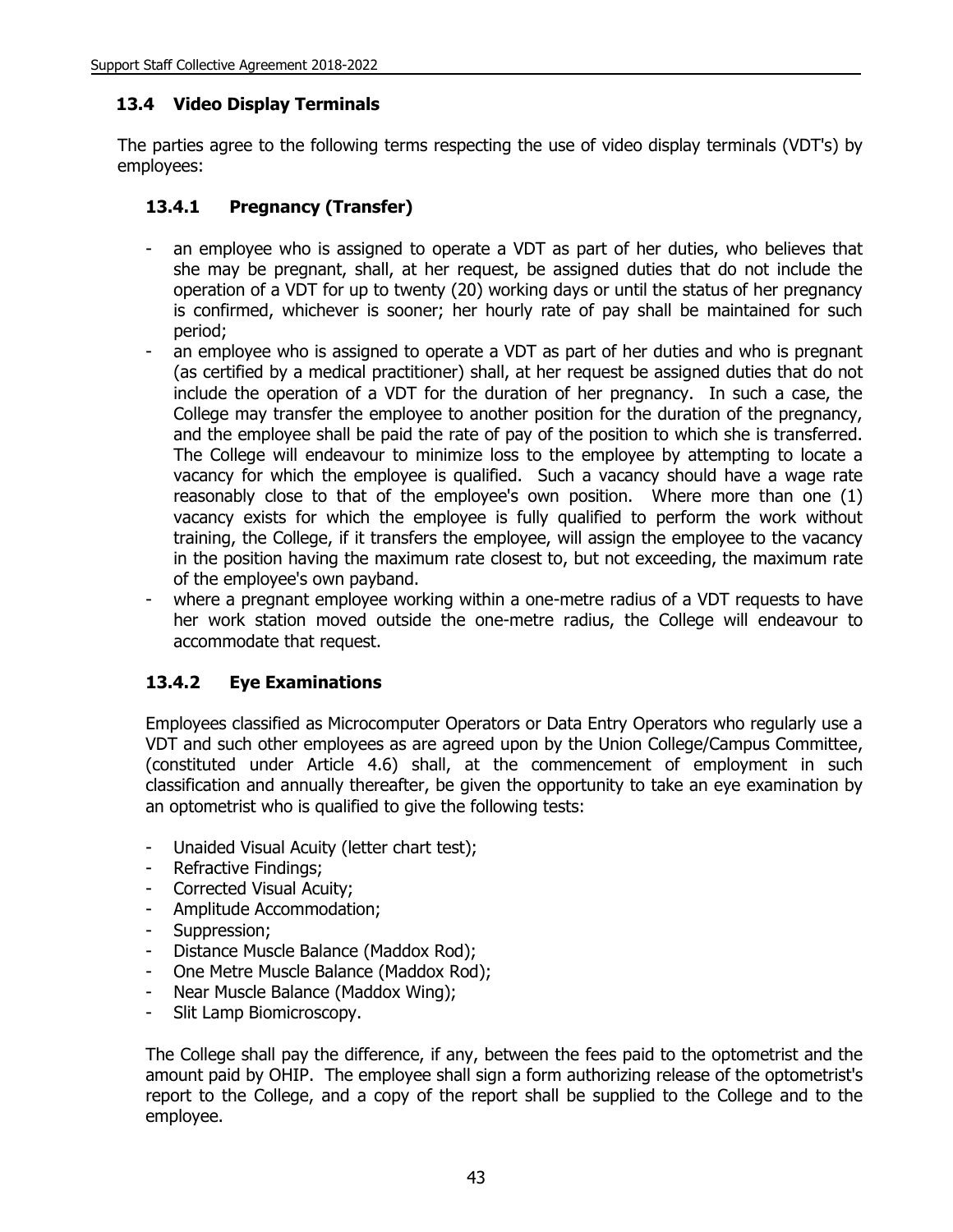### **13.4.3 Work Breaks**

Employees who regularly use a VDT shall not be required to perform more than one (1) hour's continuous work at a VDT to the exclusion of other duties at any one time, and the College shall ensure that a break from the machine (which shall include the performance of other work), of ten (10) minutes duration, is made available under such circumstances.

## **13.4.4 Work Stations**

Where a computer is being used, the College shall equip work stations with terminal tables at an appropriate height, an adjustable chair and, where requested, a foot rest and/or a document holder.

## **13.4.5 VDT Testing**

Where an employee has reasonable cause to believe a health and safety problem exists with his/her VDT, the employee may request that tests be conducted. Should the College not be able to resolve the employee's concern, the College will request that the Ministry of Labour, Occupational Health and Safety Branch, conduct appropriate tests.

### **13.5 Hepatitis "B" Vaccine**

Where an employee's job places the employee at risk of being infected with Hepatitis "B", and the employee agrees to be vaccinated, the College shall pay for the employee's vaccination if the procedure is not covered by OHIP.

#### **13.6 Environmental Conditions**

The College will continue to make reasonable provision for the environmental conditions of air, light, space and temperature of employees' work areas in the College. A complaint of an employee concerning the environmental conditions mentioned above shall be discussed at a meeting between the College and the Union College/Campus Committee.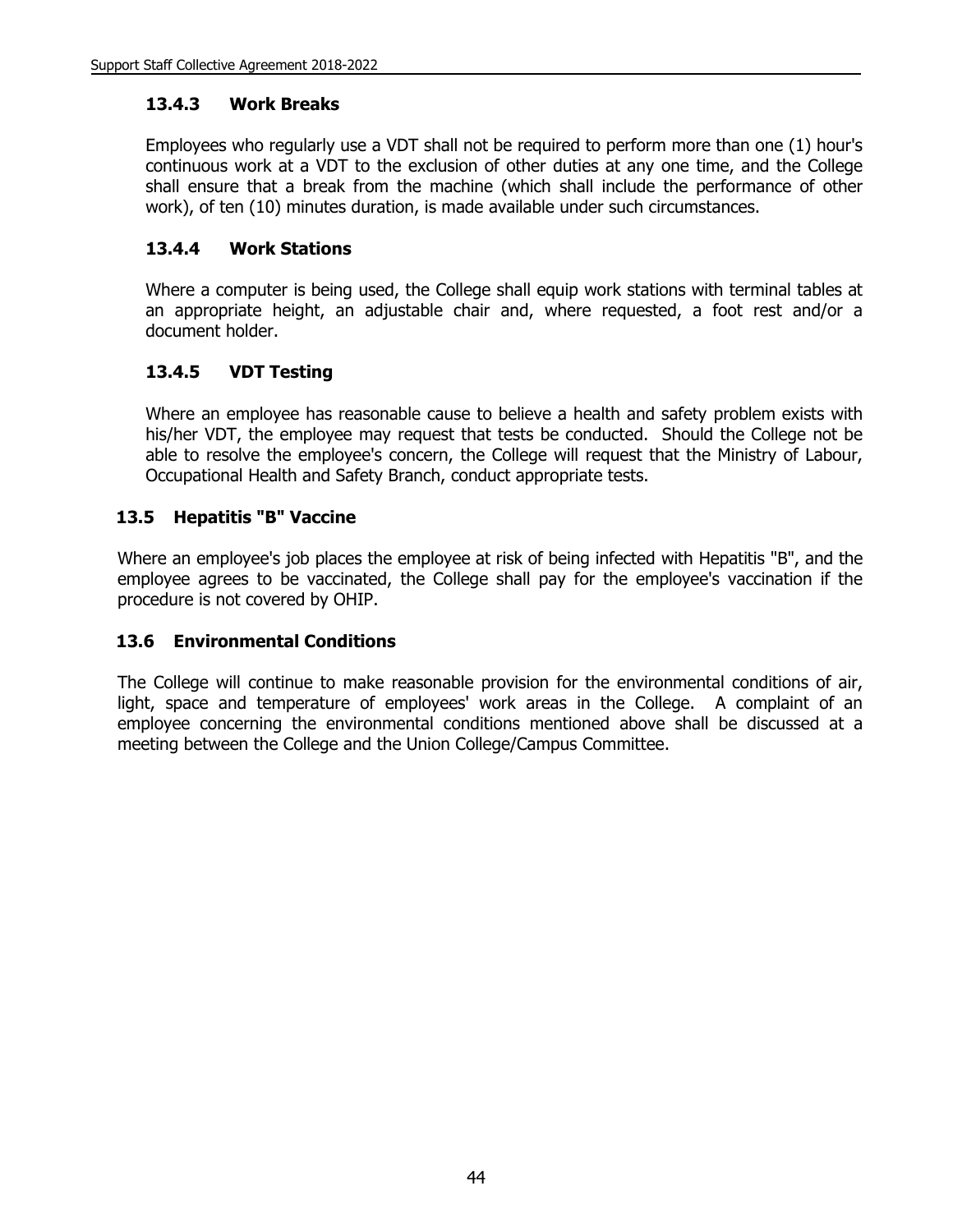# **14. JOB SECURITY**

## **14.1 Probationary Period**

An employee will be on probation until he/she has completed six (6) months of employment with the College in any twelve (12) month period. At the discretion of the College, the probationary period may be reduced for an individual employee to such period of time as the College may determine. On successful completion of the probationary period, he/she shall then be credited with seniority equal to the probationary period served, and seniority thus acquired shall be applied in the manner set out in this Article.

### **14.2 Accumulating Seniority and Service**

### **14.2.1 Leaves of Absence**

Seniority and service shall accumulate for all purposes under the Collective Agreement for a period of up to, but not to exceed, six (6) calendar months during the term of this Agreement during any leave (s) of absence granted, with or without pay, pursuant to the provisions of this Agreement.

#### **14.2.2 Pregnancy, Parental, Developmental Leaves and Less than 12 Month Positions**

Notwithstanding the foregoing, seniority and service shall accumulate:

- during the length of a pregnancy and/or parental leave;
- during the length of developmental leave;
- and for any period of layoff pursuant to the Less Than 12 Month Positions Letter of Agreement.

## **14.2.3 Probationary Employees**

This Article shall not apply in the case of probationary employees who shall be required to complete six (6) months of active employment to attain seniority unless waived by the College.

#### **14.2.4 Layoff**

It is understood that seniority but not service accumulates during periods of layoff under Article 15.

#### **14.2.5 Workplace Safety and Insurance**

Service shall accumulate for up to twelve (12) months of absence while in receipt of Workplace Safety and Insurance benefits.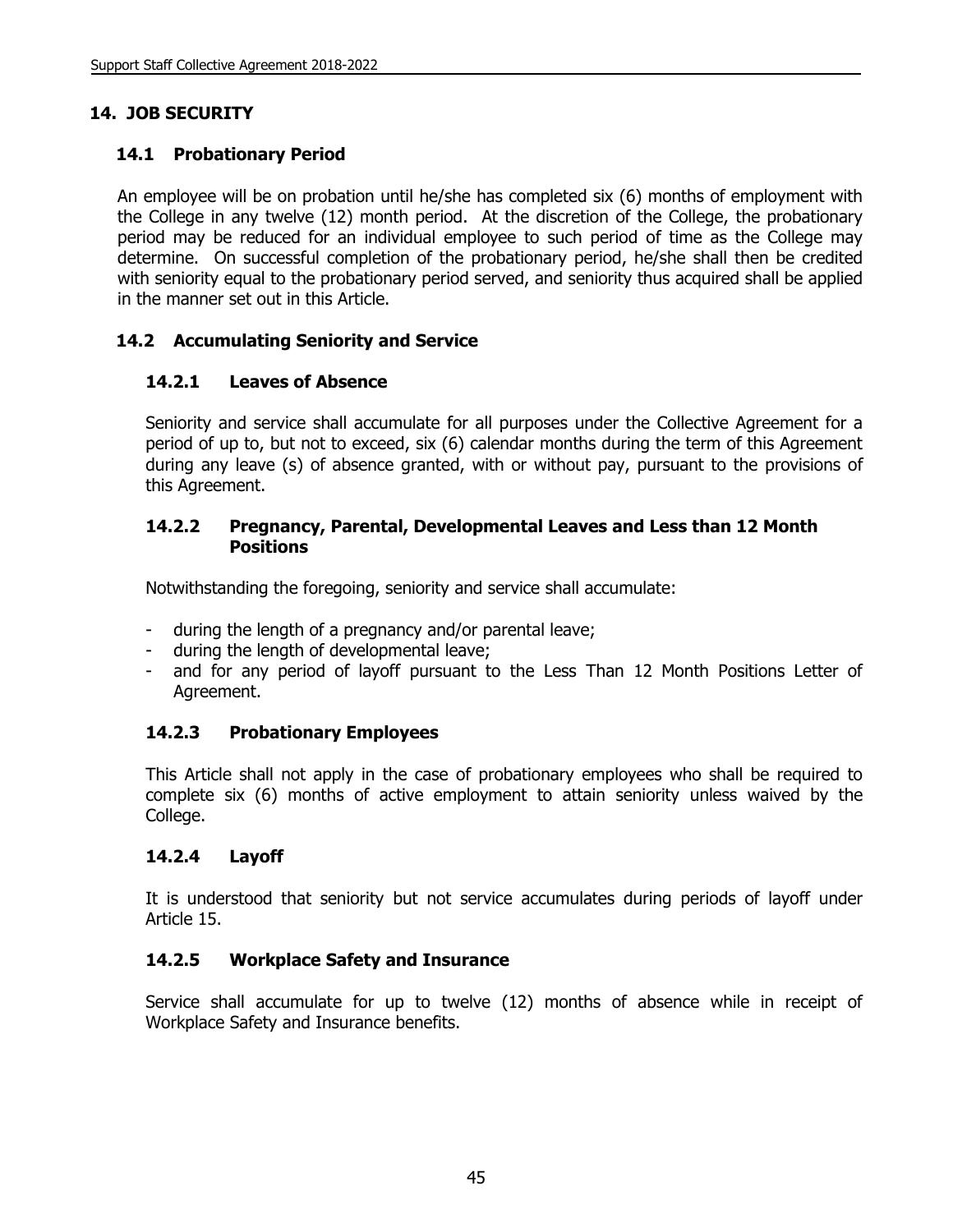#### **14.2.6 Short Term Disability, Long Term Disability and Workplace Safety and Insurance**

Seniority will continue to accumulate while an employee remains on Short Term Disability, Long Term Disability or in receipt of Workplace Safety and Insurance benefits.

#### **14.3 Transfer Into Union**

A person employed by the College, who is transferred into the bargaining unit, will be accorded full seniority, upon completion of the probationary period, based on length of service. Part-time support staff employees transferred into the bargaining unit, after November 14, 1991, shall have their seniority prorated, upon completion of their probationary period, based on a proration of hours of the part time position to the hours of the full-time position using 1820 hours per year as constituting the hours of the full-time position.

It is understood, however, that for the purposes of the application of Article 15.4, administrative staff and employees in the academic staff bargaining unit, who are transferred into the bargaining unit shall be entitled to exercise only that portion of their seniority, if any, accumulated as an employee in the bargaining unit or what formerly was the bargaining unit.

### **14.4 Bilingual Policy**

Notwithstanding any official policy on bilingualism established at the College, no present employee shall be laid off from the College as a direct result of his/her inability to communicate in the French language. Recognizing that the College has the responsibility to determine the language requirements of any position, the College will, however, not unreasonably deny promotional opportunities to employees because of language requirements. Pursuant to Articles 4.6, 4.6.1 and 4.6.2 the Local Union may request a meeting and management will explain the reasons for the language designation.

#### **14.5 Rehiring**

Where employment in the bargaining unit ceases or is terminated and the employee is reemployed at the same College within six (6) years, the employee's service and seniority from the original date of hire shall be counted as unbroken, except that the period of non-employment in the bargaining unit shall not count. This provision shall have no effect on the probationary period to be served on re-employment. The parties agree that such re-establishment of service and seniority shall only occur after the rehiring, if any, has taken place.

#### **14.6 Employment Stability**

#### **14.6.1 Employment Stability Committee**

The parties will establish an Employment Stability Committee (ESC) of up to three (3) persons appointed by the Local Union and up to three (3) persons appointed by the College to undertake the responsibilities contained within Articles 14.6 and 15.3.

The parties agree that meetings should take place on a regular basis.

Members shall not suffer any loss of pay during regular working hours when required to leave their duties temporarily for the purpose of attendance at meetings. The Union acknowledges,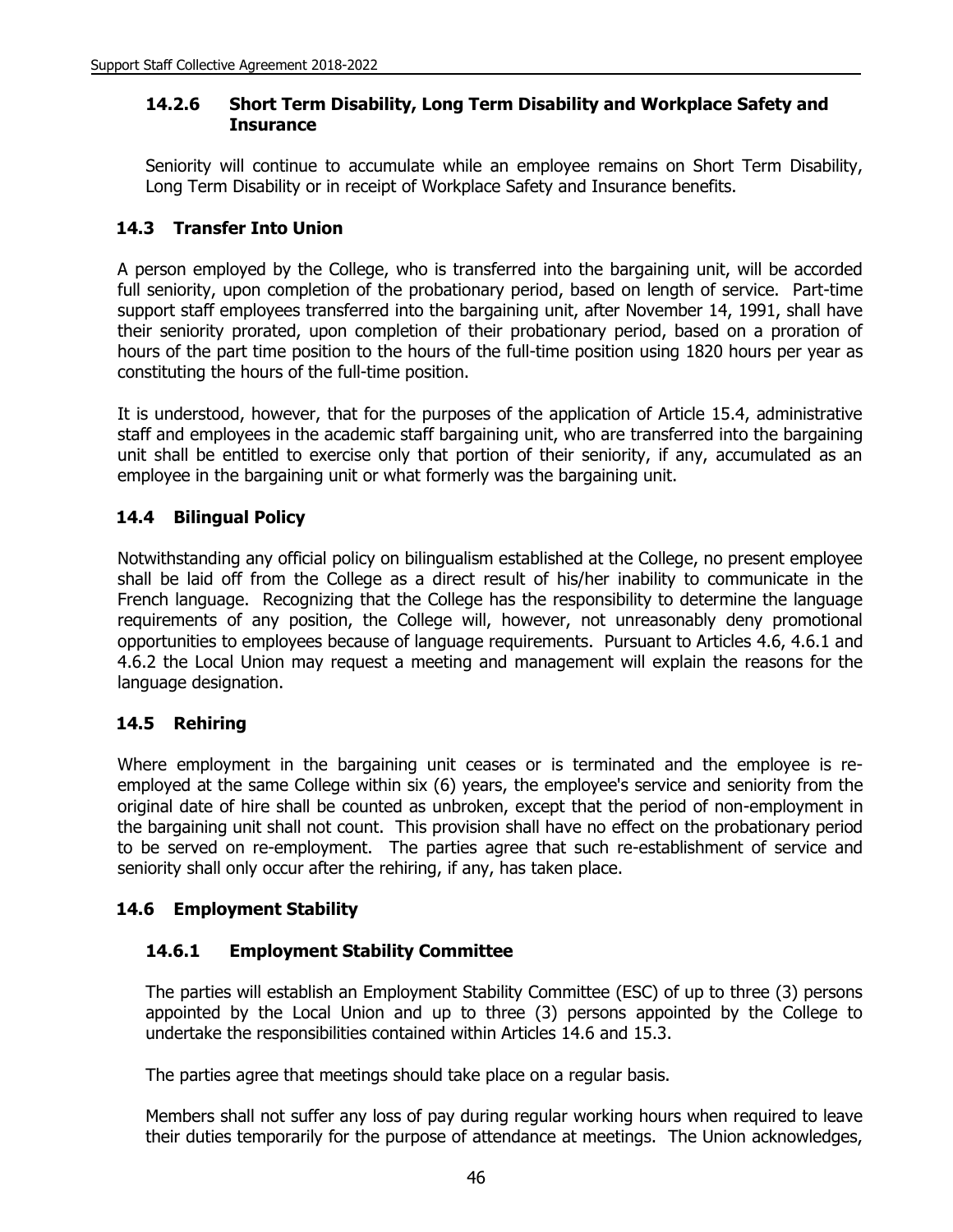however, that the employees have their regular duties to perform and will not absent themselves without first obtaining permission from their immediate supervisor, and reporting to their immediate supervisor upon returning to their regular duties. In keeping with this understanding, permission to attend meetings shall not be unreasonably withheld consistent with College operating requirements.

## **14.6.2 Strategies**

The ESC will seek to achieve employment stability strategies as follows:

- current and multi-year strategies should be developed within the resources available. Such strategies could include, but not necessarily be limited to, planning, retraining, identifying ways of determining employees' skills, training and experience previously achieved, early retirement, voluntary exit programs, alternative assignment, secondment, employee career counselling, job sharing, job trading, job shadowing, and professional development;
- discussions between the parties which explore these possible strategies would assist in the development of appropriate enhancements to Employment Stability;
- data which is relevant to employment stability shall be made available to both parties.

## **14.6.3 Employment Stability Fund**

The College shall make available to the ESC for the purposes set out in Article 14.6, an annual contribution, covering the period of September 1 to August 31, to the Employment Stability Fund (ESF) on September 1 of each year, an amount equal to \$50.00 per full-time member of the bargaining unit at the College (as of August 1 in each year). Where the amount of the ESF is equal to or exceeds an amount equal to \$500.00 per full-time member of the bargaining unit at the College (as of August 1 in each year), the obligation of the College to contribute shall be suspended until the fund is again below that amount. In such a case, the next annual contribution required by the College shall be \$50.00 per full-time member of the bargaining unit at the College (as of August 1 in each year), or the amount required to restore the ESF to \$500.00 per full-time member, whichever is less.

The ESF shall be maintained in a separate joint trust account at a bank or other financial institution at which the College maintains one or more of its accounts and through the authority of the ESC, the chief financial officer shall disburse funds as directed. The joint account shall be named "(College name) - Support Staff Employment Stability Fund". The books and records of this fund shall be open for inspection by any member of the ESC at any time during regular business hours.

Any requisition for a cheque and/or withdrawal from an account in which the ESF is maintained shall be countersigned by one member of the ESC appointed by the College and by one member appointed by the Local Union.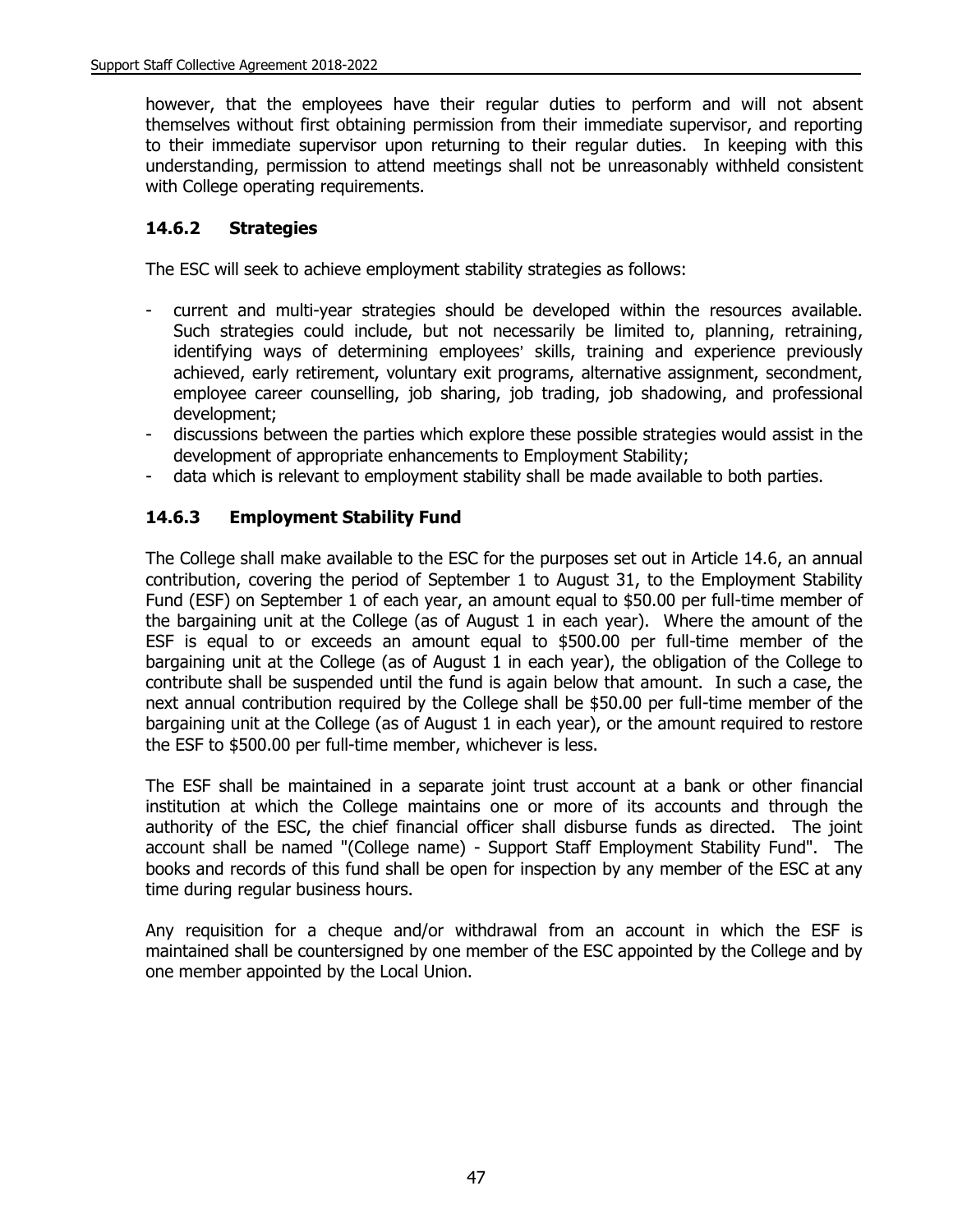#### **14.6.3.1 Administration of the Employment Stability Fund**

The ESC shall administer and make decisions with respect to the ESF, by using the ESF, or such portion as the ESC considers appropriate, to facilitate employment stability strategies, both long-term and short-term, and for training or retraining. Surplus funds, if any, that are not immediately required for this purpose, may be invested at the instructions of the ESC in any account or certificate of deposit maintained and/or issued by a bank or financial institution.

#### **14.6.3.2 Employment Stability Fund Arbitrator**

Where there is no majority decision under Article 14.6.3.1, any member of the ESC may refer the matter to the Employment Stability Fund Arbitrator (ESFA).

There shall be an ESFA established at each College to be appointed by agreement of the President of the College and the President of the Local Union. The appointment, which may be renewable by mutual agreement, shall be for one (1) year, commencing on September 1 and expiring on August 31. In the event that the President of the College and the President of the Local Union are unable to agree upon the appointment of an ESFA, either the College or the Local Union may request the Minister of Labour to appoint an ESFA and the ESFA shall, upon appointment by the Minister of Labour, have the same powers as if the appointment had been made by the College and the Local Union.

The ESFA may make any decision that the ESC is empowered to make under Article 14.6.3.1.

The ESFA shall determine appropriate procedure and shall issue a decision within ten (10) calendar days of the referral of the matter to the ESFA. The ESFA shall hear the representations of the parties and shall adopt the most expeditious and informal procedure possible.

The decision of the ESFA shall be final and binding on the parties and any employee affected by the decision. The ESFA shall have no power to alter, modify or amend any part of the Agreement nor to make any decision inconsistent therewith.

The College and the Union shall each pay one-half  $(1/2)$  of the fees and expenses of the ESFA.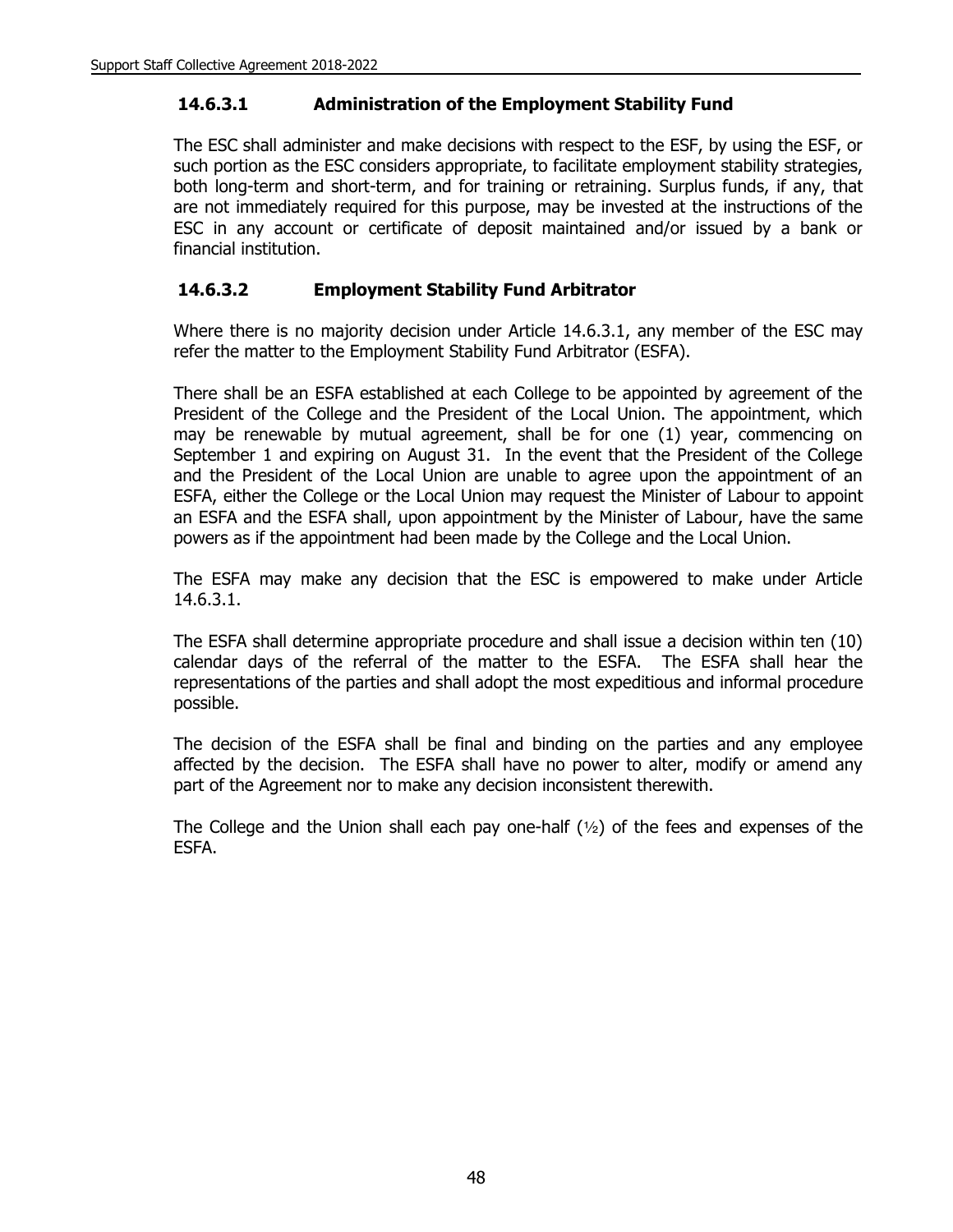### **15. LAYOFF/RECALL PROCESS**

#### **15.1 General**

An employee who has completed the probationary period shall not be laid off or subject to the layoff process, for any reason, unless and until the procedures contained in Article 15 have been applied in sequence.

#### **15.2 Notice to Local Union**

When the College contemplates any action that may result in an employee who has completed the probationary period being subject to the layoff process, the College shall give fourteen (14) calendar days written notification to the Local Union President prior to written notice being provided to the employees affected. At the same time, the College shall provide the Local Union with all data used by the College in formulating its tentative determination to undertake the action contemplated.

#### **15.3 Committee**

#### **15.3.1 Meetings**

In addition to committee meetings under Article 14.6.1, the Employment Stability Committee (ESC) shall meet within five (5) calendar days of the giving of such notice, unless the parties mutually agree to extend these time limits.

#### **15.3.2 Confidentiality**

The Local Union, the College and the ESC shall maintain confidentiality with respect to any information received and the deliberations of the ESC until mutually agreed between the College and the Local Union. Nothing herein shall prevent the parties from obtaining advice, on a confidential basis, as required.

#### **15.3.3 Recommendations**

It shall be the duty of the ESC to consider the matter and to make recommendations to the President of the College with respect to any or all of the alternatives listed below which might be resorted to in order to prevent or minimize the dislocation of employees:

- 1. Potential creation of vacancies that might be filled by affected employees;
- 2. Conversion of part-time positions and/or displacement of non-bargaining unit employees;
- 3. The utilization of other means, such as normal retirements, voluntary leaves or transfers in order to prevent or minimize the effects of the action contemplated;
- 4. The improvement of employment potential for employees affected by the provision of training or retraining programs and job counselling;
- 5. Investigation of potential alternative job opportunities that might exist for employees affected both within and outside the College, such as comparable employment opportunities;
- 6. The temporary assignment of redundant and displaced employees to positions held by other employees who are on various leaves of absences.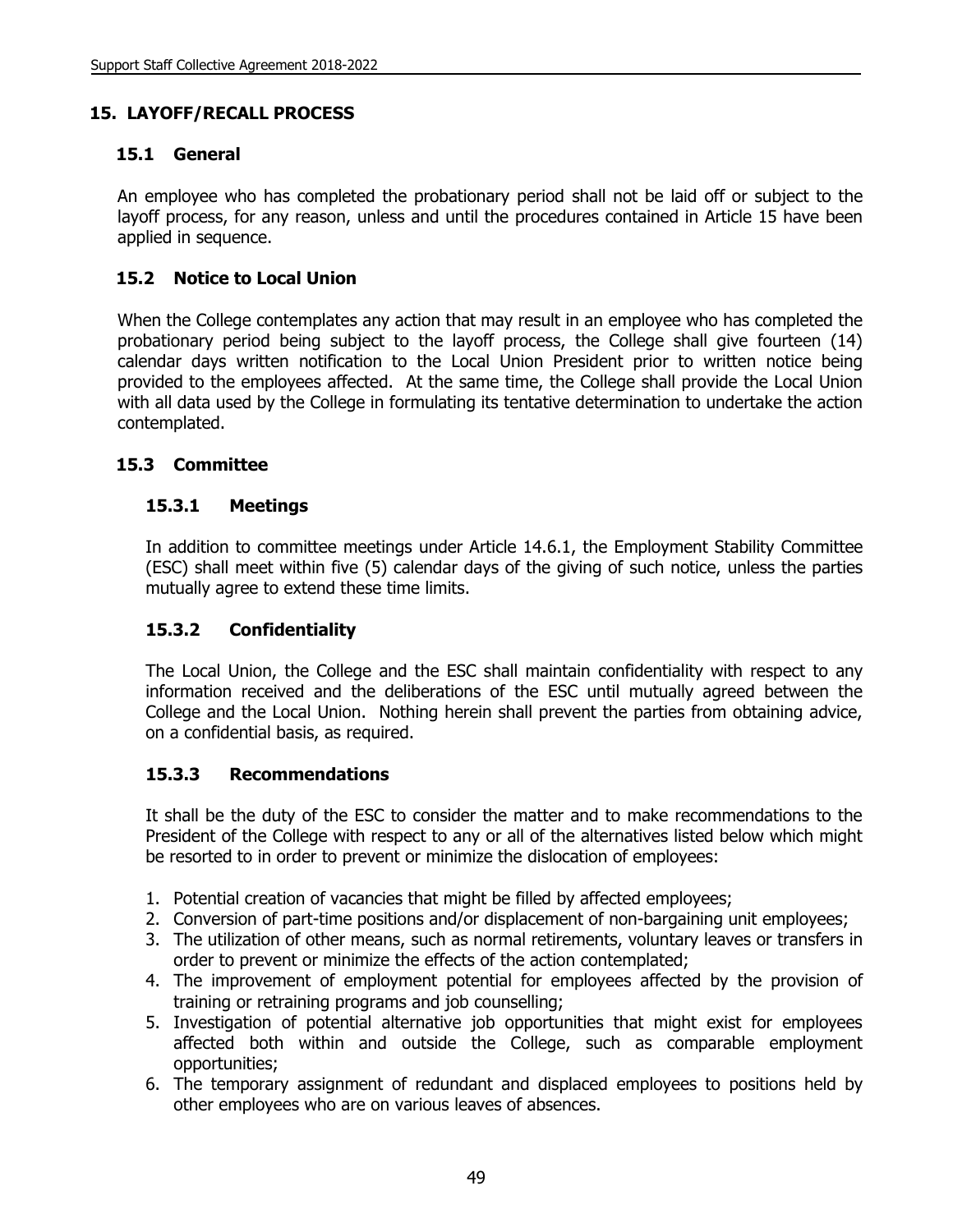It will be the duty of the ESC to make recommendations to the President of the College within fourteen (14) calendar days of notice provided under Article 15.2. Where the ESC is unable to agree on any recommendations, the members appointed by the Union and the members appointed by the College may make separate recommendations. Where separate recommendations are to be delivered they will be exchanged between the appointees prior to delivery.

## **15.3.4 Confidentiality of Recommendations**

Where recommendations, either joint or separate, are delivered to the President of the College, they shall be maintained as confidential until the fourteen (14) calendar day period mentioned in Article 15.2 has expired, or such other period as may be agreed by the Local Union and the College.

## **15.3.5 Notice to Employees**

## **15.3.5.1 Written Notice of Layoff**

If, after consideration by the President of the recommendations, the College determines that layoffs are still necessary, employees may receive written notice of layoff after the fourteen (14) calendar day period mentioned in Article 15.2, or such other period as may be agreed by the Local Union and the College.

### **15.3.5.2 Notice Period**

No employee shall be laid off without receiving ninety (90) calendar days written notification from the College except in circumstances beyond the reasonable control of the College.

#### **15.3.6 Continued Discussions**

Where the ESC wishes to make further recommendations, the ESC may continue to meet following notice being provided to employees pursuant to Article 15.3.5.1, and may make further recommendations to the President to attempt to minimize the dislocation of employees.

#### **15.4 Layoff Procedure**

When a College decides that circumstances require a reduction in personnel in any position the following provisions shall apply:

## **15.4.1 Probationary Employees**

Probationary employees performing the work in question shall be released. The College shall notify the Union of probationary employees released in these circumstances.

#### **15.4.2 Post Probationary Employees**

Where the qualifications of employees in the affected position who have completed their probationary period are relatively equal as to that position, their layoff shall be on the basis of seniority.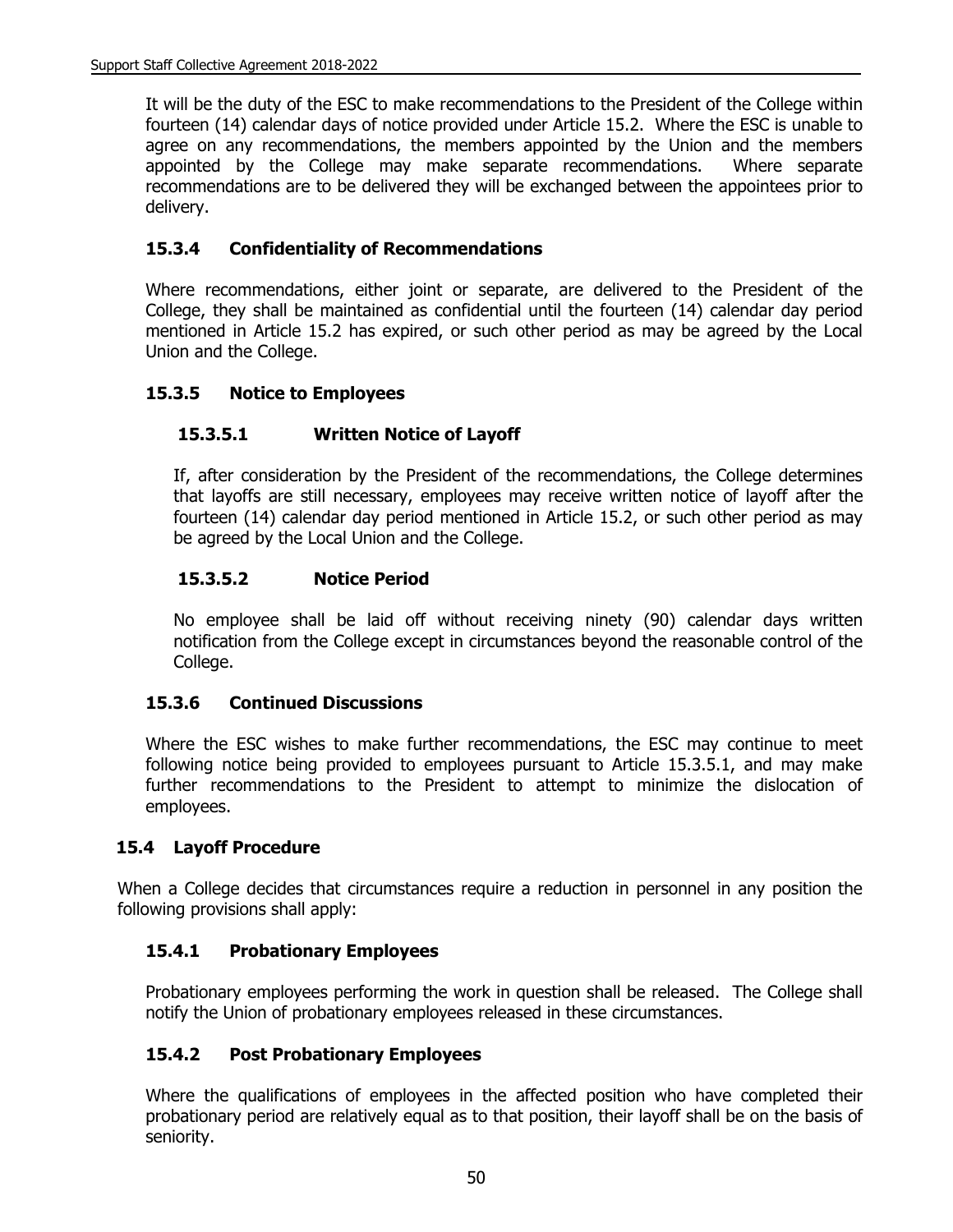# **15.4.3 Bumping Procedure**

The employee so identified shall be assigned by the College to the first position determined in accordance with the following sequence:

- to a vacant position in the same payband provided he/she can satisfactorily perform the core duties and responsibilities of the job. If there is no such position then;
- to the position held by the most junior employee within his/her same payband provided he/she can satisfactorily perform the core duties and responsibilities of the job and he/she has greater seniority. If there is no such position then;
- to a vacant position in the payband with a maximum rate one lower than the employee's own payband provided he/she can satisfactorily perform the core duties and responsibilities of the job. If there is no such position then;
- to the position held by the most junior employee in the payband with a maximum rate one lower than the employee's own payband provided he/she can satisfactorily perform the core duties and responsibilities of the job and he/she has greater seniority;
- the provisions of the last two sections shall be repeated until all paybands have been reviewed in descending order of maximum rate and either a vacant position or a position held by a more junior employee is identified and the employee affected can satisfactorily perform the core duties and responsibilities of the job. If no such position is identified the employee shall be laid off.

(To illustrate how this sequence operates on or after March 1, 2007, see the Layoff/Recall Process – Bumping Letter of Understanding appended to the Collective Agreement).

# **15.4.4 Layoff or Reassignment**

## **15.4.4.1 Notice**

The employee shall be provided written notice of layoff or reassignment. Should the employee receive notice of reassignment, the employee may elect in writing, to be laid off in lieu of such reassignment, provided such election is made within five (5) working days of notice being provided to the employee. In such case the date the employee received the notice of reassignment shall be deemed to be the date of notice of layoff. The College shall provide a further letter to the employee confirming layoff.

# **15.4.4.2 Position Outside Forty (40) Kilometres**

Where the position identified in accordance with the above sequence is in excess of forty (40) kilometres from the location at which the employee is normally assigned, the employee shall have a further right of election. The College, by again following the sequence in Article 15.4.3, shall identify the first position, if any, within forty (40) kilometres of the location at which the employee is normally assigned and the notice provided in accordance with 15.4.4.1 shall identify both positions if a second position is identified. The employee shall elect in accordance with 15.4.4.1 to take either the job identified which is in excess of forty (40) kilometres or to take the job identified which is within forty (40) kilometres or to be laid off.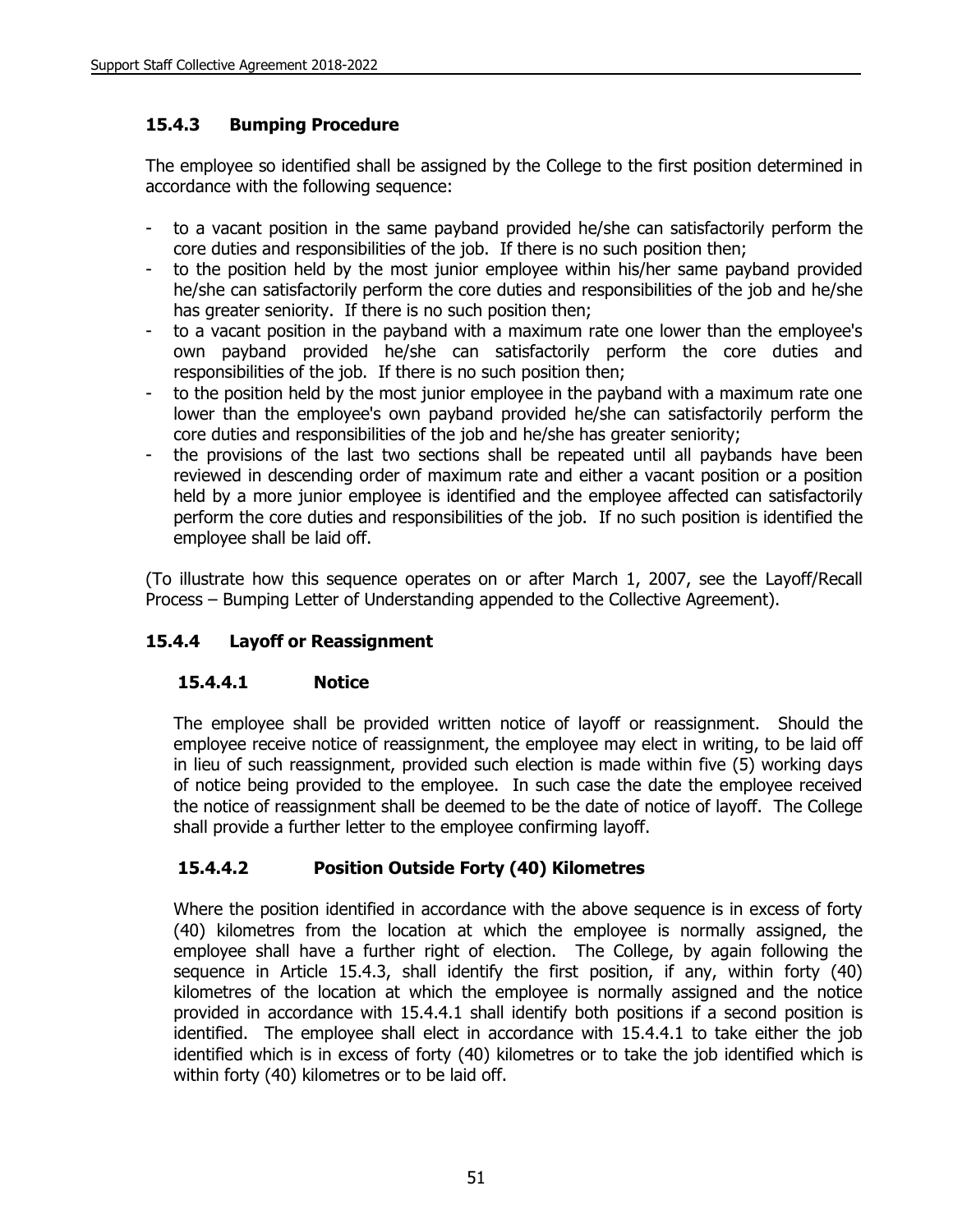#### **15.4.5 Displacement**

#### **15.4.5.1 Second Displacement**

The College shall follow the above procedure for an employee displaced by the affected employee above.

#### **15.4.5.2 Third Displacement**

The College shall follow the above procedure for an employee displaced under "Second Displacement".

#### **15.4.5.3 Final Displacement**

An employee displaced as a result of the "Third Displacement" shall be laid off by the College.

#### **15.4.6 Familiarization Period**

It is understood that the College is not required to train an employee for a position into which he/she may be assigned pursuant to Article 15.4.3, but the College shall provide a reasonable period of familiarization where necessary.

#### **15.4.7 Rate of Pay**

An employee who has been assigned to a position pursuant to the above procedure shall continue to receive his/her current rate of pay for a period of ninety (90) calendar days. Thereafter, an employee who has been assigned to a position pursuant to the above procedure shall receive the rate within the payband for the new position, which is closest to, but does not exceed, his/her current rate and for the purpose of further progression, if any, within the payband shall be deemed to have service within such position equivalent to his/her service in his/her prior position. The ESC may consider using the ESF to offset the cost for the ninety (90) day differential between the two wage rates.

#### **15.5 Waiver of Rights/Severance**

#### **15.5.1 General**

Where an employee (other than one who is affected by contracting out and who elects to receive severance pay pursuant to Article 15.5.2) is laid off and has:

- less than five (5) years service and within twenty-one (21) calendar days of receipt of notice of layoff elects to waive all rights of recall under the Agreement, he/she shall receive severance pay equal to one (1) week pay at his/her current salary for each completed year of service.
- more than five (5) years service he/she will have their severance pay treated pursuant to the provisions of the *Employment Standards Act.*, 2000.

Acceptance of severance shall not terminate the right to retraining under Article 15.7.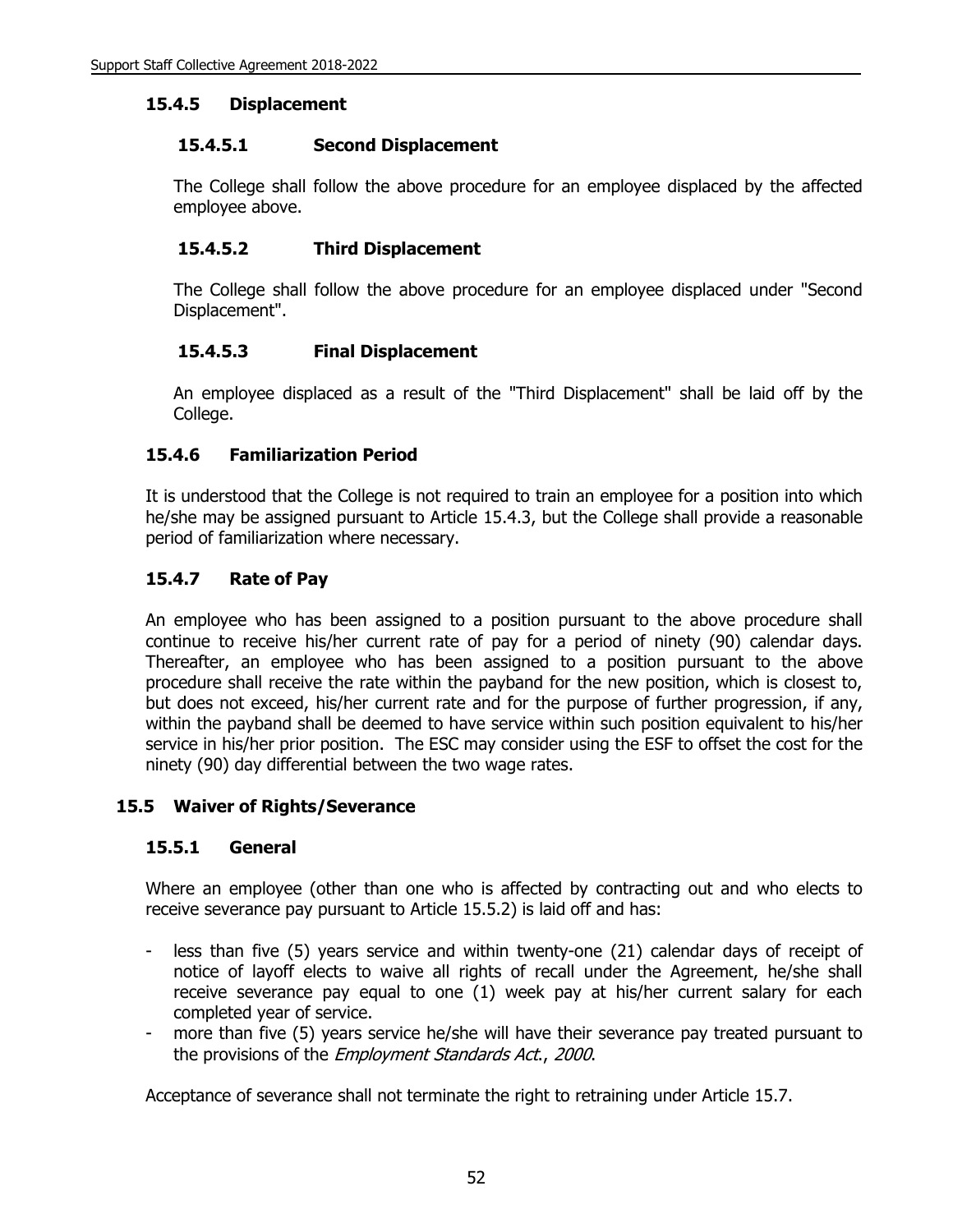#### **15.5.2 Severance Pay - Contracting Out**

In the event that an employee who is being laid off as a result of contracting out exercises his/her option to waive the recall procedure, as herein set out, he/she shall be entitled to severance pay based on one (1) week's pay at his/her current salary for each year of service.

#### **15.5.3 Severance Pay - No Pyramiding**

In deciding the amount of severance pay required to be paid by the College, any pay in lieu of notice or severance pay required to be paid under the *Employment Standards Act, 2000* shall be deemed to be a credit toward the severance pay entitlement under Article 15.5. The intention of this provision is to avoid pyramiding of pay in lieu of notice and severance pay under the *Employment Standards Act, 2000* and the severance pay requirements hereunder.

#### **15.6 Recall**

For the purposes of this Article, a vacancy is any position within a payband in which the College requires staffing and includes vacancies posted under Article 17.1 for which a final selection and confirmation of employment has not been made by the College.

### **15.6.1 Recall by Seniority**

Persons laid off hereunder who retain recall rights under Article 15 shall be recalled on the basis of seniority providing he/she can satisfactorily perform the core duties and responsibilities of the job without training, and provided such vacancy occurs:

- within twelve (12) months of his/her layoff if the individual has less than twenty-four (24) months continuous employment at the time of layoff; or
- within eighteen (18) months of his/her layoff if the individual has twenty-four (24) or more months continuous employment at the time of layoff.

Recall rights are limited to positions equal to or less than the person's former payband.

Persons with recall rights will also be entitled to apply for vacancies posted pursuant to Articles 17.1 and 17.1.1.

#### **15.6.2 Recall Outside Forty (40) Kilometres**

If the opportunity is outside forty (40) kilometres of the location at which the person was assigned, the person will be allowed refusals without forfeiting his/her recall under this Article until or if, an opportunity, if any, within forty (40) kilometres is offered or until the recall rights have expired, whichever comes first.

#### **15.6.3 Recall List**

The College will provide current recall list to the ESC on its request.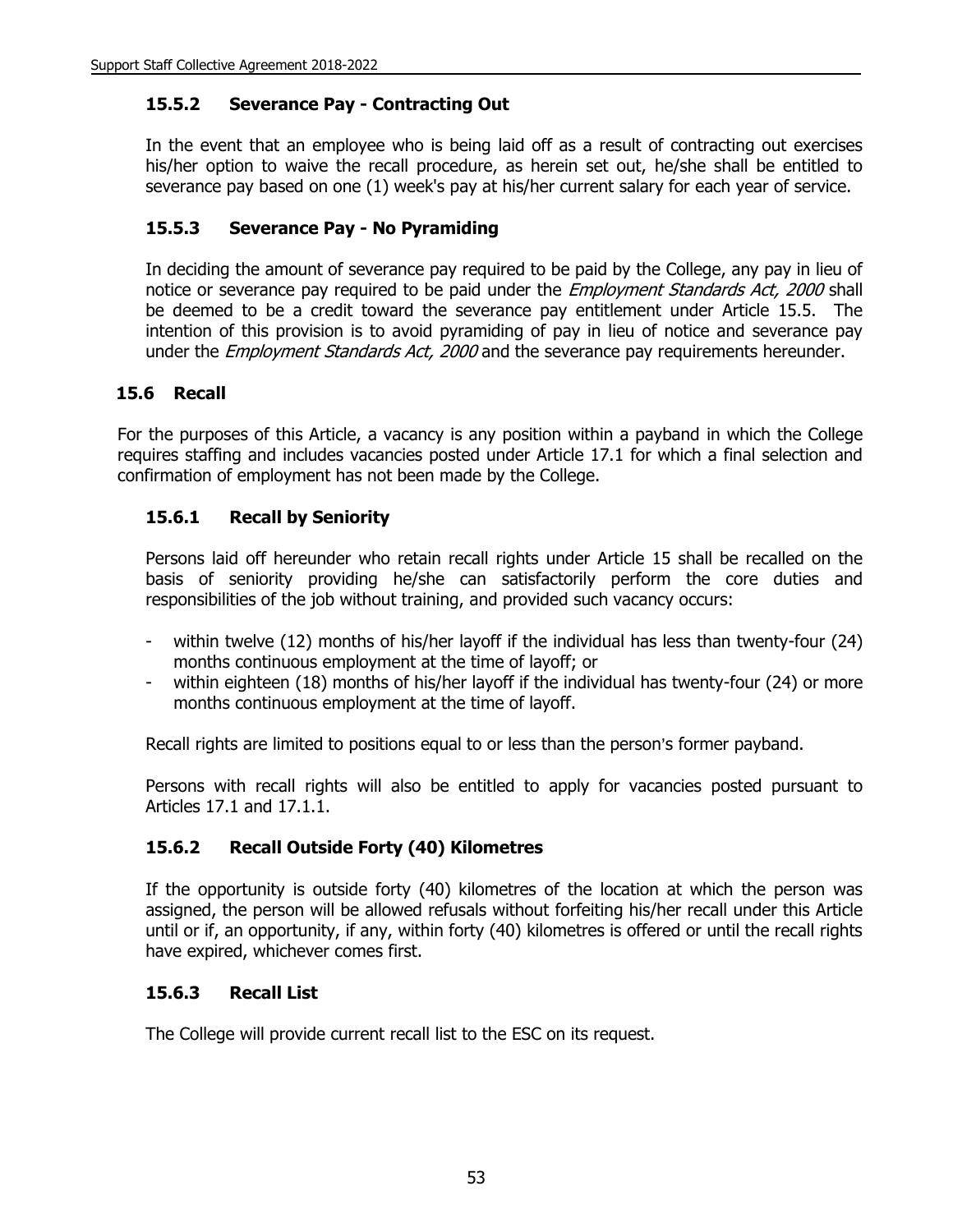### **15.7 Retraining**

#### **15.7.1 Tuition Fee**

Where a person who was in the bargaining unit has been laid off by the College, pursuant to the provisions of Article 15, the College agrees to provide for a fee of twenty dollars (\$20.00) per course plus the cost of required course materials, both of which will be paid from the Employment Stability Fund:

- (a) approved programs or courses, with regulated tuition fees; or,
- (b) other courses or programs as are mutually agreed,

which the College currently offers. The individual must meet the College entrance and admission requirements and is subject to academic policies.

### **15.7.2 Duration of Retraining**

This retraining opportunity shall continue for up to three (3) years from the date of layoff or until such person is recalled, whichever occurs first. Where a person has not completed a course or program in which he/she is enrolled at the time of recall, the College shall consider ways of enabling the individual to complete the course or program.

#### **15.7.3 Re-employment Assistance**

The College agrees to assist persons laid off from the Bargaining Unit towards achieving reemployment by providing career counselling, job search assistance, and retraining opportunities through the application of existing College services.

#### **15.7.4 Consideration for Employment in Non-bargaining Unit Work**

In addition to the recall rights contained in Article 15.6.1, a person on layoff with in excess of five (5) years' seniority who is participating in retraining pursuant to Article 15.7, of a full time nature, may make a written request to the College's Human Resource Department for consideration for employment in non-bargaining unit work during his/her non-study period. The College shall make an effort to assist him/her in locating suitable non-bargaining unit work within the College.

#### **15.8 Contracting Out - Union Notification**

If the College decides to contract out work or services which are being performed by employees at the commencement date of this Agreement which would cause the layoff or involuntary displacement of any employees covered by this Agreement, the College will notify the Local Union and OPSEU Head Office four (4) weeks in advance of the written notice being provided to the employees affected. The processes in Article 15.3 shall be followed.

#### **15.9 Reimbursement of Relocation Costs**

An employee reassigned by the College under the provisions of Articles 15 and 17.4 to a work location more than eighty (80) kilometres distant from the employee's previous work location shall be reimbursed for necessary expenses incurred in transporting the employee's household furniture and effects to a residence near such new work location up to a maximum amount of \$1,000.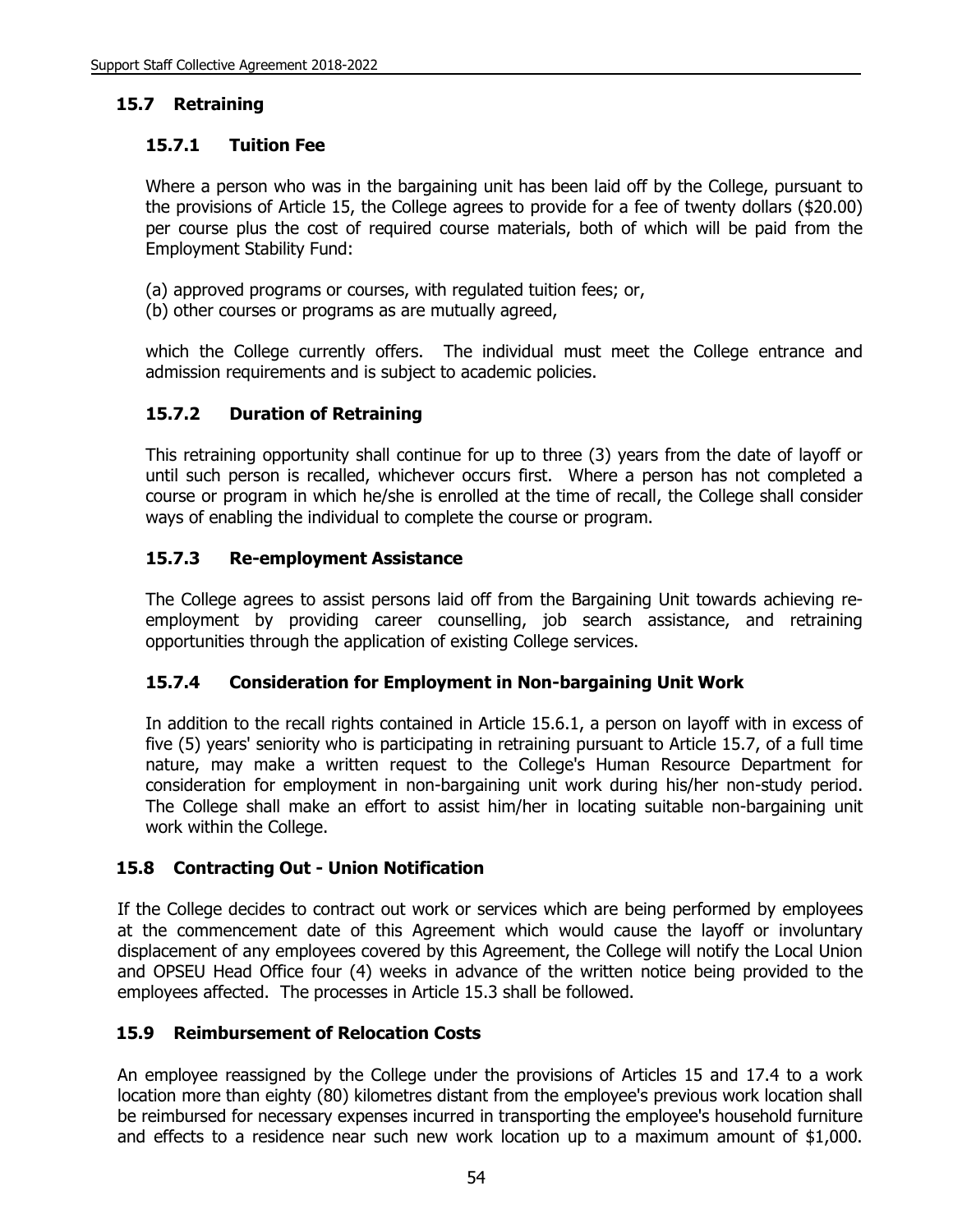Packing and insurance charges shall not qualify as an expense for reimbursement purposes. To qualify for reimbursement, such relocation of residence and expense incurred as a result must take place within one year of the reassignment.

## **15.10 Seniority Lost**

Seniority shall be lost and employment deemed to be terminated if:

- the employee voluntarily quits;
- the employee is discharged for cause, unless such discharge is reversed through the grievance procedure;
- the person is laid off for a period in excess of twelve (12) months if the person has less than twenty-four (24) months' continuous employment at the time of layoff, or is laid off for a period in excess of eighteen (18) months if the person has twenty-four (24) or more months' continuous employment at the time of layoff;
- the employee overstays a leave of absence unless a reason satisfactory to the College is given;
- the employee utilizes a leave of absence for other than the reason for which such leave of absence was granted;
- the person having been laid off, fails to notify the College of his/her intention to return to work within seven (7) days following mailing of a registered notice of recall to his/her last recorded address with the College; or having provided such notification, if the person fails to return to work within ten (10) days from the date of mailing of such registered notice of recall;
- the employee is absent without prior authorization or approval for five (5) consecutive working days unless reasons satisfactory to the College are subsequently accepted; or
- the person is laid off and elects to waive all rights of recall and accepts severance pay.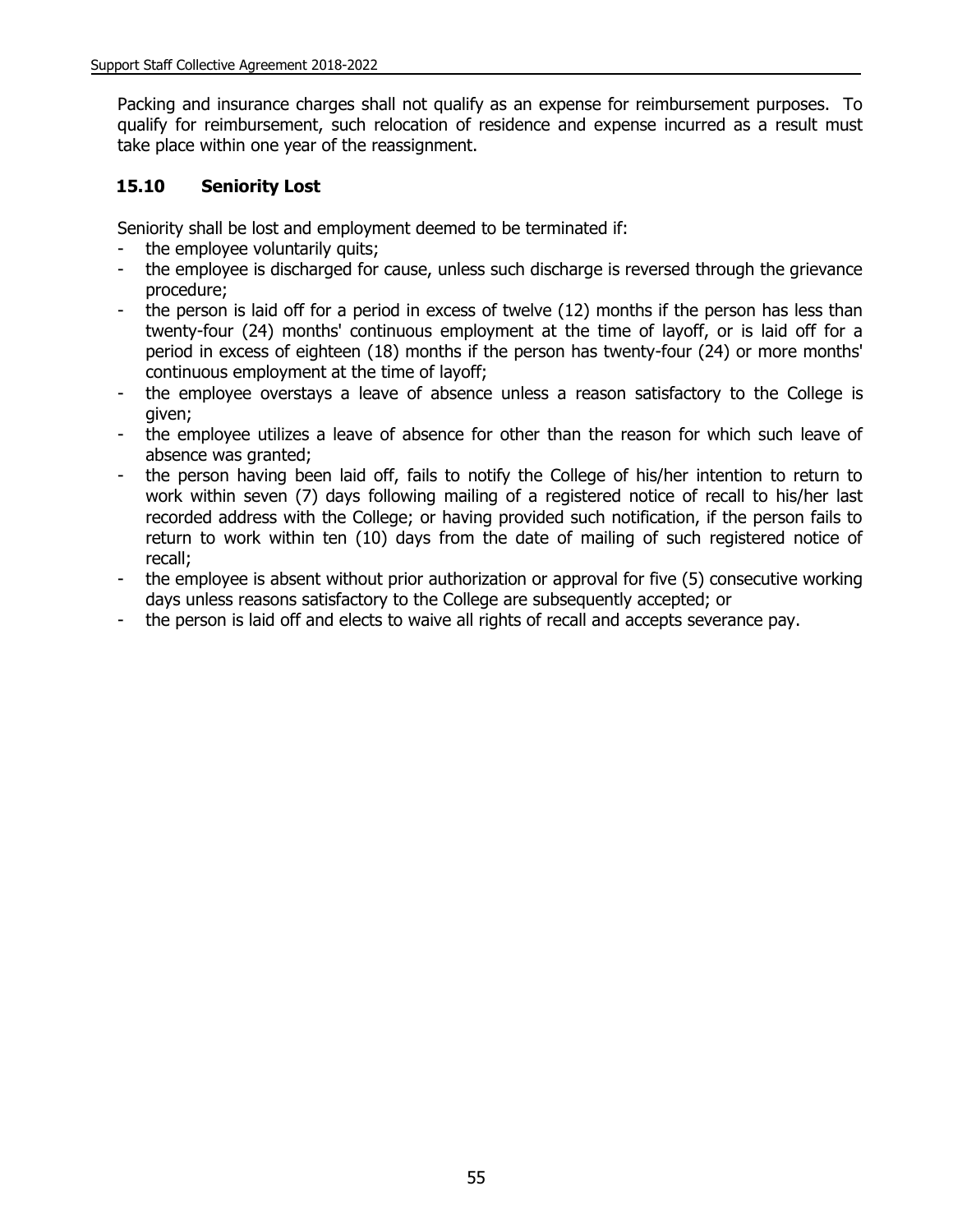## **16. EMPLOYEE EVALUATION**

#### **16.1 Performance Appraisal**

The copy of an employee's performance appraisal which is to be filed on the employee's record shall be given to the employee in advance. The employee shall initial such appraisal as having been read within seven (7) days of receipt of a copy of such appraisal. If the employee wishes, he/she may add his/her views to such appraisal within such seven (7) day period. A notice shall be printed on the performance appraisal stating "The employee's rights concerning performance appraisals are found under Article 16.1 of the Collective Agreement."

In preparation for the performance appraisal process, the Supervisor shall review the employee's PDF to determine if it is current.

### **16.2 Disciplinary Notice**

Each employee shall receive a copy of any formal disciplinary notice that is to be placed in his/her personnel file. With the consent of the employee concerned, notification shall be given to the Local Union that a disciplinary notice is being served on the employee.

### **16.3 Access to Personnel File**

Each employee shall be entitled to reasonable access to his/her personnel file in order to examine his/her performance appraisals and disciplinary notices.

#### **16.4 Removal of Notices from File**

Each employee may, once each calendar year, request the removal of a disciplinary notice that has been in his/her official personnel file for more than one (1) year. The removal of such notice shall be at the discretion of the College. Such discretion shall not be exercised unreasonably.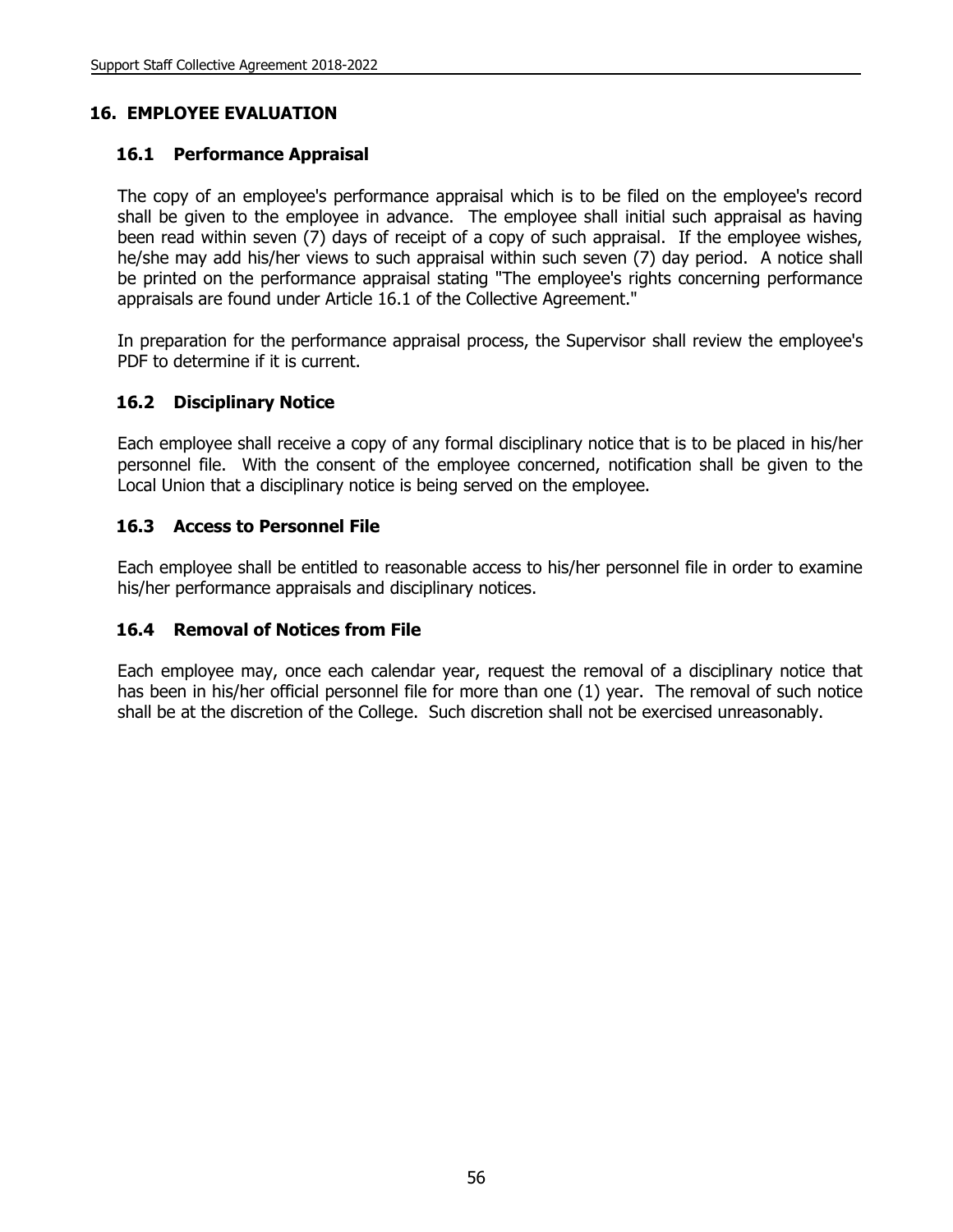# **17. JOB POSTINGS/PROMOTIONS**

# **17.1 Notices**

Notice shall be posted of a vacancy in a position within a payband covered by the Agreement for a period of five (5) days at each Campus and, at the same time, shall be sent to other locations of the College. No outside advertising for the position shall be conducted and no employee shall be hired from outside the College until the position has been posted for the said five (5) days. Such notice shall contain position title, payband, hourly rate range, current Campus location, current hours of work, current shift(s), and an outline of the basic qualifications. Such notice shall be posted in appropriate locations accessible to employees. For the purposes of this Section, reference to days shall exclude Saturdays, Sundays, and statutory holidays. Copies of all posted vacancies shall be sent to the Local Union President at the time of distribution for posting.

## **17.1.1 Consideration - Bargaining Unit Employees**

When a vacancy occurs and employees within the bargaining unit at the College apply, the College shall determine the successful candidate based on the qualifications, experience and seniority of the applicants in relation to the requirements of the vacant position. Where the qualifications and experience are relatively equal, seniority shall govern, provided the applicant has the necessary qualifications and experience to fulfil the requirements of the position.

The College need not consider probationary employees.

# **17.1.1.1 Notification - Applicant**

All applications will be acknowledged and all applicants who are interviewed will be notified of the outcome of their application and the name of the successful internal applicant, if any. The College will not interview applicants from outside the bargaining unit until it has complied with Articles 17.1 and 17.1.1 above. The College will not consider applicants from outside the bargaining unit until it has assessed internal applicants and notified them of the results.

## **17.1.1.2 Notification - Local Union President**

The College shall notify the Local Union President in writing when a posting has been filled.

## **17.1.2 Job Reversal**

Where an employee has been selected for a posted vacancy in accordance with the provision herein and it is subsequently determined by the College, after discussion with the employee, within sixty (60) calendar days from his/her assignment to the position that he/she cannot satisfactorily perform the requirements of the job in question, the College will return the employee to his/her former rate and position without loss of seniority. Any further displacement of employees as a direct result of his/her return shall be accomplished by transferring such employees to their former position and wage rate without loss of seniority unless otherwise agreed upon and such transfer shall not be the subject of any grievance.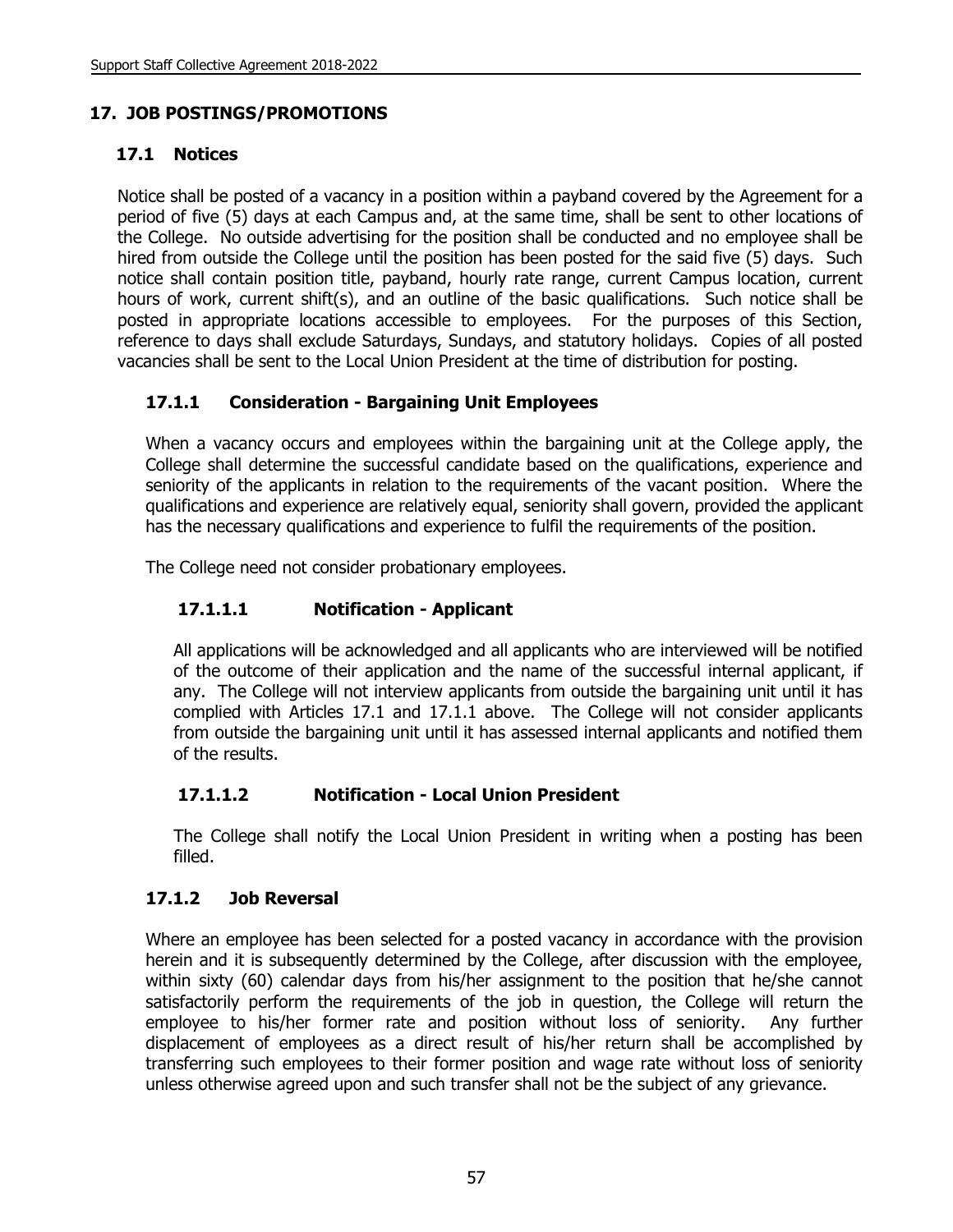### **17.1.3 Resultant Vacancies**

The first and second resultant vacancies, if any, arising out of the filling of a particular posted vacancy in Article 17.1.1 shall be posted and the same provisions shall apply. Any further resultant vacancies which arise need not be posted. Where such vacancies need not be posted, the College shall, however, give proper consideration to qualified bargaining unit employees prior to filling such position(s).

## **17.1.4 Consideration - Non-Bargaining Unit Employees**

Employees who are not included in the bargaining unit may apply for posted vacancies but will be considered only after the application of Articles 17.1.1 and 17.1.1.1. In addition to any other factor that the College considers relevant, consideration will be given to service with the College.

## **17.2 Promotion/Re-evaluation**

## **17.2.1 From A Permanent Position**

An employee who is promoted or re-evaluated to a higher payband shall be paid the rate for the new payband which provides an increase of not less than the next wage rate step increase which would have been available to the employee in his/her former payband. Where the employee was receiving the maximum rate, the increase shall not be less than the difference between the maximum rate and the preceding rate step in the former payband. The new wage rate shall not exceed the maximum rate of the new payband.

## **17.2.2 From A Temporary Position**

When an employee is assigned temporarily to a position, and then receives a promotion or reevaluation to the same position or to a position which is sufficiently similar in nature, the employee's wage rate in the temporary position will be used to calculate the new wage. Otherwise the employee's last wage rate in his/her permanent position shall be utilized. The new wage rate shall not exceed the maximum rate of the new payband.

#### **17.3 Temporary Assignments**

## **17.3.1 Temporary Postings**

Where the College has at least four (4) weeks' notice of a temporary vacancy in the bargaining unit which is expected to be of more than four (4) months' duration, the College shall post the temporary vacancy so that bargaining unit employees can indicate their desire to be selected for such vacancy.

Recognizing that the College reserves the right to select a person in the bargaining unit or hire a temporary employee at its discretion, where a bargaining unit employee is selected as a temporary replacement the employee will have the right to return to his/her regular position or its equivalent on the expiration of the temporary assignment. The first resultant temporary vacancy shall also be posted in accordance with this clause if it meets the criteria. It is understood that none of the clauses of Article 17.1 apply to temporary vacancies.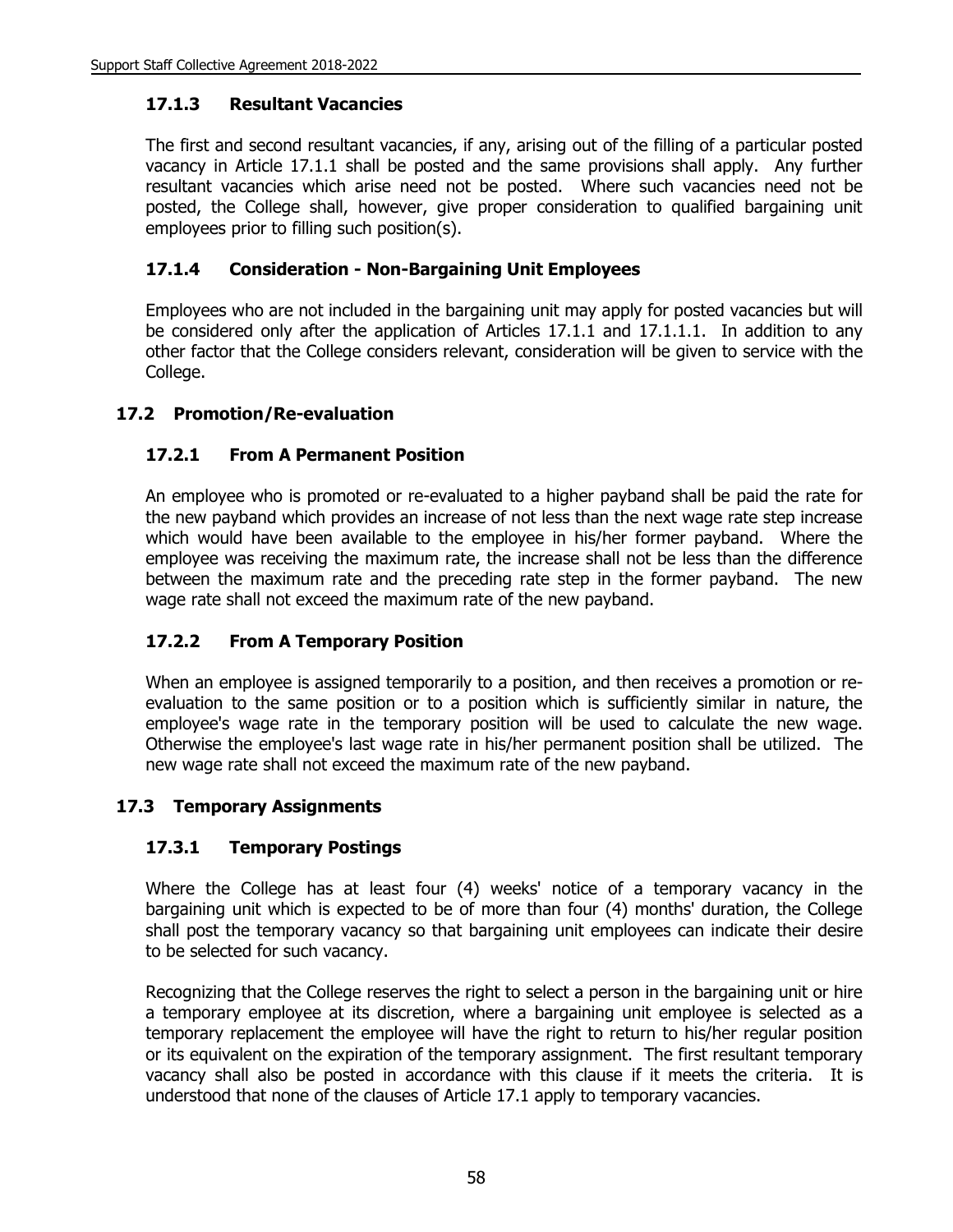## **17.3.2 Higher Wage Rates**

When the duties and responsibilities of a position within a higher rate payband (or having a higher maximum salary) are assigned temporarily by the College to an employee, for a period in excess of one (1) working day, the following conditions shall apply:

- the affected employee shall be paid the next higher rate in that payband which provides an increase of not less than the incremental amount available to the employee in the payband occupied immediately prior to the assignment providing the resultant rate does not exceed the maximum rate of the new payband;
- where such employee was receiving the maximum rate, the increase shall not be less than the incremental differential between the maximum rate and the preceding rate in that payband providing that such new rate does not exceed the maximum rate for the payband to which he/she is temporarily assigned.

# **17.3.3 Lower Wage Rates**

When the College temporarily assigns an employee to the duties and responsibilities of a position in a payband with a lower rate range or maximum salary where there is no work reasonably available for him/her in the position from which he/she was assigned, he/she shall be paid the lower applicable wage rate to which he/she was assigned after the expiration of ten (10) consecutive working days in such lower payband.

When the College temporarily assigns an employee to the duties and responsibilities of a position in a payband with a lower rate range or maximum salary where there is work reasonably available for him/her in that position from which he/she was assigned, he/she shall continue to be paid at the rate applicable to the position from which he/she was assigned.

## **17.3.4 Excluded Positions**

When a College temporarily assigns an employee to the duties and responsibilities of a position excluded from the provisions of this Collective Agreement, the employee's obligations to contribute to the regular monthly Union dues under Article 5.4 and his/her seniority shall continue during the period of such temporary assignment up to a maximum period of twelve (12) calendar months unless extended by agreement of the Local Union and the College.

## **17.3.5 Emergency Work Assignment**

The parties to this Agreement recognize that if the College has been unsuccessful in obtaining Appendix D employees, College operations may require the assignment of work that necessitates full-time bargaining unit employees to perform work at another campus, which is not the employee's regularly assigned workplace due to emergency circumstances beyond the College's reasonable control. When the College has given notice of such an emergency work assignment, the College shall take into consideration the legitimate requests of employees to be excused where the performance of such an assignment would cause undue hardship or serious inconvenience. If the emergency work assignment is in excess of forty (40) kilometres from the employee's regularly assigned work location, the employee shall have the right to refuse such assignment.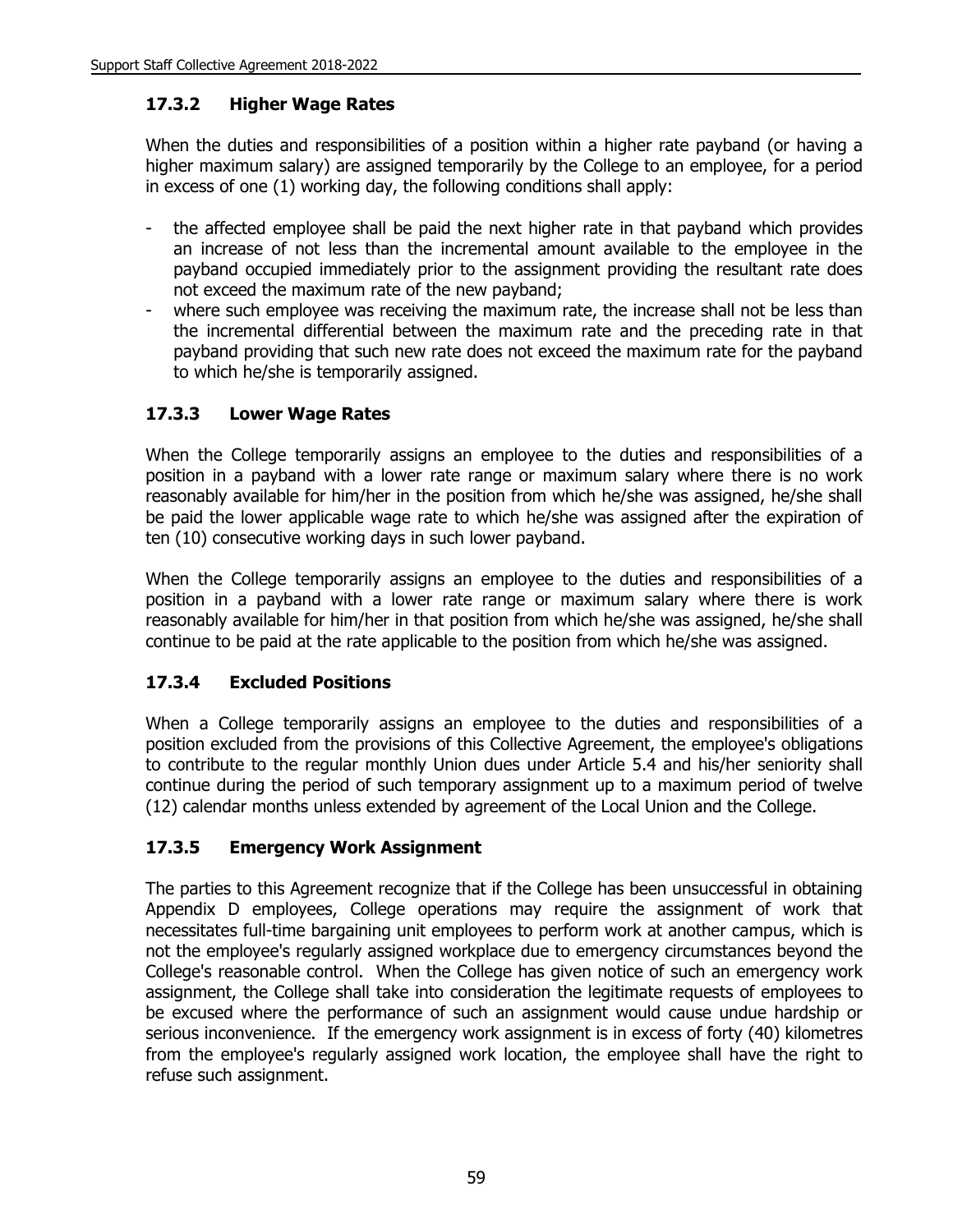### **17.4 Transfers**

When a College determines that an employee is to be transferred between campuses, it will give the employee at least three (3) weeks' notice of the transfer. This Article will not apply where transfers are made pursuant to the layoff procedures. In such circumstances the applicable layoff process will apply.

If the employee is transferred to a work location more than eighty (80) kilometres distant from the employee's previous work location then Article 15.9 shall apply.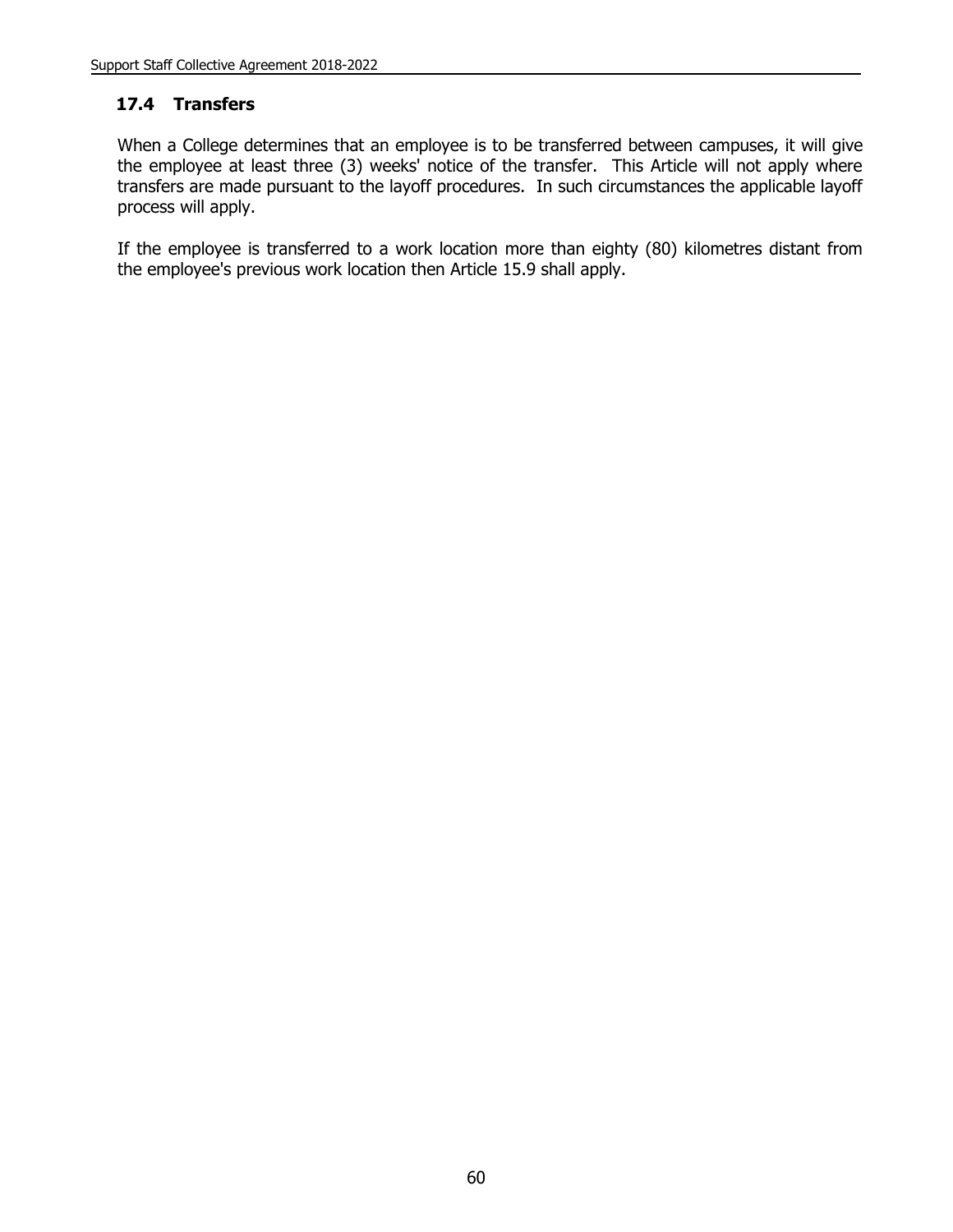# **18. COMPLAINTS/GRIEVANCES**

## **18.1 Definitions**

### **18.1.1 Committee Secretary**

"Committee Secretary" means the Chief Executive Officer of the Council;

### **18.1.2 Day**

For the purpose of this Article, reference to "days" shall exclude Saturdays, Sundays, and statutory holidays, and the holiday period referred to in Article 10.2.

### **18.1.3 Union**

"Union" means the Ontario Public Service Employees Union;

### **18.1.4 Grievance**

"Grievance" means a complaint in writing arising from the interpretation, application, administration or alleged contravention of this Agreement.

## **18.2 General Conditions**

### **18.2.1 Time**

If the grievor fails to act within the time limits set out at any Complaint or Grievance Step, the grievance will be considered abandoned.

### **18.2.2 No Reply**

If an official fails to reply to a grievance within the time limits set out at any Complaint or Grievance Step, the grievor may submit his/her grievance to the next Step of the grievance procedure.

### **18.2.3 Extensions**

At any Complaint or Grievance Step of the grievance procedure, the time limits imposed upon either party may be extended by mutual agreement.

# **18.2.4 Recognition of Union Representation**

At a meeting at any Complaint or Grievance Step of the grievance procedure, subject to Article 18.3.1 the employee may be represented by a Union Steward if the employee desires such assistance; at Step 2 a Union Staff Representative may be present at the request of either the College or the Union. It is recognized that at some Colleges and/or Campuses there may be occasions when no Stewards have been elected or selected. In such a case, Colleges are prepared to recognize the attendance of a Local Union Officer in place of the Steward at meetings referred to in this Agreement.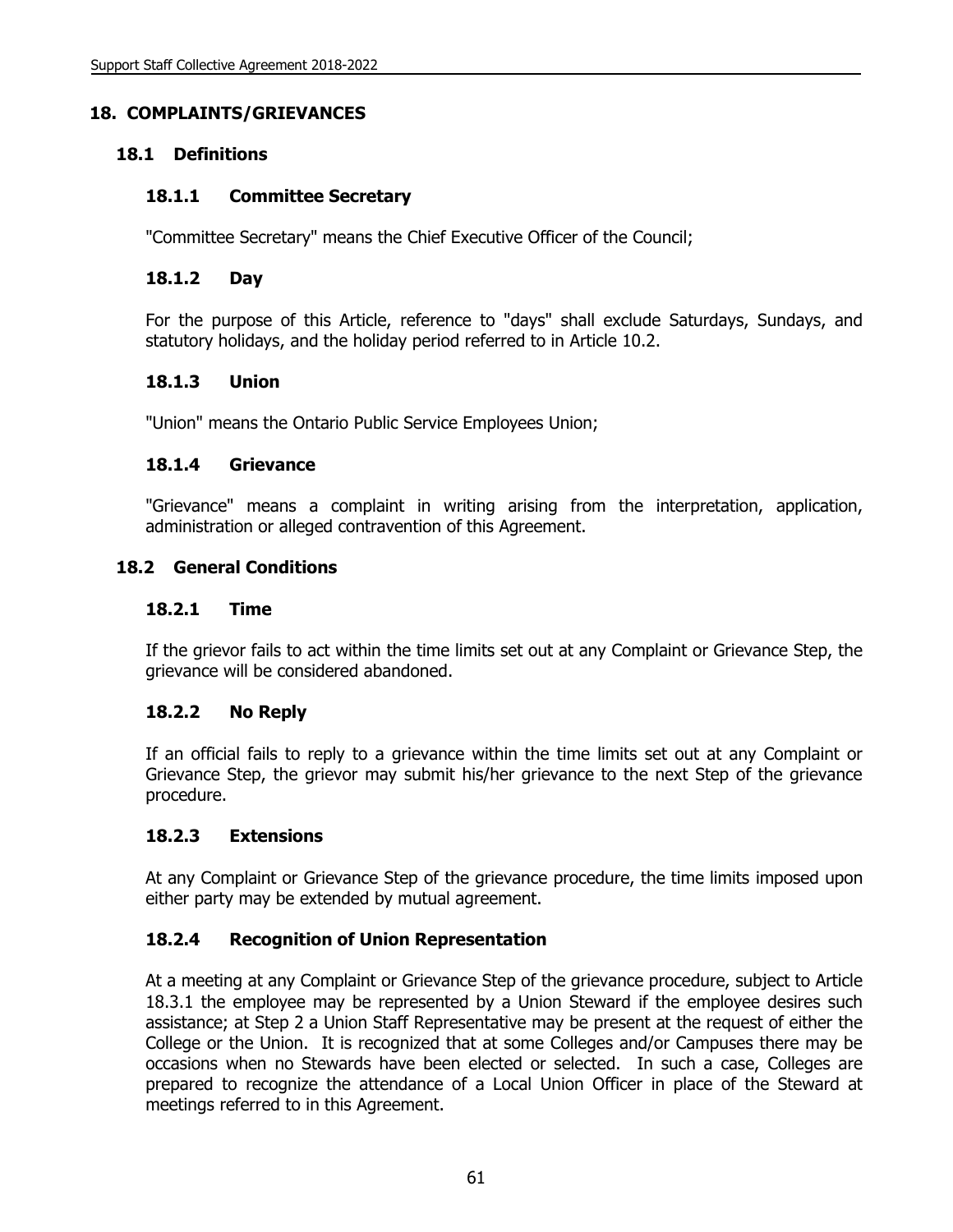# **18.2.5 Maintenance of Wages for Time Off**

It is understood and agreed that the grievor and his/her Steward or Local Union Officer shall not suffer any loss of pay when (during regular working hours) their presence is requested by the grievor and they must leave their duties temporarily to attend meetings under this Article. The Union acknowledges, however, that employees have their regular duties to perform and they will not absent themselves without first obtaining permission from their immediate Supervisor and reporting to their immediate Supervisor upon return to their regular duties. In keeping with this understanding, permission to attend such meetings shall not be unreasonably withheld consistent with College operating requirements.

# **18.2.6 Rights**

An employee shall not be required to appear before a committee, board or other investigating body to answer concerning his/her conduct or performance without first being given reasonable opportunity to be accompanied by an employee representative if, as a result of his/her appearance, he/she may be subject to some written reprimand, assessment or penalty. However, this provision shall not be applicable when an employee is required to appear before his/her immediate Supervisor or, in his/her absence, the person acting in his/her stead or the Human Resources representative of the College to answer concerning his/her conduct or performance.

# **18.2.7 Cost Sharing**

The College and the Union shall each pay one-half (1/2) the remuneration and expenses of the chairperson and shall each pay the remuneration and expenses of their nominee should an Arbitration Board be utilized.

# **18.3 Types of Grievance**

# **18.3.1 Grievance Procedure - Working Conditions and Terms of Employment**

### **18.3.1.1 Grievances**

A complaint shall be taken up as a grievance in the following manner and sequence provided it is presented within fifteen (15) days after the circumstances giving rise to the complaint have occurred, or have come or ought reasonably to have come to the attention of the employee.

# **18.3.1.2 Step 1**

An employee shall present a signed grievance in writing to the Department Head of the Department in which he/she is employed stating the nature of the grievance, the remedy sought and shall be sufficiently specific to identify the alleged violation(s) of the Collective Agreement.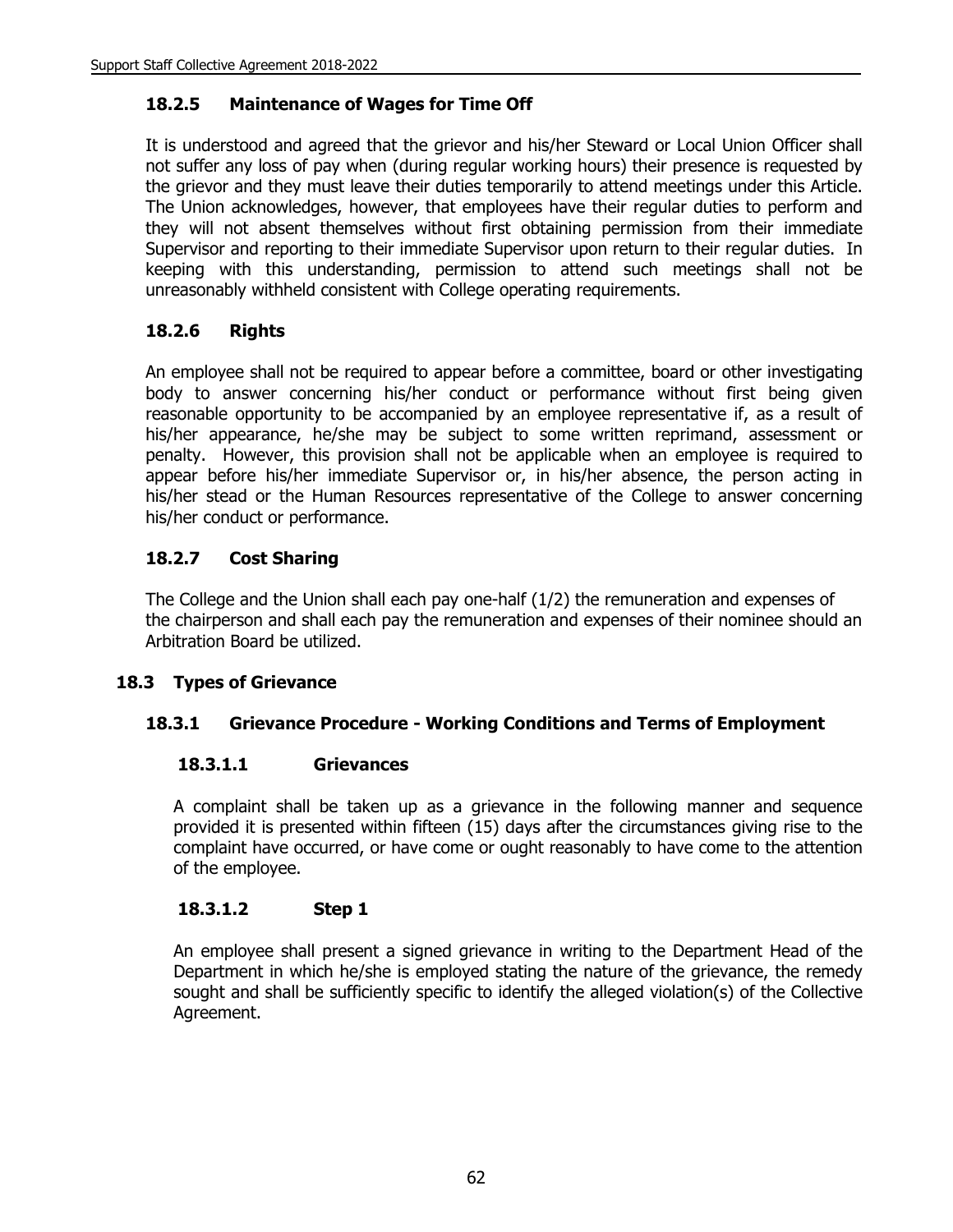The Department Head shall give his/her decision, in writing, to the grievor within ten (10) days of the presentation. It is agreed, however, that where an employee's immediate Supervisor and his/her Department Head are one and the same person, Step 1 shall be dealt with at the next level of supervision.

# **18.3.1.3 Step 2**

Where the grievor is not satisfied with the decision at Step 1, he/she shall present his/her grievance in writing within ten (10) days of the date he/she received the decision to the President of the College.

The President or his/her designee shall convene a meeting concerning the grievance, within fourteen (14) days of the presentation, at which the grievor shall have an opportunity to be present, and shall give the grievor his/her decision, in writing, within ten (10) days following the meeting.

# **18.3.2 Grievances - Unsuccessful Competition**

In cases of a grievance regarding an unsuccessful competition, the procedures described under Articles 18.3.1.2 and 18.3.1.3 shall apply, except that the Department Head referred to in the foregoing shall be the Department Head of the position for which the applicant was unsuccessful and where subsequently necessary, the President or his/her designee.

# **18.3.3 Group Grievance**

Where a number of employees in any College have identical grievances and each employee would be entitled to grieve separately, they shall present a group grievance in writing signed by each employee to the Director of Human Resources, or as designated by the College, within fifteen (15) days following the occurrence or origination of the common circumstances giving rise to the grievance commencing at Step 2 of the grievance procedure. The grievance shall then be treated throughout the balance of the grievance procedure as a single grievance.

# **18.3.4 Multi-College Issues**

Where the grievance pertains to a number of Colleges, separate grievances shall be sent to the Directors of Human Resources or designated persons of each College affected with copies to the Chief Executive Officer of the Council.

Failing settlement following the Step 2 meeting, such grievance may be referred to mediation/arbitration providing such referral is within fourteen (14) days of the receipt of the Step 2 reply.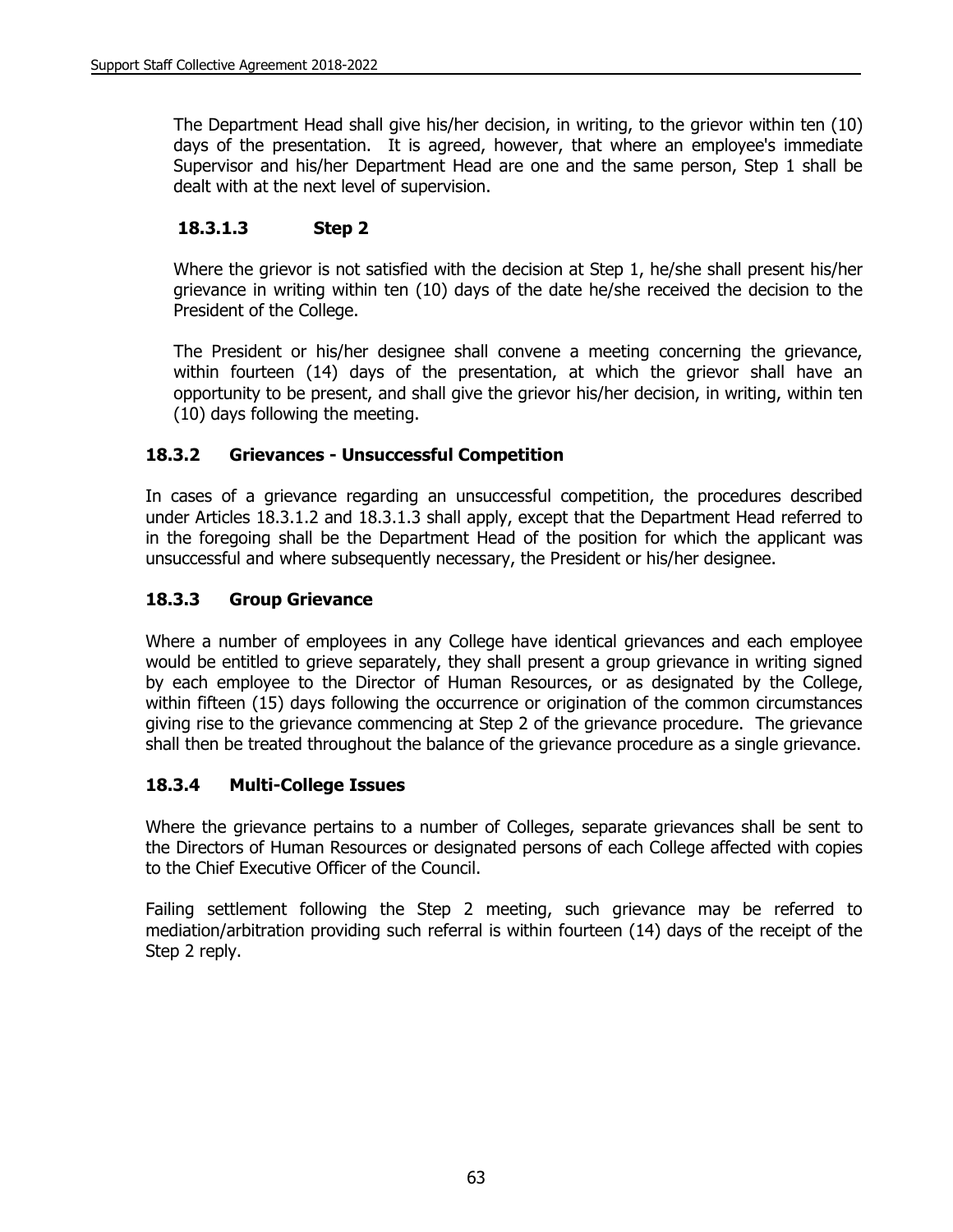# **18.3.5 Union Grievance**

The Union shall have the right to file a grievance based on a difference arising directly out of the Agreement concerning the interpretation, application, administration or alleged contravention of this Agreement. However, such grievance shall not include any matter upon which an employee is personally entitled to grieve and the regular grievance procedure for a grievance peculiar to an individual employee shall not be bypassed except where the Union establishes that the employee has not grieved an unreasonable standard that is patently in violation of this Agreement and that adversely affects the rights of persons in the bargaining unit.

A Union grievance shall be presented in writing, signed by the Local Union President or his/her designee to the Director of Human Resources or as designated by the College concerned, within thirty (30) days after the circumstances giving rise to the complaint have occurred, or have come to or ought reasonably to have come to the attention of the Union. The grievance shall then be processed in accordance with Step 2 of the grievance procedure.

# **18.3.6 College Grievance**

The College shall have the right to file a grievance based on a difference arising directly out of the Agreement concerning the interpretation, application, administration or alleged contravention of this Agreement. Such grievance shall be presented in writing, signed by the President or his/her designee to the Local Union President of the College concerned with a copy to the Union President within thirty (30) days following the occurrence or origination of the circumstances giving rise to the grievance.

The grievance shall then be processed in accordance with Step 2 of the grievance procedure with the appropriate changes. Failing settlement following Step 2 meeting, such grievance may be referred to mediation/arbitration providing such referral is within fourteen (14) days of the receipt of the Step 2 reply.

# **18.3.7 Grievances re: Dismissal, Suspension, Layoff or Reassignment**

# **18.3.7.1 General**

Articles 18.3.7.2 and 18.3.7.3 apply to an employee covered by this Agreement who has completed his/her probationary period, it being understood that the dismissal, suspension or release of an employee during the probationary period shall not be the subject of grievance.

# **18.3.7.2 Grievance**

An employee who claims he/she has been dismissed or suspended without just cause or improperly laid off or reassigned shall, within fifteen (15) days of the date he/she is advised in writing of his/her dismissal, suspension, layoff or reassignment present his/her grievance in writing to the President, commencing at Step 2 and the President, or his/her designee shall convene a meeting and give the grievor and the Union Steward his/her decision in accordance with the provisions of Step 2 of Article 18.3.1.3.A Union Staff Representative may be present at such meeting at the request of either the College or the Local Union.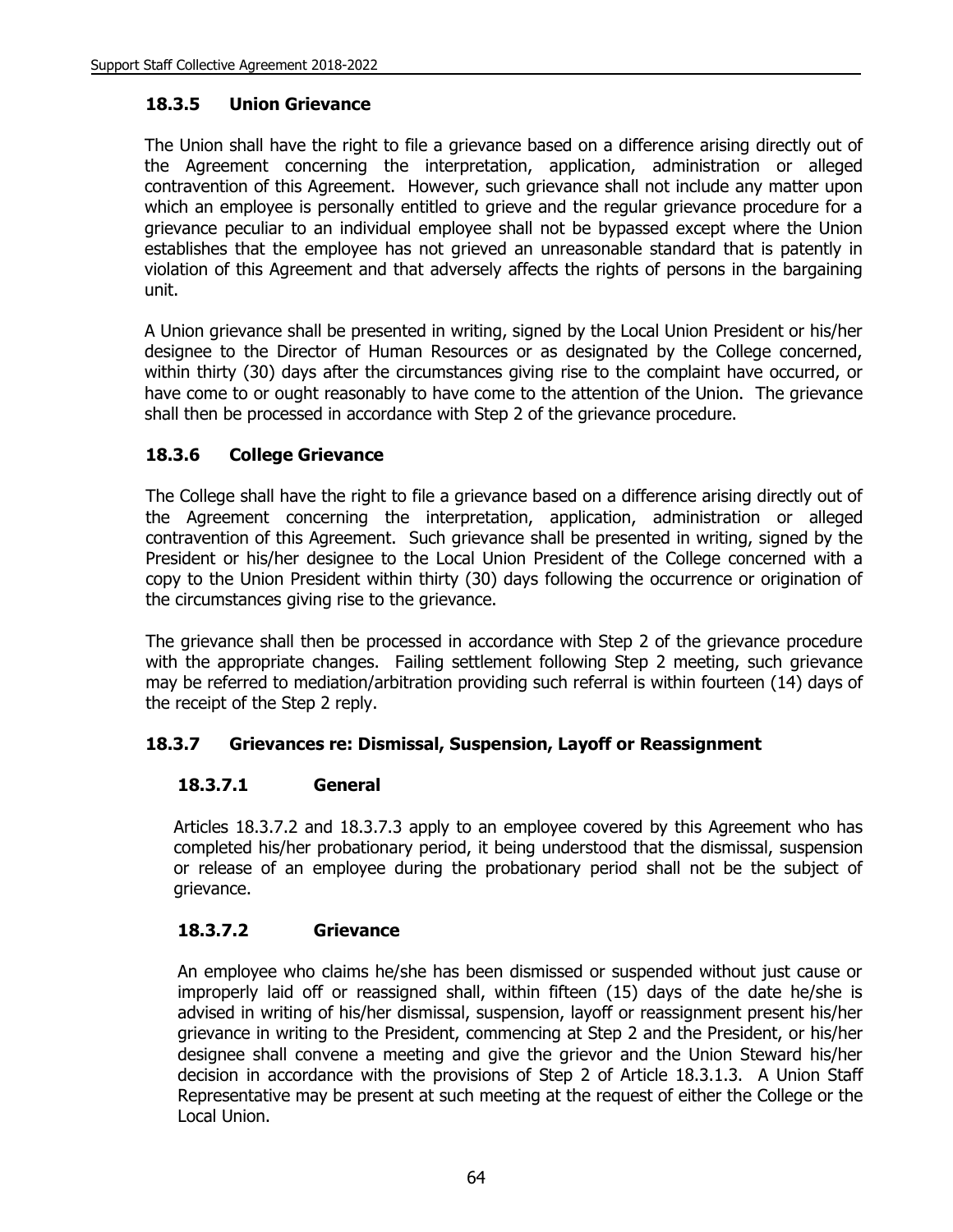# **18.3.7.2.1 Layoff Grievance**

An employee claiming improper application of Article 15.4.3, shall state in the grievance the position(s) and name of incumbent, if any, to which the employee claims entitlement.

The College will provide the current PDFs of the positions, named in the grievance, to the employee within three (3) days after the filing of the grievance.

If the grievance is not resolved, then the written referral to mediation/arbitration shall specify, from the position(s) originally designated, no more than four (4) positions which shall thereafter be the subject matter of the grievance and the arbitration.

# **18.3.7.3 Mediation/Arbitration**

If the grievor is not satisfied with the decision of the President, the grievor shall, within ten (10) days of receipt of the President's decision by notice in writing to the Director of Human Resources or College's designee, refer the matter to mediation/arbitration, for the purpose of resolving the grievance in an expeditious and informal manner, as provided in this Agreement.

# **18.4 Mediation/Arbitration Procedure**

# **18.4.1 Referral to Mediation/Arbitration**

In the event any difference arising from the interpretation, application, administration or alleged contravention of this Agreement has not been satisfactorily settled under the foregoing grievance procedure, the matter shall then, by notice in writing given to the other party within ten (10) days of the date of receipt by the grievor of the decision of the College's Official at Step 2, be referred to mediation/arbitration as provided.

# **18.4.2 Mediators/Arbitrators**

Any matter so referred to mediation/arbitration, including any questions as to whether a matter is arbitrable, shall be heard by a Mediator/Arbitrator, which shall be selected from the following list:

| M. Bendel        | R. MacDowell |
|------------------|--------------|
| L. Davie         | G. Misra     |
| M. Flaherty      | K. O'Neil    |
| E. Gedalof       | P. Picher    |
| W. Kaplan        | S. Raymond   |
| <b>B.</b> Keller | M. Tims      |

- The Mediator/Arbitrator shall be assigned either by agreement or, failing agreement, by lot. The parties may from time to time by mutual agreement add further names to such list;
- **-** If an Arbitration Board is selected, following the selection of a Chairperson, the College and the Union shall each appoint its nominee within ten (10) days thereafter and forthwith notify the other party and the Chairperson.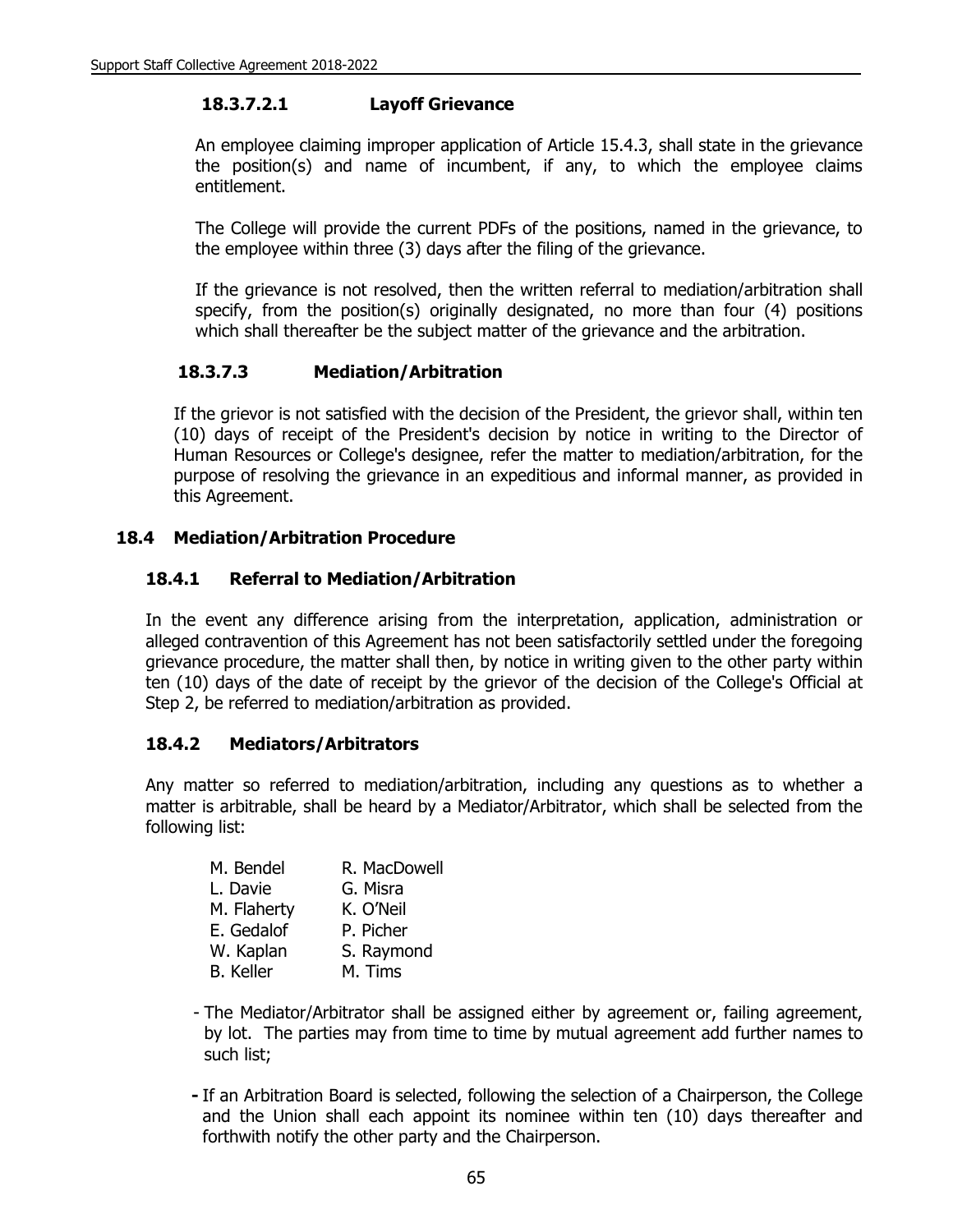# **18.4.3 Mediator/Arbitrator**

The Mediator/Arbitrator shall endeavour to assist the parties to settle the grievance by mediation. If the parties are unable to settle the grievance by mediation, the Mediator/Arbitrator shall determine the grievance by arbitration.

# **18.4.4 Powers**

The Mediator/Arbitrator shall have those powers set out in the Colleges Collective Bargaining Act, 2008, except that Section 14(16) of the Colleges Collective Bargaining Act, 2008 shall not apply.

# **18.4.5 Limitations**

The Mediator/Arbitrator shall not be authorized to alter, modify or amend any part of the terms of this Agreement nor to make any decision inconsistent therewith nor to deal with any matter that is not a proper matter for grievance under this Agreement.

# **18.4.6 Mediator/Arbitrator's Power**

The Mediator/Arbitrator may dispose of a grievance without further notice to any person who is notified of the hearing and fails to appear. The finding of the Mediator/Arbitrator as to the facts and as to the interpretation, application, administration or alleged contravention of the provisions of this Agreement, shall be final and binding upon all parties concerned including the employee(s) and the College.

# **18.4.7 Arbitration Board**

Where both parties agree, a Board of Arbitration, which shall have the same powers and limitations as a Mediator/Arbitrator, may be substituted for an Arbitrator. The nominees shall be selected pursuant to Article 18.4. The finding of the majority of the Board as to the facts, and as to the interpretation, application, administration or alleged contravention of the provisions of this Agreement, shall be final and binding upon all parties concerned including the employee(s) and the College.

# **18.4.8 Persons Excluded**

No person shall be appointed as a Mediator/Arbitrator or as a member of an Arbitration Board who is, or was within six (6) months prior to his/her appointment an employee or is or has within six (6) months prior to his/her appointment, acted as solicitor, counsel, advisor, agent or representative of either of the parties or the College concerned. Any Mediator/Arbitrator who declines to act on five (5) consecutive occasions shall be removed from the list and a replacement selected by mutual agreement of the parties.

# **18.4.9 Scheduling of Mediation/Arbitration**

Where one party refers a grievance to mediation/arbitration in accordance with this Article, that party will endeavour to arrange for the matter to be scheduled at joint grievance scheduling within one-hundred-and-twenty (120) days.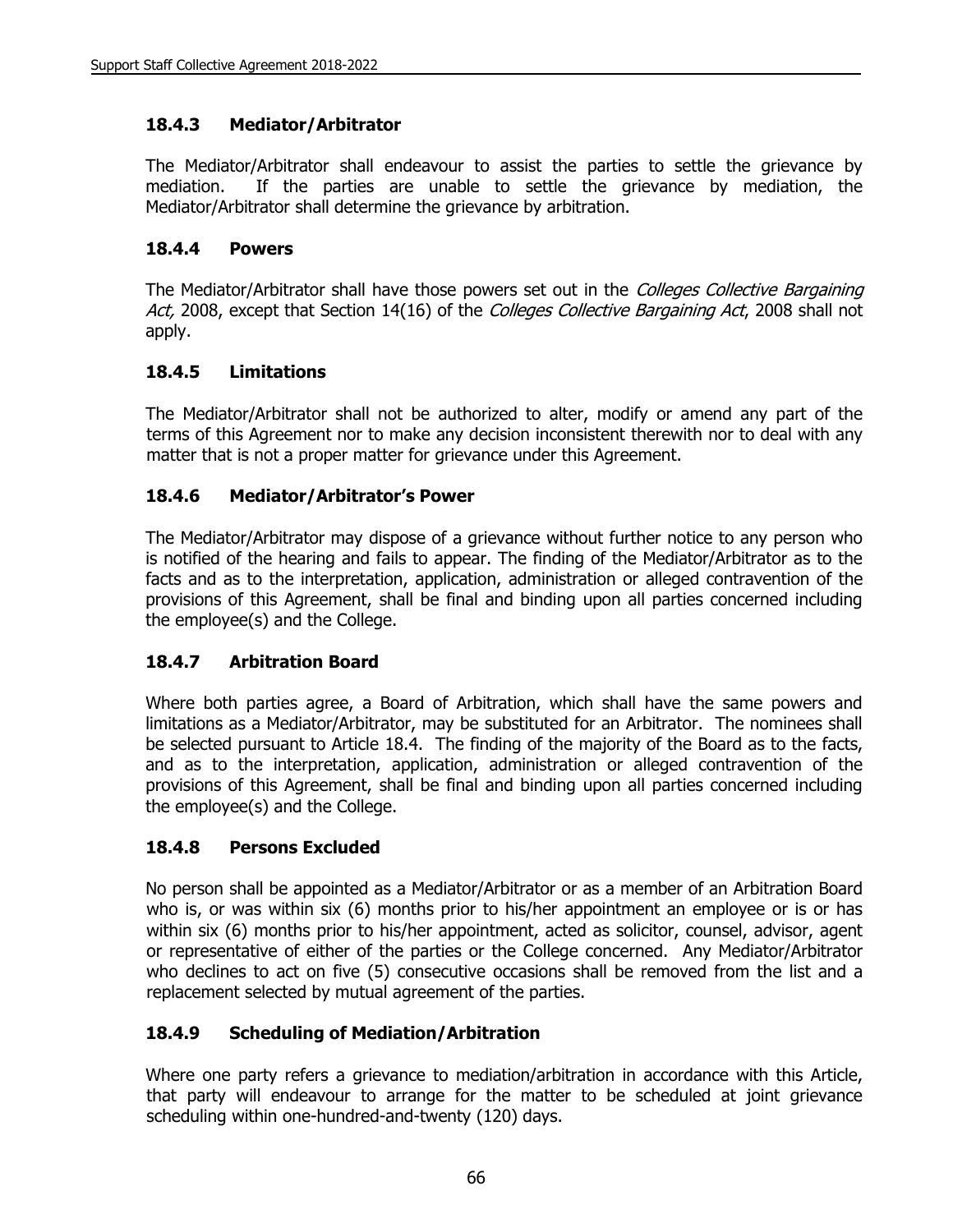# **18.5 Classification Grievances**

# **18.5.1 Grievance to College Official**

An employee who claims his/her assigned job is improperly evaluated may present a grievance in writing to the College official designated responsible for classification grievances.

The written grievance must specify the payband claimed by the employee to be appropriate.

# **18.5.1.1 Retroactive Payment**

It is understood that there shall be no retroactive payment prior to the date of presentation of the written grievance as specified above.

# **18.5.2 Grievance Process**

# **18.5.2.1 Step 1- Meeting and Information Provided**

The College Official shall arrange a meeting within fourteen (14) days after receiving the grievance to permit the employee and a Local Union Representative the opportunity of making representations in support of the grievance.

The College Official shall ensure that the current Position Description Form (PDF), as per Article 7.2, is provided at least five (5) days prior to the meeting. At the meeting, the employee must first indicate in writing whether he/she is in agreement with the PDF and if not what specific disagreements he/she has with it. A discussion to resolve any differences shall then take place. At this meeting, following discussion on the PDF, both parties will exchange, in writing, the point rating by factor for the position in dispute.

# **18.5.2.2 College Official's Decision**

Within fourteen (14) days after the receipt of the point rating by factor from the Union, the College Official shall give his/her decision in writing. It is understood that the grievance cannot proceed further until the point rating by factor and the specific disagreements on the PDF, if any, have been received by the College Official, in writing from the Union.

# **18.5.2.3 Referral to Arbitration After Step 1**

Where the grievance has not been resolved at Step 1 but there is agreement concerning the PDF, the matter may be referred directly to Arbitration by notice in writing given to the College within fourteen (14) days of the date the grievor should have received the College's decision under Step 1. The matter will be referred to a sole arbitrator as provided in Article 18.5.3.

# **18.5.2.4 Step 2**

Where the grievance has not been resolved and where the grievor is not in agreement with the PDF, then he/she shall refer the grievance in writing to the President of the College within fourteen (14) days of the date he/she received or should have received the decision.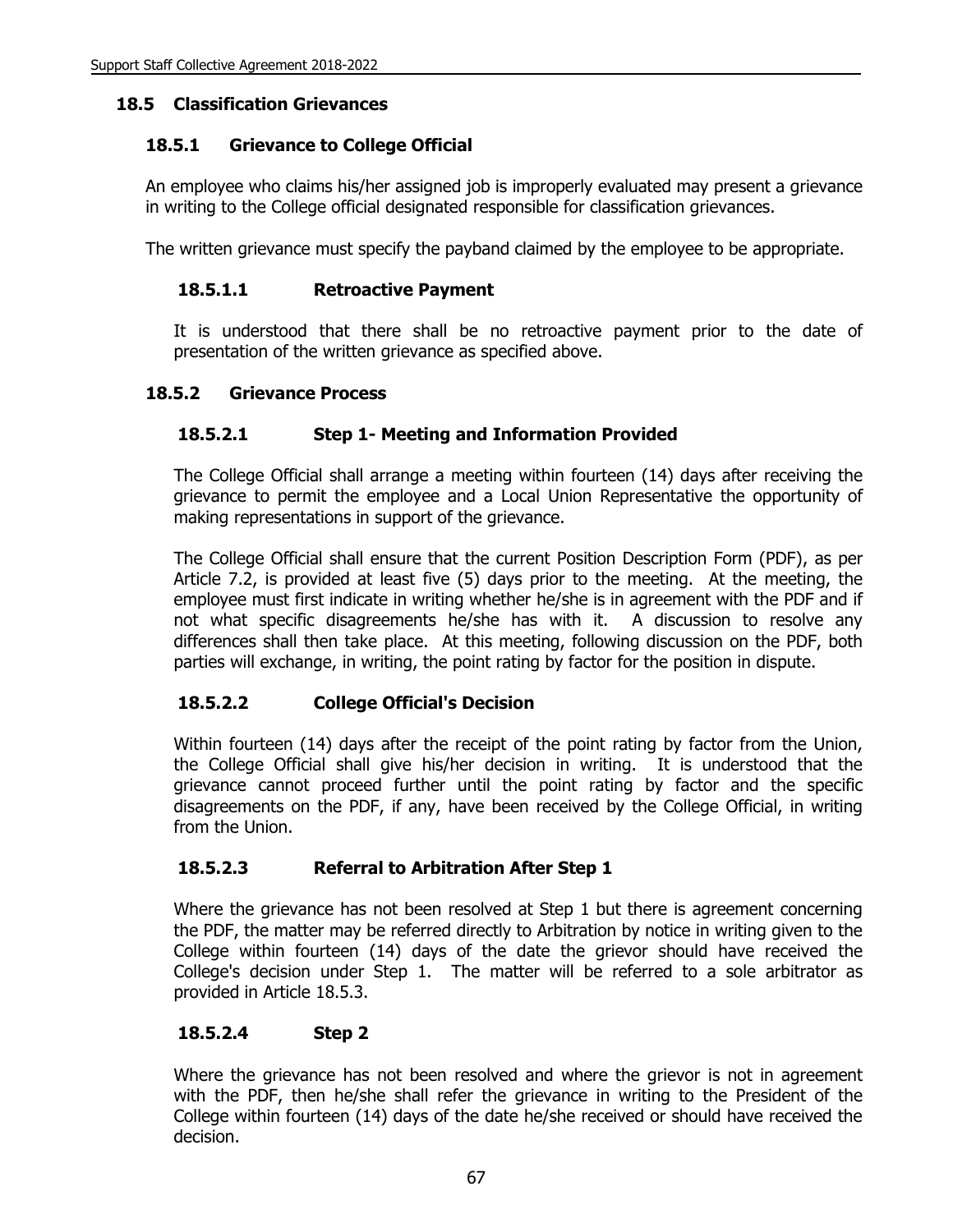The President or his/her designee shall convene a meeting concerning the grievance within fourteen (14) days of the presentation, at which the grievor shall have an opportunity to be present. The President or his/her designee shall give his/her decision in writing, within fourteen (14) days following the meeting.

# **18.5.2.5 Referral to Arbitration After Step 2**

Where the grievance has not been resolved at Step 2 the matter may be referred to Arbitration by notice in writing given to the College within fourteen (14) days of the date the grievor should have received the College's decision under Step 2. The matter will be referred to a sole arbitrator as provided in Article 18.5.3. On mutual written agreement signed by the Local Union and the College, the matter shall be referred to an Arbitration Board as provided under Article 18.5.4.1.

## **18.5.3 Expedited Arbitration**

Where the grievance has not been resolved, it shall proceed as herein provided:

## **18.5.3.1 Arbitrators**

Any matter so referred to arbitration, including any questions as to whether a matter is arbitrable pursuant to this process, shall be heard by one of the following specially trained Arbitrators:

| M. Flaherty | K. O'Neil |
|-------------|-----------|
| N. Jesin    | M. Tims   |
| R. McLaren  |           |

The Arbitrators shall be assigned either by agreement or failing agreement, by lot. The parties may from time to time by mutual agreement add further names to such list.

All Arbitrators so added shall undergo a training session on the job evaluation system, to be jointly developed and presented by the parties, and all current Arbitrators shall undergo reorientation to the job evaluation system every two (2) years.

### **18.5.3.2 Time**

A sole Arbitrator appointed under this expedited process shall commence to hear the matter referred within twenty-one (21) days of his/her appointment wherever possible, and shall issue a brief written notice of his/her decision within fourteen (14) days of the hearing. Copies of the decision shall be sent to the Local Union, the College, OPSEU Grievance Department and the Council.

### **18.5.3.3 Arbitration Data Sheet**

The Arbitration Data Sheet must be completed and signed by both parties in advance of the hearing.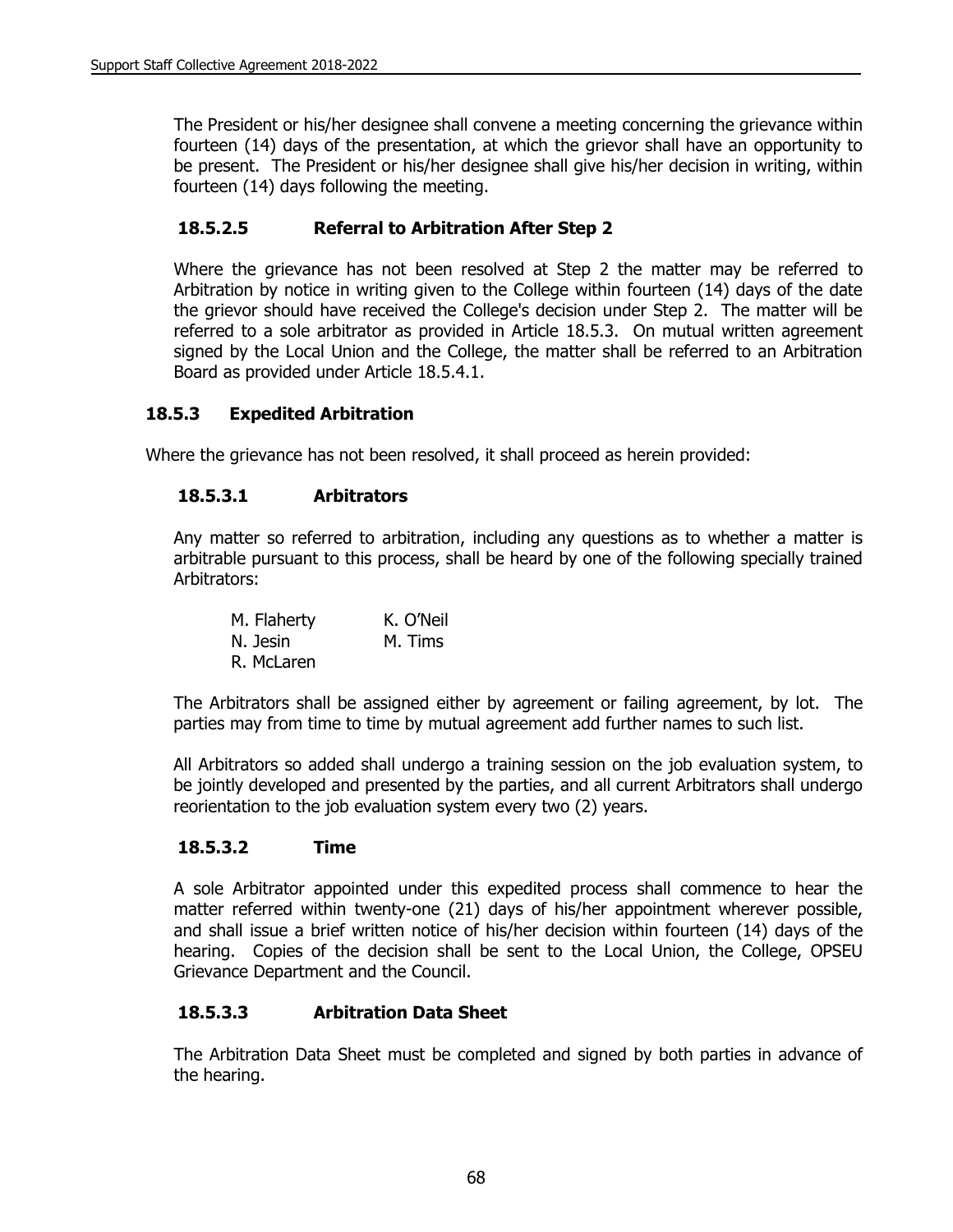# **18.5.3.4 Information to Arbitrators**

The following shall be received by the Arbitrator no less than fourteen (14) days prior to the hearing:

- the PDF supplied by the College;
- a completed Arbitration Data Sheet;
- a brief written submission by the Union describing the grievance and referencing appropriate section(s) of the PDF;
- a brief written submission by the College.

The parties shall deliver their written submissions to the other party at the same time that they are forwarded to the Arbitrator.

No written submission or materials can be considered at the hearing that have not been provided by the parties in conformity with the process set out in this clause.

### **18.5.3.5 Site**

The hearing will take place at a site mutually acceptable to the parties. Failing agreement, the Arbitrator shall select the site.

## **18.5.3.6 Hearing**

The parties agree that the process shall be informal and that legalistic processes normally used in conventional arbitration shall not be used. Up to three (3) Management representatives and three (3) Union representatives may attend the hearing. The parties will inform each other no less than five (5) days in advance who will attend. One (1) person from each side will be designated as spokesperson. The Arbitrator may ask questions of any of the Union or Management representatives present. The spokesperson for each party may give a summary statement normally not exceeding fifteen (15) minutes at the conclusion of the question period. While it is generally not the intent of the parties to use an outside legal counsel at an expedited arbitration hearing, the parties agree that where they intend to use such counsel at the hearing, they shall notify the other party at least ten (10) days before the date of the hearing. In addition a translator may be present if necessary. The side that requests the translator shall be responsible for the cost involved. By mutual written agreement five (5) days in advance each party may introduce an observer/observers to the meeting.

# **18.5.4 Classification Arbitration Board**

The Arbitrator appointed under Article 18.5.3.1 may decide that a particular grievance should be referred to an Arbitration Board on receipt of the documents referred to in Article 18.5.3.3 or in Article 18.5.3.4 or at the hearing. Either party may recommend such referral in its written submission to the Arbitrator.

# **18.5.4.1 Arbitration Board Selection**

The chairperson of the Arbitration Board shall be selected from the list included in Article 18.5.3.1 and the nominees selected pursuant to the provisions of Article 18.4.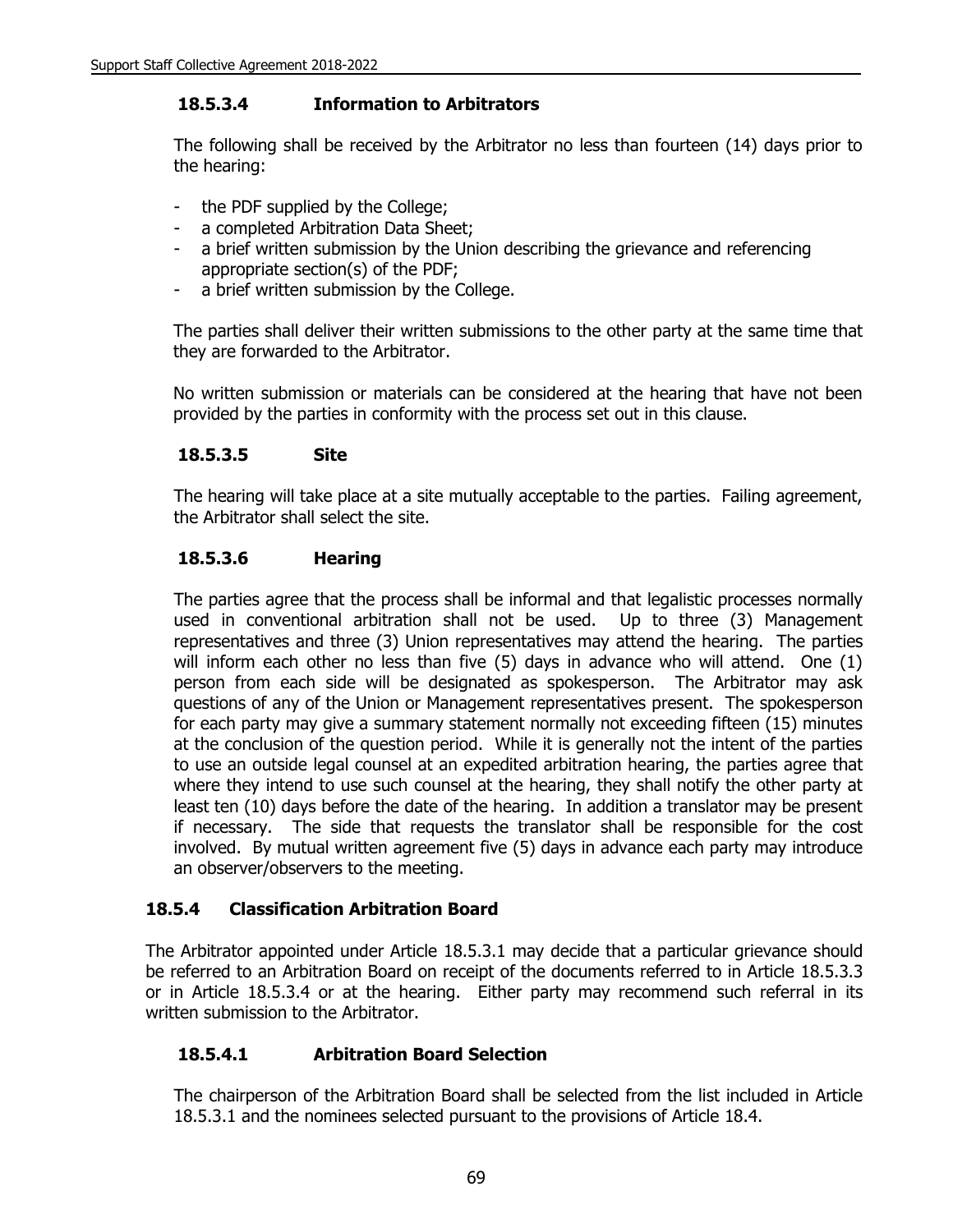# **18.5.5 Powers of Arbitrators in Classification Grievances**

A sole Arbitrator or Arbitration Board hearing a classification grievance shall have the powers set out in Articles 18.4.4 to 18.4.7 inclusive.

## **18.5.5.1 Restrictions**

The sole Arbitrator or Arbitration Board is restricted to determining whether the grievor's PDF accurately reflects his/her assigned job content (where disagreement exists) and to determining whether the grievor's job is properly evaluated pursuant to the CAAT Support Staff Job Evaluation Manual.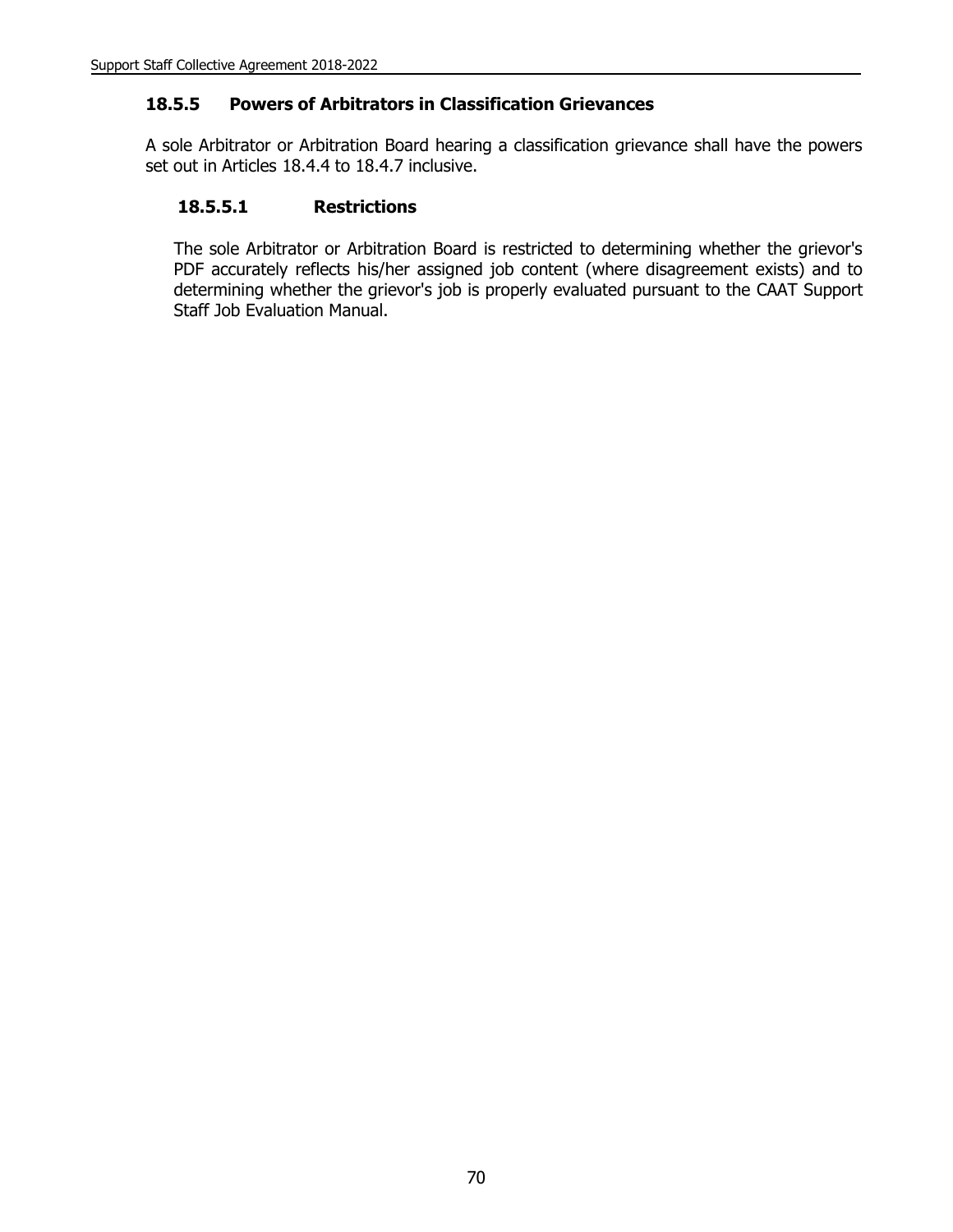## **19. DURATION**

This Agreement shall continue in full force and effect until the 31st day of August, 2022, and shall continue automatically thereafter for the annual periods of one (1) year each unless either party notifies the other in writing of its desire to amend or modify the Agreement.

Notice to bargain shall be in accordance with the Colleges Collective Bargaining Act, 2008, and following receipt of notice to bargain the parties shall meet within thirty (30) days following such notice or such other time as may be agreed to.

EXECUTED at TORONTO, ONTARIO, February 8, 2019 For the College Employer Council with respect to and on behalf of Colleges of Applied Arts and **Technology** 

Peter McKeracher **Don Sinclair** 

EXECUTED at TORONTO, ONTARIO, February 8, 2019 For the Ontario Public Service Employees Union

Richard Belleau **Pat Honsberger** Pat Honsberger

Naz Binck Warren (Smokey) Thomas

Janice Hagan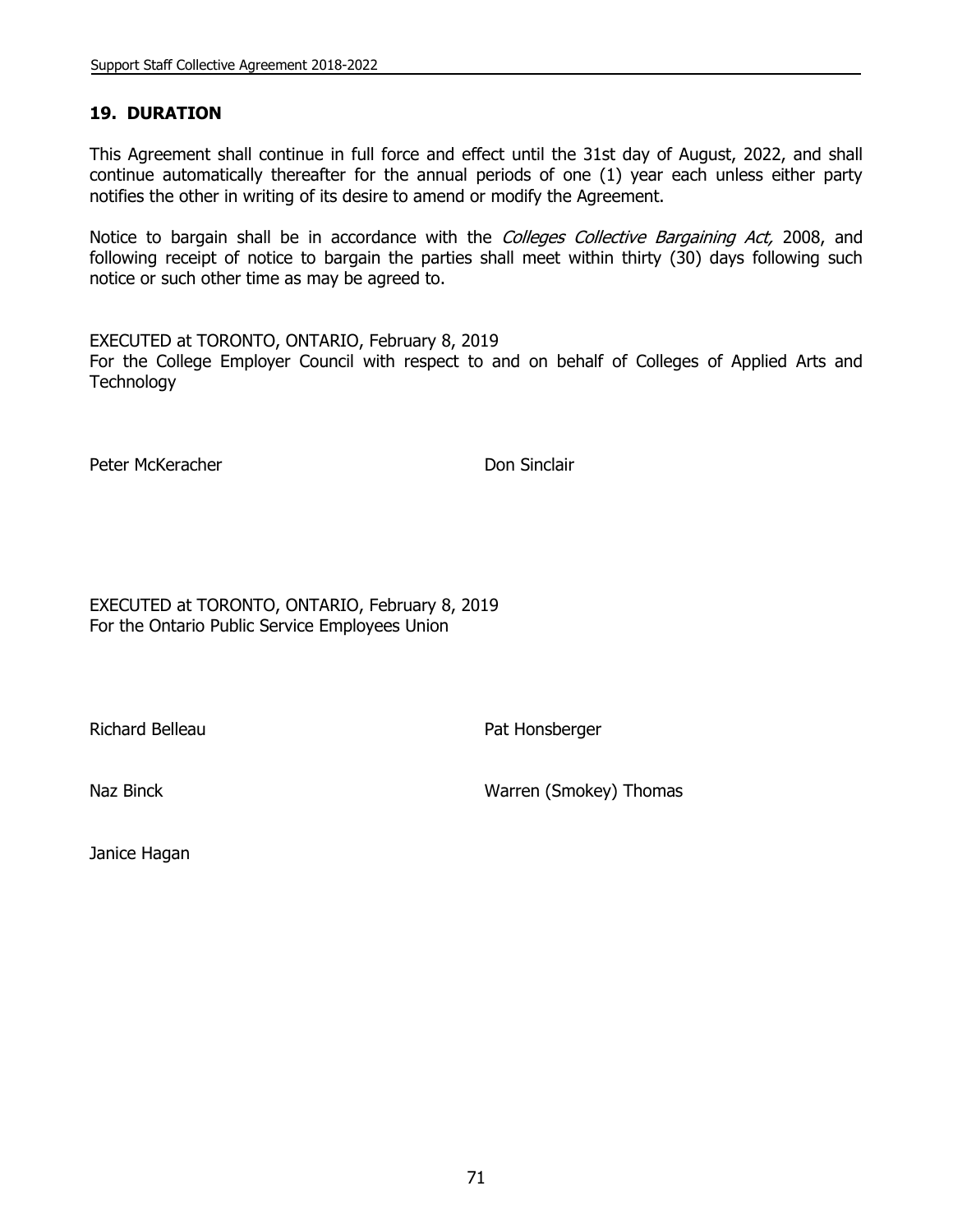Renewed: September 1, 2018 December 20, 1977

Mr. Warren Thomas President Ontario Public Service Employees Union 100 Lesmill Road North York, Ontario M3B 3P8

Dear Sir:

#### **Red Circle Rates**

Certain employees within the bargaining unit as of March 1, 2018 enjoyed "red circle" rates paid due to special circumstances including transfers to positions within the bargaining unit. To the extent those special circumstances continue during the term of the Collective Agreement, the employees in question shall continue to enjoy such "red circle" rates and the cents per hour differential over their respective rates and the then current applicable wage rate for the payband shall apply, subject to the reduction (or elimination) of such red circle rates by the lesser of 10 cents per hour or the elimination of such "red circle" rate, effective from March 1, 2018, September 1, 2019, March 1, 2020, September 1, 2020, March 1, 2021, September 1, 2021, and March 1, 2022.

The conditions set out herein shall also apply to bargaining unit employees at Algonquin College currently receiving a bilingual allowance.

Yours truly, D. Sinclair Chief Executive Officer College Employer Council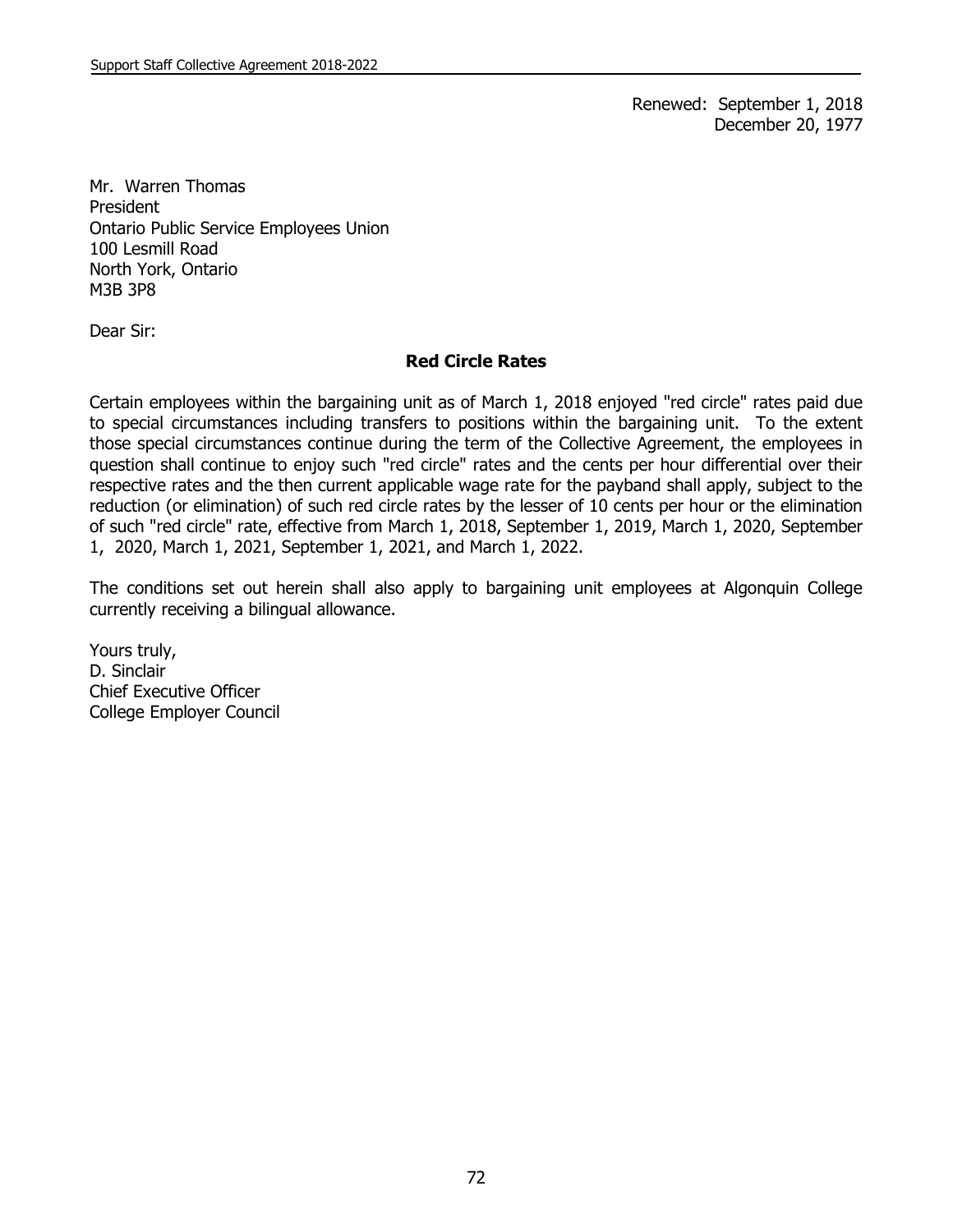Renewed: September 1, 2018 December 18, 2003

Ms. Leah Casselman President Ontario Public Service Employees Union 100 Lesmill Road North York, Ontario M3B 3P8

Dear Madam:

## **Stand By**

This will confirm, as discussed during negotiations, that a College and its Local Union may enter into a local agreement regarding stand-by.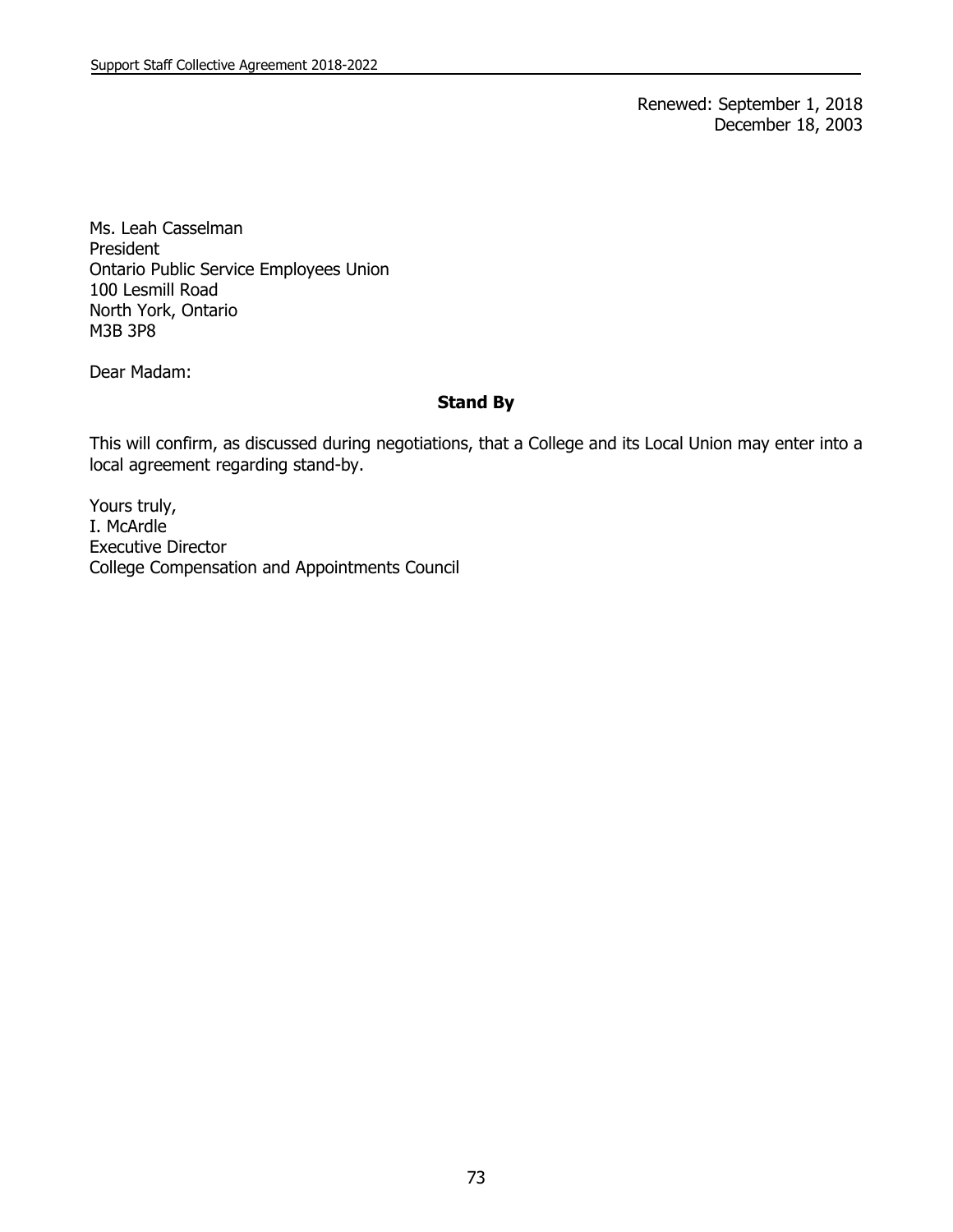Renewed: September 1, 2018 September 22, 2005

Ms. Leah Casselman President Ontario Public Service Employees Union 100 Lesmill Road North York, Ontario M3B 3P8

Dear Madam:

### **Letter of Intent – Article 5.2**

The Support Staff Collective Agreement now provides an 18-hour formula, under Article 5.2, for time off for Local Union business at Colleges with Support Staff complements of 350 or more. This will confirm our understanding that Mohawk College and Northern College will be considered to be Colleges to which this formula will apply for the duration of this Agreement.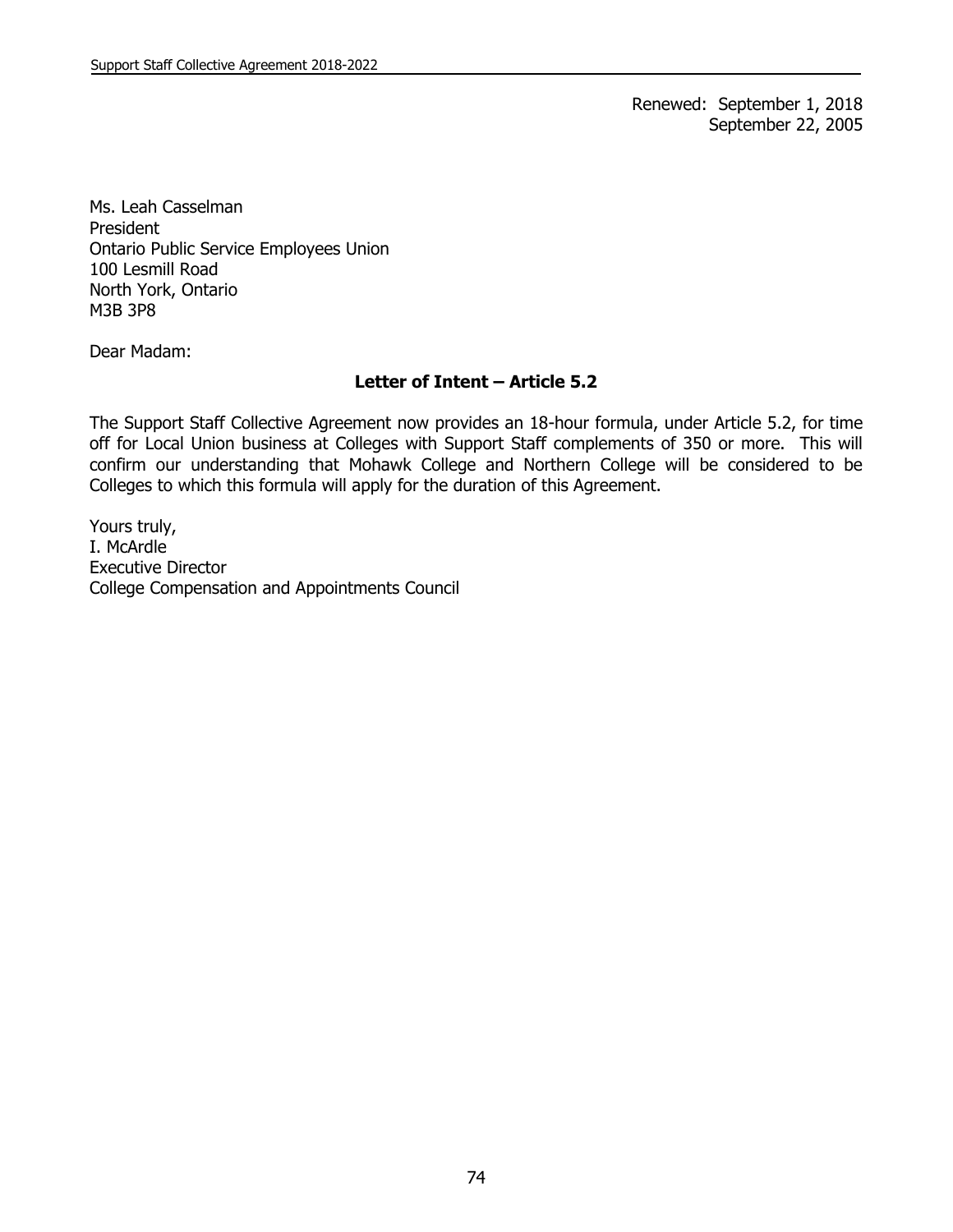Renewed: September 1, 2018 August 27, 1981

Mr. Warren Thomas President Ontario Public Service Employees Union 100 Lesmill Road North York, Ontario M3B 3P8

Dear Sir:

### **Less Than 12 Months Positions**

It is recognized that the Colleges have positions within the bargaining unit from time to time that, because of the nature of the service rendered, require staffing for less than twelve (12) months a year. In such a case, where less than full time employment is identified prior to the time of hiring such employees, the College may effect a layoff of such employees for a period of up to but not exceeding three (3) months in any employment year without regard to the provisions of the Collective Agreement. Notwithstanding the foregoing, seniority and service shall accumulate for all purposes under the Collective Agreement during such period of layoff. This provision shall have no application where the employee in lieu of layoff hereunder has been granted a leave of absence in which case Article 14.2 shall have application.

Prior to posting such a position, the College shall notify the Local Union of the circumstances and, where the Local Union requires discussion and explanation as to the basis for such a position being reduced to less than a twelve (12) month basis, it may request a meeting with the College, at which time a full explanation of the circumstances surrounding the designation of the position shall be given.

The Colleges shall provide Less than 12 Month employees with the option of continuing their insured benefit coverage during the period of annual lay-off provided the employee pays 100% of the premiums.

Yours truly, D. Sinclair Chief Executive Officer College Employer Council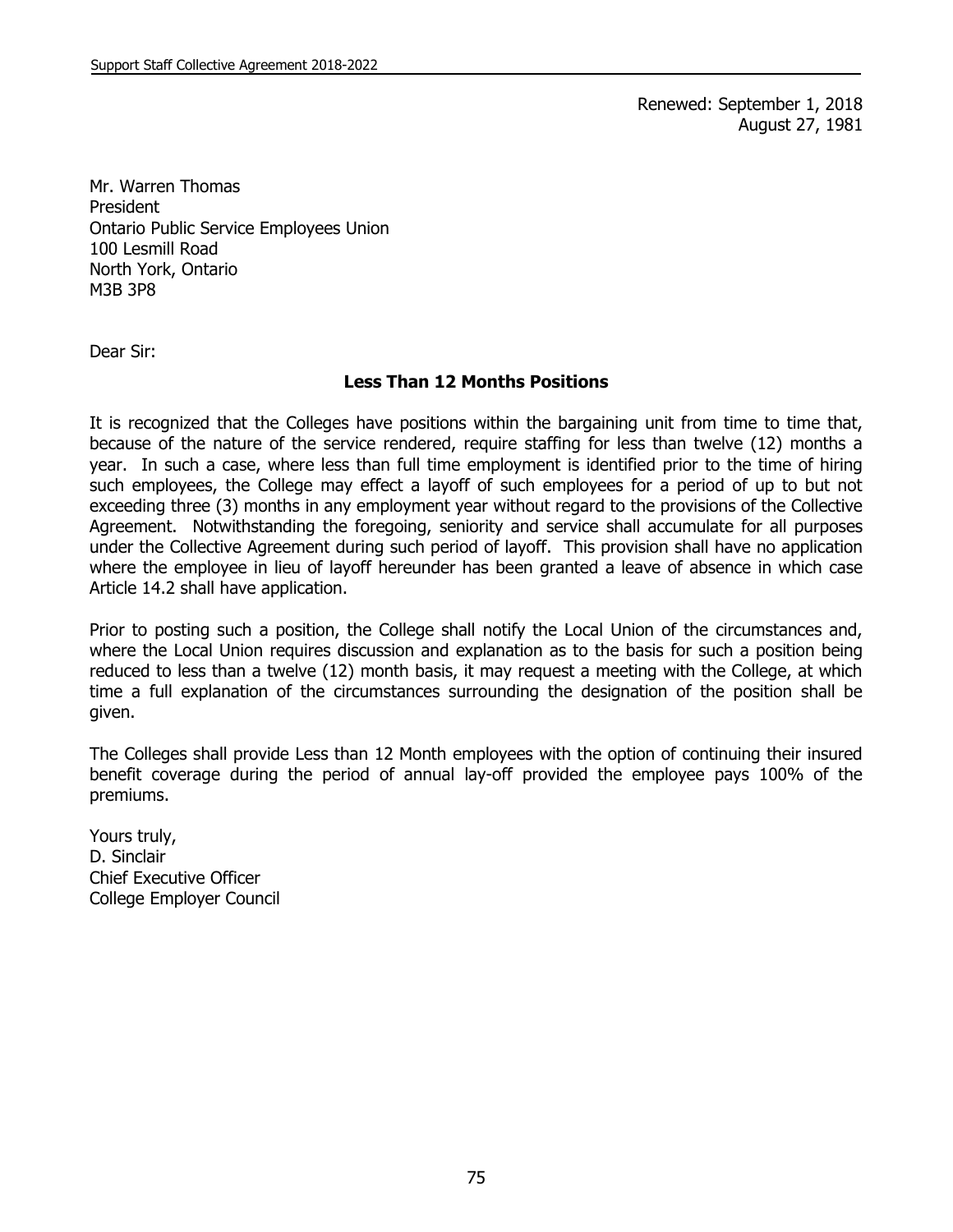Renewed: September 1, 2018 October 1, 1989

Mr. J. Clancy President Ontario Public Service Employees Union 1901 Yonge Street Toronto, Ontario M4S 2Z5

Dear Sir:

## **Childcare**

The parties agree that it is important to encourage opportunities for childcare for members of the Ontario college community.

Individual Colleges are encouraged to discuss with their Local Union related issues at the local level.

Yours truly, I. McArdle **Secretary** Staff Affairs Committee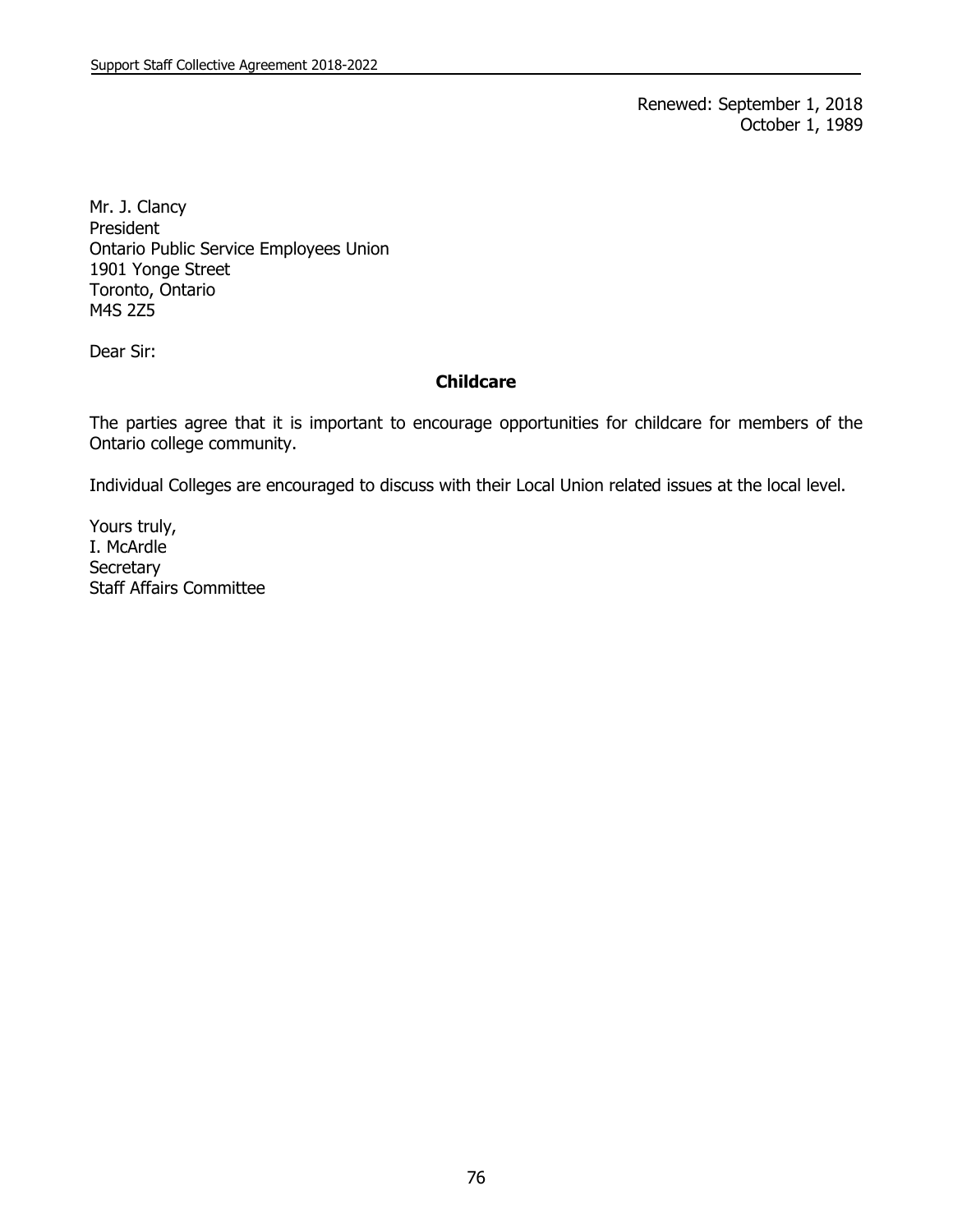Renewed: September 1, 2018 June 23, 1983

Mr. Sean O'Flynn President Ontario Public Service Employees Union 1901 Yonge Street Toronto, Ontario

Dear Sir:

### **VDT & EERC**

This will record certain understandings reached during negotiations for a renewal of the Support Staff Collective Agreement, with respect to the new Article 13.4.

Where the Union College/Campus Committee is unable to reach agreement concerning additional employees to be affected by Articles 13.4.2 and 13.4.3, it is understood that either the College or the Local Union can refer the matter to the Employee/Employer Relations Committee for further discussion.

It is also understood that the Colleges will provide the Local Unions, on request, reasonable information respecting the locations of VDT equipment in use by employees in the bargaining unit in the Colleges, and the classifications of employees engaged in its use. Such requests shall be made within sixty (60) days after ratification of the Agreement and the Colleges will respond without undue delay.

Yours truly, A.M. Pesce **Secretary** Student/Staff Affairs Committee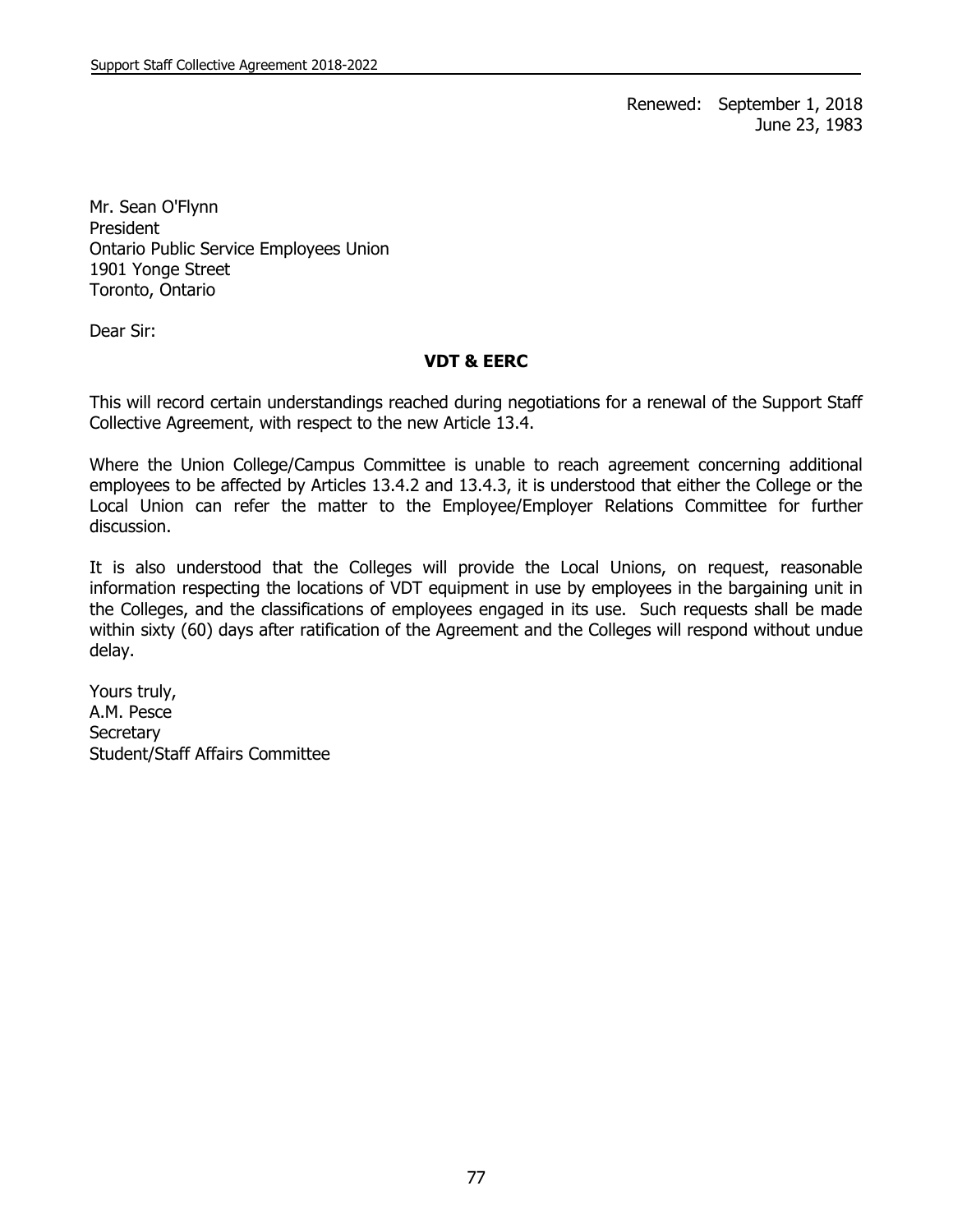Renewed: September 1, 2018 October 1, 1989

Mr. J. Clancy President Ontario Public Service Employees Union 1901 Yonge Street Toronto, Ontario M4S 2Z5

Dear Sir:

### **Long Term Disability**

This is to confirm the understanding reached at negotiations that the Council agrees to amend the Long Term Disability Plan such that the definition of "total disability" for the first two year period during which benefits may be payable shall mean the inability of the disabled employee to perform the duties of his/her position. After the first two years that benefits may be payable, "total disability" shall mean the inability to perform the duties of any position for which the employee is suited by training or experience.

Yours truly, I. McArdle **Secretary** Staff Affairs Committee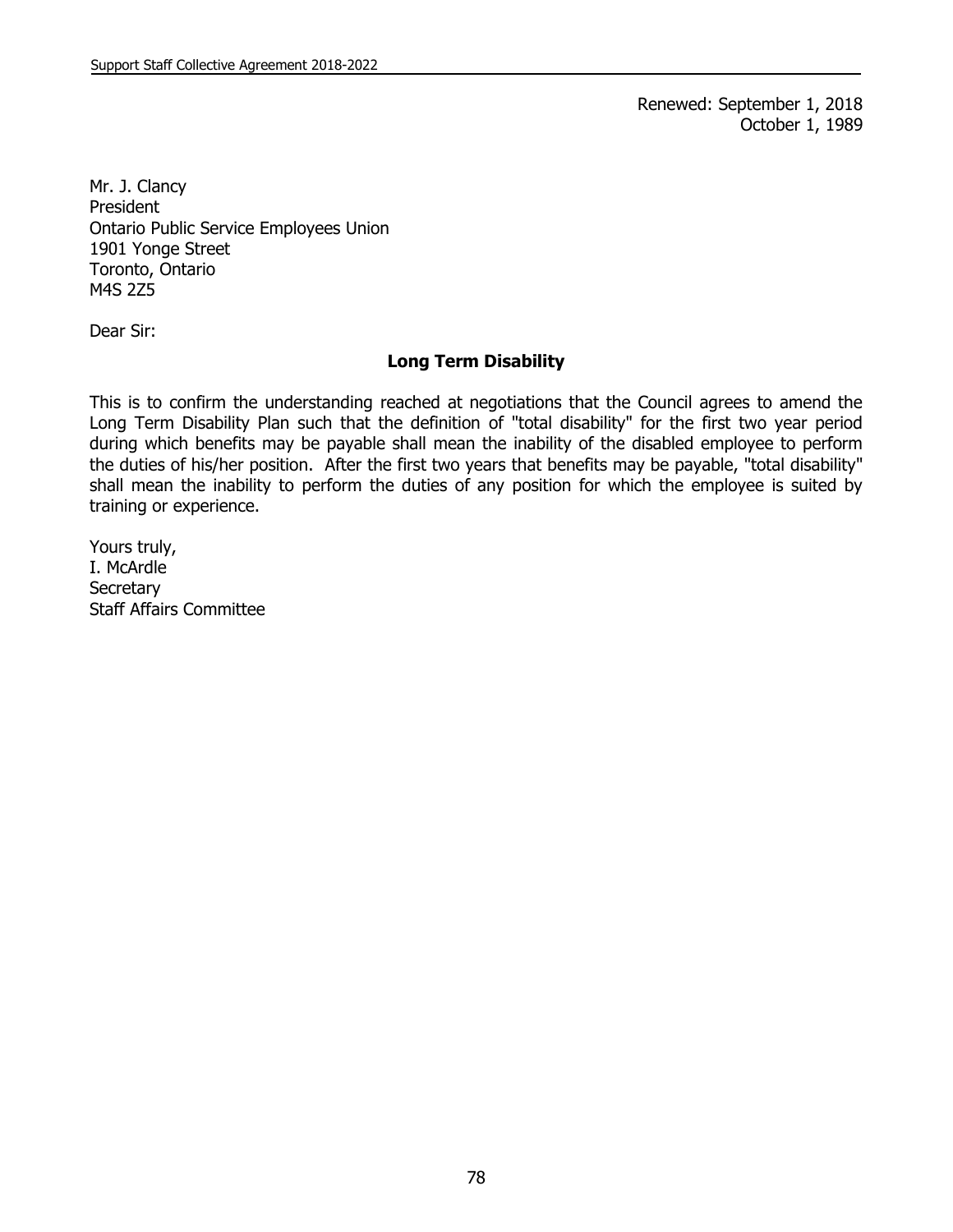Renewed: September 1, 2018 October 2, 2008

Mr. Warren Thomas President Ontario Public Service Employees Union 100 Lesmill Road North York, Ontario M3B 3P8

Dear Sir:

## **Layoff/Recall Process – Bumping**

For clarity, the parties agree that the following illustrative examples demonstrates the general sequence of assignment which occurs pursuant to Article 15.4.3, after March 1, 2007.

## **Illustrative Example 1:**

Assuming that an employee in payband C is to be laid off and no vacant position exists in payband C, the employee is first considered to replace the most junior employee in his/her payband. If the employee cannot satisfactorily perform the core duties and responsibilities of the job, then he/she is considered to replace the next most junior person in his/her payband, and so on. Once all positions in the employee's payband that are held by more junior employees are considered, and it is determined that the employee cannot satisfactorily perform the core duties and responsibilities of the job, vacancies in payband B are considered. Assuming no suitable vacancies in payband B exist, the position held by the most junior employee in payband B is considered. If the employee cannot satisfactorily perform the core duties and responsibilities of the job, the position held by the next most junior employee in payband B is considered, and so on until all positions held by more junior employees in payband B are considered. If none are suitable, vacant positions in payband A are considered, etc. The employee will be assigned to the first position identified pursuant to this sequence for which he/she can satisfactorily perform the core duties and responsibilities of the job.

# **Illustrative Example 2:**

Employee #1 is in a position evaluated at payband D and is grand-parented at payband E (wage) and payband F (Article 15). For bumping purposes, Employee #1's rights start at payband F. Following the sequence above, if a vacant position in payband F does not exist, then consideration is given to a position in payband F held by a more junior employee. If Employee #1 can satisfactorily perform the core duties and responsibilities of the position in payband F held by the junior employee (Employee #2), then Employee #1 is assigned to both that position and the appropriate wage rate in payband F. Employee #1 is no longer grand-parented for any purpose. Employee #2 is grand-parented at payband G (wage and Article 15). Therefore, for bumping purposes, Employee #2's rights start at payband G and the steps outlined above are followed. If Employee #1 cannot satisfactorily perform the core duties and responsibilities of any position in payband F, then vacancies in payband E are considered. Assuming no suitable vacancies in payband E exist, the position in payband E held by the most junior employee is considered. If Employee #1 cannot satisfactorily perform the core duties and responsibilities of the job, the position in payband E held by the next most junior employee is considered, and so on until all positions in payband E held by more junior employees are considered. If none are suitable, vacant positions in payband D are considered, etc. Employee #1 will be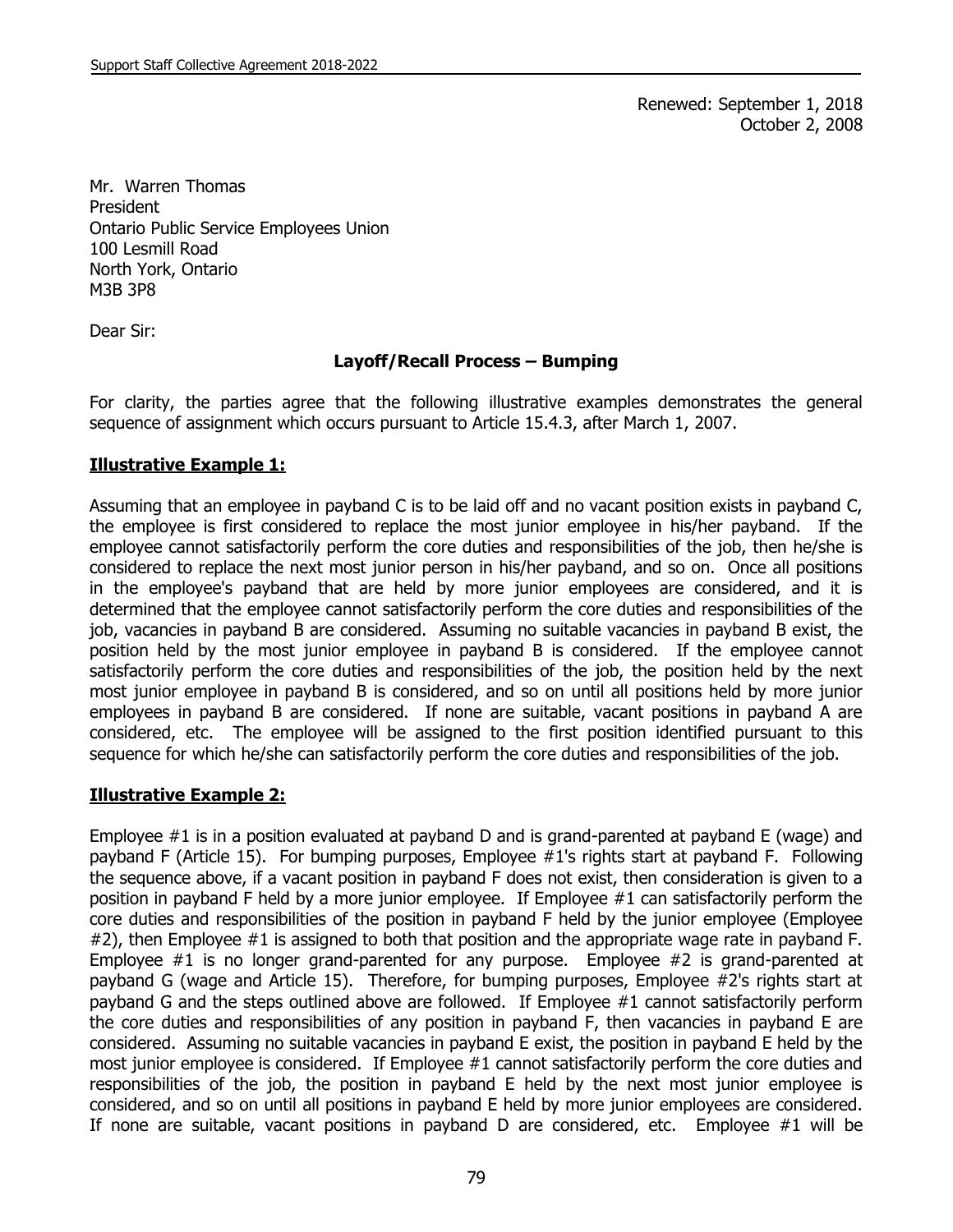assigned to the first position identified pursuant to this sequence for which he/she can satisfactorily perform the core duties and responsibilities of the job and the corresponding wage rate for that position. Employee #1 is no longer grand-parented for any purpose.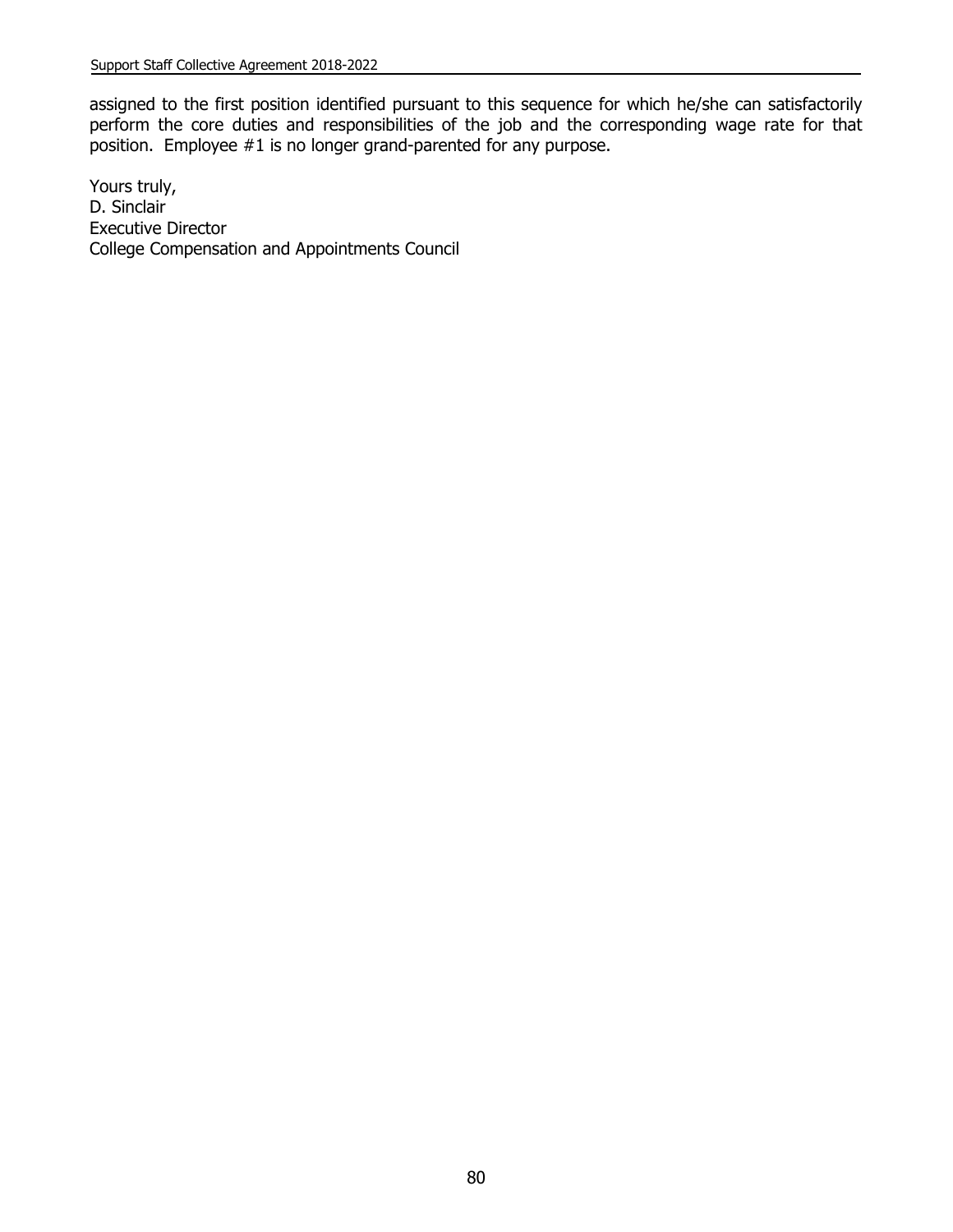Renewed: September 1, 2018 October 21, 1992

Mr. F. Upshaw President Ontario Public Service Employees Union 100 Lesmill Road North York, Ontario M3B 3P8

Dear Sir:

### **Job Postings – Other Colleges**

This is to confirm the understanding reached at bargaining that in the event of a vacant position in the bargaining unit which a College advertises outside the College in a newspaper or other trade journal, the College will fax such positions to the Human Resources Director of all Colleges and OPSEU. The Human Resource Directors shall provide a copy to their Local Union President. At the time an employee is laid off and provided the individual chooses to retain recall rights, the College will assist the individual to prepare a portfolio in order to facilitate placement in appropriate vacancies. Such portfolios may include such things as a performance appraisal, resume, skills assessment, current PDF and circumstances which triggered the layoff. The College will send the portfolio to any College requested by the individual. The College agrees to consider portfolios in its possession for appropriate vacancies at its College which are advertised outside the College in a newspaper or other trade journal, for the duration of their recall rights.

Should the College with a vacancy hire an employee through the above process, then the employee shall retain all past service for purposes of benefit entitlement and vacation. It is understood such retention of service shall not be credited towards the probationary period or seniority. The College may start the employee at a step higher than the start rate on the appropriate payband.

Yours truly, I. McArdle **Secretary** Human Resources Committee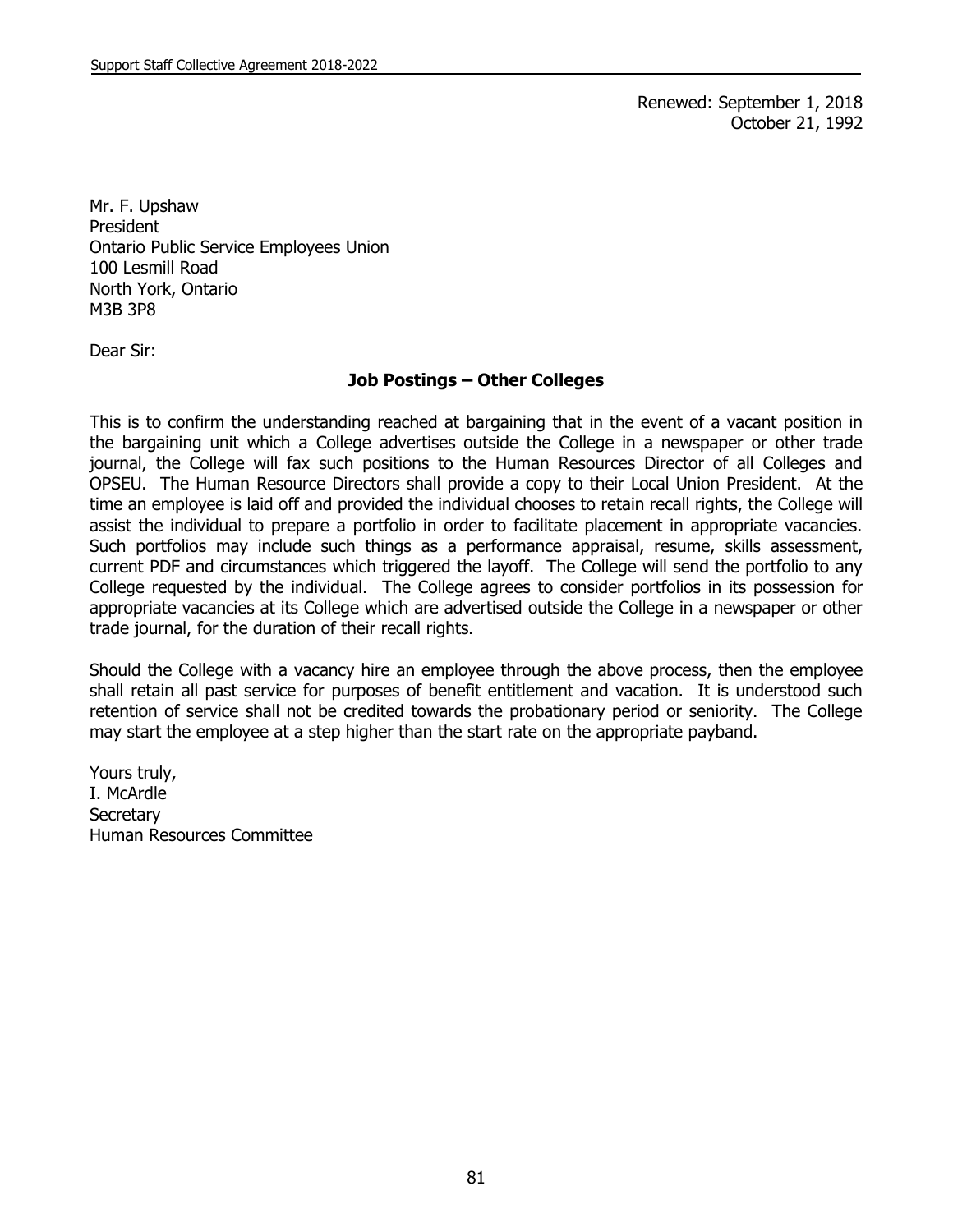Renewed: September 1, 2018 November 14, 1991

Mr. F. Upshaw President Ontario Public Service Employees Union 100 Lesmill Road North York, Ontario M3B 3P8

Dear Sir:

### **Direct Operating Grants From The Ministry of Community and Social Services**

The parties agree that prior to a College making the determination as to how it intends to allocate any Direct Operating Grant received from the Ministry of Community and Social Services for childcare centres, the College and the Local Union shall discuss such allocation at a meeting of the Union College/Campus Committee (Article 4.6).

Yours truly, I. McArdle **Secretary** Staff Affairs Committee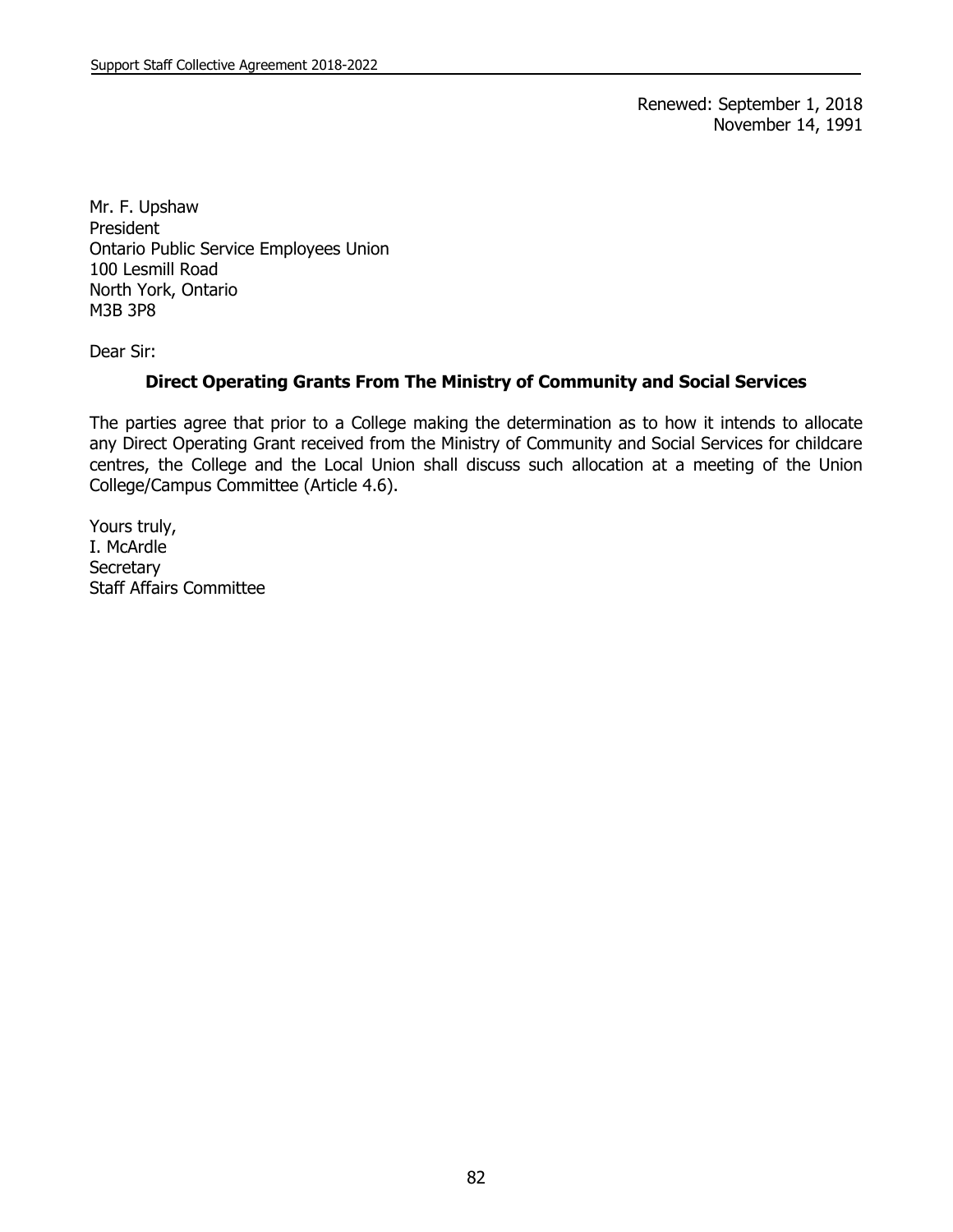Renewed: September 1, 2018 November 16, 2000

Ms. Leah Casselman President Ontario Public Service Employees Union 100 Lesmill Road North York, Ontario M3B 3P8

Dear Madam:

#### **Joint Transitional Committee**

The parties agree to establish a Joint Transitional Committee to explore the potential impact of a directive from the Ministry of Training, Colleges and Universities, which would displace five (5) or more Support Staff employees due to:

- a) the creation of a new College;
- b) a College merger;
- c) a program relocation from one College to another;
- d) other restructuring initiatives affecting multiple Colleges.

The parties recognize the principles and process established in Article 14.6 and further recognize that the specifics of some matters will only become apparent when the particular programs and services to be offered at the College have been identified.

The affected College(s) will strive to achieve the transfer of program(s) so that the transfer does not cause the layoff of employees as a direct result of the transfer.

The structure of the Joint Transitional Committee will be three (3) representatives chosen by OPSEU and three (3) representatives chosen by the Council. Each party will ensure at least one (1) representative is from an affected College(s). Their mandate will be to:

- a) review the principles and guidelines as specified within the Letter of Understanding Transfer of Programs and Services from St. Lawrence and Algonquin Colleges to La Cité collégiale (as set out in the 1997 - 2000 Collective Agreement);
- b) recommend the sequence for job postings and selection of affected employees;
- c) recommend in a timely fashion the appropriate processes or mechanisms to address the Ministry's directive.

The Joint Transitional Committee will be replaced by a Task Group comprising of:

- one (1) person appointed by each affected College
- one (1) person appointed by the OPSEU Local at each affected College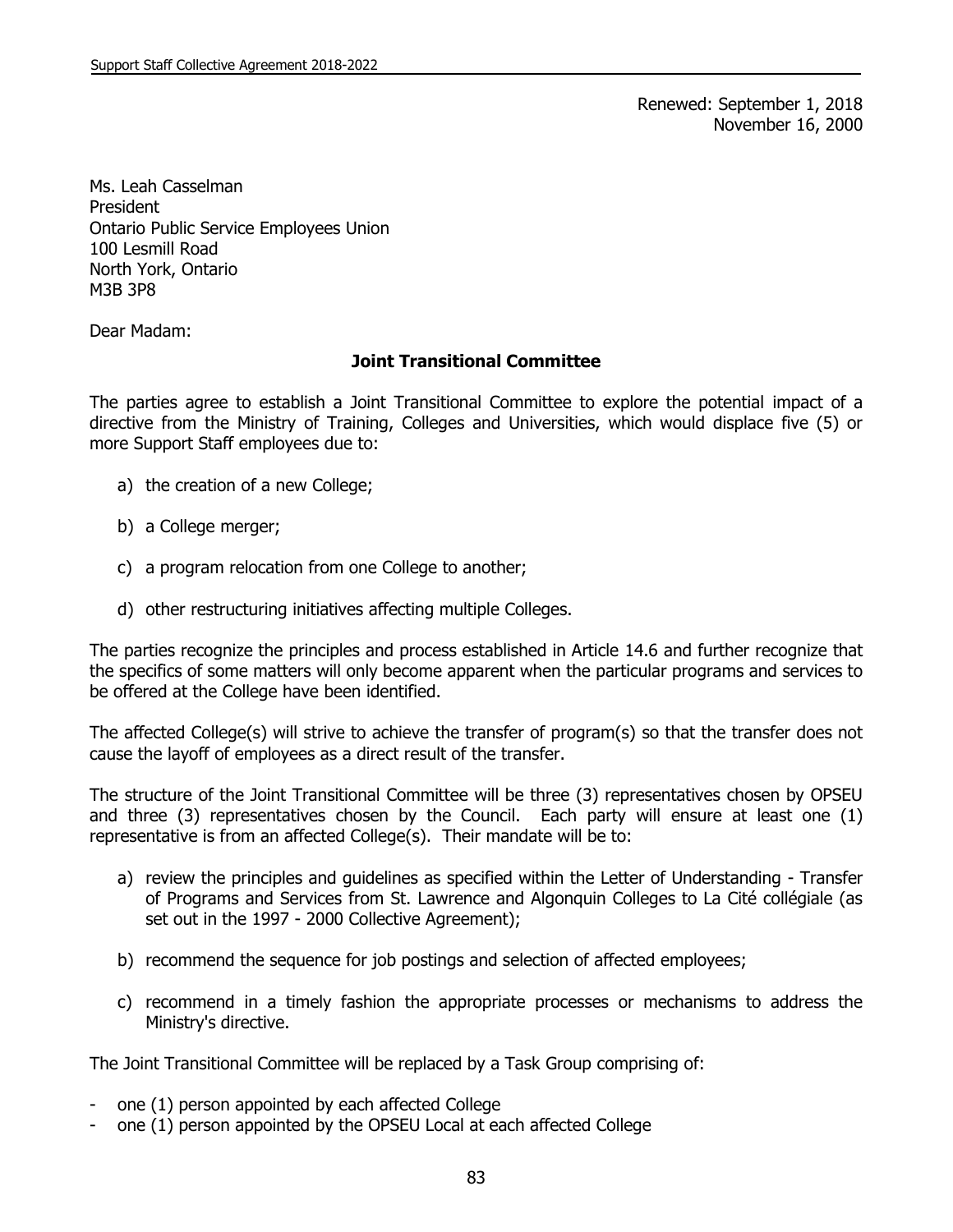- one (1) person appointed by the re-mandated College (where applicable)
- one (1) person appointed by OPSEU for the Local Union at the re-mandated College (where applicable)
- one (1) person appointed by the Council
- one (1) person appointed on a provincial basis by OPSEU

Based on the recommendations from the Joint Transitional Committee and keeping in mind the requirements of the Agreement, the function of the Task Group will be to make recommendations:

- a) to facilitate the movement of the bargaining unit members;
- b) regarding strategies to achieve this objective;
- c) to assist bargaining unit members who choose to transfer in adjusting;
- d) to assist bargaining unit members who have not transferred with retraining or other strategies to deal with dislocations.

Yours truly, I. McArdle Executive Director Council of Regents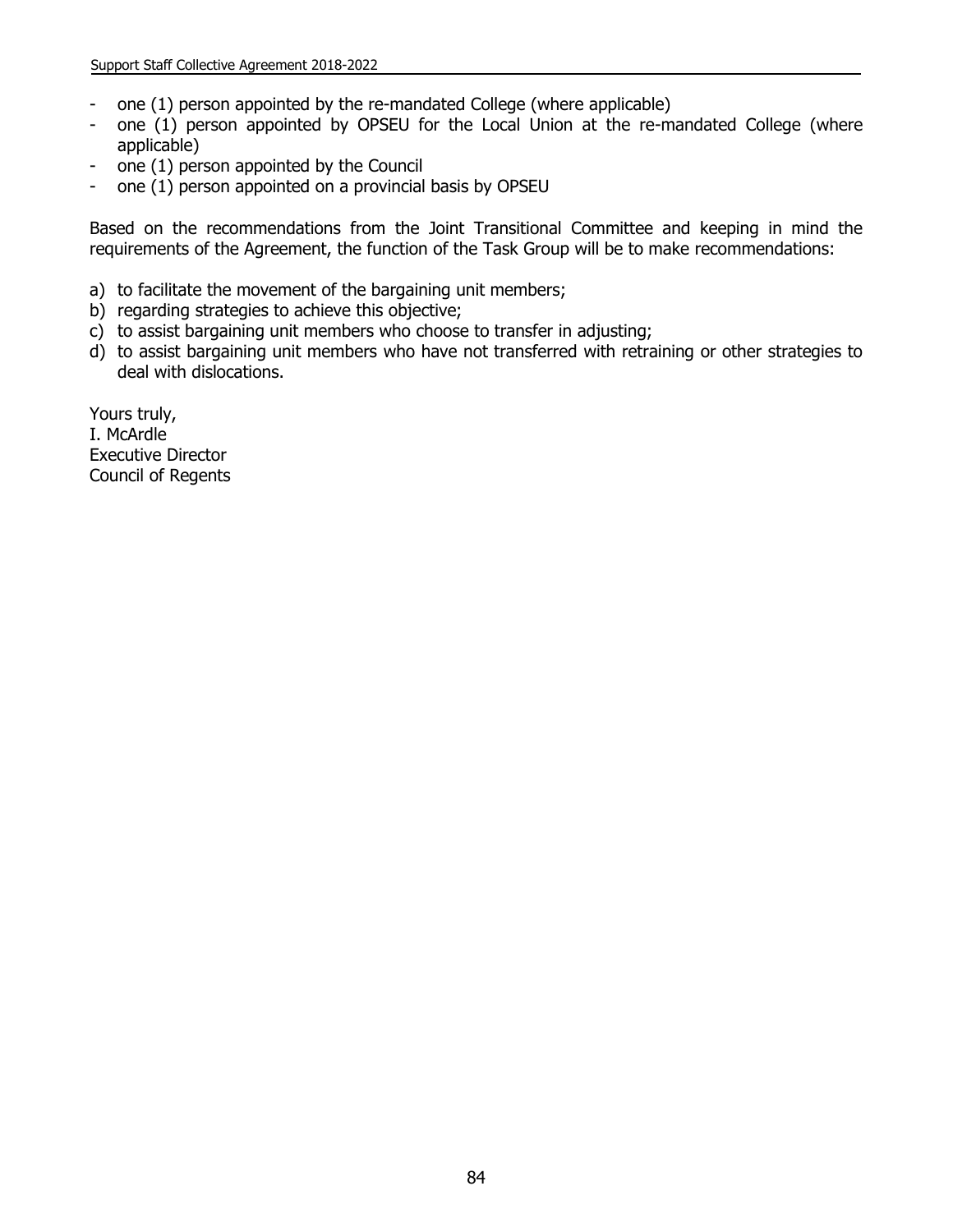Renewed: September 1, 2018 November 14, 1991

Mr. Warren Thomas President Ontario Public Service Employees Union 100 Lesmill Road North York, Ontario M3B 3P8

Dear Sir:

#### **Automobile Insurance**

This will confirm the parties' agreement that for those employees for whom the ownership/lease and use of an automobile is a condition of employment, the College will pay, to a maximum of one hundred and fifty dollars (\$150.00) per year, the difference between private automobile insurance and commercial automobile insurance, if required by the employee's insurer. The employee will provide to the College proof of the differential from his/her insurer.

Yours truly, D. Sinclair Chief Executive Officer College Employer Council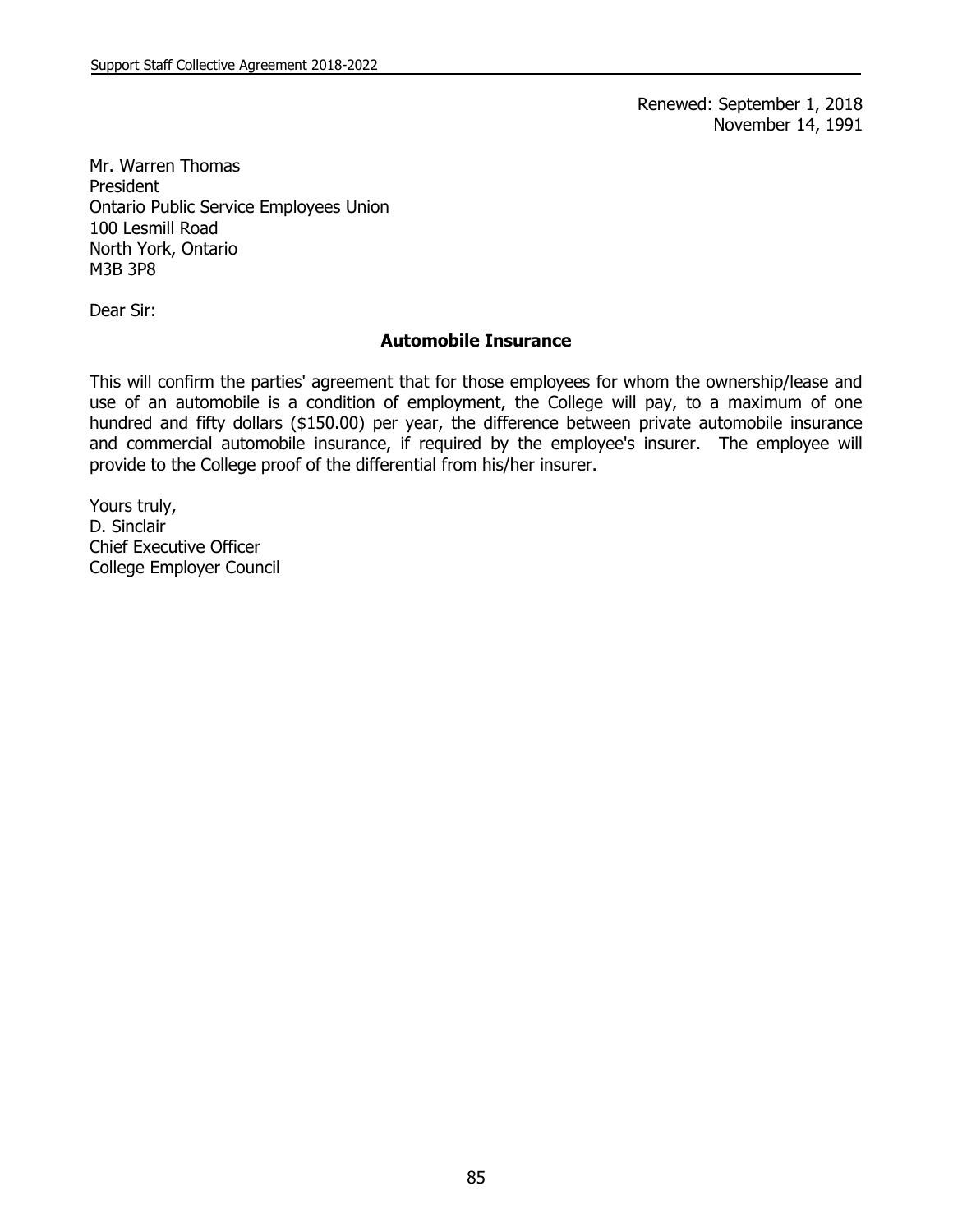Renewed: September 1, 2018 September 23, 1997

Ms. Leah Casselman President Ontario Public Service Employees Union 100 Lesmill Road North York, Ontario M3B 3P8

Dear Madam:

### **Conflict Between Booklet and Original Signed Version**

It is understood that in the case of conflict between this booklet and the original signed Collective Agreement, the original signed document will prevail.

Yours truly, I. McArdle **Secretary** Human Resources Committee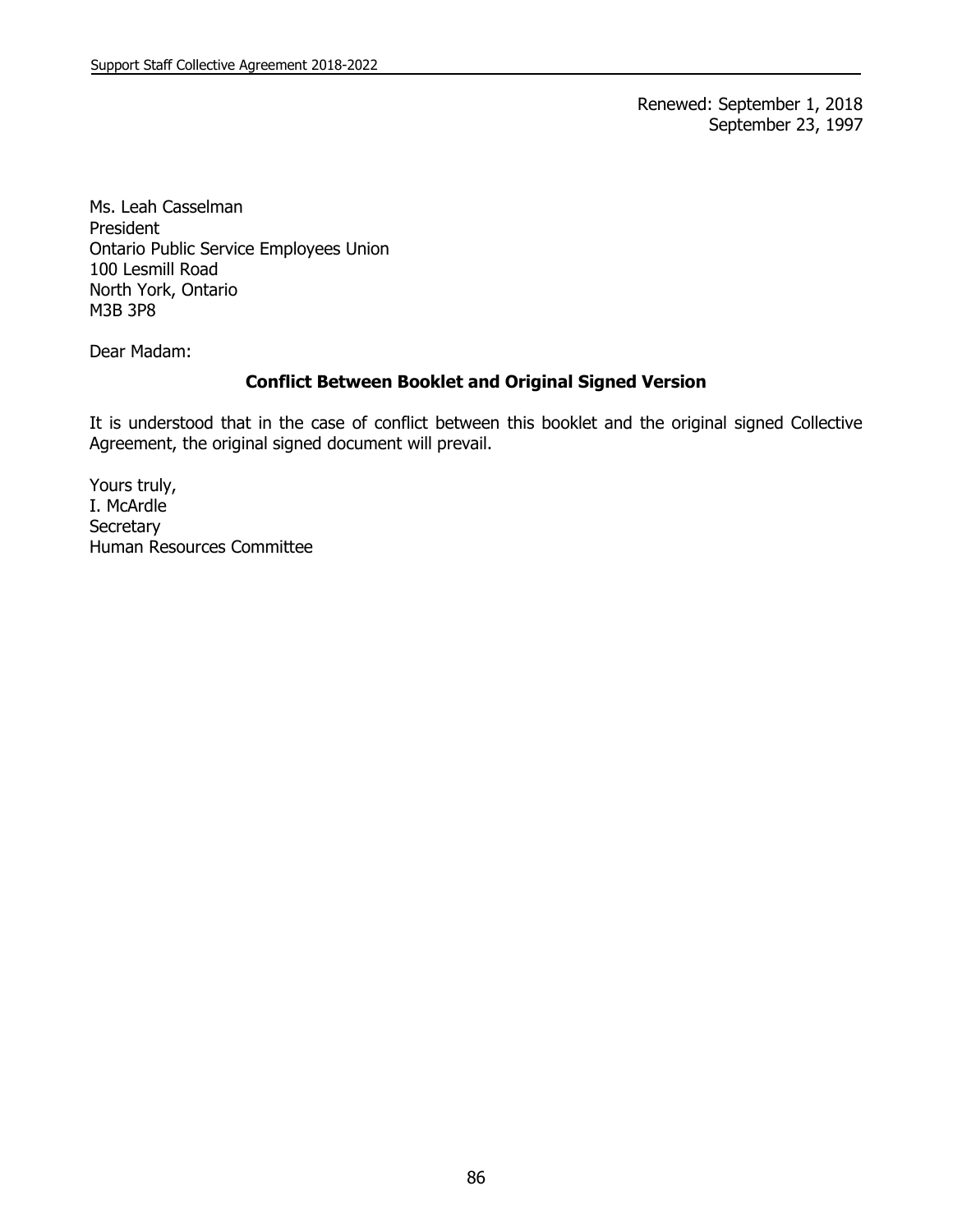Renewed: September 1, 2018 December 18, 2003

Ms. Leah Casselman President Ontario Public Service Employees Union 100 Lesmill Road North York, Ontario M3B 3P8

Dear Madam:

### **Grievance Scheduling**

The parties agree that neither of the local parties can refuse a tentative arbitration date set by the Joint Grievance Scheduling Committee for any grievance more than two (2) times for the same case.

Subsequent requests for adjournments will be dealt with by the confirmed arbitrator as appropriate to the circumstances.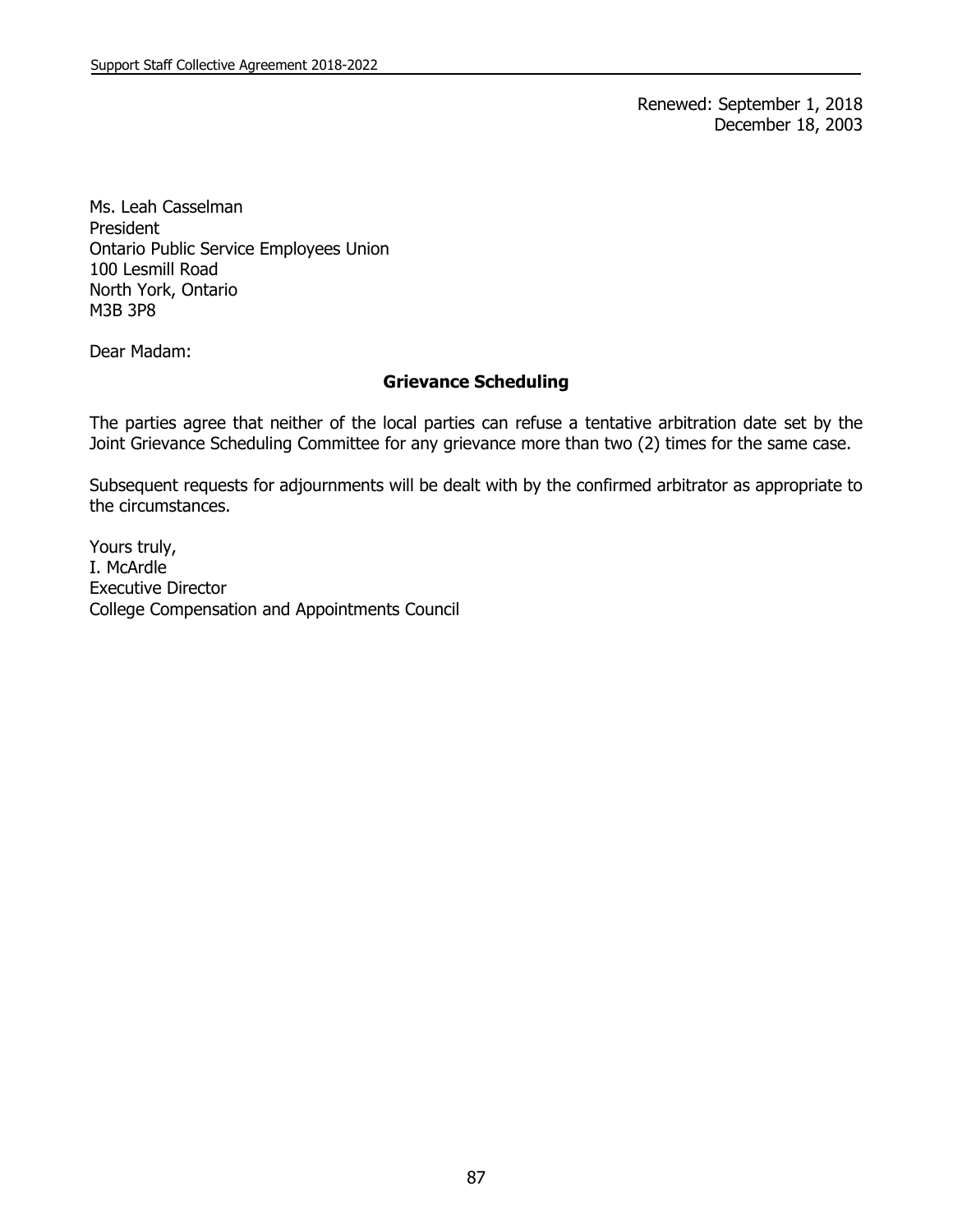Renewed and amended: September 1, 2018 September 23, 1997

Ms. Leah Casselman President Ontario Public Service Employees Union 100 Lesmill Road North York, Ontario M3B 3P8

Dear Madam:

#### **Article 15.5.1 – Severance Pay**

For ease of reference in applying Article 15.5.1, the parties have agreed to summarize the current severance pay obligations under the Employment Standards Act, **2000** as of September 1, 1997, for employees with more than five (5) years of employment, recognizing that reference should always be made to the Act, and the Act is subject to amendments from time to time.

Employees with more than five (5) years of employment are entitled to receive severance pay equal to the employee's regular wages for a regular non-overtime work week times (x) the number of years of employment to a maximum of twenty-six (26) weeks. A partial year of employment is prorated by month.

Employees with more than five (5) years of employment who are laid off may elect to receive their severance entitlement pursuant to the Act. If such an election is made the employee is deemed to have waived his/her recall rights under the Collective Agreement.

If the employee chooses to retain recall rights, the employee's severance entitlement is paid out when the employee's recall rights have expired or at any time the employee chooses to waive recall rights.

If an employee who has chosen to retain recall rights is subsequently recalled, the severance payment is retained by the College.

Yours truly, I. McArdle **Secretary** Human Resources Committee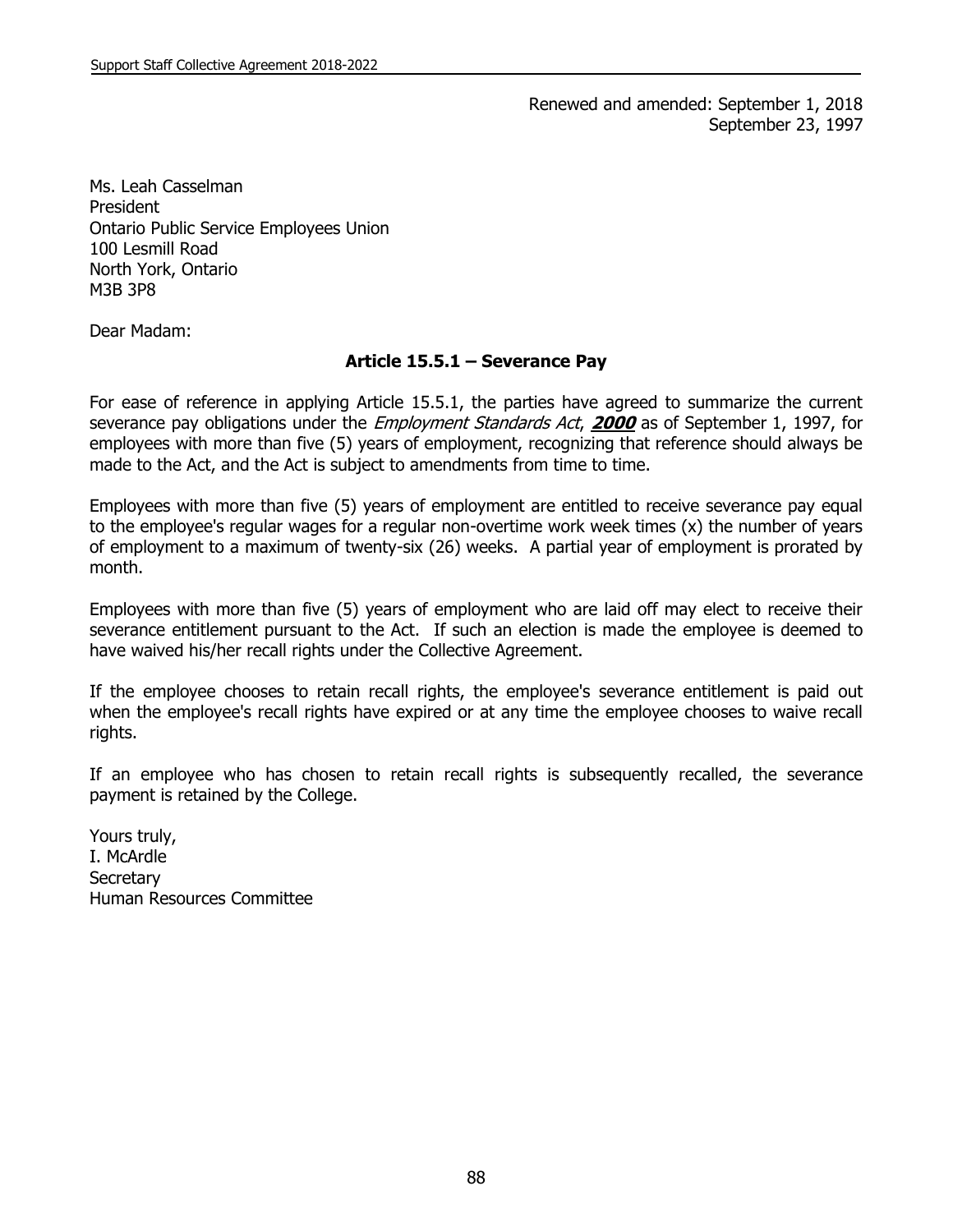Renewed: September 1, 2018 November 16, 2000

Ms. Leah Casselman President Ontario Public Service Employees Union 100 Lesmill Road North York, Ontario M3B 3P8

Dear Madam:

## **Accrual of Service and Seniority**

The parties agree that to the extent that Articles 8.1.10.1, 14.2, and 11.2 may contain limitations on the accrual of service, seniority or vacation, during periods of LTD or illness or while in receipt of WSIB benefits and these limitations are found to violate the Ontario Human Rights Code, the employer agrees to hold the Union harmless from any penalties or damages that may be assessed against the Union as a result of such finding.

Yours truly, I. McArdle Executive Director Council of Regents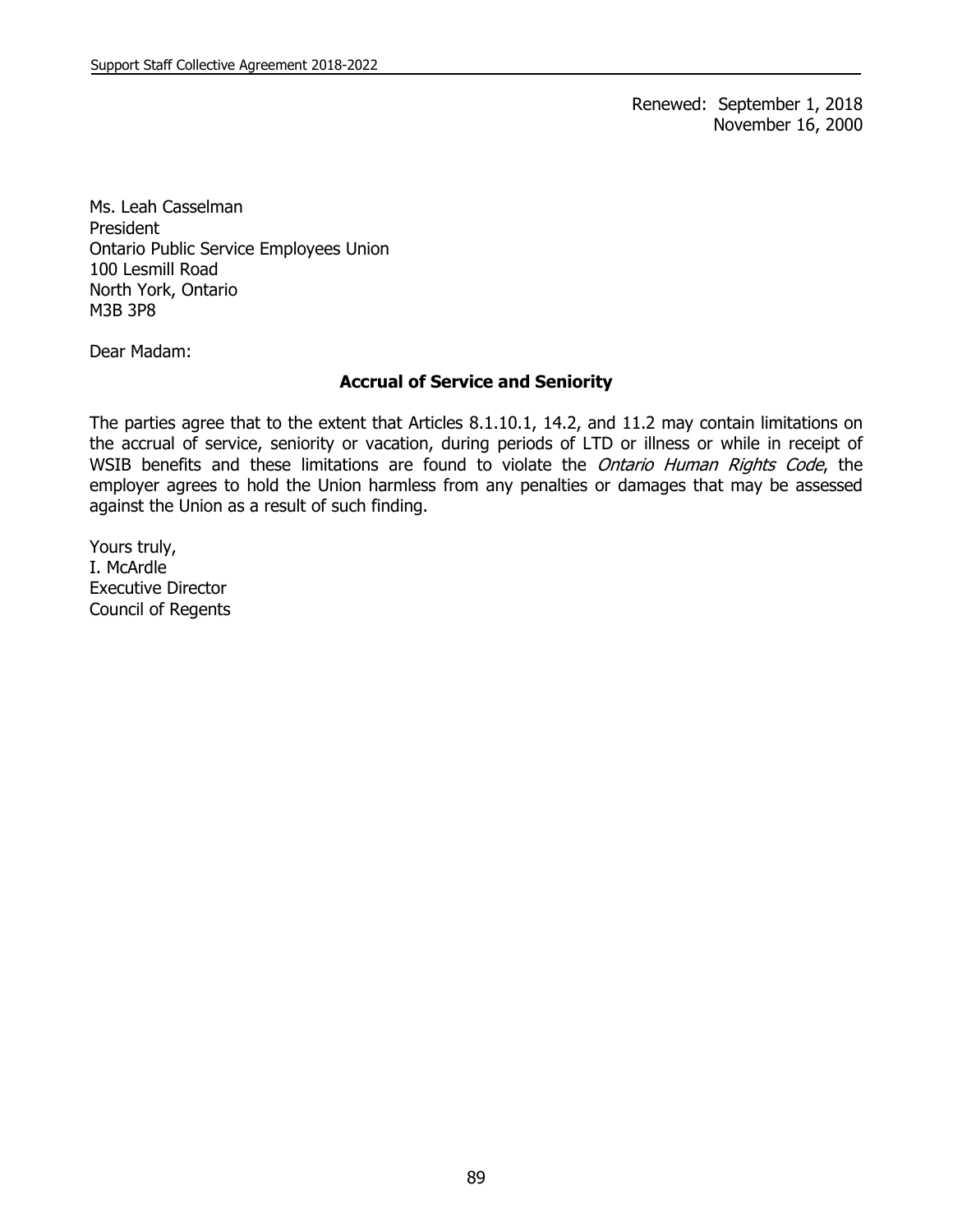Renewed: September 1, 2018 September 23, 1997

Ms. Leah Casselman President Ontario Public Service Employees Union 100 Lesmill Road North York, Ontario M3B 3P8

Dear Madam:

## **Clarification Regarding the Use of the Word "Persons"**

It is agreed between the parties that the reason individuals are referred to as "persons" after being laid off, is to clarify that the rights that remain for such individuals are those that are specified in the agreement, and to avoid confusion as to the rights that "employees" enjoy such as vacation, benefits and holiday entitlement.

Yours truly, I. McArdle **Secretary** Human Resources Committee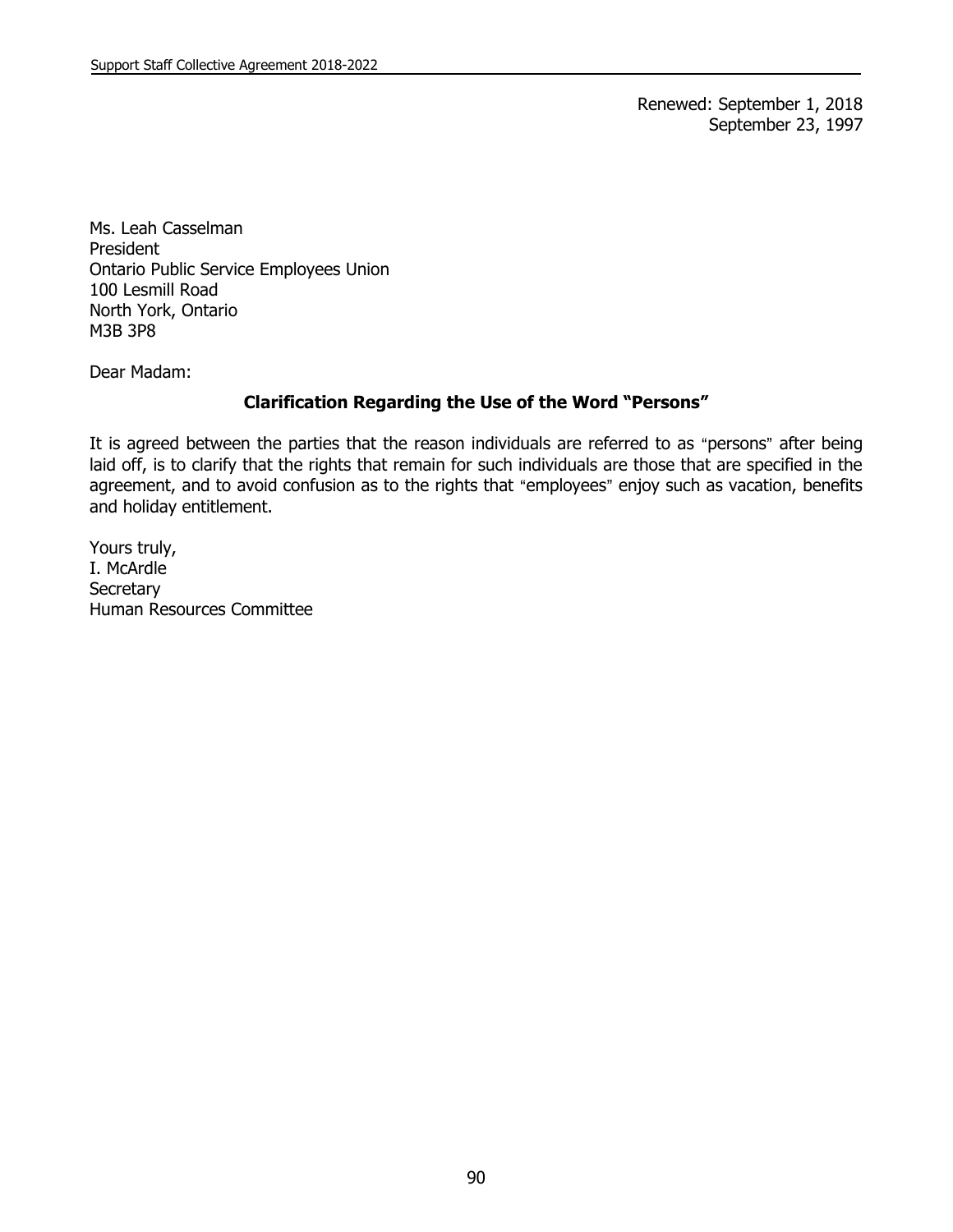Renewed: September 1, 2018 November 16, 2000

Ms. Leah Casselman President Ontario Public Service Employees Union 100 Lesmill Road North York, Ontario M3B 3P8

Dear Madam:

#### **New Initiatives**

The parties agree to establish a joint committee to explore the creation of a new type of position, within the bargaining unit, of a specific duration to allow the College to:

a) initiate and develop new College ventures or pilot projects; and

b) assign staff to projects of a known duration.

The Committee shall report back to their principals on the understanding that the principals will then attempt to agree on a process for implementing any of the joint recommendations of the Committee.

Each party shall appoint four (4) members to the Committee. The College shall be reimbursed for time spent by representatives on the Committee in accordance with Article 5.1.2.

Yours truly, I. McArdle Executive Director Council of Regents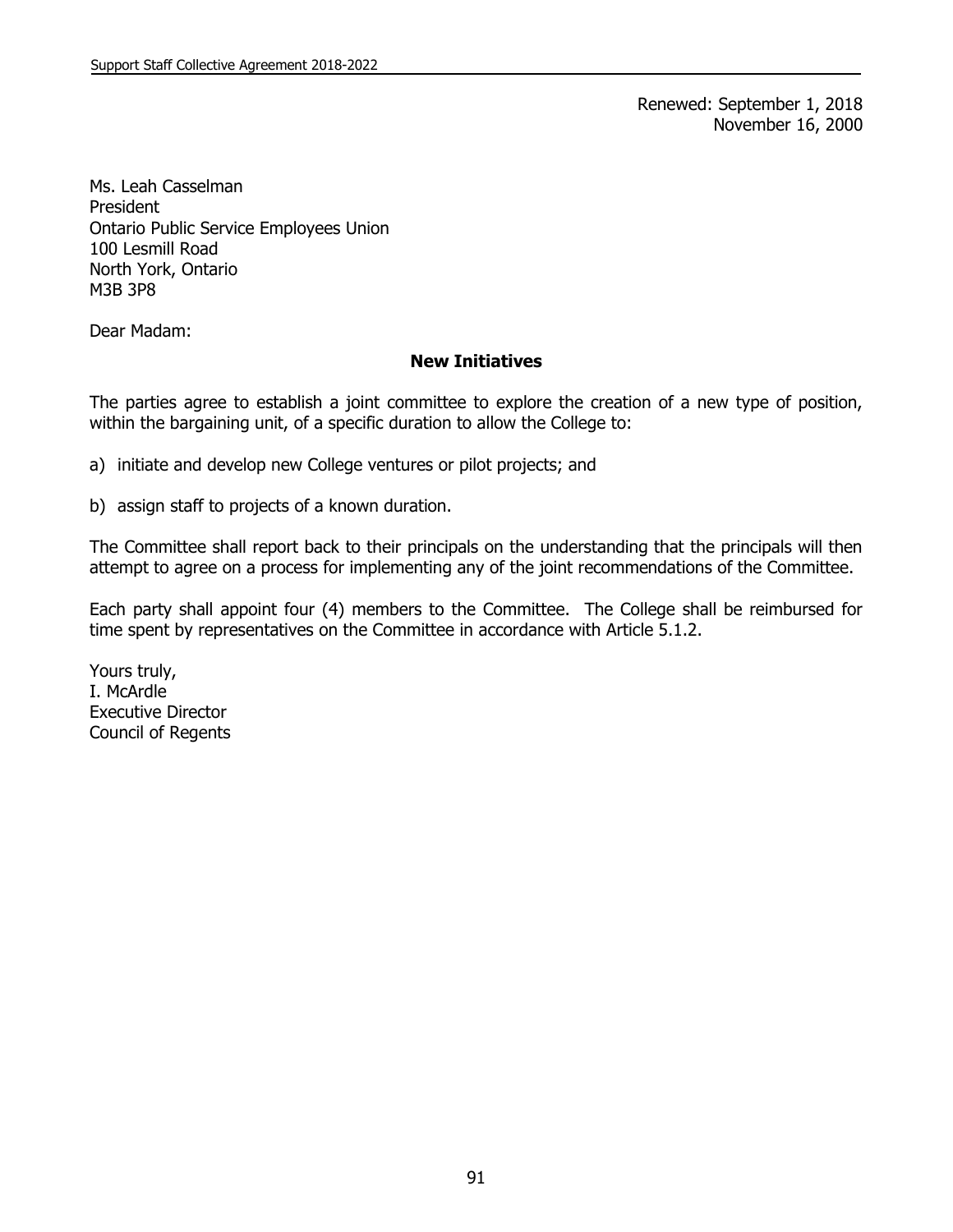Renewed: September 1, 2018 September 22, 2005

Ms. Leah Casselman President Ontario Public Service Employees Union 100 Lesmill Road North York, Ontario M3B 3P8

Dear Madam:

#### **Workplace Wellness**

In light of EERC's review of the results of the "Workplace Wellness" survey and the proposed next steps recommended in its report dated April 21, 2005, the parties agree that EERC will have further discussions about workplace wellness as it pertains to the college system.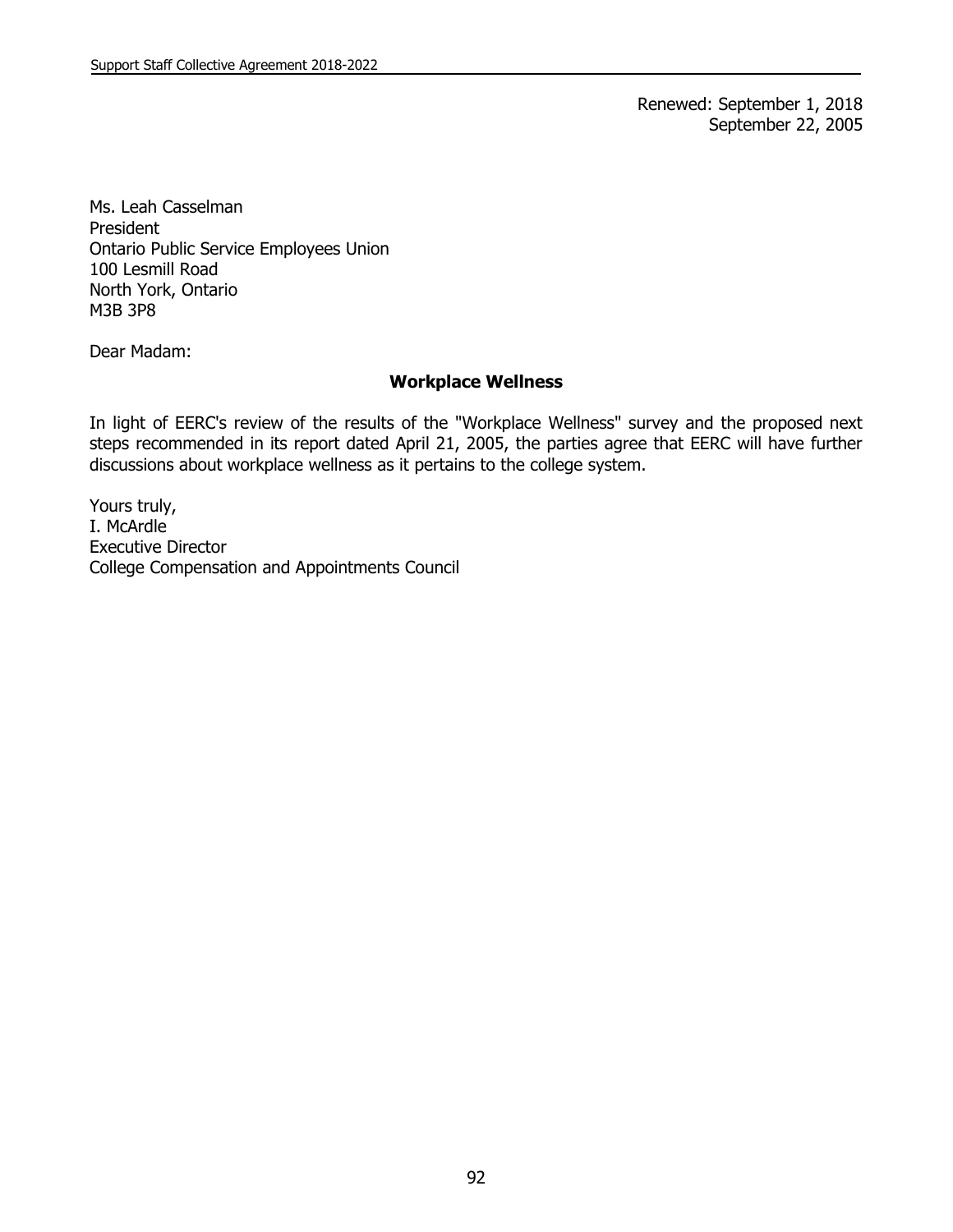Renewed: September 1, 2018 December 18, 2003

Ms. Leah Casselman President Ontario Public Service Employees Union 100 Lesmill Road North York, Ontario M3B 3P8

Dear Madam:

#### **Return to Work**

Every College shall have a Return-to-Work (RTW) policy within six (6) months from December 18, 2003 to support injured and ill employees in returning to work. Each policy shall contain the following:

- a statement of commitment that describes how the program will operate, which may include a permanent or ad hoc Return-to-Work Committee, consisting of representatives from the College and the Local Union
- strategies that support the statement of commitment and form a framework within which individual return-to-work cases are managed
- a description of roles and responsibilities for the various stakeholders involved in the RTW process
- a RTW process that outlines the steps to be followed in managing individual return-to-work cases, including a mediation component, if appropriate
- a communications and training component
- a process for regular reviews of the program

It is agreed that where a meeting as contemplated in this letter takes place by mutual consent, during regular working hours, representatives of the Local Union shall not suffer any loss of pay during regular working hours when required to leave their duties temporarily for the purpose of attending such a meeting. Time off to attend meetings shall not be unreasonably denied.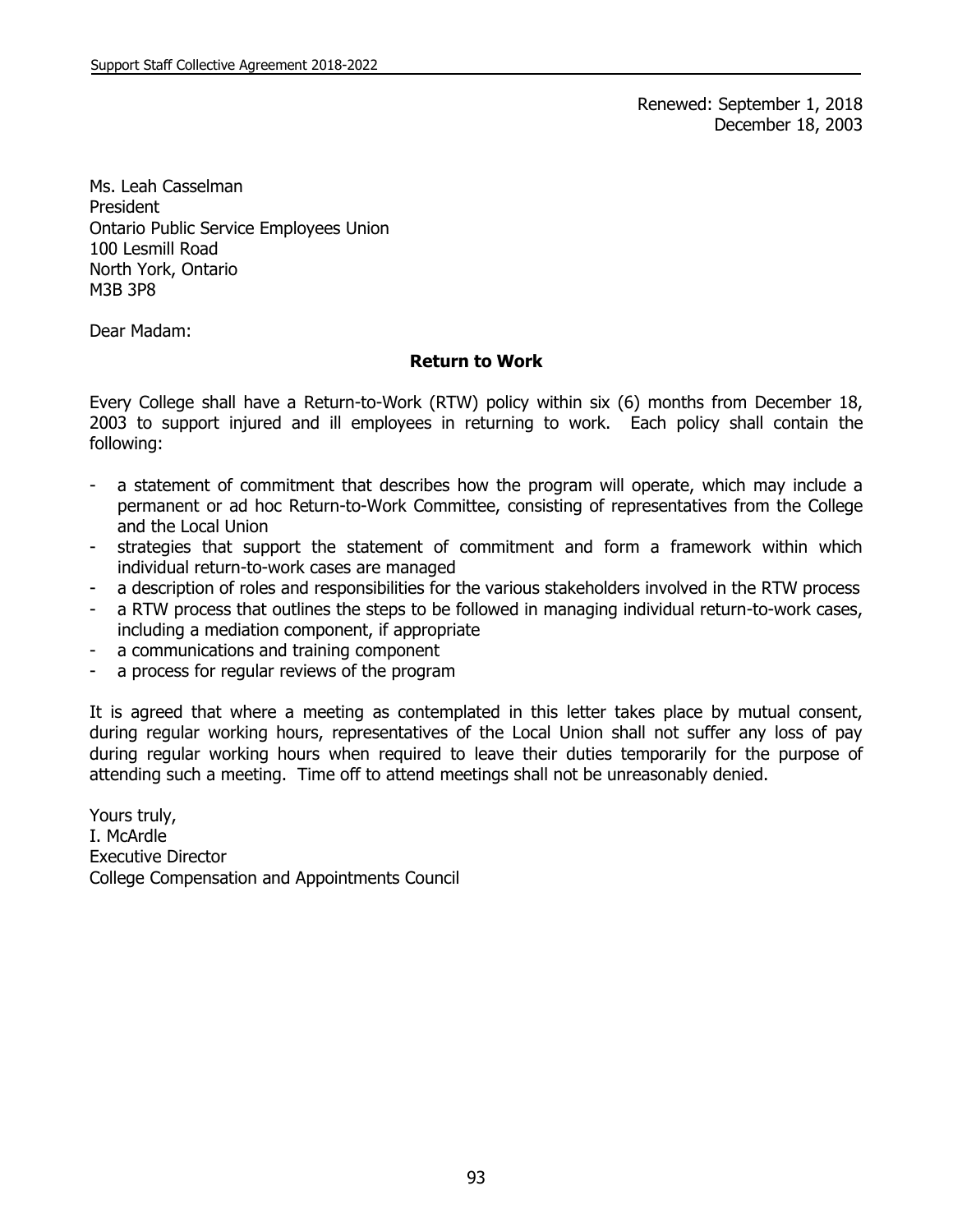Renewed: September 1, 2018 September 22, 2005

Ms. Leah Casselman President, Ontario Public Service Employees Union 100 Lesmill Road North York, Ontario M3B 3P8

Dear Madam:

## **Lead Hand Definition**

Effective March 1, 2007, the Lead Hand Definition is as follows:

### **Ongoing Lead Duties**

With the introduction of the evaluation system on March 1, 2007, employees who have been assigned "lead" or "coordinator" duties will have such duties reflected in their PDF and evaluated as such.

## **Temporary Lead Hand**

Where the College determines that it is required, a Lead Hand may be temporarily designated within a work group giving due consideration to the ability, qualifications required for the position and seniority, in making the appointment. As contemplated by the use of the word "temporary", such an assignment shall only be short-term and for a very specific period of time.

The temporary Lead Hand does not function as a supervisor. Typical duties can include:

- 1. passing supervisor's instructions to members of the work group, explaining new projects and assignments;
- 2. allocating work assignments according to established methods and procedures, and establishing priorities as required.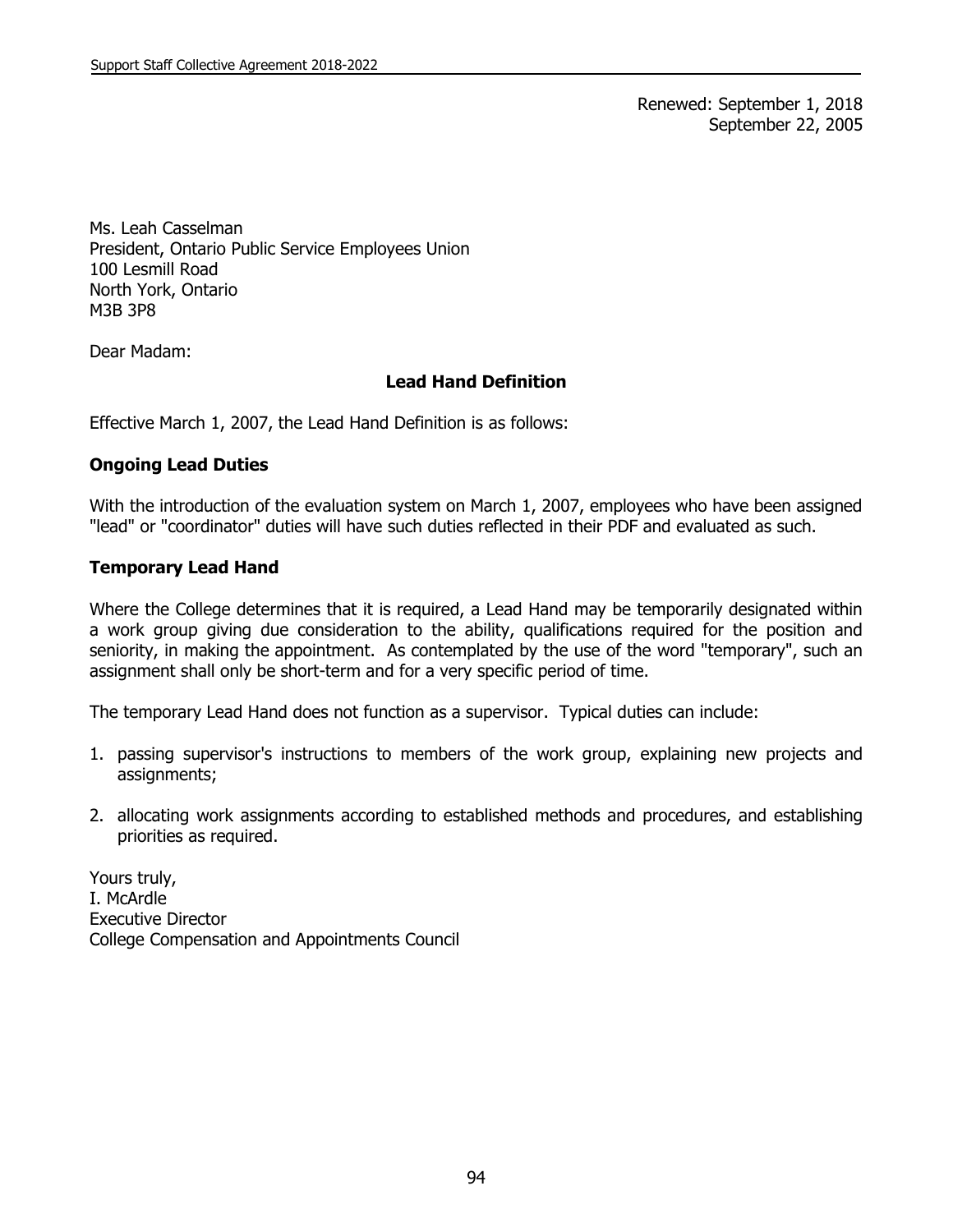Renewed: September 1, 2018 September 22, 2005

Ms. Leah Casselman President Ontario Public Service Employees Union 100 Lesmill Road North York, Ontario M3B 3P8

Dear Madam:

# **Implementation of the New Job Evaluation System**

# **Time lines**

The new job evaluation system will be in effect on March 1, 2007. During this time the following will occur:

- Human Resources staff and the Local Union will be trained by the Classification Review Committee (CRC) on the new system including directions on how to write a position description form (PDF)
- using the "train the trainer" model, Human Resources will train supervisors and employees on how to write a PDF
- all PDFs must be rewritten and evaluated using the new system
- CRC will issue the new payband structure and the Collective Agreement, which will be modified, where appropriate, to reflect the changes for the system

# **Implementation Guidelines**

# **a) Determination of Payband**

Using the new job evaluation system, the College will evaluate a position and determine the appropriate payband under the new structure. Using the incumbent's current hourly rate, the level assigned to the position will be the first level encountered that contains an hourly rate that is equal to or greater than the individual's current hourly rate.

Any position that is evaluated at a payband that does not contain an hourly rate equivalent to or higher than the incumbent's current hourly rate will retain the evaluated payband but the employee will be assigned the "grand-parented" or higher payband (definition follows).

# **b) Definition of "Grand-parenting"**

The definition of "grand-parenting" for the purpose of determining an employee's payband and/or hourly wage for the implementation of the new system is:

- the position will retain the payband that was assigned through the evaluation process
- the incumbent's hourly wage rate will be grand-parented to the first payband that contains a hourly wage rate equivalent to or higher than the incumbent's current hourly wage rate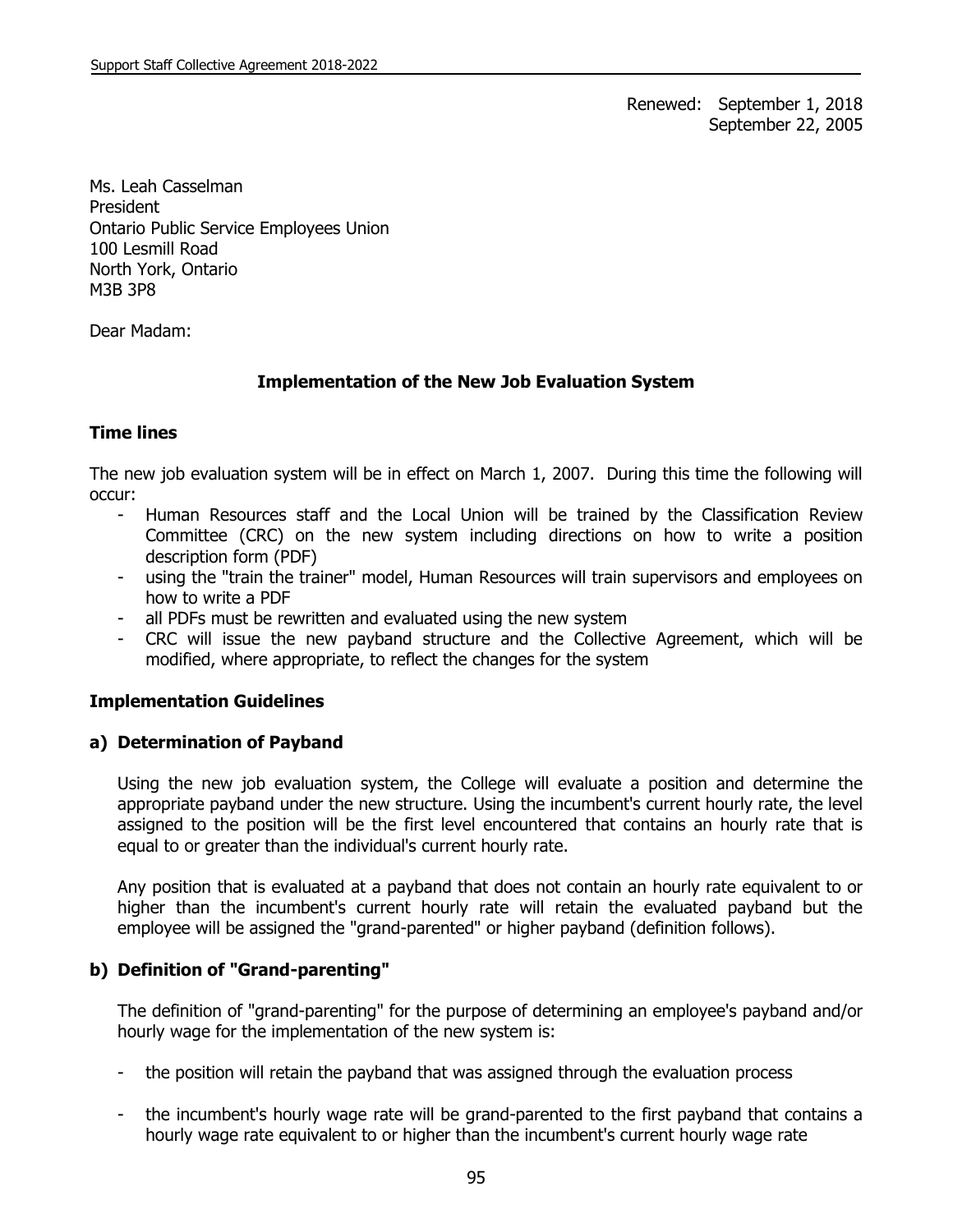- for salary administration, pension and group insurance purposes, the incumbent will be treated at the grand-parented higher hourly wage rate. For example, for LTD purposes the grand-parented wage will be insured and if the employee does go off on LTD his/her monthly benefit will be based on the grand-parented payband.
- for the purpose of Article 15, the incumbent's rights will be treated at his/her grand-parented payband and not the payband of the position. For example, bumping rights will begin at the payband of the employee and not the payband of the position. In some cases, the payband that an employee is grand-parented at for salary administration purposes and Article 15 may be different. This will only happen in some unique circumstances when an employee is progressing through the wage grid. To determine an employee's "grand-parented" payband, use the maximum wage rate (4 year rate) of the employee's current payband to find the first payband that contains a hourly wage rate equivalent to or higher than the maximum wage rate of the incumbent's current payband.
- should an employee who is at a grand-parented payband, be reassigned through Articles 15 or 17.2, to another position (either to a higher or lower payband) then the employee will no longer be grand-parented and will be paid the wage rate appropriate for the position assigned. For example, if the employee is successful for a job competition to a position that has a wage rate either higher or lower, the employee will receive the wage rate for the position and will no longer be grand-parented. Note - this would not apply to temporary assignments contemplated under Article 17.3.
- when the position becomes vacant both it and the employee who is newly assigned to it will be paid at the appropriate payband rate the position has been evaluated at.

# **c) Determination of Payband for Existing Red Circle, Swan or Grand-parented Employees**

Outlined below are the steps to be followed when determining the payband and wage rates for individuals who are currently red-circled, swan rated (individuals in special computer classifications due to a 1987 arbitration decision) or grand-parented.

- 1. The "red-circle amount" is the difference between the hourly wage in Appendix E of the current Collective Agreement for the employee's payband and the hourly rate the College is paying the incumbent in the position.
- 2. Determine the appropriate level and hourly rate following the instructions outlined in a) above.
- 3. If the new rate is lower than the sum of the "red-circle amount" and the previous payband hourly wage, then that current hourly rate does not change (i.e. no increase to the employee's hourly wage) but the red-circle amount is reduced by the difference between the new hourly rate and the previous hourly rate. (see Example 1 below)
- 4. If the new rate is higher than the sum of the "red-circle amount" and the previous payband hourly wage, then that becomes the wage and the individual is no longer red-circled. (see Example 2 below)

Existing System: Incumbent's currently hourly rate is \$18.19 The payband hourly rate is  $$15.69$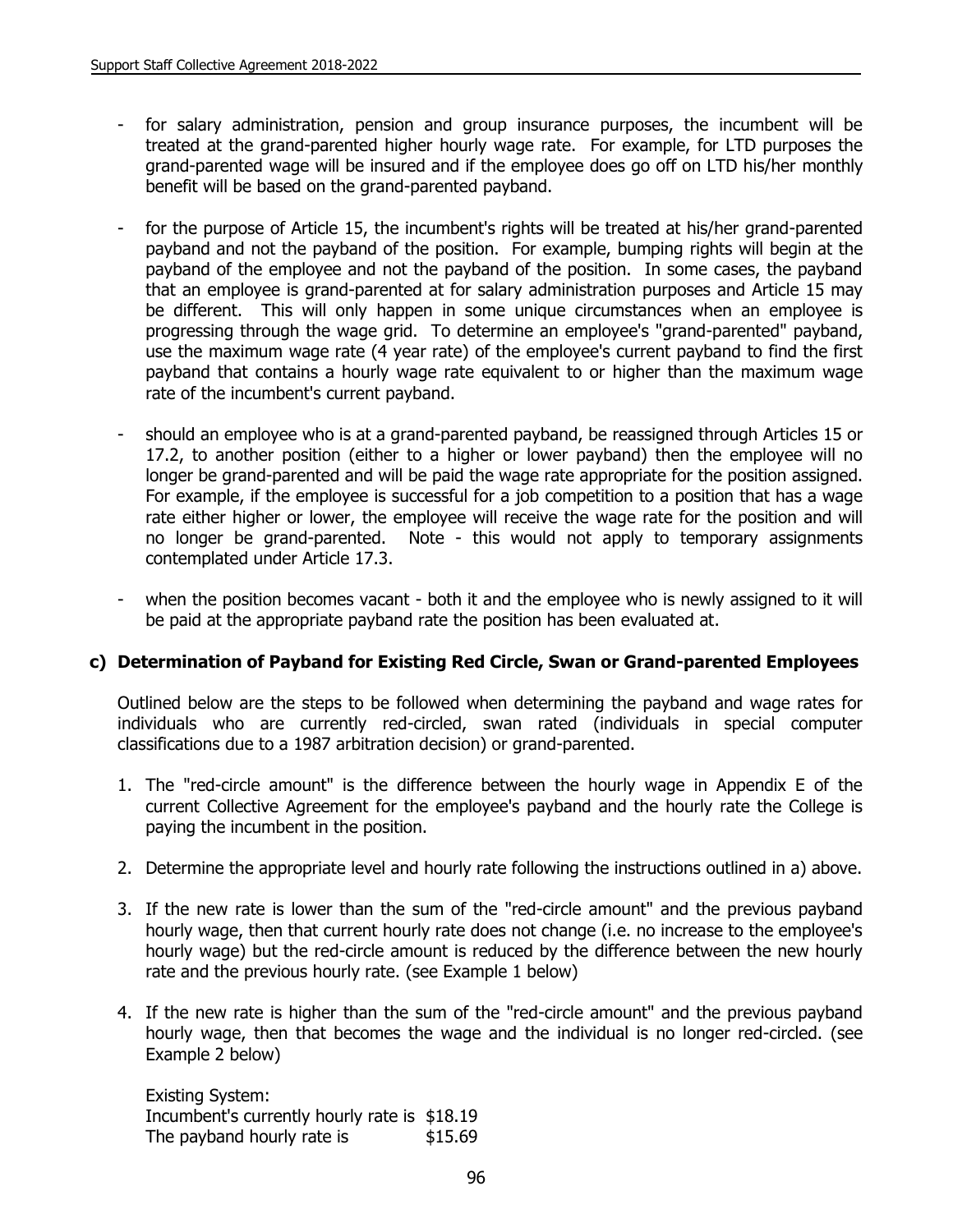Therefore, the "red-circle amount" is \$ 2.50

New System (after position evaluated):

| \$15.75                                        |
|------------------------------------------------|
| \$18.19                                        |
| \$2.44 (only the red-circle amount is reduced) |
|                                                |
| \$18.20                                        |
| \$18.20                                        |
| (no longer red-circled)<br>\$0                 |
|                                                |

5. The "red-circling" provisions in the Collective Agreement will continue to apply to these individuals. There is no pyramiding of the "red-circling" and "grand-parenting" provisions.

## **d) Progression**

If the level of the hourly wage rate assigned above (using (a) or (c)) is less than six (6) or the "4 year" rate, then the incumbent will be able to progress through the levels in accordance with Article 7.3.

Determination of the "progression" or "anniversary" date:

- if prior to the implementation date, the incumbent is progressing through the wage grid then the "progression" or "anniversary" date will remain unchanged; however,
- if the incumbent is at the maximum hourly wage rate, then the "progression" or "anniversary" date will be the effective date of the new system.

### **e) Moratorium of Classification Grievances**

Effective September 22, 2005, the CRC will issue a moratorium on both reclassification requests and classification grievances being filed. This will remain in effect until March 1, 2007.

Any reclassification requests or classification grievances in process before this date can continue and classification arbitrations will be scheduled as needed.

## **f) Article 6.1.2.2 Forty (40) Hours per Week**

With the introduction of the new job evaluation system, job families will no longer be associated with Support Staff positions. If, prior to the implementation of the new system, an employee (hired before September 1, 1997) was assigned forty (40) hours per week, that employee will not have his/her hours reduced unless the employee agrees or he/she is the successful applicant for a position with fewer hours. The intent is not to disadvantage employees who were previously covered by this Article prior to the introduction of the new job evaluation system.

Yours truly, I. McArdle Executive Director College Compensation and Appointments Council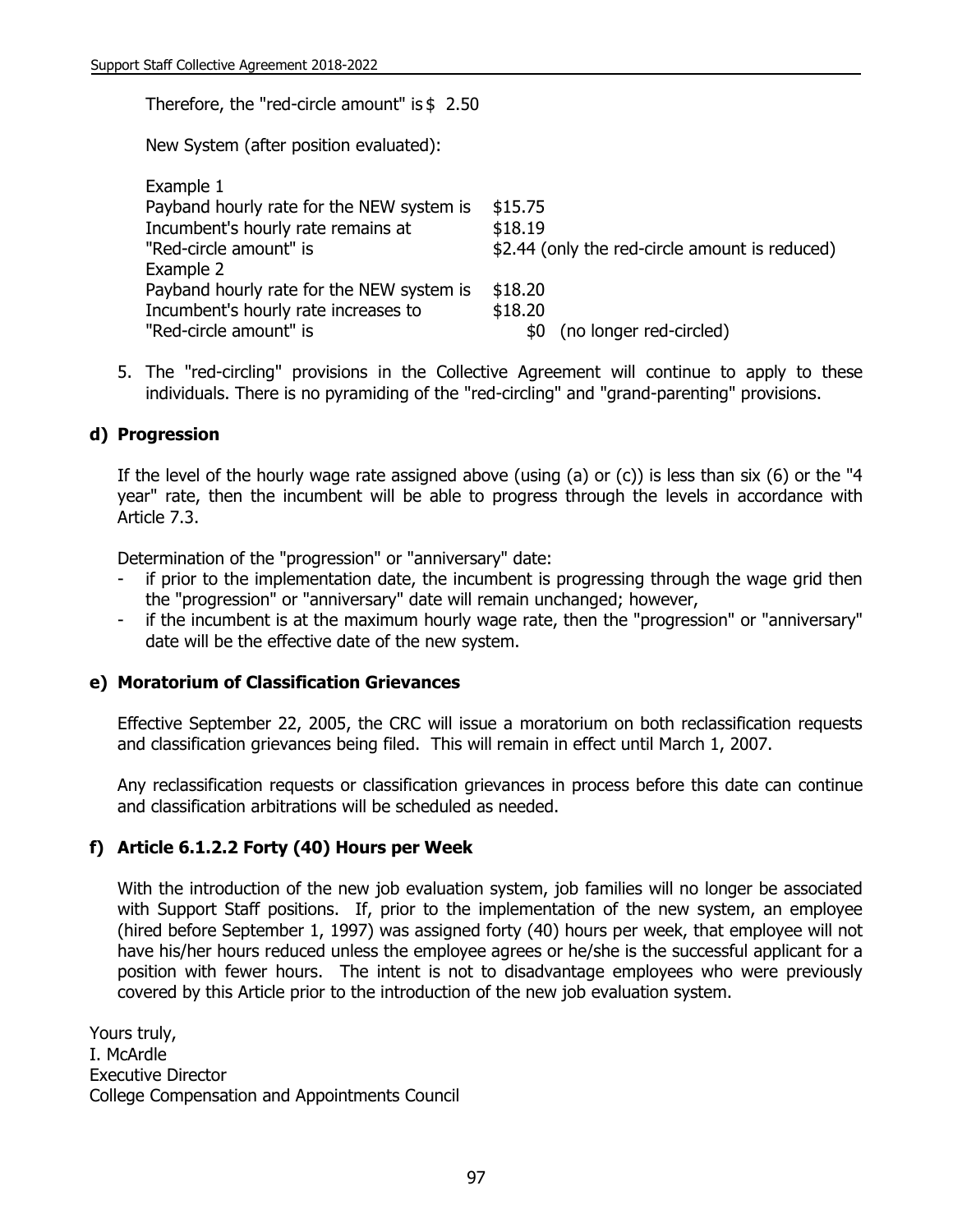Renewed: September 1, 2018 September 22, 2005

Ms. Leah Casselman President Ontario Public Service Employees Union 100 Lesmill Road North York, Ontario M3B 3P8

Dear Madam:

## **Union Time Off**

The parties agree to refer the issue of the release of employees for the purpose of assisting the Union in advising and educating members with respect to collective bargaining to the Employee/Employer Relations Committee (EERC) for discussion and recommendations to the parties.

Yours truly, I. McArdle Executive Director College Compensation and Appointments Council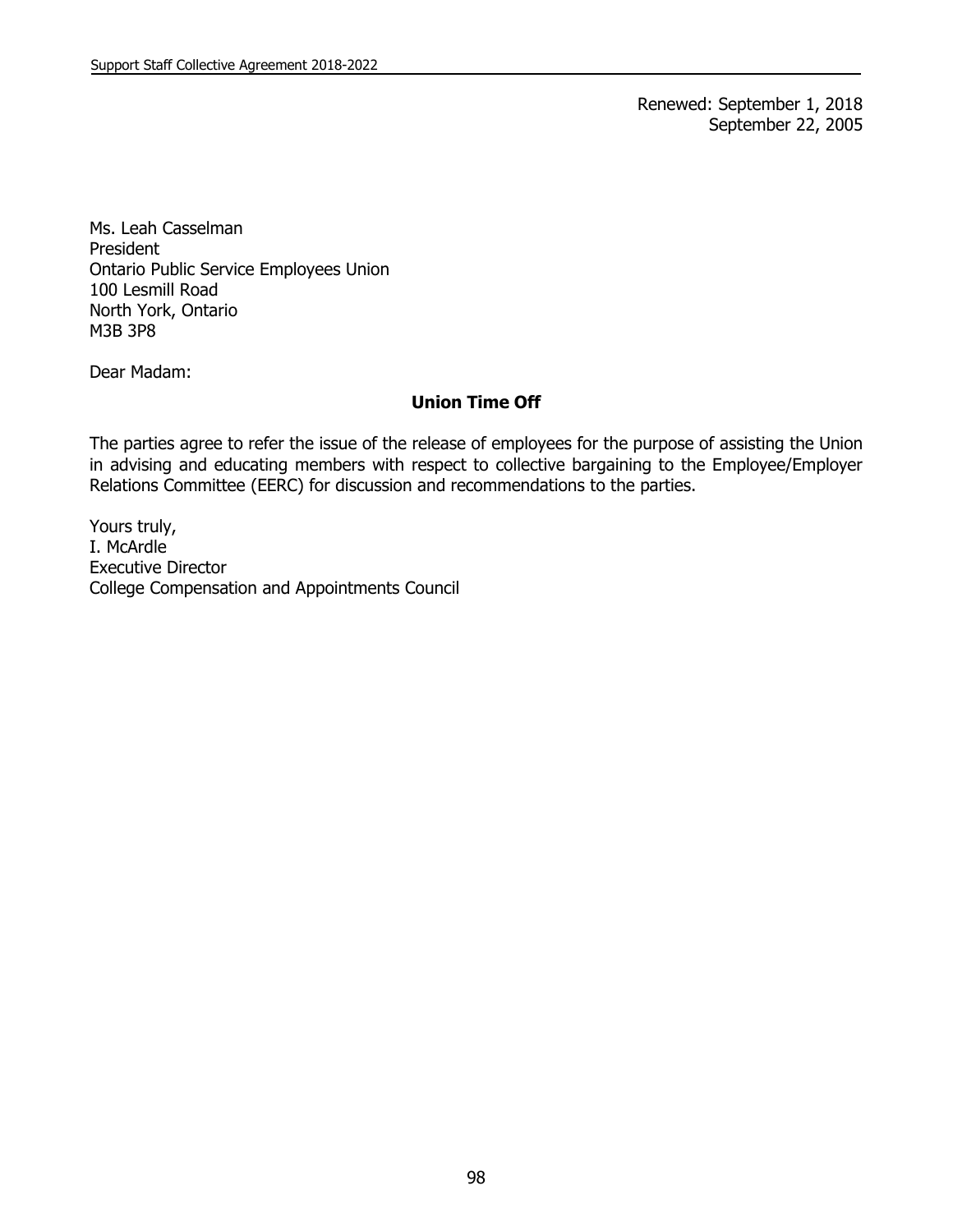Renewed and amended: September 1, 2018 October 2, 2008

Mr. Warren Thomas President Ontario Public Service Employees Union 100 Lesmill Road North York, Ontario M3B 3P8

Dear Sir:

## **Initiatives/Opportunities**

The terms of this Letter of Understanding apply to "Initiatives/Opportunities" bargaining unit positions. An "Initiative/Opportunities" position is a position within the Support Staff bargaining unit, in which the established termination date is known at the time the position is created and forms part of the employment contract with the individual who is selected for the position. An "Initiatives/Opportunities" position will not be used to replace existing full-time Support Staff bargaining unit positions. All provisions of the Collective Agreement, except for Article 15, shall apply.

The College shall inform the Local Union of its intent to create an "Initiative/Opportunities" position, its rationale and the termination date. The College will hear any representations by the Local Union prior to implementing such a position, provided such representations are made promptly.

The "Initiative/Opportunities" position may not exceed twenty-four (24) consecutive months unless extended with written agreement of the Local Union.

All "Initiative/Opportunities" positions shall be posted pursuant to Article 17.1 and 17.1.1.

Should an existing full-time bargaining unit member be selected to fill such a position, the resultant vacancy shall be filled in accordance with Article 17.3.1 Temporary Postings. An existing full-time bargaining unit member who is selected or assigned to fill such a position shall be paid in accordance with the appropriate wage rate for the position and shall continue to receive all the terms of the Collective Agreement to which he/she is entitled. The employee will have the right to return to his/her regular position or its equivalent at the conclusion of the "Initiative/Opportunities" position.

This Letter of Understanding will expire on August 31, 2022, but should the parties not have reached a new Collective Agreement by that date, the letter shall continue to operate until the earlier of a Memorandum of Settlement being entered into or there is a right to strike or lock-out.

Yours truly, D. Sinclair Chief Executive Officer College Employer Council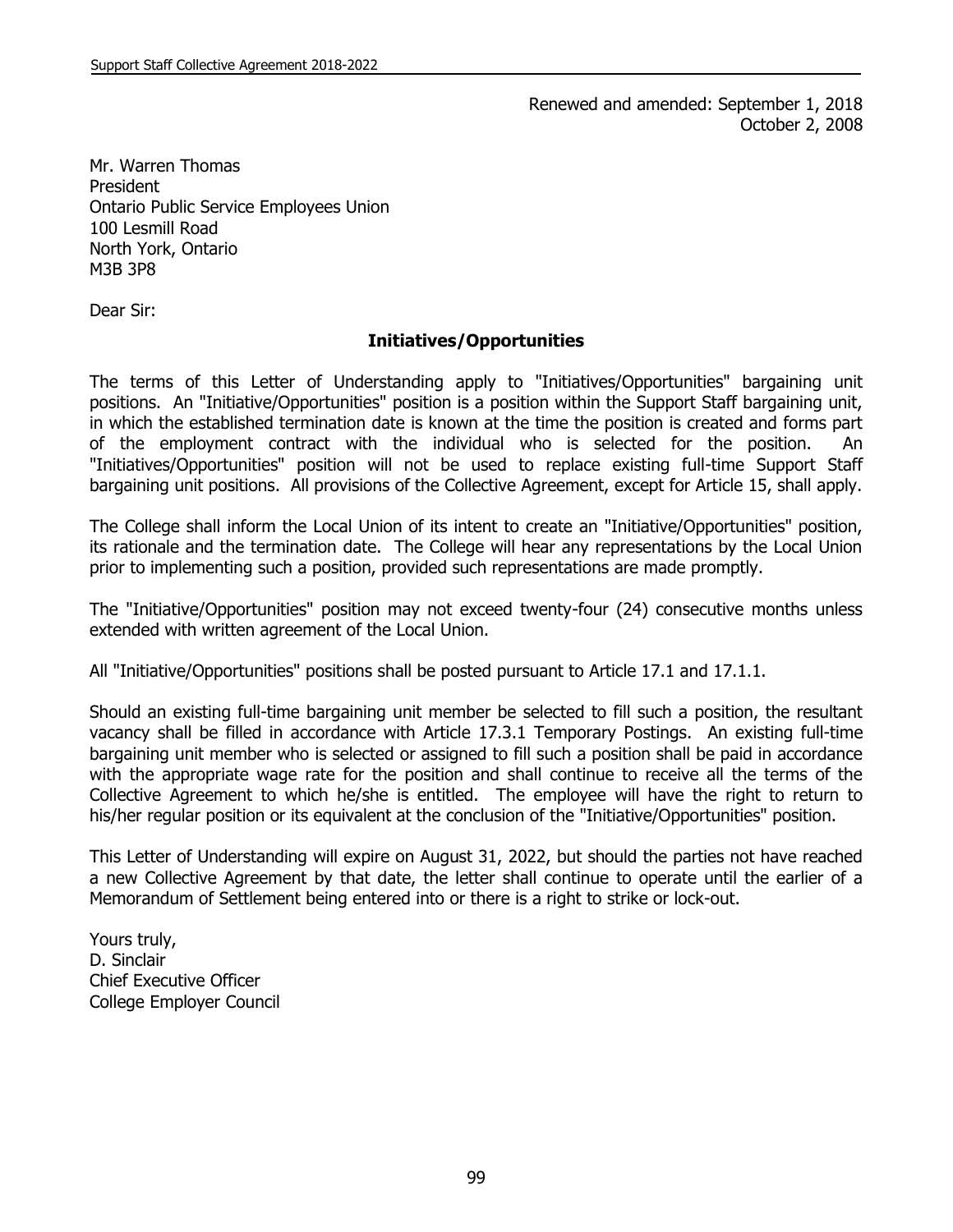Renewed: September 1, 2018 October 4, 2011

Mr. Warren Thomas President Ontario Public Service Employees Union 100 Lesmill Road North York, Ontario M3B 3P8

Dear Sir:

#### **Mobilizer Leave**

The Union may at its discretion require up to four (4) employees from the college system be granted a leave of absence with pay, commencing ninety (90) days before the expiration of the collective agreement until ratification, for the purpose of assisting the Union in advising and educating the members with respect to the collective bargaining process and the issues in bargaining. The Union shall reimburse the College for all pay during such leaves.

The Union will advise the Directors of Human Resources of the affected colleges, with copies to Council, of the name of such employees, as soon as practical, and in any event at least twenty-one (21) days prior to the commencement date of the leaves. No more than one employee shall be released from a particular college.

Such employees will be given access to colleges with the prior approval of the particular college's Human Resources Director which approval will not be unreasonably denied.

Yours, truly, D. Sinclair Chief Executive Officer College Employer Council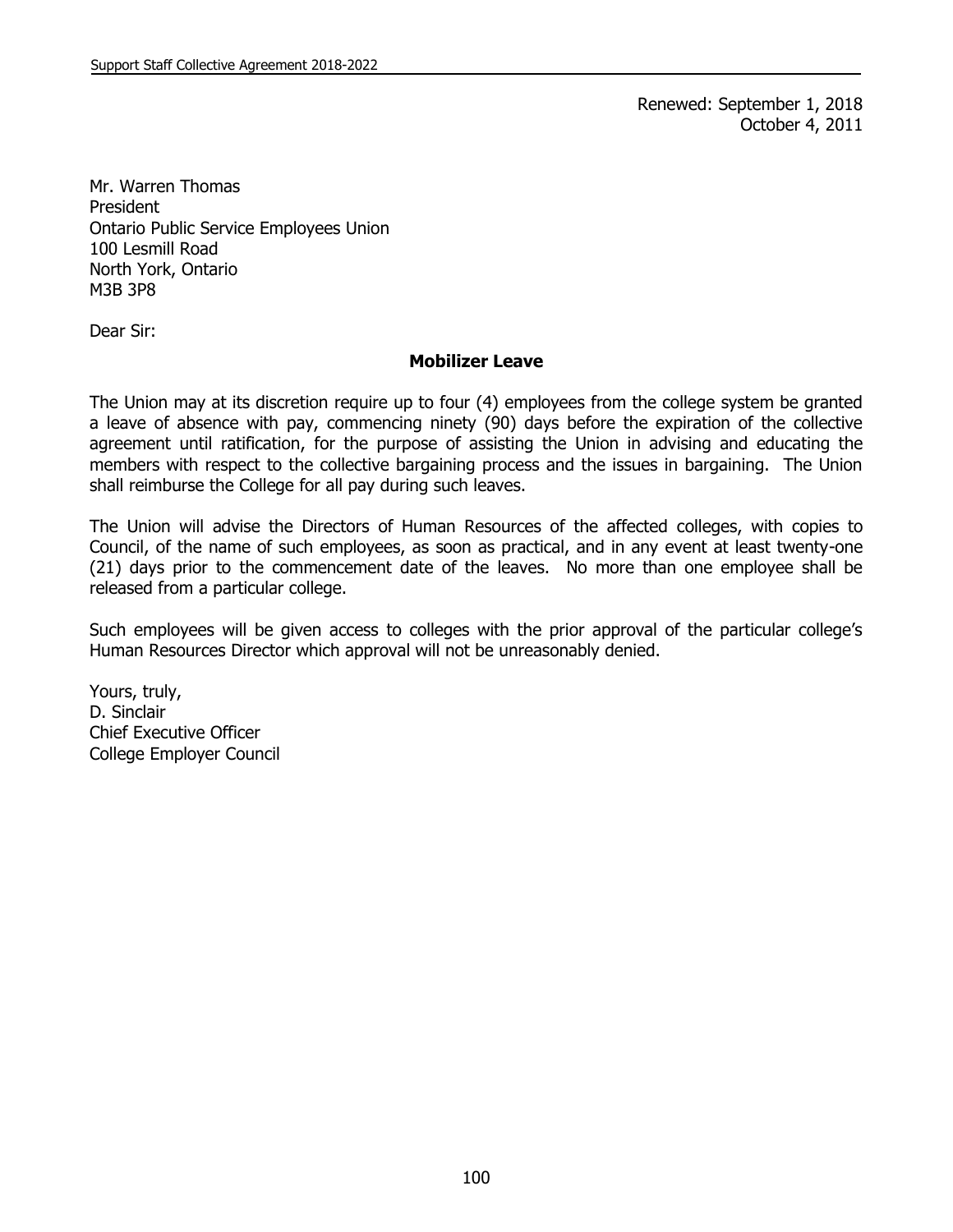September 1, 2018

Mr. Warren Thomas President Ontario Public Service Employees Union 100 Lesmill Road North York, Ontario M3B 3P8

Dear Sir:

## **Pregnancy and Parental Leave**

In addition to the changes agreed upon in Article 12.6, in the event the Employment Standards Act, 2000 is amended to provide an extension to parental leave, the parties will attempt to agree on changes to Article 12.6 to permit the top up to be spread over the extended leave period at a reduced rate, provided that this does not result in the College paying, in total, a greater amount of top up than it would pay if the leave was not extended and is in compliance with legislative requirements. If the parties are unable to agree on the language, the issue can be referred to binding arbitration before a mutually agreeable arbitrator who will have no jurisdiction to make a decision inconsistent with the preceding sentence.

Yours, truly, D. Sinclair Chief Executive Officer College Employer Council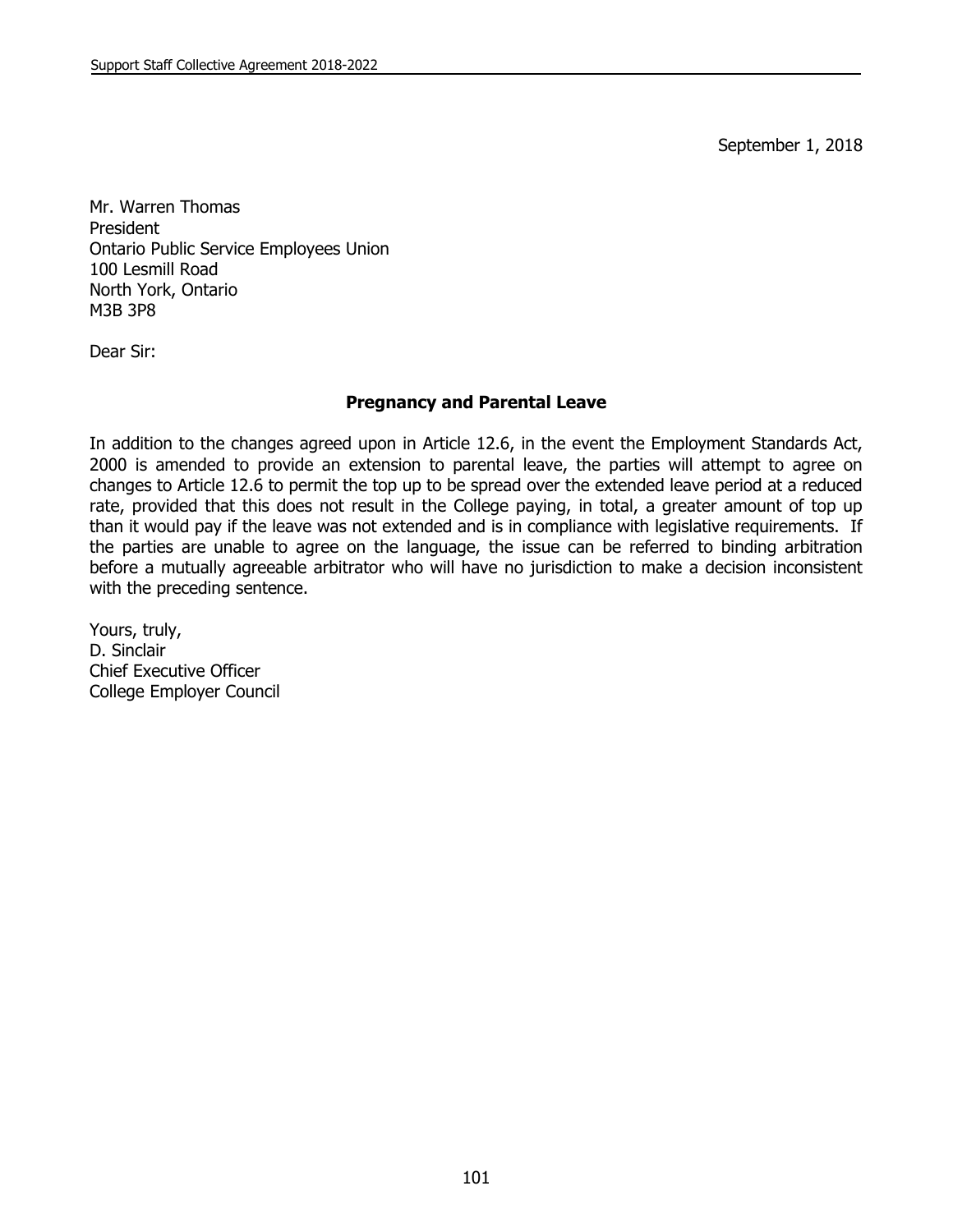September 1, 2018

Mr. Warren Thomas President Ontario Public Service Employees Union 100 Lesmill Road North York, Ontario M3B 3P8

Dear Sir:

## **Notification of Contracting Out**

Except in the case of an emergency or in the case of work or services already contracted out, if the College decides to contract out work or services which are being performed by employees at the commencement date of this Agreement, the College will notify the Local Union. At the Local Union's request, the parties shall meet within 5 working days to discuss the contracting out prior to the College entering into an agreement with the contractor. In the event the College proceeds with the contracting out, it will comply with Article 15.8 if that Article is applicable.

Yours, truly, D. Sinclair Chief Executive Officer College Employer Council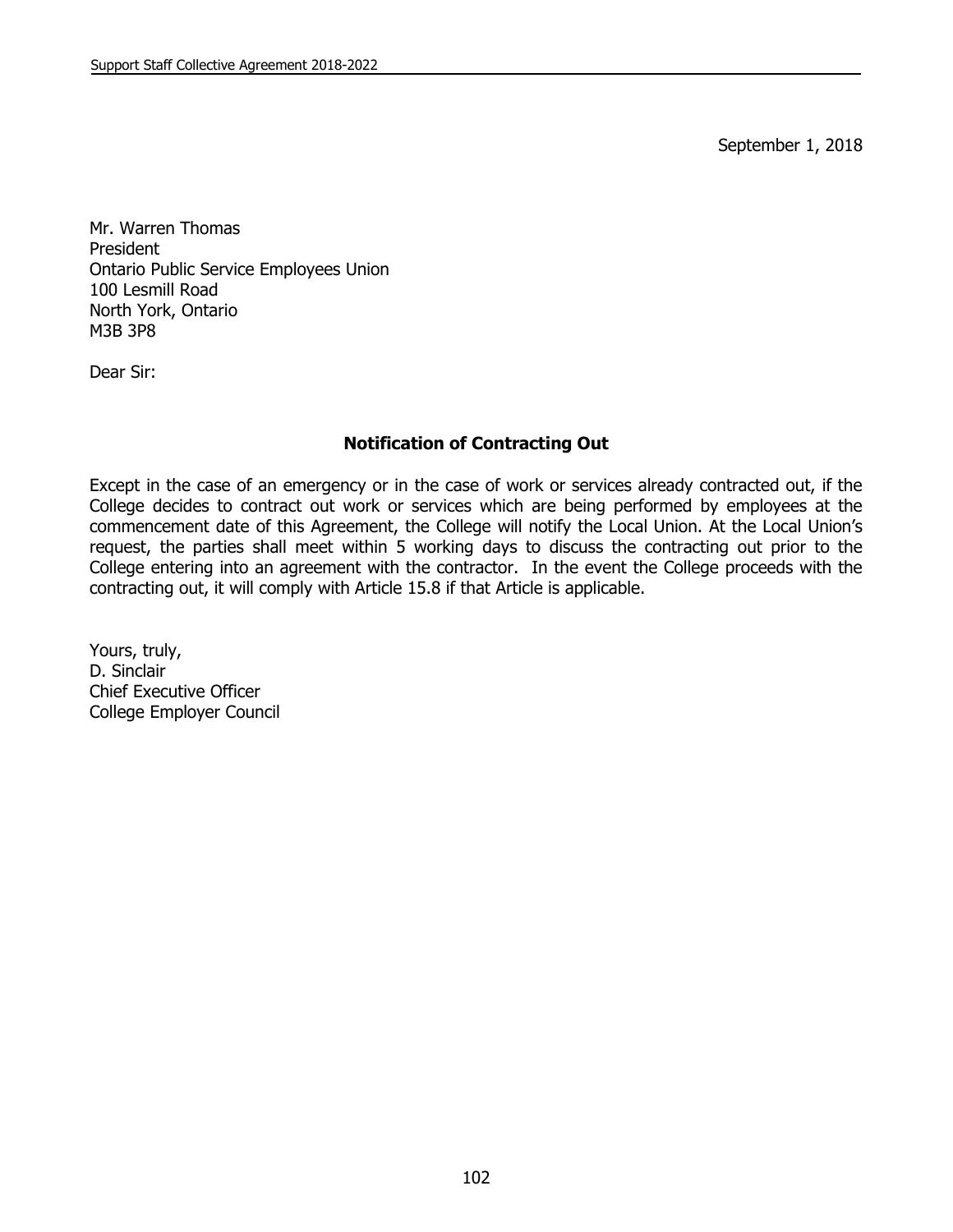## **APPENDIX A Joint Insurance Committee Support Staff**

### **1. Name of Committee**

The Committee shall be referred to as the Joint Insurance Committee (Support Staff).

### **2. Purpose of the Committee**

The purpose of the Committee is to facilitate communications between the Council and OPSEU on the subject of group insurance applicable to the Support Staff Bargaining Unit, including Basic Life, Supplementary Life Insurance, Extended Health Insurance, Long Term Disability Insurance, the Dental Plan and such other negotiated benefits that may, from time to time, be included in the Group Insurance Plan.

Nothing herein shall prevent this Committee from meeting jointly with any comparable Committee, if established, concerning the Academic Staff Bargaining Unit should it be mutually agreed between this Committee and such other Committee.

It is understood that the group insurance benefits to be provided to employees and the cost sharing arrangements shall be as set out in the applicable Collective Agreement and the matters for consideration by this Committee shall be only as set out in these terms of reference.

### **3. Composition of the Committee**

The Committee shall be composed of an equal number of representatives from the Council and OPSEU with not more than eight (8) representatives in total.

At meetings of the Committee each party may be accompanied by up to two (2) resource persons to provide actuarial or other technical advice. Additionally, when necessary, representatives of the insurance carrier shall attend meetings to provide information but shall not act as resource persons for either party.

### **4. Duties of Committee**

The duties of the Committee shall consist of the following:

- (i) development of the specifications for the public tendering of any negotiated benefits which may be included in the Group Insurance Plan (to cover the bargaining unit only);
- (ii) consideration and examination of all tenders submitted in response to the specifications for tender and preparation of a report thereon;
- (iii) recommendation to the Council on the selection of the insurance carrier or carriers to underwrite the Group Insurance Plans;
- (iv) consideration and recommendation to the Council on the renewal of existing contracts of insurance upon expiry;
- (v) review of the financial reports on the Group Insurance Plan; and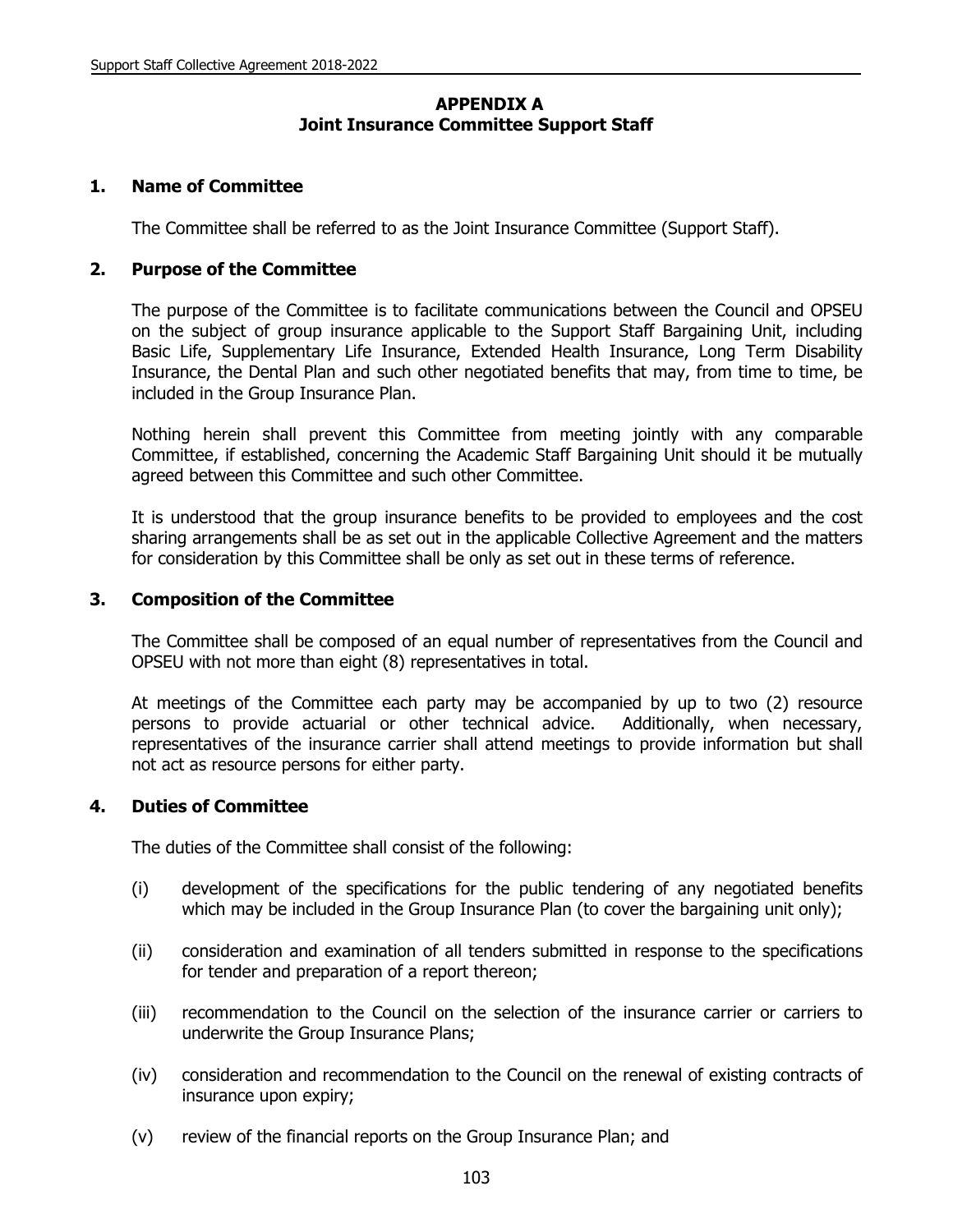- (vi) review of contentious claims and recommendations thereon, when such claim problems have not been resolved through the existing administrative procedures.
- (vii) recommend to the Council when an ad hoc adjustment should be implemented to increase the monthly benefit level of existing LTD claimants. It is understood that:
	- (a) the cost of the adjustment must be financed from funds held in the LTD Deposit Accounts which are in excess of 25% of annualized premium and the cost must be shared in accordance with the premium sharing arrangement in effect on the date of the ad hoc adjustment; and
	- (b) in determining the viability of such an adjustment, the Committee must exercise prudent financial planning to ensure the cost of the ad hoc adjustment combined with reasonably predictable costs of future experience trends will not jeopardize the financial stability of the Plan or result in additional premiums to be payable in the current or immediately following Plan Year.

## **5. Specifications for Public Tender**

When specifications for public tender are required to obtain the services of an insurance carrier, the duties of the Committee shall be to:

- (a) develop and recommend specifications for tender;
- (b) consider and examine all tenders submitted in response to the specifications;
- (c) make a recommendation to the Council with respect to the selection of a carrier.

The specifications for tender will describe the benefits to be provided, the cost sharing arrangements, the past financial and experience history, the appropriate employee data, the format for the retention illustrations for each coverage, the financial reporting requirements, and other parameters as appropriate.

The tendering process will be conducted in accordance with College Employer Council's Procurement Policy. Tenders shall be entertained from any insurance carrier and such carrier may act solely on its own behalf or may arrange reinsurance as may be necessary.

The basis for recommendation of an insurance carrier will include the ability of the carrier to underwrite the Plan, compliance of carrier's quotation with the specifications for tender, the carrier's service capabilities and the expected long term net cost of the benefits to be provided.

### **6. Policy Renewals**

Following receipt of an existing insurance carrier's proposal for renewal of an insurance contract, the Committee shall:

- (a) examine and analyze the proposal, assessing the completeness, fairness and validity of the proposal;
- (b) assess the funding methods employed in the insurance policy;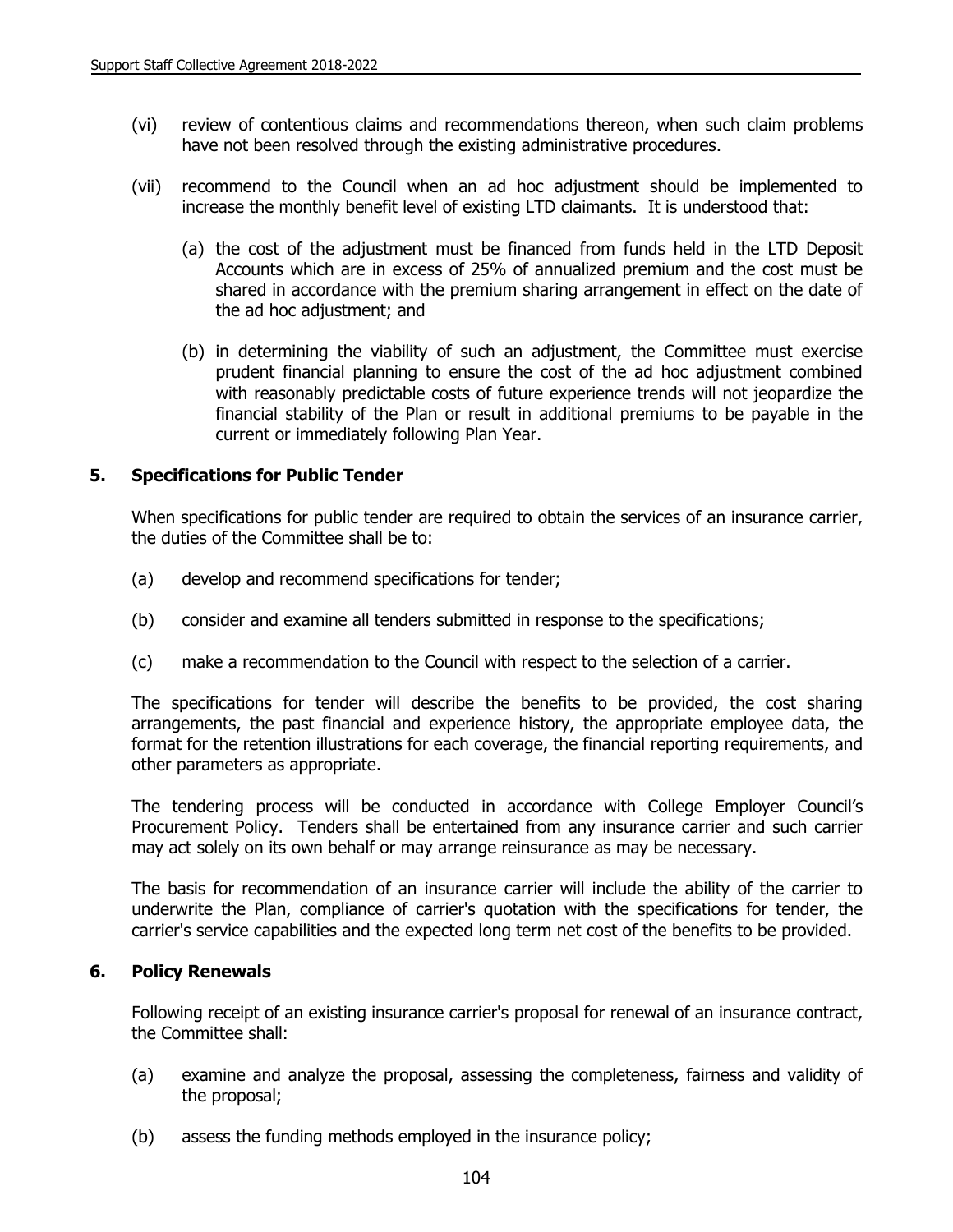- (c) assess and monitor the deposit accounts;
- (d) suggest and discuss alternative proposals and funding methods with the carrier; and
- (e) make recommendations to the Council with respect to acceptance of the carrier's renewal proposals, funding methods and deposit account administration.

The basis for recommendations for renewal will take into account the level of service provided by the carrier and the expected long term net cost of benefits.

### **7. Experience Review**

The Committee will also meet as required to review the financial experience under the Plans. The specifications for tender will describe the information to be included in the financial statements to be prepared by the insurance carrier(s). These statements will include paid premiums, paid claims, changes in reserve requirements for open and for unreported claims, incurred claims, the retention elements of commissions, taxes, administrative expenses, contingency reserve charges and interest credits on claims and other reserves. The Committee shall request the insurance carrier(s) to provide such additional information as may be necessary.

### **8. Recommendations**

If the Committee fails to agree on any recommendation to the Council that is contemplated by these Terms of Reference, the members of the said Committee nominated by the Council and OPSEU may each make a recommendation in writing to the Council, supported by reasons for their respective recommendations.

It is understood that the Council at all times retains the right to select whatever carrier(s) (to underwrite the Group Insurance Plans) it may consider in the best interest of the employees and Colleges and, in so doing, is under no obligation to select a carrier(s) that may be recommended by the Committee.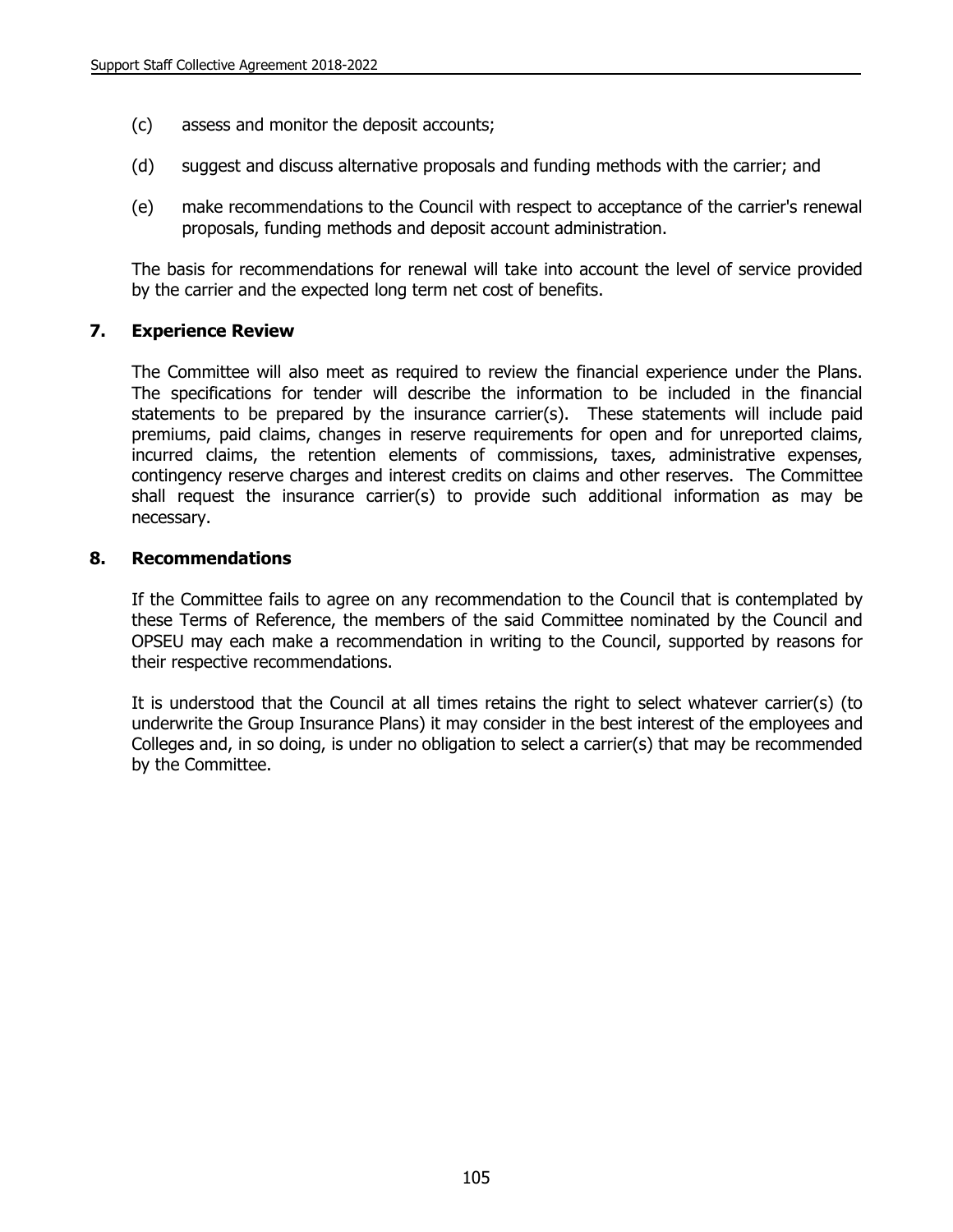# **APPENDIX B Inclusion Procedures**

The parties recognize that the question of whether or not a particular person is or is not a member of the bargaining unit has not traditionally been dealt with at the bargaining table, and has normally been resolved by direct discussion between the Council/College and the Union or by the Ontario Labour Relations Board based on the existing duties and responsibilities of the person in question.

The following conditions are applicable to persons who are employed by a College of Applied Arts and Technology (hereinafter called "the College") in positions designated as Administrative Staff or otherwise excluded from the Support Staff Bargaining Unit and who are found to be bargaining unit employees as a result of specific decisions of the Ontario Labour Relations Board or by agreement of the Council/College and the Union:

## **1. Terminology**

- (i) All references herein to Articles, Sections and Appendices shall refer to Articles, Sections and Appendices of the Collective Agreement for Colleges of Applied Arts and Technology Support Staff Employees.
- (ii) "Employee" or "Employees" shall refer to persons who are employed by a College in positions designated as Administrative Staff or otherwise excluded from the Support Staff Bargaining Unit and who are found to be Bargaining Unit employees as a result of specific decisions of the Ontario Labour Relations Board or by agreement of the Council/College and the Union.

### **2. Application**

This Appendix shall apply to any persons included in the Support Staff Bargaining Unit by decisions of the Ontario Labour Relations Board or agreement between the Council/College and the Union, from January 1, 1980, and thereafter.

### **3. Determination of Payband**

Using the Support Staff job evaluation system, the College shall determine the appropriate payband for the duties and responsibilities assigned to the position.

It is understood that the employee may challenge the propriety of such assignment under Article 18.5 and is limited to a claim that the assignment should have been to another payband.

### **4. Determination and Treatment of Wages**

- (a) If the employee's hourly rate calculated in accordance with Article 6.1 at the date of inclusion is less than or within the range as set out in Appendix E for the appropriate payband, placement will be at the step which is appropriate in accordance with the length of service in the position with the College; it will not be less than the hourly rate applicable at the date of inclusion.
- (b) If the employee's hourly rate calculated in accordance with Article 6.1 at date of inclusion is above the range as set out in Appendix E for the appropriate payband, placement will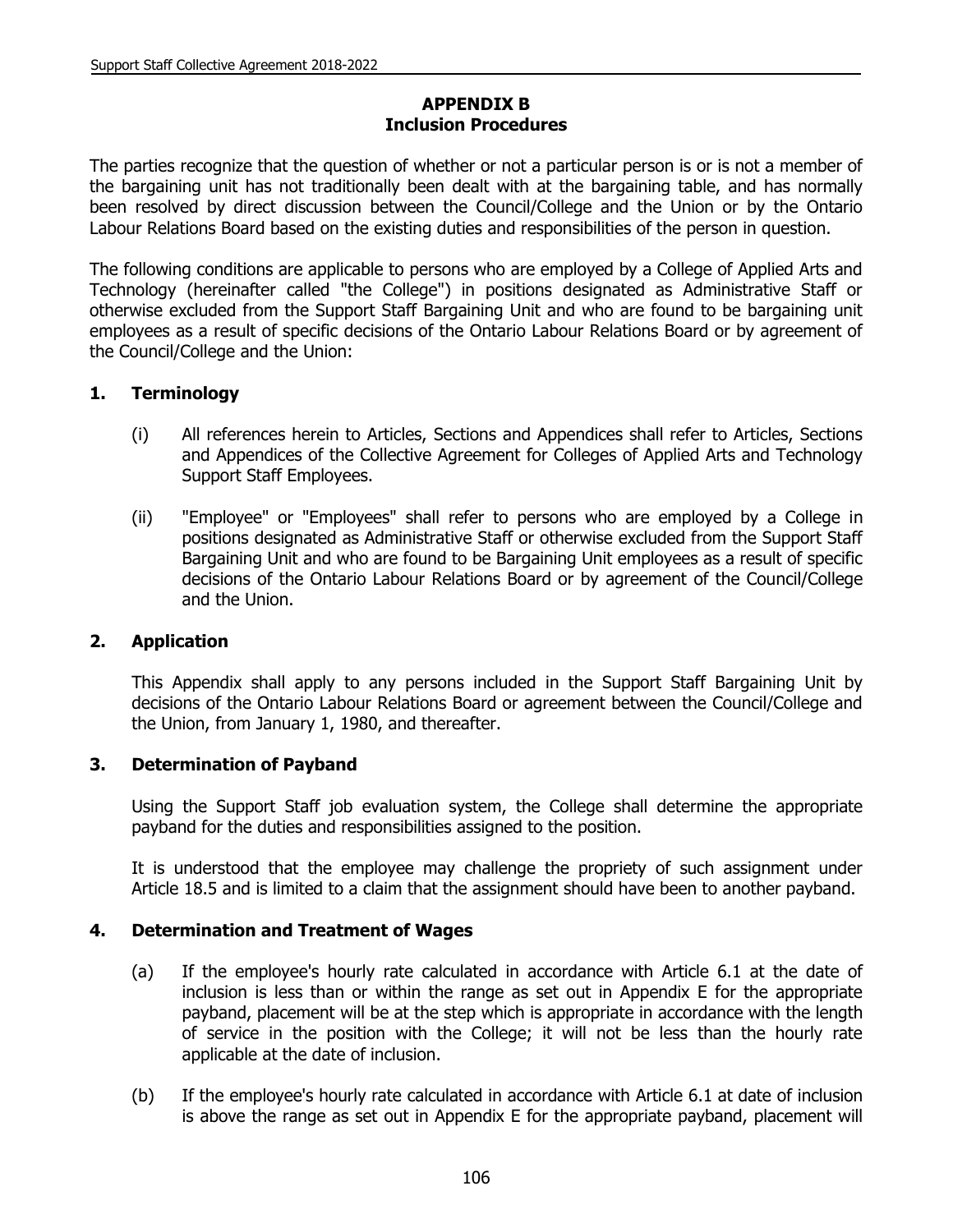be at maximum with no reduction in hourly rate, but that rate calculated is red circled and is subject to reduction according to future red circle agreements.

(c) It is understood that reference to "date of inclusion" in this Appendix means the date of the Ontario Labour Relations Board decision unless extended by agreement of the parties or date of any agreement by the Council/College and the Union.

## **5. Seniority**

Employees will be accorded full seniority based on length of service with a College calculated in accordance with Articles 14.1 and 14.2.

## **6. Vacation**

- (a) Employees will retain vacation entitlement earned as Administrative Staff or an otherwise excluded employee for the vacation year in which the date of inclusion occurs and one (1) additional vacation year and vacation pay shall be in accordance with Articles 11.2, 11.3 and 11.4.
- (b) Effective June 30th of the vacation year thereafter and of each subsequent vacation year, there will be a reduction in vacation entitlement of one (1) day until such vacation entitlement coincides with entitlement under the effective Collective Agreement for CAAT Support Staff and vacation pay shall be in accordance with Articles 11.2, 11.3 and 11.4.
- (c) For the purpose of calculating an employee's vacation entitlement under Article 11, it is agreed that the employee will receive credit for one hundred per cent (100%) of his/her continuous service in the College.

### **7. Basic Life Insurance**, **Extended Health Insurance, Dental Insurance, Supplemental Life Insurance**, **Dependent Life Insurance**, **Short Term Disability Plan, Long Term Disability Insurance, Vision and Hearing Care Plans.**

These Support Staff Plans are effective the first day of the third calendar month following date of inclusion.

## **8. All other terms and conditions of employment**

Except as specifically referred to herein, employees shall not be entitled to any terms or conditions contained in the Collective Agreement for CAAT Support Staff employees prior to the date of inclusion.

## **9. Union Dues**

Union dues deductions will commence from the date of inclusion.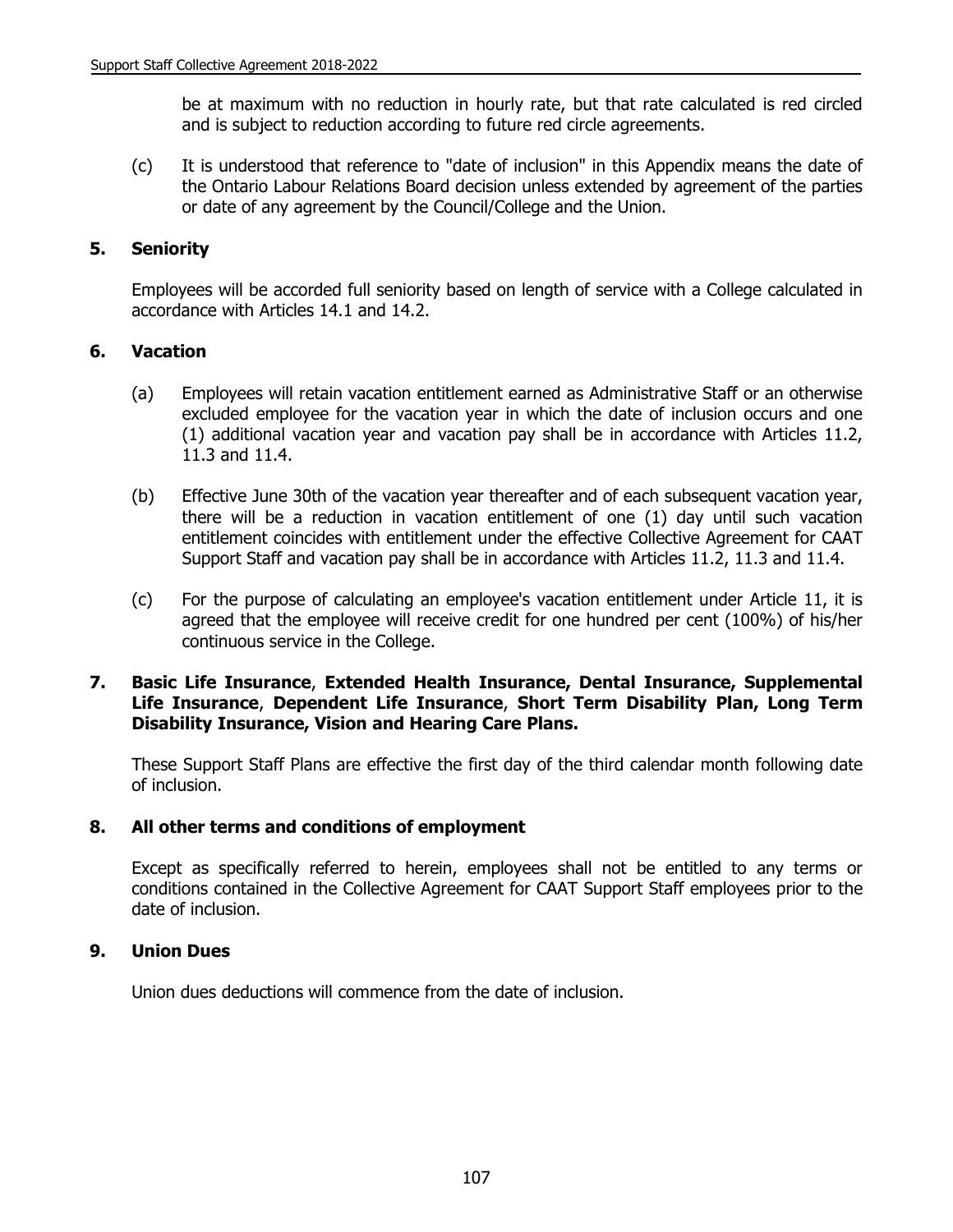# **APPENDIX C Averaging of Hours**

- 1. The number of hours of work per week prescribed shall be computed as a weekly average over six (6) months where the duties of an employee require that he/she work more than the number of hours per week normally prescribed at regularly recurring times of the year, or that the number of hours per week be normally irregular.
- 2. The averaging period for the employee will conform to the six (6) month period which reflects the work cycle of that employee, and will be reported to the Union.
- 3. Periods of employment of less than six (6) months in an averaging period, e.g., due to appointment, transfer, separation, etc., will be pro-rated.
- 4. For the six (6) month averaging period, the hours of work required are nine hundred and ten (910) hours, which corresponds to a thirty-five (35) hour week, nine hundred and forty-two and one-half (942 $\frac{1}{2}$ ) hours which corresponds to a thirty-six and one-quarter (36 $\frac{1}{4}$ ) hour week, nine hundred and seventy-five (975) hours corresponding to a thirty-seven and one-half (37 $\frac{1}{2}$ ) hour week or one thousand and forty (1,040) which corresponds to a forty (40) hours week.
- 5. A record will be maintained for each employee affected showing a running total of hours worked. When an employee's accumulation of hours worked at the end of each three (3) month period is viewed by the College as excessive, he/she may be required to take time off, on an hour-for-hour basis, in order to bring his/her hours accumulation into line with the hours requirement for the averaging period. In such a case, he/she will be given reasonable notice where circumstances permit, of any such time off.

At the end of the averaging period, any excess hours standing to the employee's credit over and above the stipulated hours requirement will be considered as overtime and multiplied by one and one-half  $(1\frac{1}{2})$  to show the employee's "overtime credit" for pay or compensating leave purposes.

- 6. The employee shall be paid for his/her overtime credits. Such payments shall be made at the hourly rate he/she was receiving on the last day of the averaging period.
- 7. Notwithstanding Paragraph 6, compensatory time off may, however, be substituted for payment of overtime credits where there is insufficient work for an employee to the extent that his/her presence is not required for a period of time. In such a case, the College has the authority to direct that the employee take time off rather than receive pay for his/her overtime credits, and such time off shall be taken during the first six (6) months of the next averaging period at a time mutually agreeable between the employee and the College.
- 8. Any hours worked on a holiday or other day that is not a regular working day for the employee will be treated as overtime and converted to "overtime credits" by multiplying by one and onehalf  $(1\frac{1}{2})$  and recorded for each employee. The employee shall be paid for all such overtime credits at least quarterly and at the rate he/she was receiving when the overtime was worked.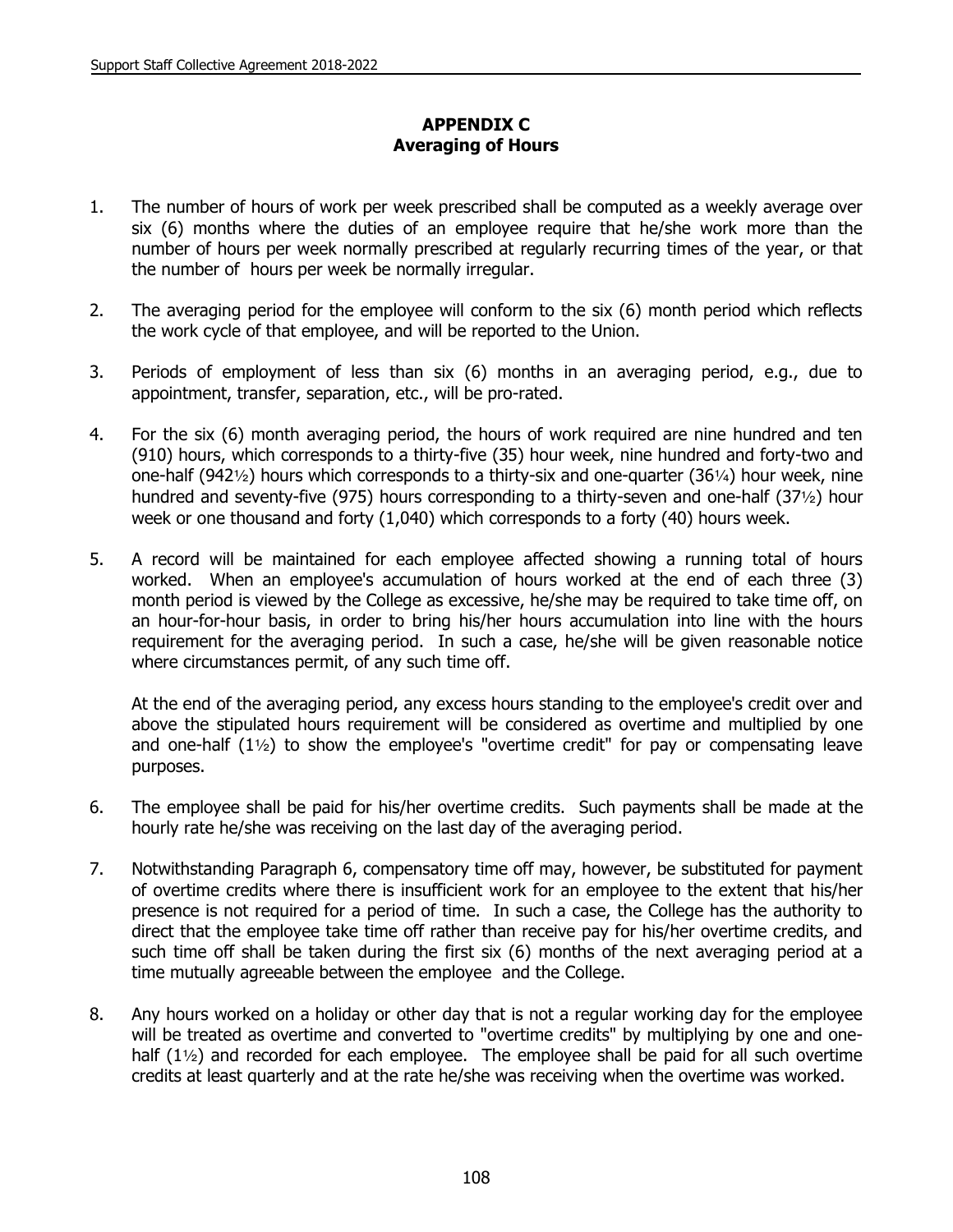# **APPENDIX D Temporary Employees**

- 1. The terms of this Appendix apply to persons employed on a casual or temporary basis to replace bargaining unit employees absent due to vacation, sick leave or leaves of absence.
- 2. The rate to be paid to such an employee shall be the appropriate wage rate applicable to the position of the replaced employee, subject to progression steps applicable to the replacing employee, where appropriate.
- 3. The replacing employee shall be subject to the deduction and remittance of Union dues, as provided in Article 5.4 of the Agreement.
- 4. The Union shall be notified at the commencement of employment, and upon the expiry of the term of employment.
- 5. In addition to the hourly rate of pay, the employee shall receive an additional eight per cent (8%) in lieu of all fringe benefits, including vacation.
- 6. The employee shall be entitled to the provisions of Articles 6.6, 7.5 and 10 of the Agreement.
- 7. The employee may be released by the College before the termination date of any term of employment, for replacement need changes or operational requirements.
- 8. Employees covered by this Appendix are entitled to utilize the grievance procedure to enforce the rights contained in this Appendix.
- 9. If an employee is appointed to a regular bargaining unit position after September 23, 1997, he/she shall be credited with full seniority, after completion of the probationary period, based on full credit for Appendix D service calculated at a day's seniority for each day worked (261 days of work equals one (1) year). When an Appendix D employee is appointed to a regular bargaining unit position and has previous service as a part-time Support Staff employee, seniority shall also be credited in accordance with Article 14.3.
- 10. For the purposes of job competitions, in addition to any other factor that the College considers relevant, consideration will be given to service with the College.
- 11. No other provision of the Collective Agreement shall apply to Appendix D employees unless otherwise stated in this Appendix.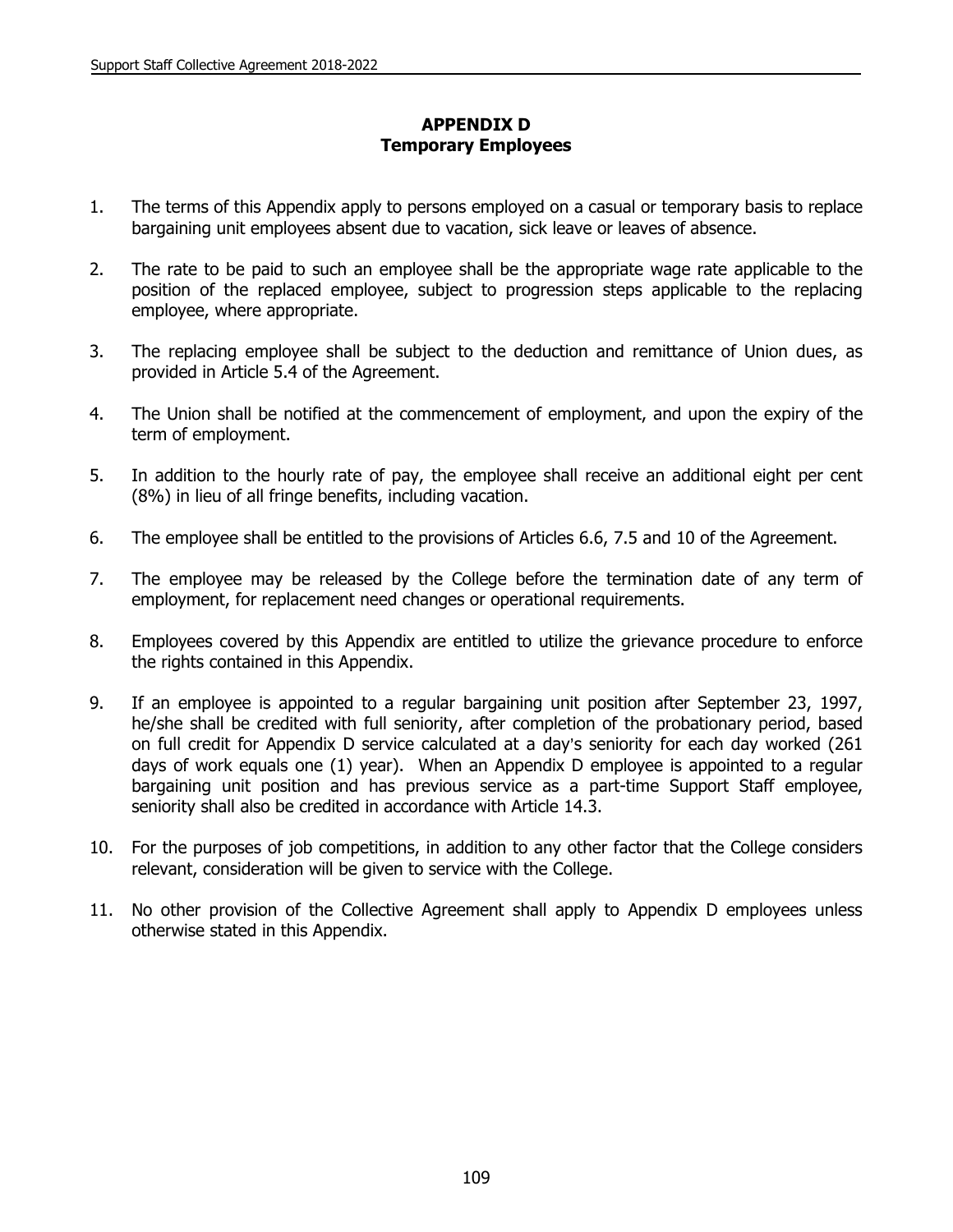## **APPENDIX E MARCH 1, 2018 \***

| Payband | <b>Start</b> | 6 month | 1<br>year | 2 years | 3.<br>years | 4<br>years |
|---------|--------------|---------|-----------|---------|-------------|------------|
| А       | 18.96        | 19.57   | 20.12     | 20.74   | 21.35       | 21.97      |
| Β       | 20.09        | 20.72   | 21.33     | 21.97   | 22.62       | 23.32      |
| C       | 21.37        | 22.05   | 22.73     | 23.39   | 24.10       | 24.83      |
| D       | 22.91        | 23.55   | 24.28     | 24.99   | 25.78       | 26.53      |
| E       | 24.63        | 25.38   | 26.14     | 26.90   | 27.74       | 28.55      |
| F       | 26.57        | 27.35   | 28.20     | 29.07   | 29.93       | 30.81      |
| G       | 28.71        | 29.61   | 30.46     | 31.38   | 32.36       | 33.28      |
| Н       | 31.06        | 32.03   | 32.99     | 33.98   | 34.97       | 36.06      |
| I       | 33.67        | 34.66   | 35.71     | 36.77   | 37.88       | 39.02      |
| J       | 36.42        | 37.48   | 38.62     | 39.77   | 40.99       | 42.22      |
| Κ       | 39.43        | 40.61   | 41.81     | 43.09   | 44.38       | 45.72      |
|         | 42.69        | 43.96   | 45.28     | 46.62   | 48.03       | 49.47      |

# **HOURLY WAGE RATE 1.5% General Wage Increase**

**\* Agreed to as part of Extension Agreement dated July 27, 2017 which extended the 2014-2018 Support Staff Collective Agreement**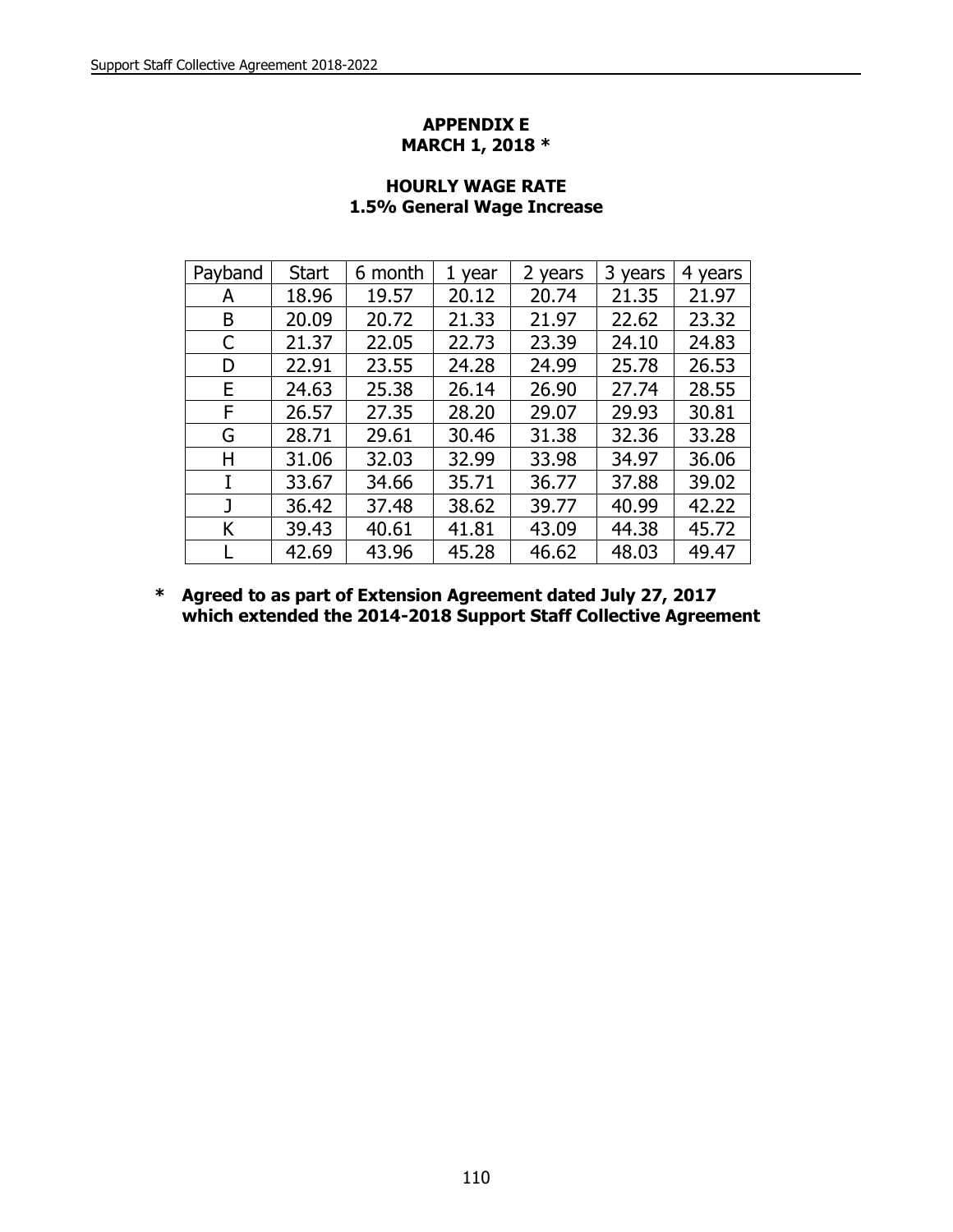## **APPENDIX E EFFECTIVE SEPTEMBER 1, 2019**

| Payband | <b>Start</b> | 6 month | 1 year | 2 years | 3 years | 4 years |
|---------|--------------|---------|--------|---------|---------|---------|
| A       | 19.15        | 19.77   | 20.32  | 20.95   | 21.56   | 22.19   |
| B       | 20.29        | 20.93   | 21.54  | 22.19   | 22.85   | 23.55   |
| C       | 21.58        | 22.27   | 22.96  | 23.62   | 24.34   | 25.08   |
| D       | 23.14        | 23.79   | 24.52  | 25.24   | 26.04   | 26.80   |
| E.      | 24.88        | 25.63   | 26.40  | 27.17   | 28.02   | 28.84   |
| F       | 26.84        | 27.62   | 28.48  | 29.36   | 30.23   | 31.12   |
| G       | 29.00        | 29.91   | 30.76  | 31.69   | 32.68   | 33.61   |
| н       | 31.37        | 32.35   | 33.32  | 34.32   | 35.32   | 36.42   |
|         | 34.01        | 35.01   | 36.07  | 37.14   | 38.26   | 39.41   |
|         | 36.78        | 37.85   | 39.01  | 40.17   | 41.40   | 42.64   |
| Κ       | 39.82        | 41.02   | 42.23  | 43.52   | 44.82   | 46.18   |
|         | 43.12        | 44.40   | 45.73  | 47.09   | 48.51   | 49.96   |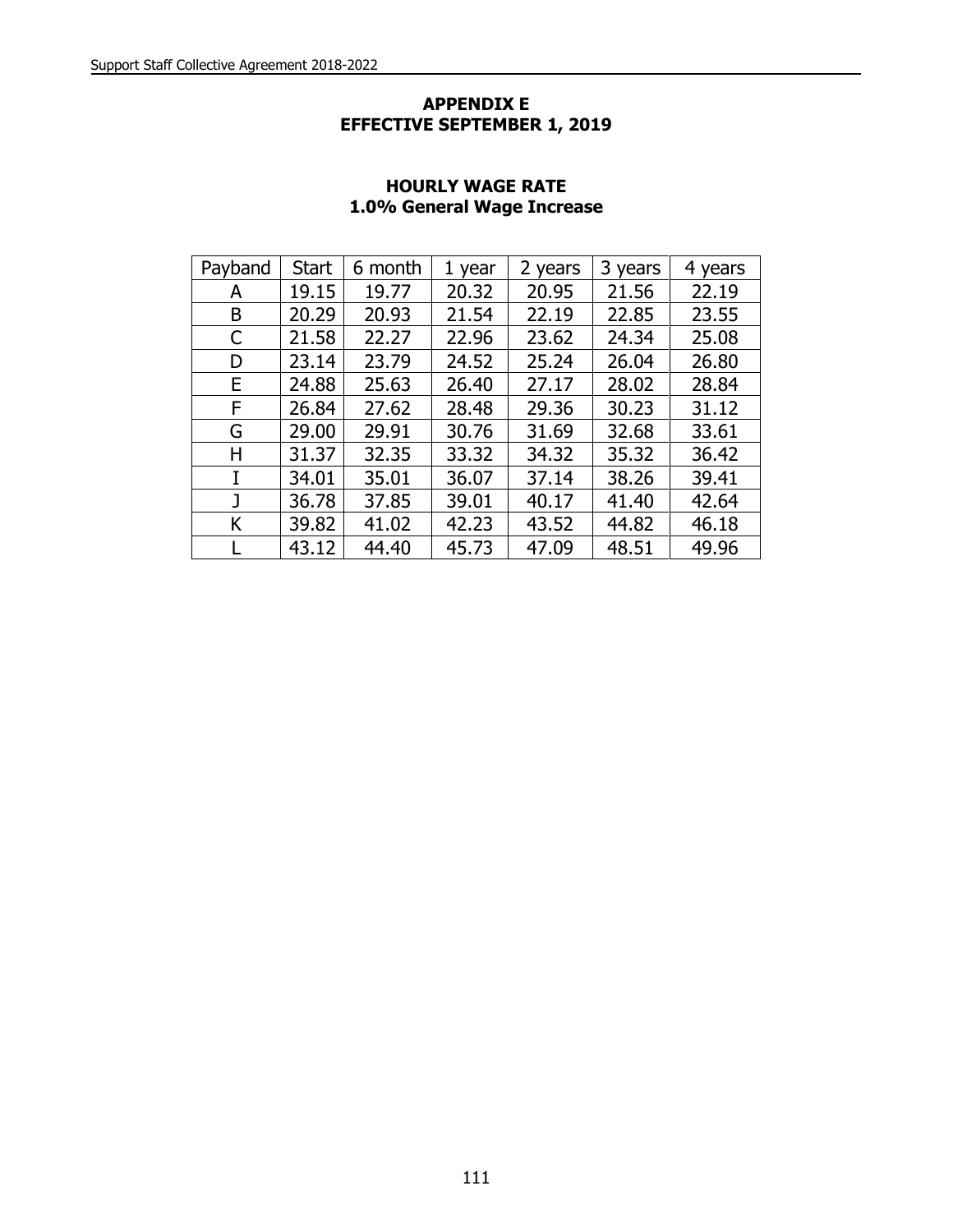### **APPENDIX E EFFECTIVE MARCH 1, 2020**

| Payband | <b>Start</b> | 6 month | 1 year | 2 years | 3 years | 4 years |
|---------|--------------|---------|--------|---------|---------|---------|
| A       | 19.34        | 19.97   | 20.52  | 21.16   | 21.78   | 22.41   |
| B       | 20.49        | 21.14   | 21.76  | 22.41   | 23.08   | 23.79   |
| C       | 21.80        | 22.49   | 23.19  | 23.86   | 24.58   | 25.33   |
| D       | 23.37        | 24.03   | 24.77  | 25.49   | 26.30   | 27.07   |
| Е       | 25.13        | 25.89   | 26.66  | 27.44   | 28.30   | 29.13   |
| F       | 27.11        | 27.90   | 28.76  | 29.65   | 30.53   | 31.43   |
| G       | 29.29        | 30.21   | 31.07  | 32.01   | 33.01   | 33.95   |
| н       | 31.68        | 32.67   | 33.65  | 34.66   | 35.67   | 36.78   |
|         | 34.35        | 35.36   | 36.43  | 37.51   | 38.64   | 39.80   |
| J       | 37.15        | 38.23   | 39.40  | 40.57   | 41.81   | 43.07   |
| K       | 40.22        | 41.43   | 42.65  | 43.96   | 45.27   | 46.64   |
|         | 43.55        | 44.84   | 46.19  | 47.56   | 49.00   | 50.46   |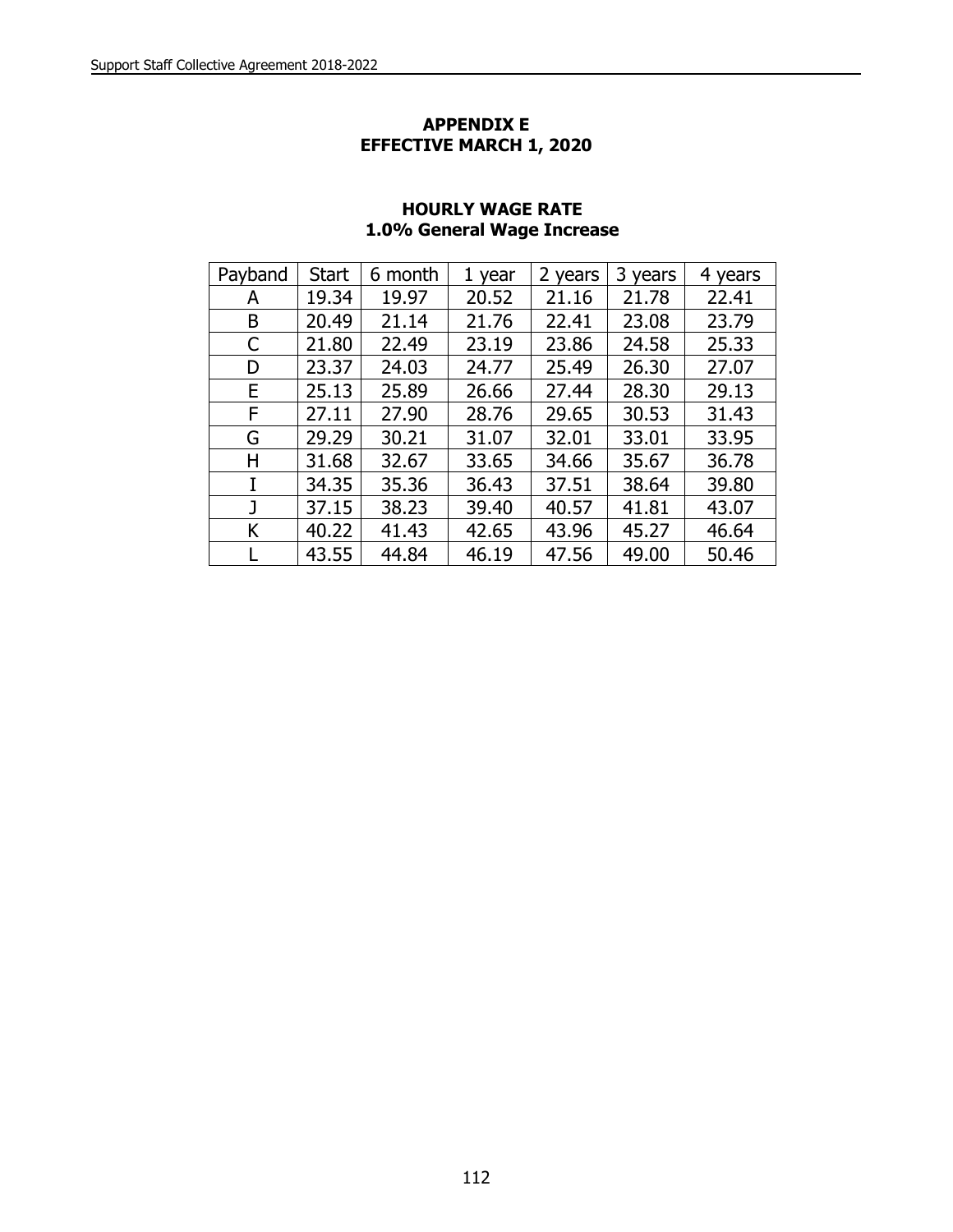## **APPENDIX E EFFECTIVE SEPTEMBER 1, 2020**

| Payband | <b>Start</b> | 6 month | 1 year | 2 years | 3 years | 4 years |
|---------|--------------|---------|--------|---------|---------|---------|
| А       | 19.53        | 20.17   | 20.73  | 21.37   | 22.00   | 22.63   |
| B       | 20.69        | 21.35   | 21.98  | 22.63   | 23.31   | 24.03   |
| C       | 22.02        | 22.71   | 23.42  | 24.10   | 24.83   | 25.58   |
| D       | 23.60        | 24.27   | 25.02  | 25.74   | 26.56   | 27.34   |
| E       | 25.38        | 26.15   | 26.93  | 27.71   | 28.58   | 29.42   |
| F       | 27.38        | 28.18   | 29.05  | 29.95   | 30.84   | 31.74   |
| G       | 29.58        | 30.51   | 31.38  | 32.33   | 33.34   | 34.29   |
| н       | 32.00        | 33.00   | 33.99  | 35.01   | 36.03   | 37.15   |
| I       | 34.69        | 35.71   | 36.79  | 37.89   | 39.03   | 40.20   |
| J       | 37.52        | 38.61   | 39.79  | 40.98   | 42.23   | 43.50   |
| K       | 40.62        | 41.84   | 43.08  | 44.40   | 45.72   | 47.11   |
|         | 43.99        | 45.29   | 46.65  | 48.04   | 49.49   | 50.96   |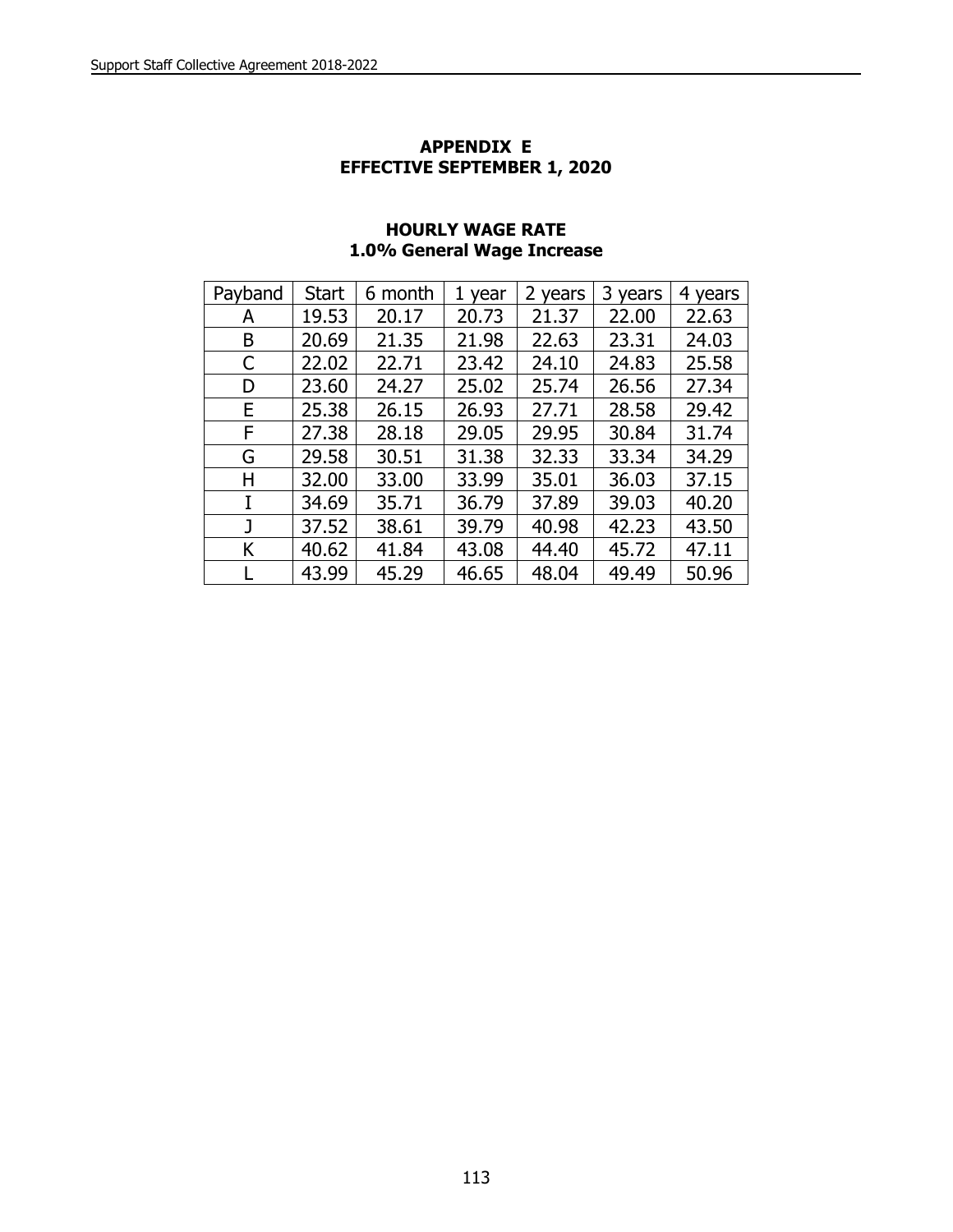## **APPENDIX E EFFECTIVE MARCH 1, 2021**

| Payband | <b>Start</b> | 6 month | 1 year | 2 years | 3 years | years<br>4 |
|---------|--------------|---------|--------|---------|---------|------------|
| А       | 19.73        | 20.37   | 20.94  | 21.58   | 22.22   | 22.86      |
| B       | 20.90        | 21.56   | 22.20  | 22.86   | 23.54   | 24.27      |
| C       | 22.24        | 22.94   | 23.65  | 24.34   | 25.08   | 25.84      |
| D       | 23.84        | 24.51   | 25.27  | 26,00   | 26.83   | 27.61      |
| Е       | 25.63        | 26.41   | 27.20  | 27.99   | 28.87   | 29.71      |
| F       | 27.65        | 28.46   | 29.34  | 30.25   | 31.15   | 32.06      |
| G       | 29.88        | 30.82   | 31.69  | 32.65   | 33.67   | 34.63      |
| н       | 32.32        | 33.33   | 34.33  | 35.36   | 36.39   | 37.52      |
|         | 35.04        | 36.07   | 37.16  | 38.27   | 39.42   | 40.60      |
|         | 37.90        | 39.00   | 40.19  | 41.39   | 42.65   | 43.94      |
| Κ       | 41.03        | 42.26   | 43.51  | 44.84   | 46.18   | 47.58      |
|         | 44.43        | 45.74   | 47.12  | 48.52   | 49.98   | 51.47      |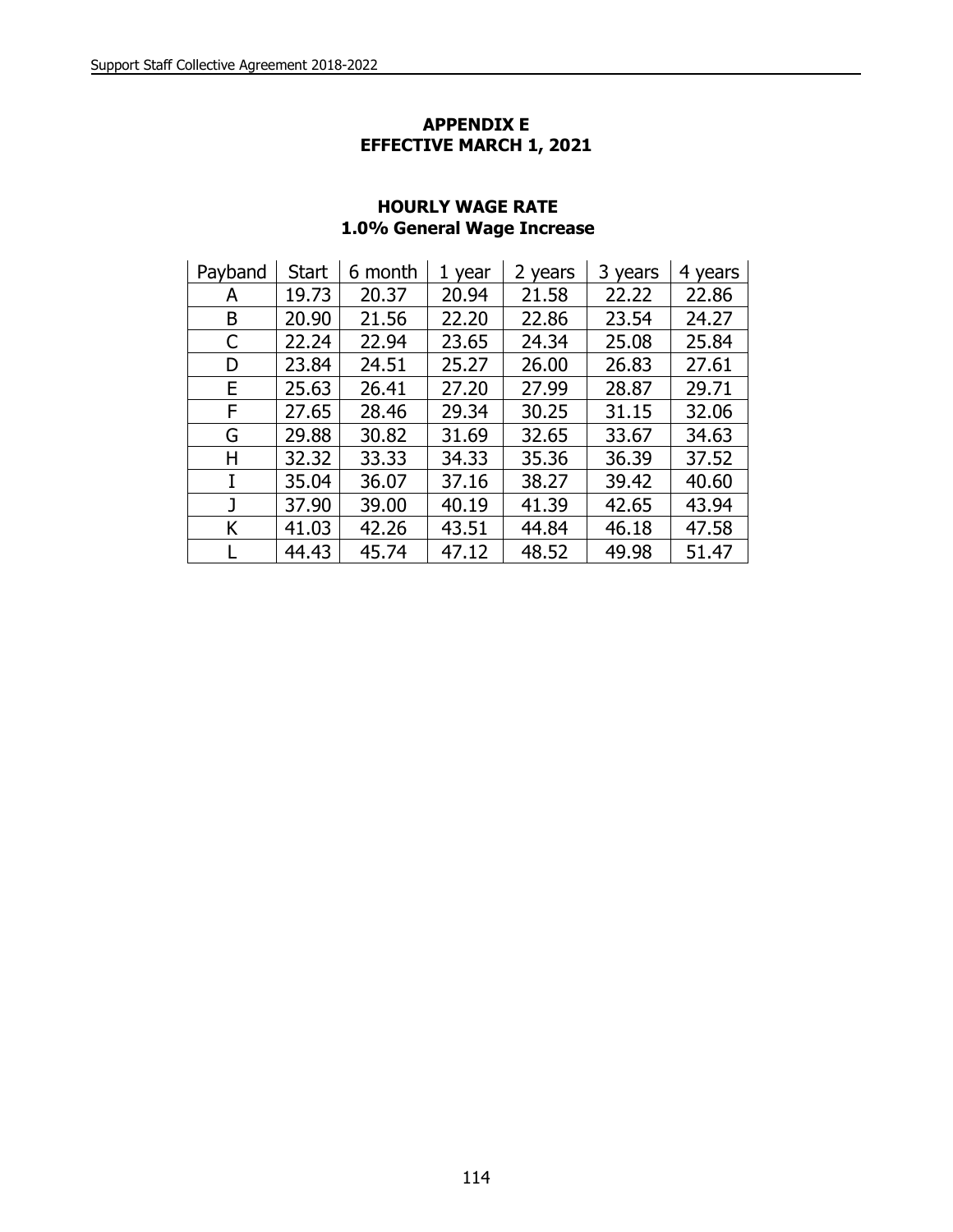### **APPENDIX E EFFECTIVE SEPTEMBER 1, 2021**

| Payband | <b>Start</b> | 6 month | 1 year | 2 years | 3 years | 4 years |
|---------|--------------|---------|--------|---------|---------|---------|
| A       | 19.93        | 20.57   | 21.15  | 21.80   | 22.44   | 23.09   |
| B       | 21.11        | 21.78   | 22.42  | 23.09   | 23.78   | 24.51   |
| C       | 22.46        | 23.17   | 23.89  | 24.58   | 25.33   | 26.10   |
| D       | 24.08        | 24.76   | 25.52  | 26.26   | 27.10   | 27.89   |
| E       | 25.89        | 26.67   | 27.47  | 28.27   | 29.16   | 30.01   |
| F       | 27.93        | 28.74   | 29.63  | 30.55   | 31.46   | 32.38   |
| G       | 30.18        | 31.13   | 32.01  | 32.98   | 34.01   | 34.98   |
| н       | 32.64        | 33.66   | 34.67  | 35.71   | 36.75   | 37.90   |
| I       | 35.39        | 36.43   | 37.53  | 38.65   | 39.81   | 41.01   |
| J       | 38.28        | 39.39   | 40.59  | 41.80   | 43.08   | 44.38   |
| K       | 41.44        | 42.68   | 43.95  | 45.29   | 46.64   | 48.06   |
|         | 44.87        | 46.20   | 47.59  | 49.01   | 50.48   | 51.98   |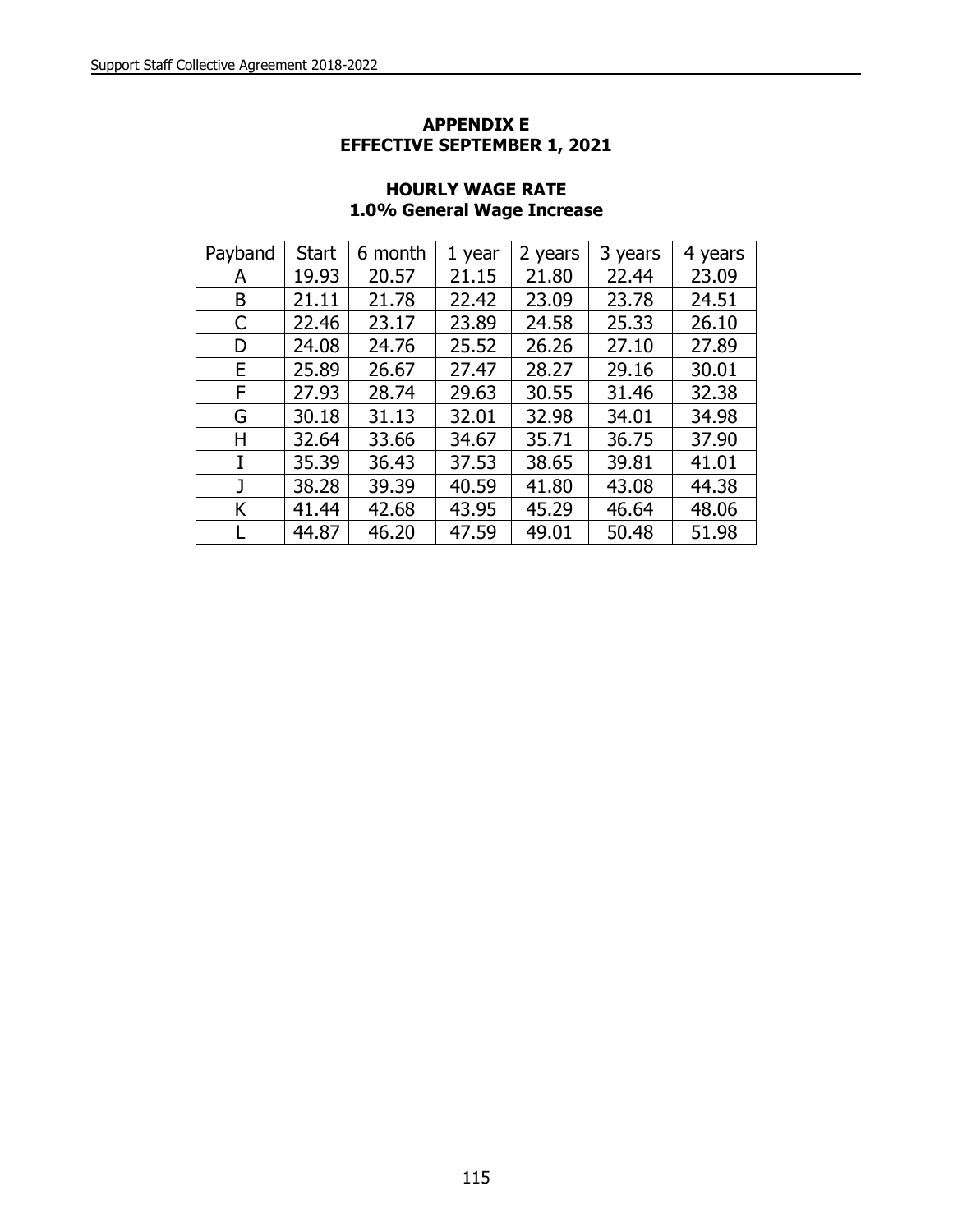#### **APPENDIX E EFFECTIVE MARCH 1, 2022**

| Payband | <b>Start</b> | 6 month | 1 year | 2 years | 3 years | 4 years |
|---------|--------------|---------|--------|---------|---------|---------|
| A       | 20.18        | 20.83   | 21.41  | 22.07   | 22.72   | 23.38   |
| B       | 21.37        | 22.05   | 22.70  | 23.38   | 24.08   | 24.82   |
| C       | 22.74        | 23.46   | 24.19  | 24.89   | 25.65   | 26.43   |
| D       | 24.38        | 25.07   | 25.84  | 26.59   | 27.44   | 28.24   |
| E       | 26.21        | 27.00   | 27.81  | 28.62   | 29.52   | 30.39   |
| F       | 28.28        | 29.10   | 30,00  | 30.93   | 31.85   | 32.78   |
| G       | 30.56        | 31.52   | 32.41  | 33.39   | 34.44   | 35.42   |
| н       | 33.05        | 34.08   | 35.10  | 36.16   | 37.21   | 38.37   |
|         | 35.83        | 36.89   | 38.00  | 39.13   | 40.31   | 41.52   |
|         | 38.76        | 39.88   | 41.10  | 42.32   | 43.62   | 44.93   |
| Κ       | 41.96        | 43.21   | 44.50  | 45.86   | 47.22   | 48.66   |
|         | 45.43        | 46.78   | 48.18  | 49.62   | 51.11   | 52.63   |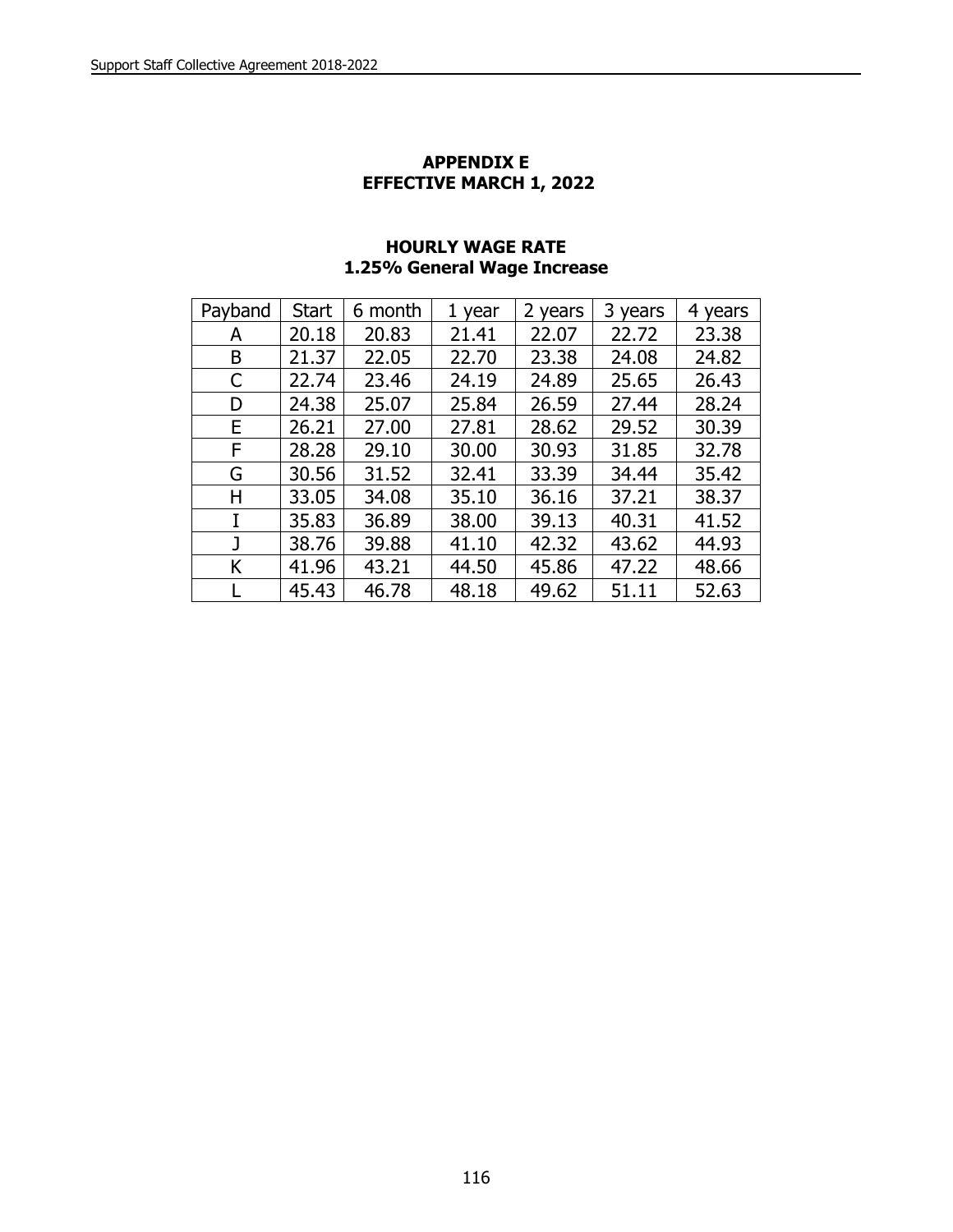## **APPENDIX F Joint Classification Committee**

### **1. Name of Committee**

The Committee shall be referred to as the Joint Classification Committee (JCC).

### **2. Purpose of the Committee**

The purpose of the JCC is to discuss and where mutually agreed upon, resolve issues pertaining to:

- a) system-wide matters relating to the CAAT Support Staff Job Evaluation System;
- b) guidelines and procedures for training including matters contained in Article 18.5.3.1 Arbitrators of the Support Staff Collective Agreement;
- c) revisions to the job evaluation manual and the guide on how to write PDFs.

## **3. Composition of Committee**

- a) The JCC will be composed of an equal number of representatives from the Union and Management with not more than eight (8) representatives in total.
- b) Each party will be responsible for the appointment of its members and may appoint one (1) additional resource person.
- c) Each party shall designate a Co-Chair who will be responsible for the coordination of the meetings.
- d) Notwithstanding 3 a), either party may invite one (1) or more persons to provide expertise and advice on specific items, or as an observer or trainee, provided prior agreement of the other party is secured.

### **4. Meetings**

- a) The frequency of the meetings shall be established by the JCC. The JCC shall endeavour to meet on a monthly basis.
- b) Management will be responsible for the recording of the Minutes that will represent the major subject matters discussed. The approved Minutes shall be signed by the Co-Chairs.

## **5. Duties of the Committee**

- a) The JCC will primarily concern itself with matters that have system-wide application and other items as mutually agreed upon.
- b) The JCC will not address items that are the subject of a formal grievance.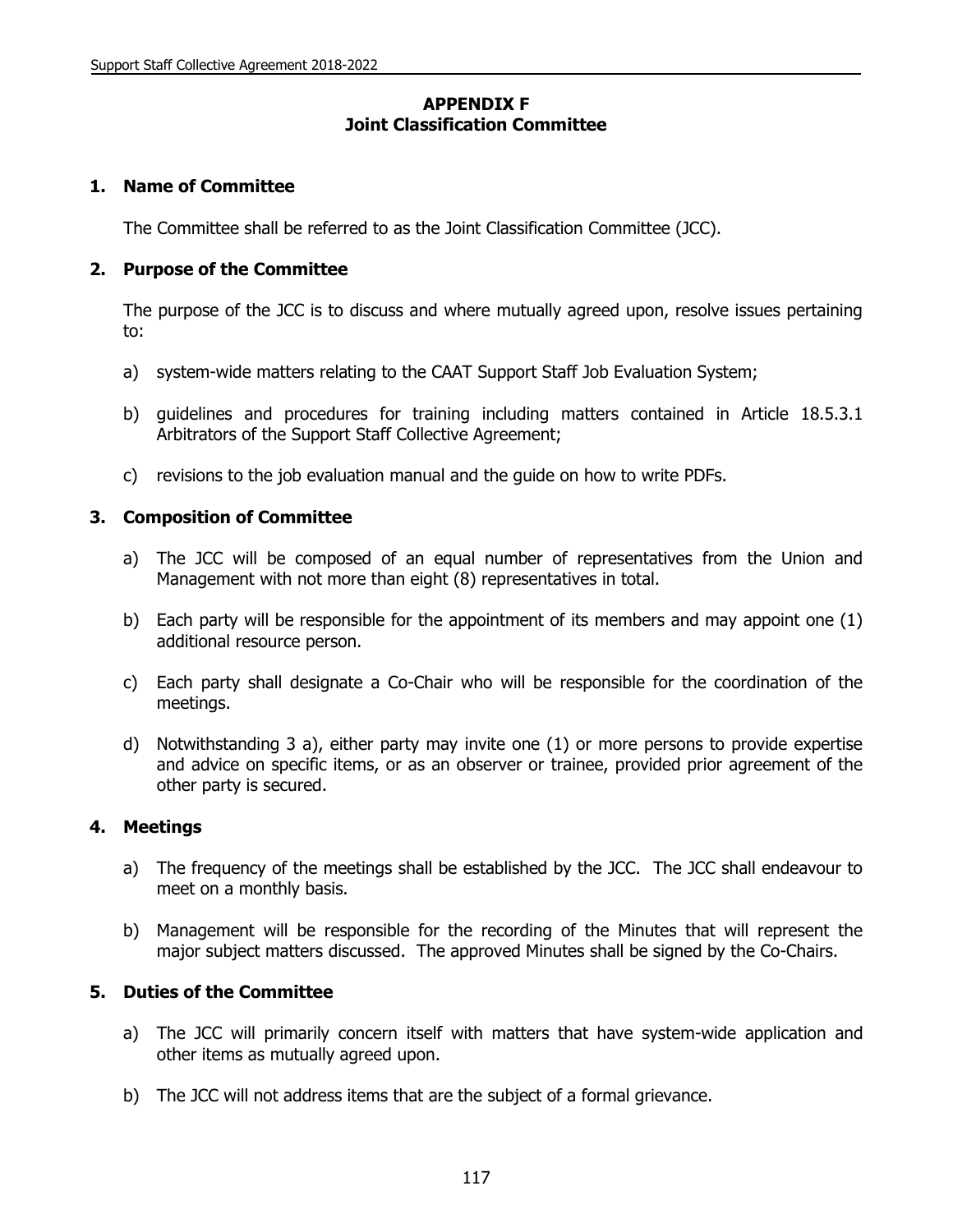- c) The JCC will be responsible for updating the job evaluation manual and the guide on how to write PDFs and the distribution of such updates.
- d) The JCC will review the need for a payband to be added or deleted from the job evaluation system. A joint recommendation must be developed and submitted to the respective Bargaining Teams outlining the suggested change and supporting rationale.
- e) The JCC will develop guidelines and procedures for joint training pertaining to the job evaluation system and shall provide orientation to the Expedited Arbitrators in accordance with Article 18.5.3.1 in the Support Staff Collective Agreement.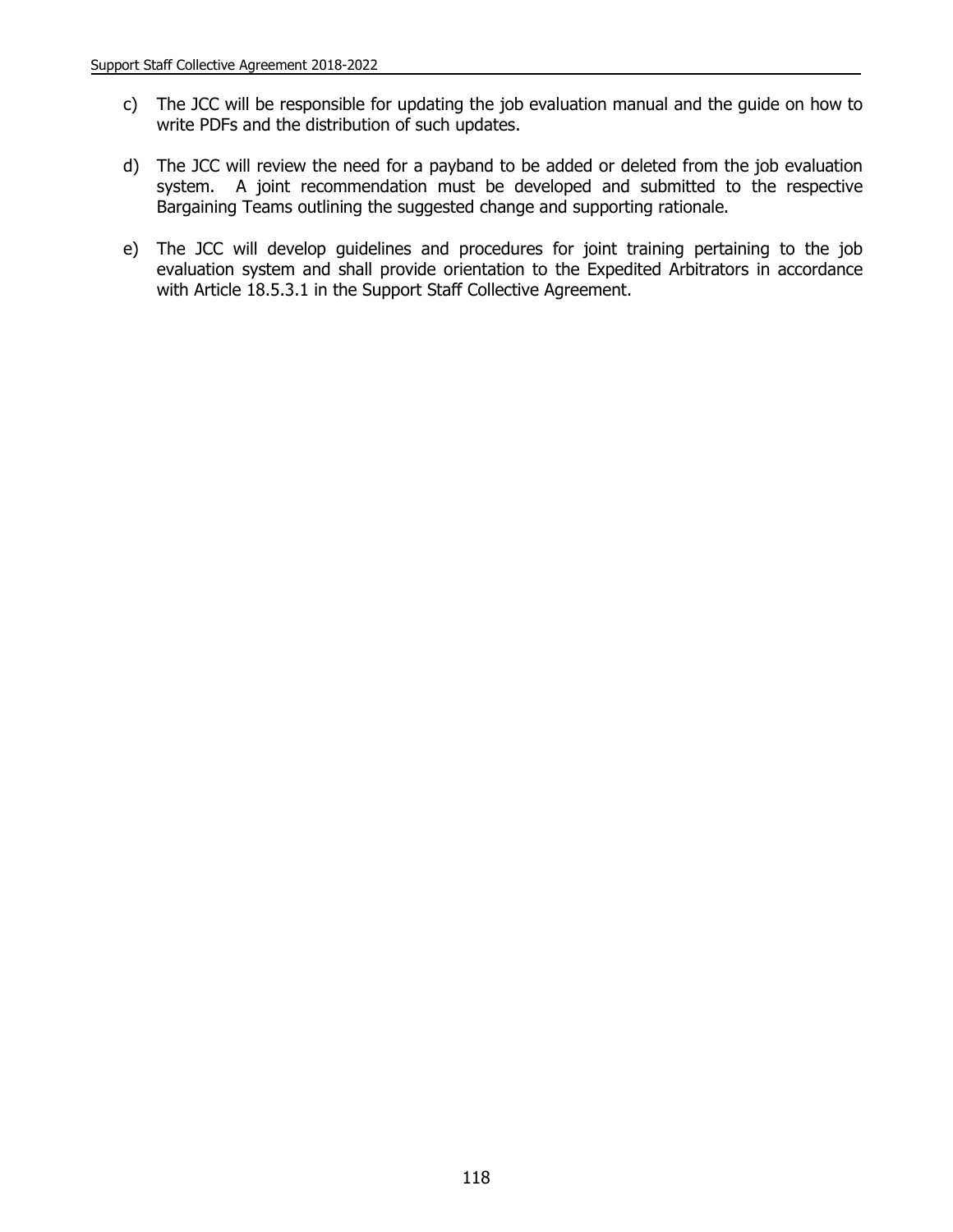# **APPENDIX G Summer Student Workers**

- 1. The terms of this Appendix apply to students employed temporarily for more than twenty-four (24) hours per week during the period of mid-April to the last Friday before Labour Day.
- 2. No bargaining unit employee shall be laid off or have his/her normal hours or weeks of work reduced as a direct result of the hiring of these students.
- 3. The College shall notify the Local Union of both the start and planned termination dates of employment.
- 4. The students shall be subject to the deduction and remittance of Union dues, as provided in Article 5.4 of the Agreement.
- 5. The students may be released by the College before the termination date.
- 6. The students shall be paid an hourly wage rate not less than the general minimum wage set out in the Employment Standards Act, 2000.
- 7. The students shall be entitled to the provisions of Articles 6.6 and 7.5 of the Agreement.
- 8. Students will be granted holidays/holiday pay in accordance with Article 10 except that the holidays shall be limited to Good Friday (if it occurs after the start date), Victoria Day, Canada Day and Civic Holiday. Articles 10.2 and 10.7 shall not apply.
- 9. Students covered by this Appendix are entitled to utilize the grievance procedure to enforce the rights contained in this Appendix.
- 10. In addition to the hourly rate of pay, the student shall receive an additional four per cent (4%) in lieu of vacation.
- 11. No other provisions of the Collective Agreement shall apply to the students unless otherwise stated in this Appendix.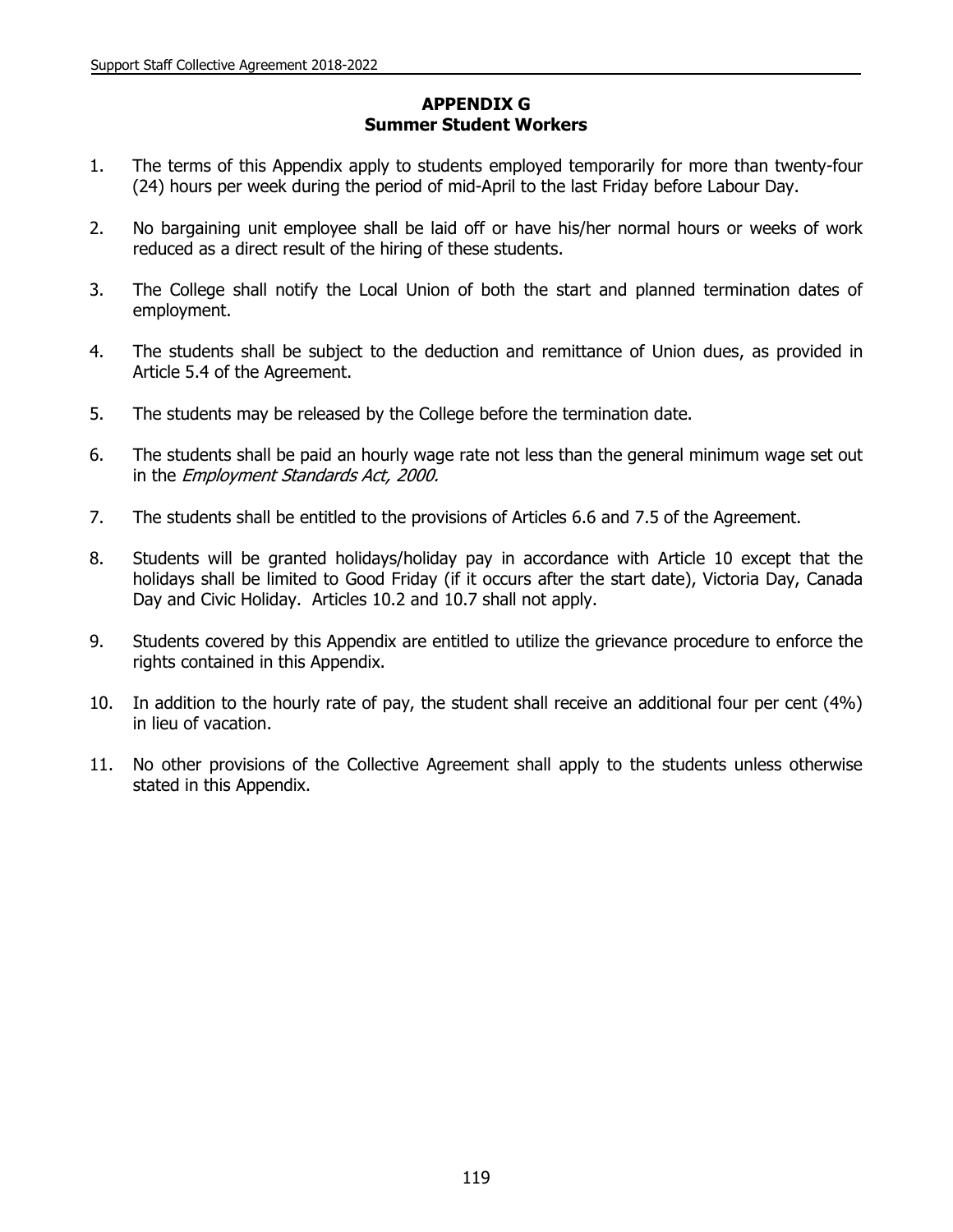# **APPENDIX H CAAT Retirees Group Insurance Advisory Committee**

### **1. Name of Committee**

The Committee shall be referred to as the CAAT Retirees Group Insurance Advisory Committee.

### **2. Purpose of the Committee**

The Committee acts as an advisory body and assists the College Employer Council (Council) in ensuring the appropriate benefit design and cost effectiveness of the group insurance benefit plans available for all eligible retirees.

### **3. Composition of the Committee**

The Committee will comprise:

- one (1) retiree appointed by OPSEU CAAT Academic
- one (1) retiree appointed by OPSEU CAAT Support
- one (1) retiree appointed by the Ontario Colleges Administrative Staff Association (OCASA)
- three (3) management representatives appointed by the Council
- one (1) resource person appointed by OPSEU
- one (1) resource person appointed by OCASA
- one (1) resource person appointed by the Council

Additionally, when necessary, representatives of insurance carriers shall attend meetings to provide information but shall not act as resource persons for any of the parties.

### **4. Meetings**

The Committee will meet at least once a year to review the financial experience of the retiree plans. Additional meetings may be scheduled by the Committee to address specific issues.

### **5. Duties of the Committee**

The Committee will be responsible for developing recommendations based on consensus (agreement and/or abstinence constitutes consensus) for the CAAT retirees' group insurance plans. The duties of the Committee are to:

- a) facilitate communication between OPSEU, OCASA, the Colleges, the Council, and retirees;
- b) understand the retiree benefit plans;
- c) consider the impact of proposed new benefit improvements or the deletion or modification of existing benefits and recommend to the Council any change to the retiree group insurance benefit plans;
- d) monitor the administration of the retiree plans;
- e) assist in the design of the communication materials;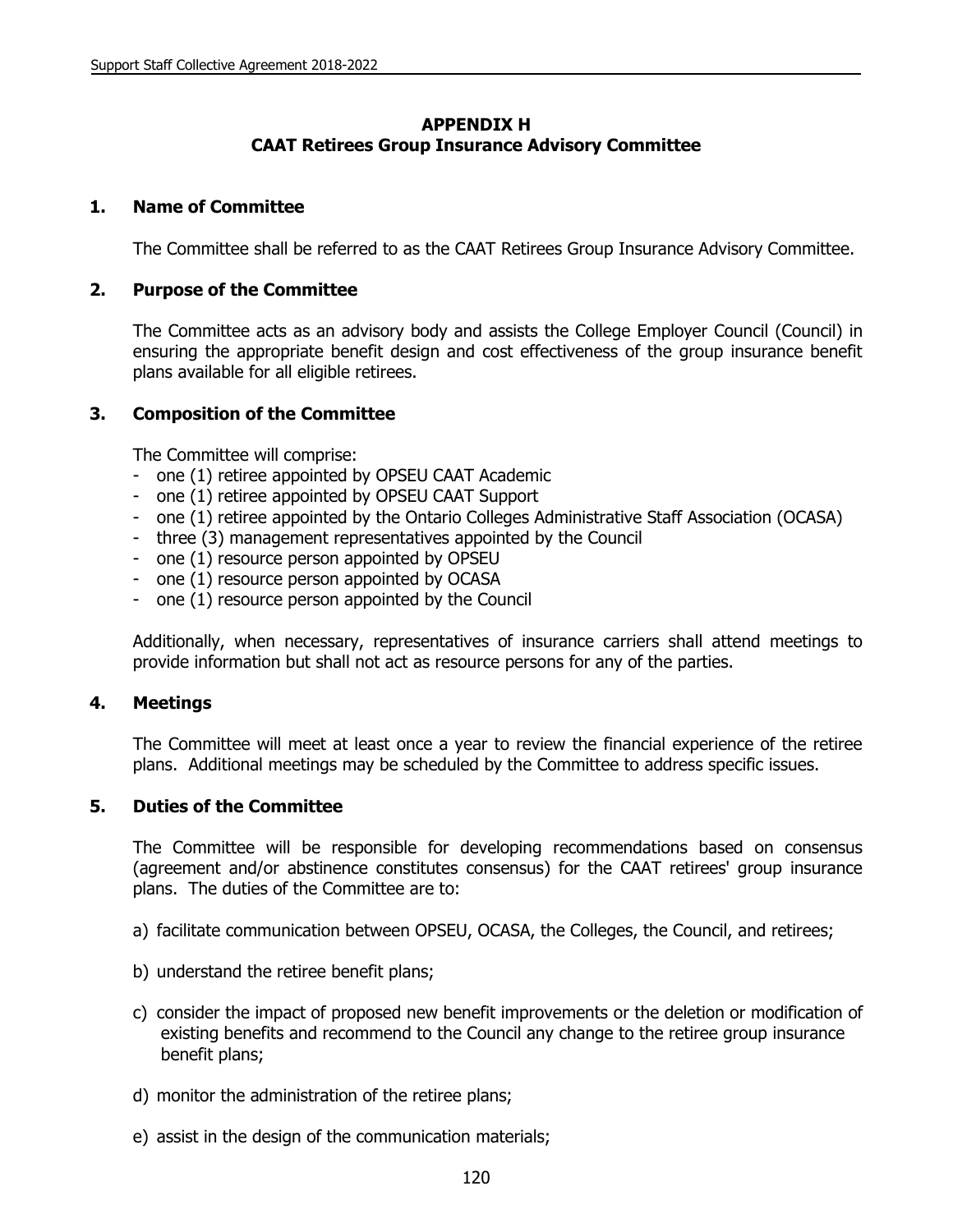- f) review contentious claims and make recommendations when such claim problems have not been resolved through the existing administrative procedure;;
- g) review proposed premium rate renewals and make recommendations to the Council.

## **6. Administration**

- a) Services of a consultant are to be paid from deposit funds;
- b) Agreed upon committee expenses are to be paid from deposit funds.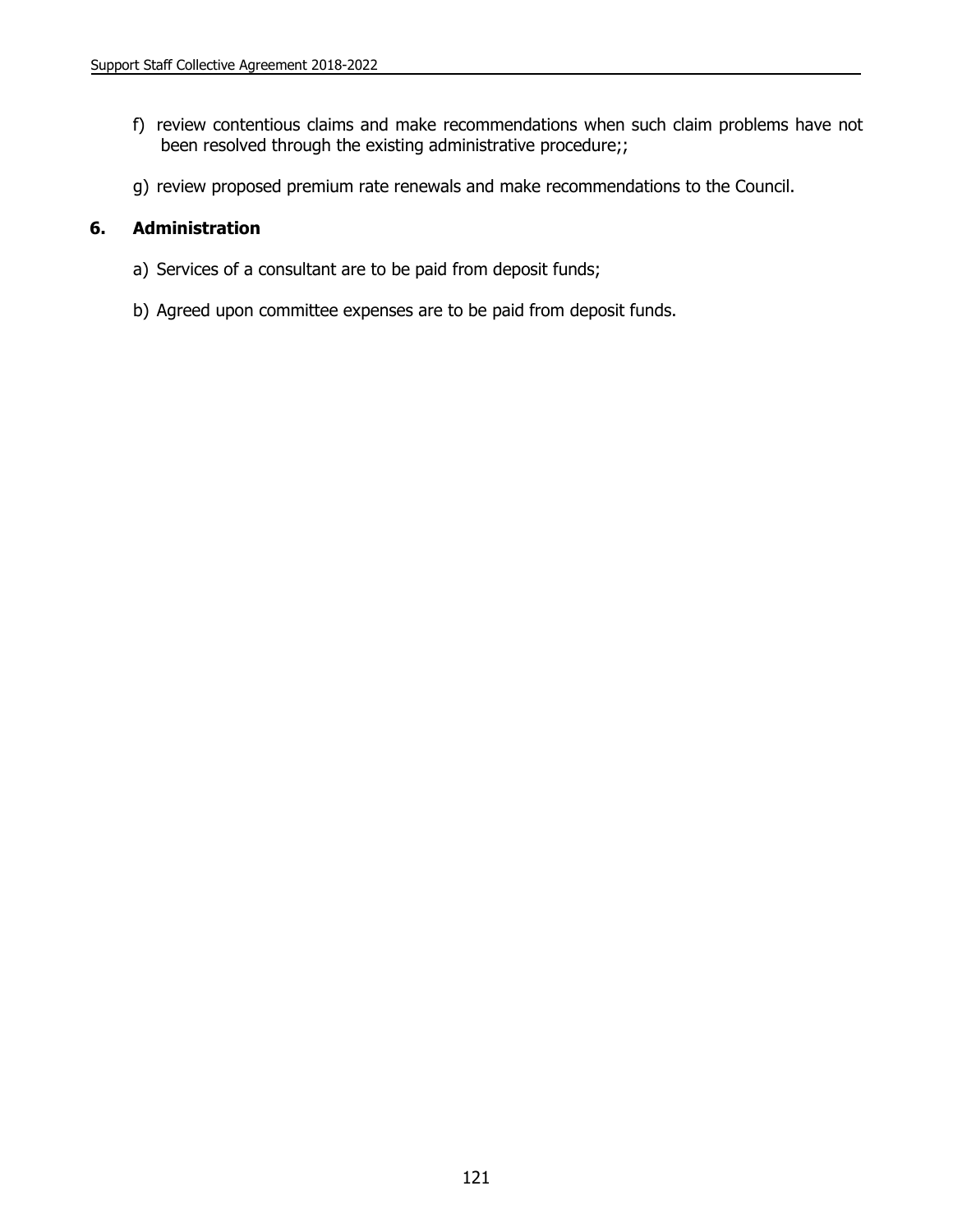## **APPENDIX I Contracting Out**

It is agreed that no bargaining unit member who has completed the probationary period will be released from the College's employ as a direct result of the College contracting out his/her work.

However, contracting out to an employer who will employ the employee with comparable terms and conditions of employment is not a breach of this Appendix.

An employee given notice of layoff or reassignment as a result of his/her work being contracted out may elect to take an unpaid leave of absence of up to one (1) year, in order to accept a job offered by the contractor. The leave will begin on the date that the employee commences employment with the contractor. If the employee wishes to return to the College, he/she must provide at least one hundred and twenty (120) calendar days written notice of his/her intention to return at the end of the leave.

The College will then apply Article 15.4.3, as appropriate. If no position can be identified pursuant to Article 15.4.3, no new notice of layoff under 15.4.4.1 need be provided to the employee.

The College will not provide wages or benefits to the employee during the leave.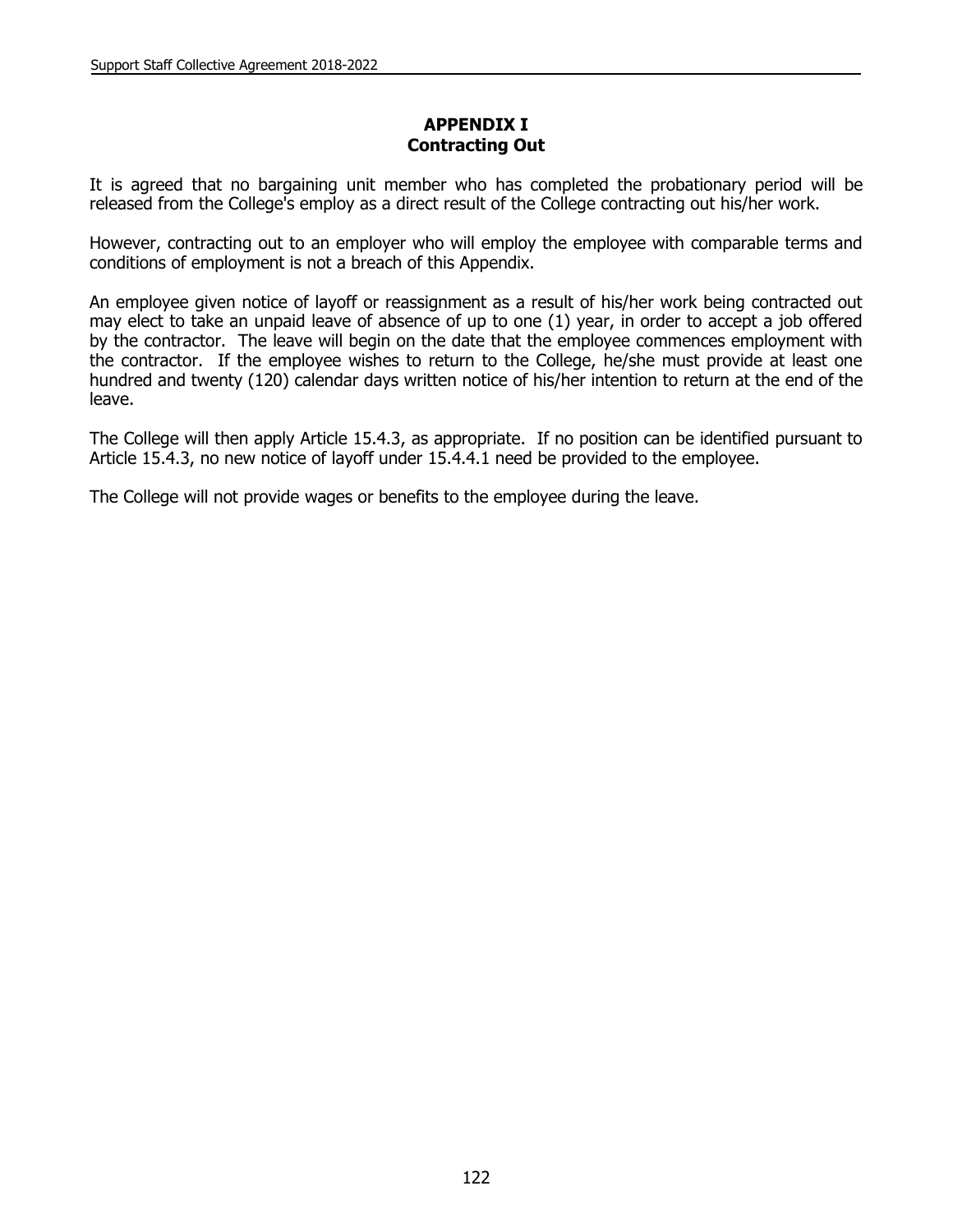# **APPENDIX J**

## **Employee/Employer Relations Committee Terms of Reference**

### **1. Purpose**

The parties agree to establish an Employee/Employer Relations Committee (EERC) in order to:

- (a) Jointly make recommendations to the bargaining teams (College Employer Council and OPSEU) concerning subjects of system-wide importance.
- (b) Facilitate communications between Management and the Union at the provincial level in an unconstrained, yet official manner during the life of the Agreement.
- (c) Preclude and resolve common problems during the life of the Agreement.
- (d) Permit both parties, to enter negotiations with much of the groundwork completed.

## **2. Membership**

- (a) The Committee will be composed of equal representation not to exceed a total of ten (10) members (five (5) appointed by each party).
- (b) Each party will be responsible for the appointment of its members and, where possible, consideration will be given to regional representation to assure the existence of a provincial cross section. The Union may appoint a Union Staff person as one (1) of its Committee members. The Council may appoint a College President as one (1) of its Committee members.
- (c) Each party shall designate a Co-Chairperson and they will be responsible for the coordination of the Committee meetings.
- (d) Notwithstanding 2(a), either party may invite one (1) or more persons to provide expertise and advice on specific items, or as an observer or trainee, provided prior agreement of the other party is secured.
- (e) Union members of the Committee may be released from duty without loss of pay for the purpose of attending meetings. Such leave of absence shall not be unreasonably withheld, recognizing the need of efficiency of operations of the College. The Union shall reimburse the College for fifty per cent (50%) of all pay during the leaves of absence granted hereunder. Union members who are not on duty will attend meetings on their own time. Travelling expenses and other expenses incurred by the Union members of the Committee will be borne by the Union.

## **3. Meetings**

- (a) The frequency of meetings shall be as established by the Committee. The Committee shall endeavour to meet on a monthly basis.
- (b) The Committee will primarily concern itself with matters that have system-wide application and other items as mutually agreed upon.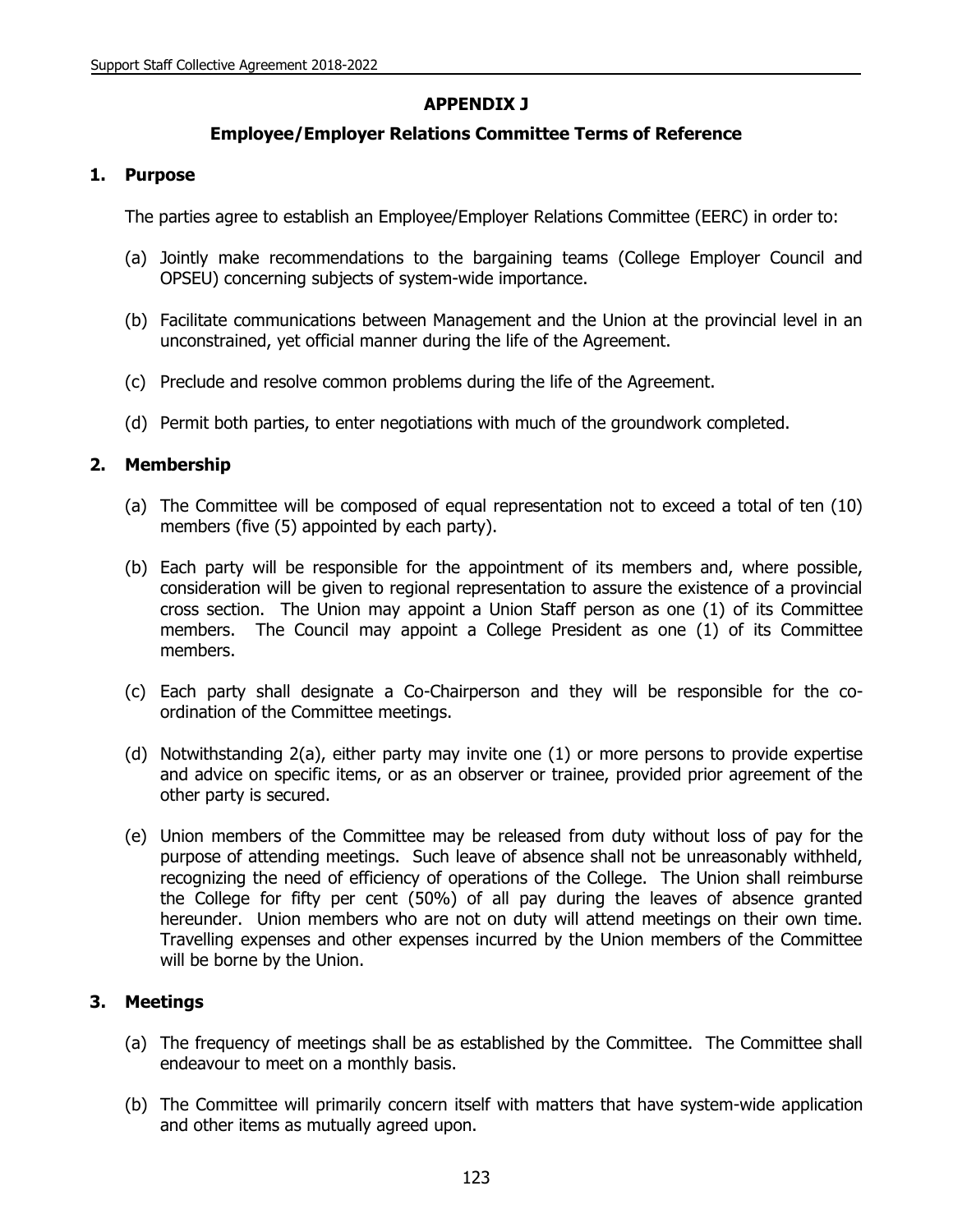(c) The Committee will consider matters of a Local College concern. It is understood that either party will inform the other party if an item is to be referred to the EERC. The Committee will attempt to resolve a particular concern within a time frame of three (3) meetings unless the Committee agrees further progress can be achieved.

Local College representatives may be requested by either party to attend an EERC meeting to provide clarification.

- (d) The Committee will not address items that are the subject of a formal grievance.
- (e) Management will be responsible for the recording of the Minutes that will represent the major subject matters discussed. The Minutes shall be signed by the Co-Chairpersons of the Committee.

The draft Minutes will be distributed to all members within a reasonable time following each meeting. The Union will contact the Management's Chairperson with any proposed amendments, additions or deletions to the Minutes so as to expedite the process of obtaining approval signatures.

Each party may distribute copies of the approved Minutes to their respective principals as they see fit. The approved Minutes will be posted on both OPSEU's and the Council's website.

(f) It is recognized that the Committee is a recommending body and not an alternative to the collective bargaining process. When a consensus is reached concerning a recommendation the Committee shall forward that recommendation to the appropriate body (i.e. Negotiating Team/Council/College/OPSEU). Both parties have the option of sending items on which there is no consensus to the party they deem appropriate. (This may be in the form of a written brief to the Negotiating Team/Council/College/OPSEU. Submission should be made through the appropriate Co-Chairperson of the Committee).

### **4. General**

The Terms of Reference shall be given effect by the signature of the officials of both parties including the President of the Ontario Public Service Employees Union or his/her designate, and shall continue, subject to review by request of either party.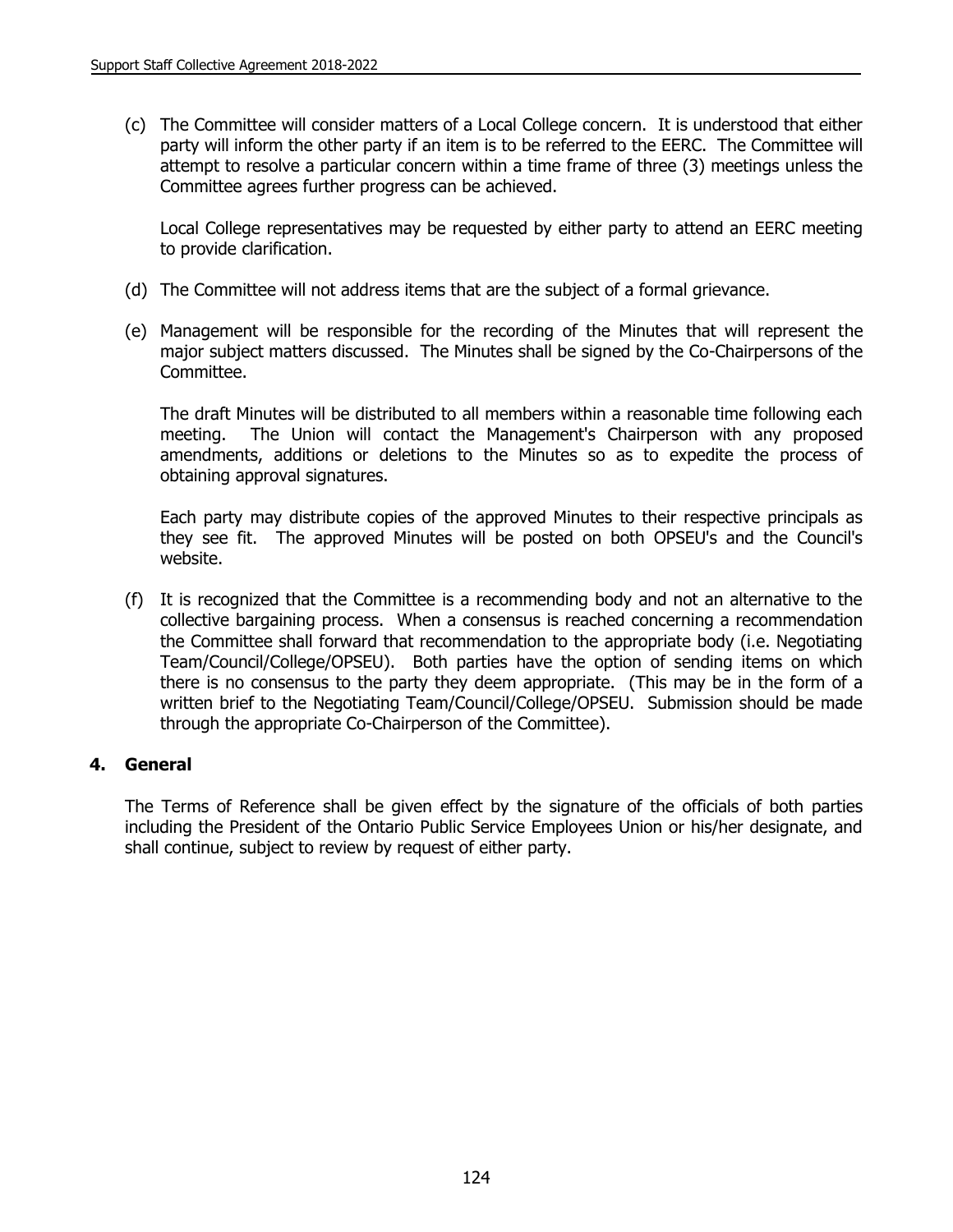#### **INDEX**

Access to Personnel File, 56 Accessibility (Notice Boards), 11 Accommodation, 2 Accrual of Service and Seniority, 89 Accumulating Seniority and Service, 45 Accumulation - Full Pay (STD), 23 Active Employment, 32 Administration of the Employment Stability Fund, 48 Adoption, 36 Appendix A - Joint Insurance Committee Support Staff, 103 Appendix B - Inclusion Procedures, 106 Appendix C - Averaging of Hours, 108 Appendix D - Temporary Employees, 109 Appendix E - Hourly Wage Rate, 110, 111, 112, 113, 114, 115, 116 Appendix F - Joint Classification Committee, 117 Appendix G - Summer Student Workers, 119 Appendix H - CAAT Retirees Group Insurance Advisory Committee, 120 Appendix I - Contracting Out, 122 Appendix J - Employee/Employer Relations Committee Terms of Reference, 123 Applicability of Benefits - Prepaid Leave, 39 Application - Union Dues, 10 Application for Developmental Leave, 28 Application for Prepaid Leave, 37 Approval of Application for Prepaid Leave, 38 Arbitration Board, 65, 66 Arbitration Board Selection - Classification, 69 Arbitration Data Sheet, 68 Arbitration Date, 87 Arbitrator Training/Reorientation, 68 Arbitrators - Classification Grievances, 68 Arbitrators/Mediators, 65 Assignment on Return of Prepaid Leave, 39 Authorization - Union Dues, 10 Automobile Insurance, 85 Averaging Hours Worked, 15 Averaging of Hours, 15, 108 Bargaining Agent, 1 Basic Life Insurance Plan, 21 Benefit Continuation (Less Than 12 Month Positions), 75 Benefits, 21, 22, 23, 24, 25, 36, 78 Benefits - Retirement, 25 Bereavement Leave, 35 Bilingual Policy, 46 Binding on Parties, 1 Breaks (Rest Period), 44 Bullying/Psychological Harassment, 5 Bumping, 51, 79, 96 Bumping Procedure, 51 CAAT Pension Plan Committee, 9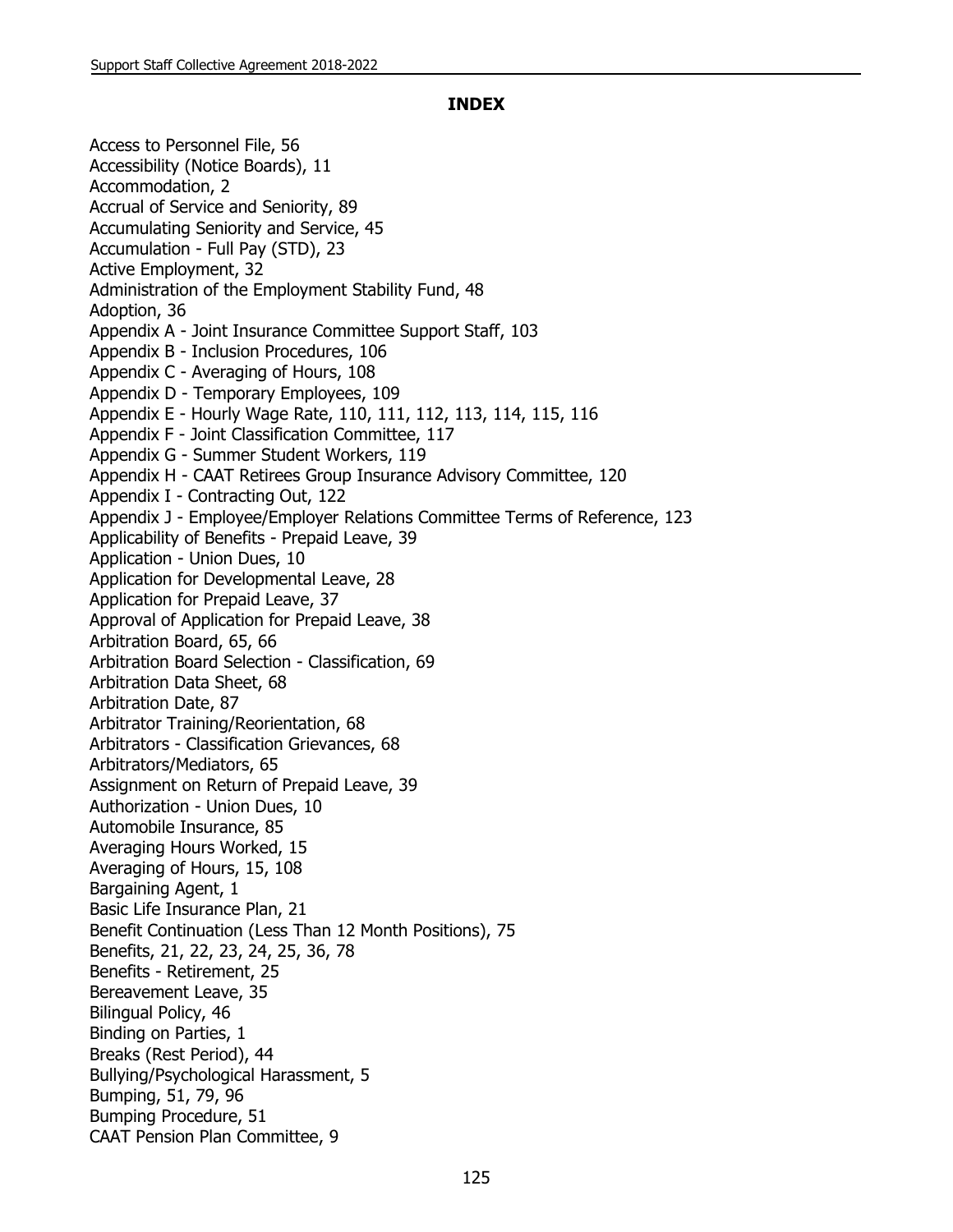Calculation of Continuous Service, 32 Call Back, 16 Carry-Over - Vacation, 33 Catastrophic Drug Coverage, 26 Childcare, 76, 82 Citizenship Leave, 35 Clarification Regarding the Use of the Word "Persons", 90 Classification Arbitration Board, 69 Classification Arbitrators' Powers, 70 Classification Arbitrators Restrictions, 70 Classification Grievance Process, 67 Classification Grievances, 67 Classification Hearing, 69 Classification Information, 19 Clothing, 42 Collective Agreement, 11 College Grievance, 64 College Official's Decision - Classification Grievance, 67 College Paid (STD), 24 Committee - CAAT Pension Plan, 9 Committee - CAAT Retirees Group Insurance Advisory, 120 Committee - Employee/Employer Relations, 7, 9, 77, 98 Committee - Employment Stability, 46, 49 Committee - Grievance Scheduling, 8, 9 Committee - Joint Classification, 7, 9, 117 Committee - Joint Insurance, 7, 9, 23, 103 Committee - Joint Transitional, 83 Committee - Return to Work, 93 Committee - Union College/Campus, 6, 7, 13, 15, 16, 18, 42, 43, 44, 77, 82 Committee - Union Negotiating, 9 Committee Secretary (Definition), 61 Complaints/Grievances, 61 Compressed Work Week, 13, 14 Confidentiality, 49 Confidentiality of Recommendations, 50 Conflict Between Booklet and Original Signed Version, 86 Consideration - Bargaining Unit Employees, 57 Consideration - Non-Bargaining Unit Employees, 58 Consideration for Employment in Non-bargaining Unit Work, 54 Continued Discussions - ESC, 50 Continuous Service, 20, 32 Contracting Out, 54, 122 Contracting Out - Union Notification, 54 Copy of Agreement, 11 Core Duties, 51, 53, 79 Cost Sharing, 62 Creation of a New College, 83 Criteria - Developmental Leave, 28 Critical Illness Insurance, 21 Day (Definition), 61 Death Clause - Prepaid Leave, 40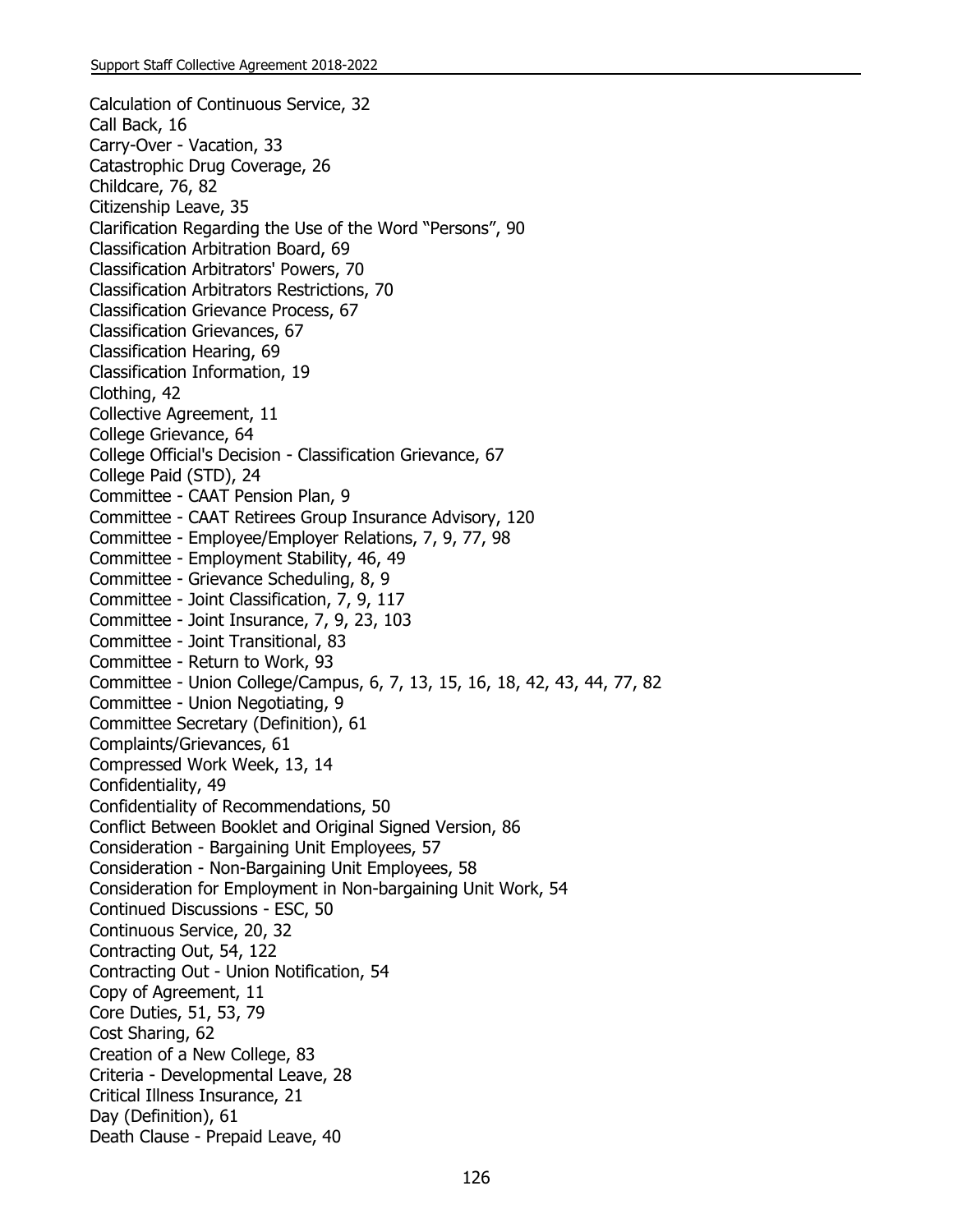Deferral Period, 38, 39 Definitions, 61 Dental, 22, 24 Developmental Leave, 28, 45 Direct Operating Grants, 82 Disciplinary Notice, 56 Dismissal, 6 Displacement, 49, 52, 54, 57 Dues, 10, 59, 107 Dues - Appendix D, 109 Dues - Appendix G, 119 Duration of Collective Agreement, 71 Duration of Coverage - Partial Pay, 23 Duration of Retraining, 54 Education, 28 Eligibility for Prepaid Leave, 37 Eligibility for Supplementary Unemployment Benefit Plan (SUB), 36 Emergency Work Assignment, 59 Employee Benefit Coverage & Premiums - Prepaid Leave, 39 Employee Evaluation, 56 Employee Orientation, 4 Employee/Employer Relations Committee, 7, 9, 77, 98 Employee/Employer Relations Committee Terms of Reference, 123 Employees on Other than Monday to Friday Schedule, 30 Employment Equity, 2, 7 Employment Insurance Act, 36, 37 Employment Stability, 7, 46, 47 Employment Stability Committee, 46, 49 Employment Stability Fund, 47, 54 Employment Stability Fund Arbitrator, 48 Employment Standards Act, 35, 36, 52, 53, 88, 119 Entitlement - Holidays, 30 Entitlement - Vacation, 32 Environmental Conditions, 44 Excluded Matters - UCC, 7 Excluded Persons, 1 Excluded Positions, 1, 59 Expedited Arbitration, 68 Extended Health, 21, 24 Extension of Parental Leave for Adoption, 36 Extensions - Grievance Process, 61 Eye Examinations, 43 Eye Protection, 42 Familiarization Period, 52 Family Leave, 34 Family Leave Eligibility, 34 Family Leave Short Term Disability Application, 34 Family Leave Unpaid, 34 Final Displacement, 52 Flexible Hours of Work, 13 Footwear, 42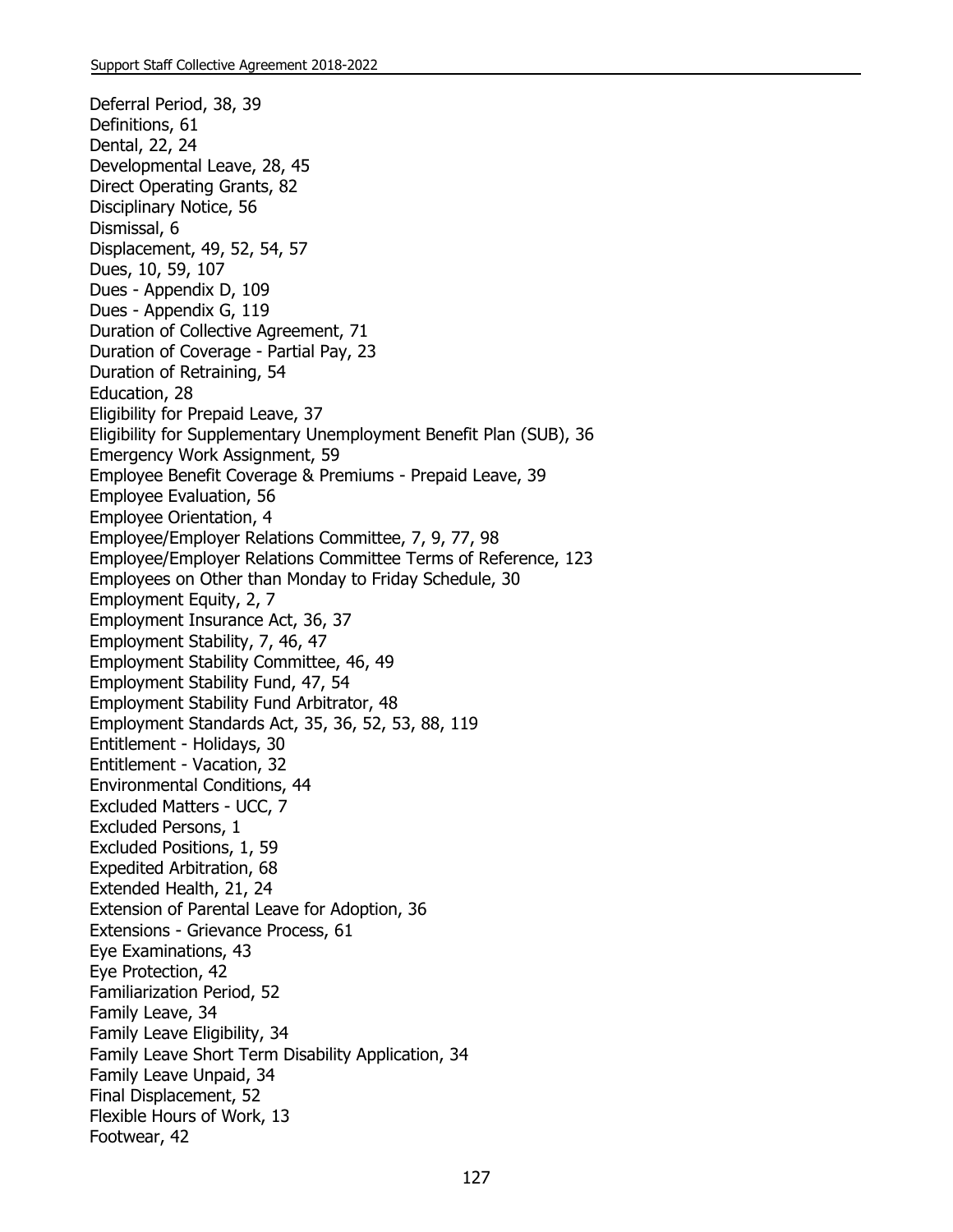Forty (40) Hours per Week, 12 French/English Language Versions of Agreement, 11 Full-Time Assignment, 10 Functions - UCC, 7 General Conditions - Complaints/Grievances, 61 Grievance, 3, 64 Grievance - Unsuccessful Competition, 63 Grievance (Definition), 61 Grievance Procedure - Working Conditions and Terms of Employment, 62 Grievance Process - Classification, 67 Grievance re Dismissal, Suspension, Layoff or Reassignment, 64 Grievance Scheduling (Letter of Understanding), 87 Grievance Scheduling Committee, 8, 9, 87 Grievance to College Official - Classification, 67 Grievances, 61 Group Grievance, 63 Harassment, 5 Health and Safety, 42, 44 Hearing Care, 22, 24 Hepatitis "B" Vaccine, 44 Higher Wage Rates, 59 Holiday December 25 - January 1, 30 Holiday During Vacation, 31 Holidays, 30, 61 Holidays - Restriction, 30 Holidays - Substitution, 30 Holidays/Holiday pay - Appendix G, 119 Hourly Wage Rate, 110, 111, 112, 113, 114, 115, 116 Hours of Work, 12, 13 Human Rights, 2, 5, 89 Implementation of the New Job Evaluation System, 95 Inclusion Procedures, 106 Income Tax - Prepaid Leave, 41 Information to Arbitrators, 69 Initiatives/Opportunities (Letter of Understanding), 99 Insurance, 21, 46 Insurance - Spousal and Dependent, 21 Interest Accumulation - Prepaid Leave, 40 Interest Rate - Prepaid Leave, 38 Interference, 2 Job Postings – Other Colleges, 81 Job Postings/Promotions, 57 Job Reversal, 57 Job Security, 45 Joint Classification Committee, 7, 9, 117 Joint Insurance Committee, 7, 9, 23, 103 Joint Transitional Committee, 83 Joint Transitional Task Group, 83 Jury/Witness Duty, 35 Kilometrage Allowance, 26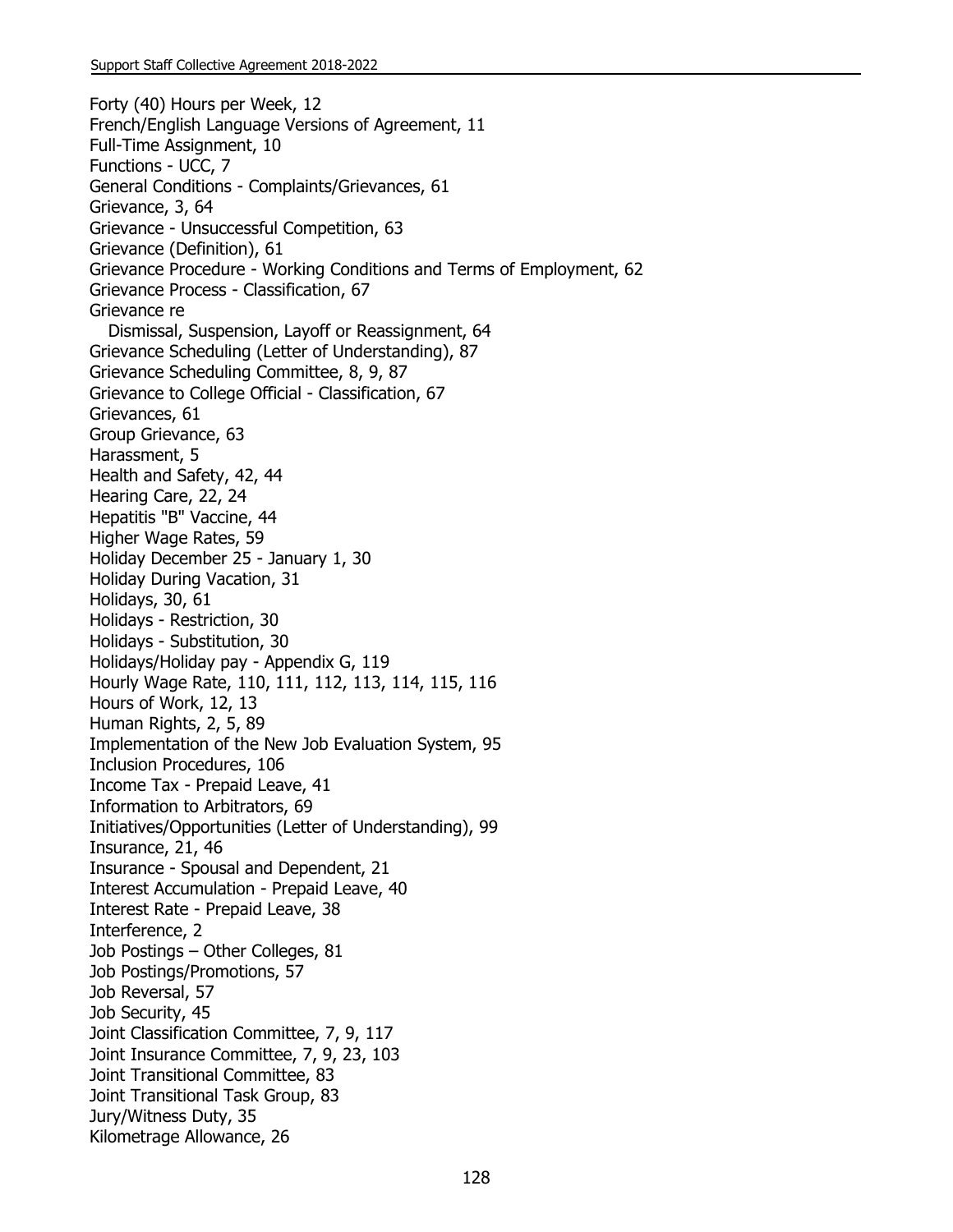Kilometrage Boundaries, 26 Layoff, 45 Layoff Grievance, 65 Layoff or Reassignment, 51 Layoff Procedure, 50 Layoff/Recall Process, 49, 79 Layoff/Recall Process – Bumping, 51 Lead Hand Definition, 94 Lead Hand Premium for Temporary Assignments, 20 Leave - Adoption, 36 Leave - Bereavement, 35 Leave - Citizenship, 35 Leave - Personal With Pay, 34 Leave - Personal Without Pay, 34 Leave - Pregnancy and Parental, 35 Leave of Absence, 9 Leave Period, 39 Leaves, 34 Leaves of Absence - Conditions, 9 Leaves of Absence Reimbursed by the Union, 9 Length of Prepaid Leave, 38 Less than 12 Month Positions, 45, 75 Less than Forty (40) Hours per Week, 12 Letter of Intent – Article 5.2, 74 Liability Coverage, 26 Life Insurance, 21, 24 Limitations of Mediator/Arbitrator, 66 List of New Employees, 4 List of Part-Time Employees, 4 Local Agreement, 13, 73 Local Union Notification, 11 Long Term Disability, 24, 46, 78 Lower Wage Rates, 59 Maintenance of Salary, 28 Management Functions, 3 Masculine/Feminine, 2 Meal Allowance, 18 Mediation/Arbitration, 65 Mediation/Arbitration Procedure, 65 Mediator/Arbitrator's Power, 66 Mediators/Arbitrators, 65 Membership, 2, 6 Method of Payment during Developmental Leave, 28 Mobilizer Leave, 9, 100 Movement Through the Wage Rate Steps, 19 Multi-College Issues, 63 New Employees, 4 New Initiatives (Letter of Understanding), 91 No Reply - Grievance Process, 61 Nominee, 65 Non-Recurring Projects, 1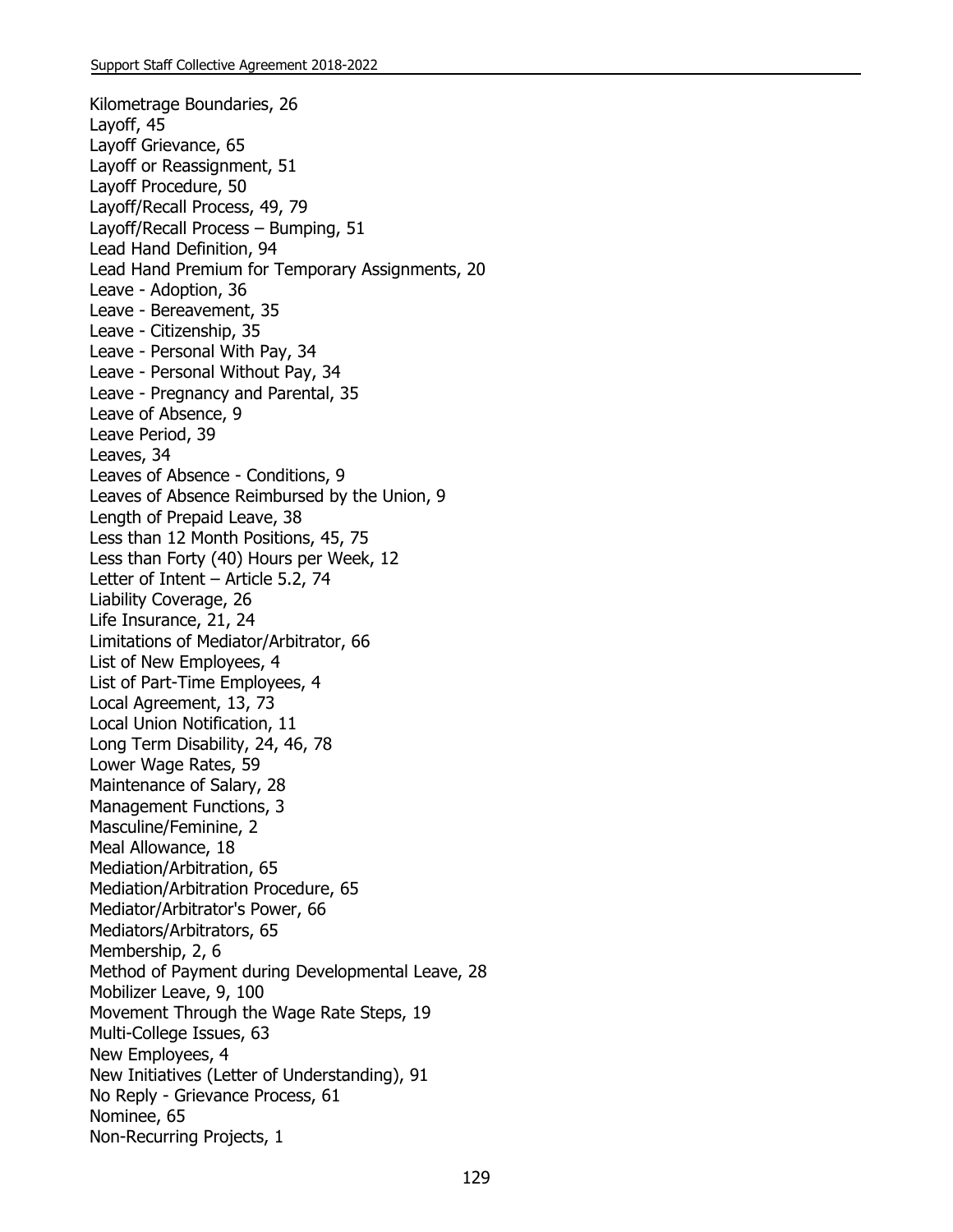Normal Work Week, 12 Notice of Layoff, 50, 51, 52 Notice of Layoff or Reassignment, 51 Notice of Shift Change, 16 Notice Period for Layoffs, 50 Notice to Employees, 50 Notice to Local Union, 49 Notices, 11, 56, 57 Notification - Applicant, 57 Notification - Local Union President, 57 Notification of Contracting Out, 102 Occupational Health and Safety Act., 42 OHIP, 24, 26, 43, 44 On-Call, 16 Overtime, 15, 16, 17, 18 Overtime - Compressed Work Week, 13 Overtime Pay - No Pyramiding, 18 Overtime Rate, 17, 18 Overtime Rights, 18 Own Occupation (LTD Definition), 78 Pamphlets/Booklets, 27 Parental Leave, 35, 36, 45 Pay Period, 19 Payment - SUB Benefit, 36 Payment/Lieu Time, 18 Payout - Prepaid Leave, 39 Performance Appraisal, 56 Personal Leave With Pay, 34 Personal Leave Without Pay, 34 Persons - definition (Letter of Understanding), 90 Persons Excluded as Mediator/Arbitrator, 66 Position Description Form, 19 Position Description Form (PDF), 67 Position Outside Forty (40) Kilometres, 51 Post Probationary Employees, 50 Pregnancy, 36, 45 Pregnancy (Transfer), 37, 43 Pregnancy and Parental Leave, 35, 101 Prepaid Leave Plan, 37 Prepaid Leave Postponement, 40 Printing of Agreement, 11 Prior Arrangements - Safety Devices, 42 Probationary Employees, 45, 50, 57 Probationary Period, 6, 45, 46, 49, 50 Professional Development Days, 29 Program Relocation, 83 Progression, 19, 52, 97 Projects Non-Recurring, 1 Promotion/Re-evaluation, 58 Pro-Rating Vacation, 33 Provision of Clothing, 42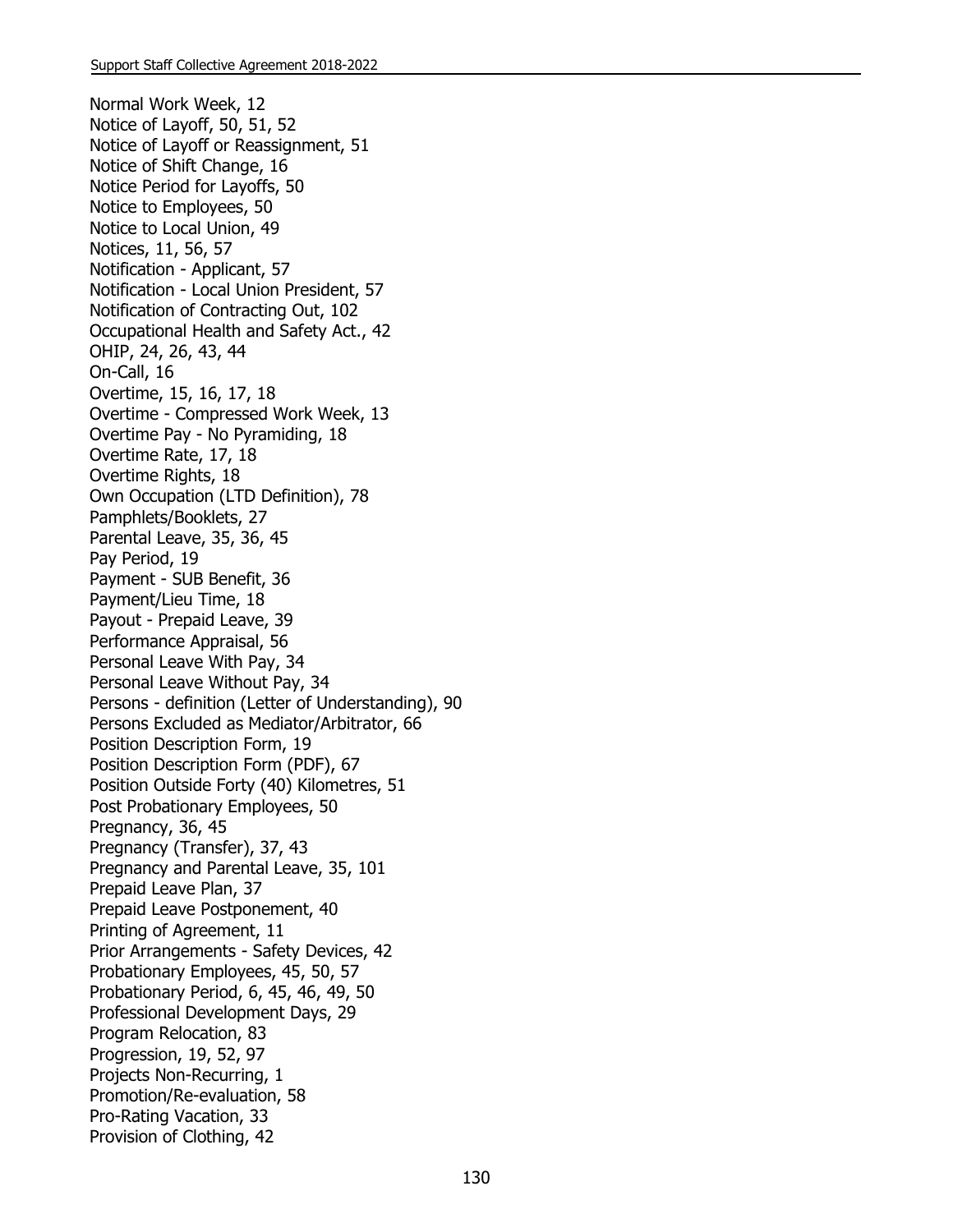Purpose and Length of Developmental Leave, 28 Purpose of Prepaid Leave, 37 Rate of Pay, 52 Reassignment, 51 Recall, 3, 16, 49, 53, 54, 88 Recall by Seniority, 53 Recall List, 53 Recall Outside Forty (40) Kilometres, 53 Reclassification, 19 Recognition, 1 Recognition of Union Representation - Grievance Process, 61 Recommendations - Layoff Process, 49 Red Circle Rates, 72 Re-employment Assistance, 54 Referral to Arbitration - Classification, 67, 68 Referral to Mediation/Arbitration, 65 Rehiring, 46 Reimbursement for Tuition, 28 Reimbursement of Relocation Costs, 54 Relationship, 2 Religious Leave, 34 Relocation Costs, 54 Remittance of Union Dues, 10 Removal of Notices from File, 56 Resolving Issues From an Off-site Location, 16 Response to Application for Developmental Leave, 28 Rest Periods, 18 Resultant Vacancies, 58 Retention of Existing Hours of Work, 12 Retention of Standard Hours, 15 Retirees - Survivor Benefits, 25 Retirees Group Insurance Advisory Committee, 120 Retirement Benefits, 25 Retraining, 47, 48, 49, 52, 54 Retroactive Payment, 67 Return from Developmental Leave, 29 Return from Long Term Disability, 24 Return to the Workplace, 16 Return to Work, 93 Return-to-Work Committee, 93 Rights, 62 Safety Devices, 42 Scheduling of Mediation/Arbitration, 66 Scheduling Vacation, 33 Second Displacement, 52 Seniority, 4, 36, 45, 46, 50, 51, 53, 57, 59, 89, 107 Seniority - Appendix D, 109 Seniority Accumulation - Pregnancy or Parental Leave, 36 Seniority and Service, 45, 46, 75 Seniority List, 4 Seniority Lost, 55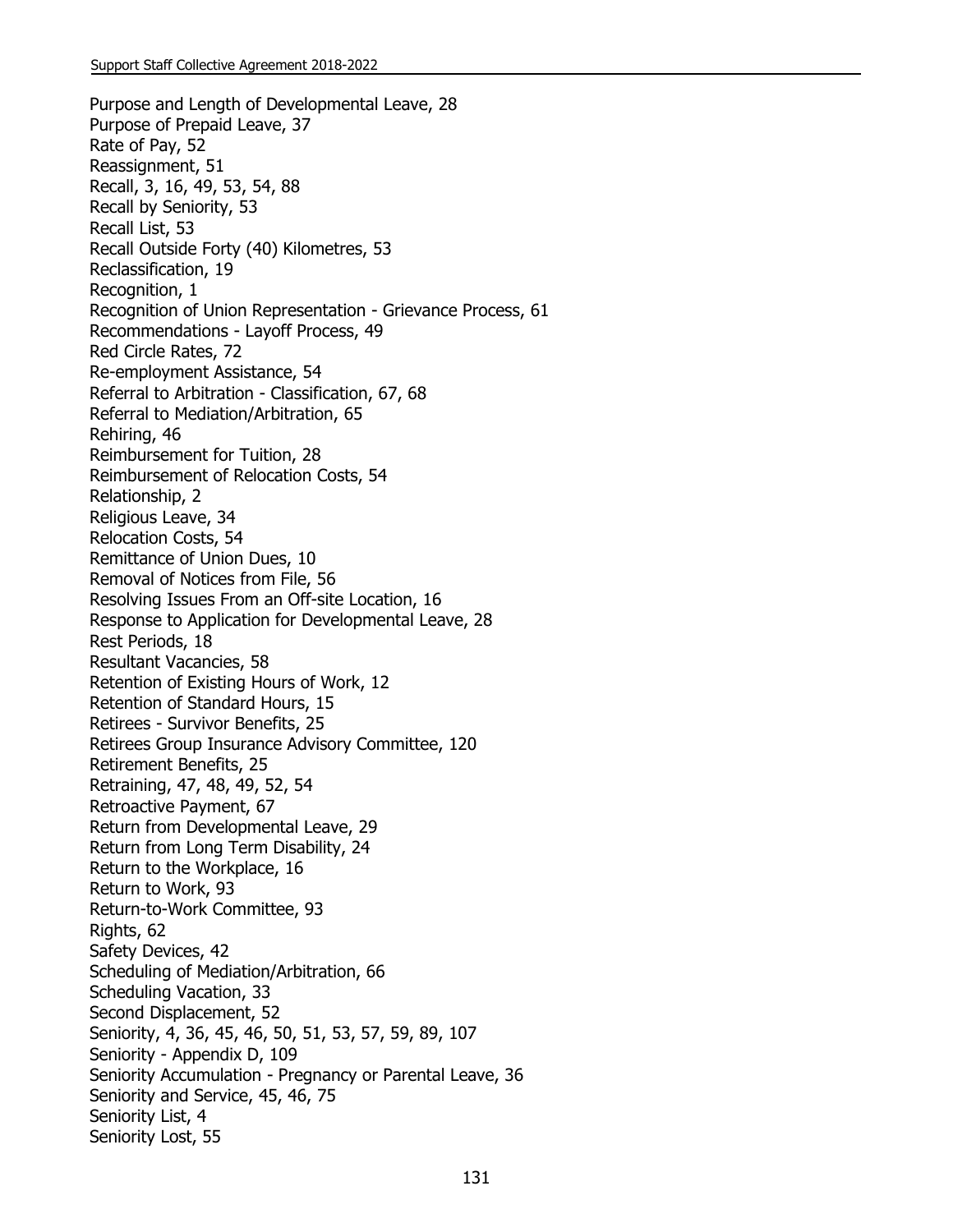Serious Illness - Prepaid Leave, 40 Service, 45 Service and Seniority, Accrual of (Letter of Understanding), 89 Seventh Day - Double Time, 17 Severance Pay, 53 Severance Pay - Article 15.5.1, 88 Severance Pay - Contracting Out, 53 Severance Pay - No Pyramiding, 53 Sexual Harassment, 5 Shift Premium, 19 Shift Premiums - Compressed Work Week, 13 Shift Rotation, 16 Shift Schedules, 15 Short Term Disability, 23, 24, 46 Short Term Disability Application for Family Leave, 34 Short Term Disability Entitlement, 23 Short-Term Disability - Compressed Work Week, 14 Site - Classification Arbitrations, 69 Special Allowance, 20 Split Shifts, 15 Spousal and Dependent Insurance, 21 Staffing Considerations, 1 Stand By, 73 Step 1 - Classification Grievance, 67 Step 1 - Grievance, 62 Step 2 - Classification Grievance, 67 Step 2 - Grievance, 63 Strategies - Employment Stability, 47 Strikes and No Lockouts, 1 Summer Students, 119 Supplemental Life Insurance Plan, 21 Supplementary Unemployment Benefit Plan, 36 Survivor Benefits - Active Employees, 22 Survivor Benefits - Retirees, 25 Temporary Assignments, 58 Temporary Employees, 109 Temporary Postings, 58 Terms and Conditions - Prepaid Leave, 38 Third Displacement, 52 Time Limits, 49, 61 Time Limits - Classification Grievances, 67 Time Limits - Grievances, 62 Time Off, 10 Time Off - Maintenance of Wages, 62 Time Off - Union Negotiating Committee, 9 Total Disability (Definition), 78 Training Assignments - Compressed Work Week, 14 Transfer, 3, 6, 46, 57 Transfer Into Union, 46 Transfer of Program(s), 83 Transfer of Programs and Services, 83